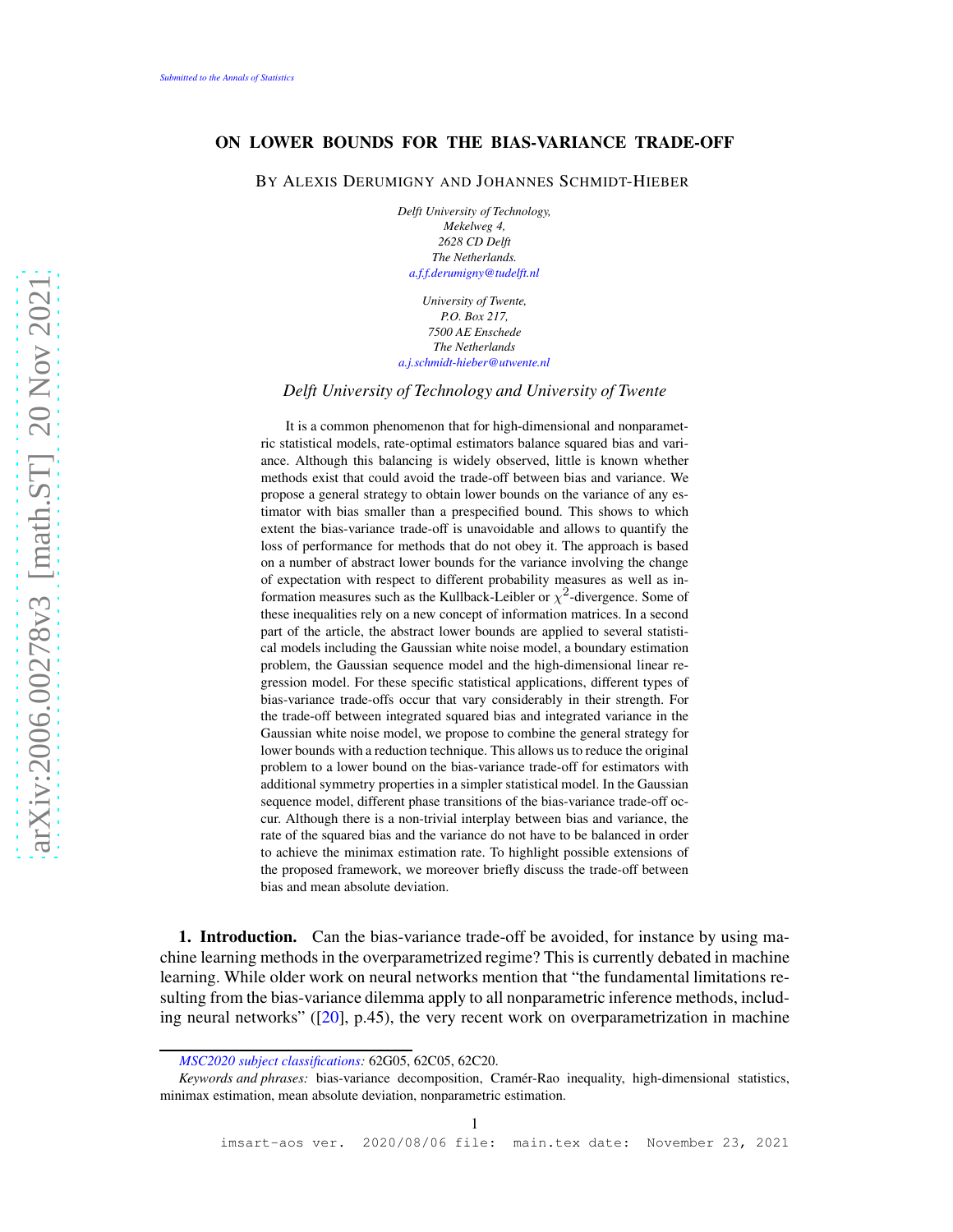learning has cast some doubt on the necessity to balance squared bias and variance [\[1,](#page-26-0) [35\]](#page-27-1). While for fixed and moderate growth, the number of parameters in the method (e.g. the number of network parameters in a neural network) can be associated to the bias and the variance of the procedure, resulting in the well-known U-shaped curves for the statistical risk (see e.g. Figure 2.11 in [\[23\]](#page-27-2)), such a link cannot be made in the overparametrized regime. But this does not mean that the bias-variance trade-off disappears. In this work we prove that for standard estimation problems in nonparametric and high-dimensional statistics, there are universal bias-variance trade-offs that cannot be circumvented by any method.

Besides the debate about overparametrization, there are many other good reasons why a better understanding of the bias-variance trade-off is relevant for statistical practice. Even in non-adaptive settings, confidence sets in nonparametric statistics require control on the bias of the centering estimator and often use a slight undersmoothing to make the bias negligible compared to the variance. If rate-optimal estimators with negligible bias would exist, such troubles could be overcome. In some instances, small bias is possible. An important example is the rather subtle de-biasing of the LASSO for a class of functionals in the high-dimensional regression model [\[56,](#page-28-0) [52,](#page-28-1) [8\]](#page-26-1). This shows that the occurrence of the bias-variance trade-off is a highly non-trivial phenomenon.

Finite-dimensional parametric models do typically not exhibit a bias-variance trade-off and there may exist unbiased estimators with finite variance. On the contrary, our results shows that for high-dimensional and infinite-dimensional statistical models, unbiased estimators with finite variance are in almost all of the considered settings impossible. The fundamental difference lies in the amount of information per parameter: for parametric models of dimension p, the sample size n is, by definition, of a larger order than p, and the statistician has a budget of  $n/p$  observations per parameter; on the contrary, for nonparametric models, we have  $p > n$  or even  $p = +\infty$  and there is simply not enough data to estimate each parameter well using a  $n/p$ -fraction of the observations. For example, in the Gaussian white noise model, we observe the process  $(Y_x)_x$  satisfying  $dY_x = f(x) dx + n^{-1/2} dW_x$  for an unknown function f. If the regression function f lies in a nonparametric class, it is impossible to transform the data into the form  $f(x_0) +$ 'noise'. Instead one has to rely here on the similarity of the regression function in a small vicinity around  $x_0$ , which leads to an unavoidable bias.

Only few theoretical articles exist on lower bounds for the interplay between bias and variance. The major contribution is due to Mark Low [\[32\]](#page-27-3) proving that the bias-variance trade-off is unavoidable for estimation of functionals in the Gaussian white noise model. The approach relies on a complete characterization of the bias-variance trade-off phenomenon in a parametric Gaussian model via the Cramér-Rao lower bound, see also Section [3](#page-9-0) for a more in-depth discussion. Another related result is [\[39\]](#page-27-4), also considering estimation of functionals but not necessarily in the Gaussian white noise model. It is shown that for any functional  $\kappa$ , a lower bound on the asymptotic deviation probability  $\lim_{u\to 0} \liminf_{n\to\infty} P_0^n(c_n(\hat{\kappa}-\hat{\kappa}))$  $\kappa(P_0) \leq u$ ) implies an asymptotic lower bound on variance-like measures of the estimator  $\widehat{\kappa}_n$  of  $\kappa(P_0)$ . In this article, we do not consider such deviation probability and establish direct and non-asymptotic trade-offs between bias and variance. In [\[31\]](#page-27-5), it is shown that for singular models, no unbiased estimators with finite variance exist. In the same spirit, [\[10\]](#page-26-2) derives lower bounds on the bias based on a control of the estimation risk.

In this article, we propose a general strategy to derive lower bounds for the bias-variance trade-off. The key ingredient are general inequalities bounding the change of expectation with respect to different distributions by the variance and information measures such as the total variation, Hellinger distance, Kullback-Leibler divergence and the  $\chi^2$ -divergence.

As examples, we consider nonparametric estimation in the Gaussian white noise model as well as sparse recovery in the sequence model and the high-dimensional linear regression model. By applying the lower bounds to different statistical models, it is surprising to see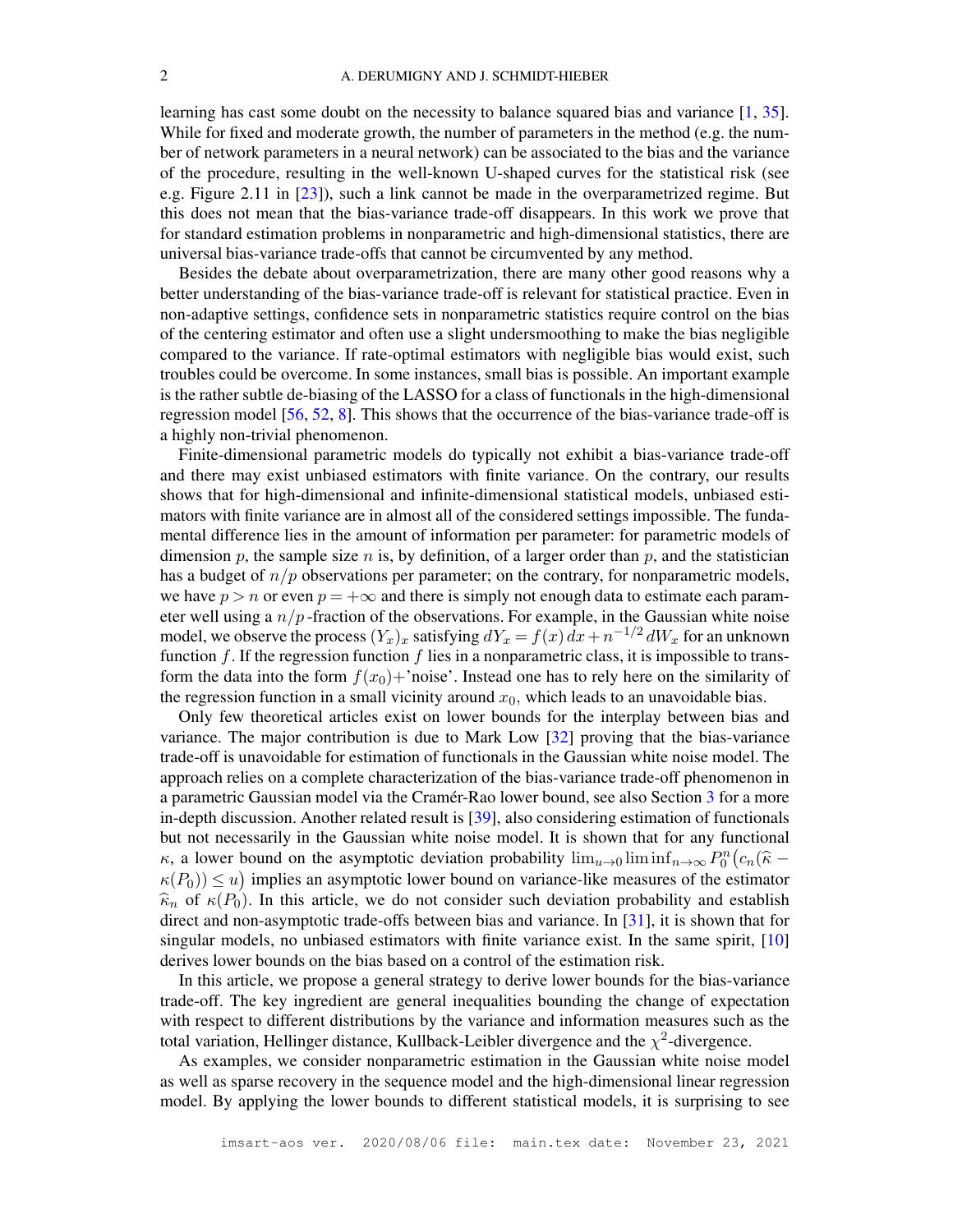different types of bias-variance trade-offs occurring. The weakest type are worst-case scenarios stating that if the bias is small for all parameters, then there exists a potentially different parameter in the parameter space with a large variance and vice versa. For the pointwise estimation in the Gaussian white noise model, the derived lower bounds imply also a stronger version proving that small bias for all parameters will necessarily inflate the variance for all parameters that are in a suitable sense separated away from the boundary of the parameter space.

We also study lower bounds for the trade-off between integrated squared bias and integrated variance in the Gaussian white noise model. In this case a direct application of the multiple parameter lower bound is rather tricky and we propose instead a two-fold reduction first. The first reduction shows that it is sufficient to prove a lower bound on the bias-variance trade-off in a related sequence model. The second reduction states that it is enough to consider estimators that are constrained by some additional symmetry property. After the reductions, a few lines argument applying the information matrix lower bound is enough to derive a matching lower bound for the trade-off between integrated squared bias and integrated variance.

For function estimation in the Gaussian white noise model, the variance blows up if the estimator is constrained to have a bias decreasing faster than the minimax rate. In the sparse sequence model and the high-dimensional regression model with sparsity  $\ll \sqrt{n}$ , a different phenomenon occurs. For estimators with bias bounded by constant×minimax rate, the derived lower bounds show that a sufficiently small constant already enforces that the variance must be larger than the minimax rate by a polynomial factor in the sample size. Interestingly, for an estimator achieving the minimax estimation rate, the rate of the variance can be of a smaller order than the rate of the squared bias and therefore, variance and squared bias do not need to be balanced.

Summarizing the results, for all of the considered models a non-trivial bias-variance tradeoff could be established. For some estimation problems, the bias-variance trade-off only holds in a worst-case sense and, on subsets of the parameter space, rate-optimal methods with negligible bias exist. It should also be emphasized that for this work only non-adaptive setups are considered. Adaptation to either smoothness or sparsity induces additional bias.

The bias-variance trade-off problem can also be rephrased by asking for the optimal estimation rate if only estimators with, for instance, small bias are allowed. In this sense, the work contributes to the growing literature on optimal estimation rates under constraints on the estimators. So far, major theoretical work has been done for polynomial time computable estimators [\[3,](#page-26-3) [2\]](#page-26-4), lower and upper bounds for estimation under privacy constraints [\[17,](#page-27-6) [46,](#page-28-2) [19\]](#page-27-7), and parallelizable estimators under communication constraints [\[57,](#page-28-3) [49\]](#page-28-4).

The paper is organized as follows. In Section [2,](#page-3-0) we provide a number of new abstract lower bounds, where we distinguish between inequalities bounding the change of expectation for two distributions and inequalities involving an arbitrary number of expectations. The subsequent sections of the article study lower and upper bounds for the bias-variance trade-off based on these inequalities. The considered setups range from pointwise estimation in the Gaussian white noise model (Section [3](#page-9-0) and Section [5\)](#page-14-0) and a boundary estimation problem (Section [4\)](#page-12-0) to high-dimensional models in Section [6.](#page-17-0) Section [7](#page-22-0) serves as an outlook to generalizations of the bias-variance trade-off. Specifically, we study the mean absolute deviation and derive a lower bound for the trade-off between bias and mean absolute deviation considering again pointwise estimation in the Gaussian white noise model. Section [8](#page-24-0) discusses some aspects underlying a formal definition of the bias-variance trade-off and the connection between the approach in this work and minimax lower bounds. All proofs are deferred to the Supplement.

*Notation:* Whenever the domain D is clear from the context, we write  $\|\cdot\|_p$  for the  $L^p(D)$ norm. Moreover,  $\|\cdot\|_2$  denotes also the Euclidean norm for vectors. We denote by  $A^{\dagger}$  the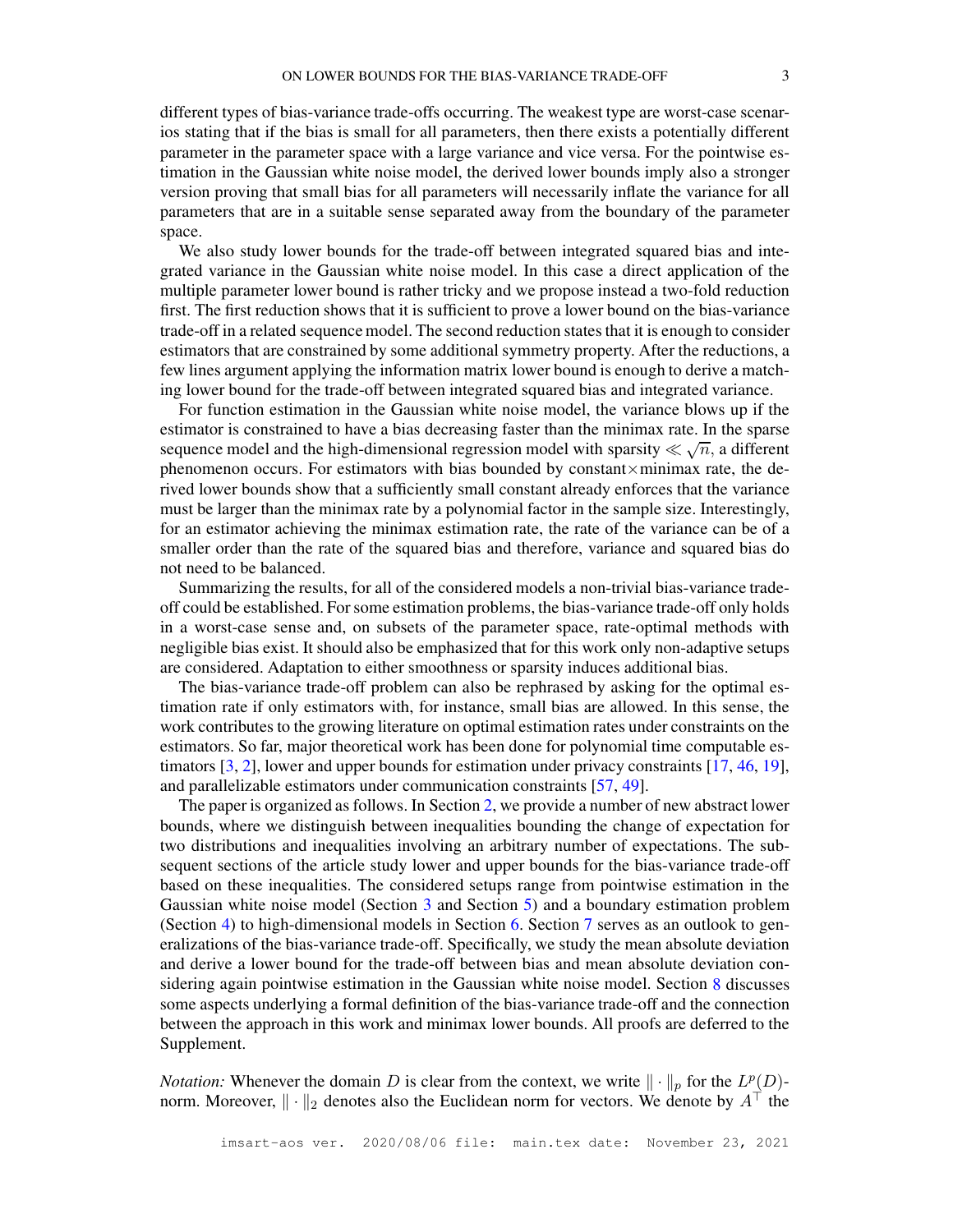transpose of a matrix A. For mathematical expressions involving several probability measures, it is assumed that those are defined on the same measurable space. If  $P$  is a probability measure, we write  $E_P$  and  $Var_P$  for the expectation and variance with respect to P, respectively. For probability measures  $P_{\theta}$  depending on a parameter  $\theta$ ,  $E_{\theta}$  and  $Var_{\theta}$  denote the corresponding expectation and variance. Throughout the article, we consider estimators  $\hat{\theta}$  for which the expectation  $E_{\theta}[\hat{\theta}]$  exists and is finite for all parameters  $\theta$  in the parameter space. This guarantees that the bias is always well-defined. If a random variable X is not square integrable with respect to P, we assign the value  $+\infty$  to  $\text{Var}_P(X)$ . For any finite number of measures  $P_1, \ldots, P_M$ , defined on the same measurable space, we can find a measure  $\nu$  dominating all of them (e.g.  $\nu := \frac{1}{M} \sum_{j=1}^{M} P_j$ ). Henceforth,  $\nu$ will always denote a dominating measure and  $p_i$  stands for the *ν*-density of  $P_i$ . The total variation is  $TV(P,Q) := \frac{1}{2} \int |p(\omega) - q(\omega)| d\nu(\omega)$ . The squared Hellinger distance is defined as  $H(P,Q)^2 := \frac{1}{2} \int (\sqrt{p(\omega)} - \sqrt{q(\omega)})^2 d\nu(\omega)$  (in the literature sometimes also defined without the factor  $1/2$ ). If P is dominated by Q, the Kullback-Leibler divergence is defined as  $KL(P,Q) := \int \log(p(\omega)/q(\omega))p(\omega) d\nu(\omega)$  and the  $\chi^2$ -divergence is defined as  $\chi^2(P,Q) := \int (p(\omega)/q(\omega) - 1)^2 q(\omega) d\nu(\omega)$ . If P is not dominated by Q, both Kullback-Leibler and  $\chi^2$ -divergence are assigned the value  $+\infty$ .

## <span id="page-3-0"></span>2. General lower bounds on the variance.

2.1. *Lower bounds based on two distributions.* Given an upper bound on the bias, the goal is to find a lower bound on the variance. For parametric models, the natural candidate is the Cramér-Rao lower bound. Given a statistical model with real parameter  $\theta \in \Theta \subseteq \mathbb{R}$ , and an estimator  $\hat{\theta}$  with bias  $B(\theta) := E_{\theta}[\hat{\theta}] - \theta$ , variance  $V(\theta) := Var_{\theta}(\hat{\theta})$ , and Fisher information  $F(\theta)$ , the Cramér-Rao lower bound states that

$$
V(\theta) \ge \frac{(1 + B'(\theta))^2}{F(\theta)},
$$

where  $B'(\theta)$  denotes the derivative of the bias with respect to  $\theta$ . The basic idea is that if the bias is small, we cannot have  $B'(\theta) \le -1/2$  everywhere, so there must be a parameter  $\theta^*$  such that  $V(\theta^*) \ge 1/(4F(\theta^*))$ . The constant  $-1/2$  could be replaced of course by any other number in (−1, 0). There are various extensions of the Cramér-Rao lower bound to multivariate and semi-parametric settings [\[39\]](#page-27-4). Although the Cramér-Rao lower bound seems to provide a straightforward path to lower bounds on the bias-variance trade-off, the imposed regularity conditions make this approach problematic for nonparametric and high-dimensional models. For example, when the parameter space is the set of s-sparse vectors, this is not an open set and it is unclear how to define the gradient of the bias function or the Fisher information.

Instead of trying to fix the shortcomings of the Cramér-Rao lower bound for complex statistical models, we derive a number of inequalities that bound the change of expectation with respect to two different distributions by the variance and one of the four standard divergence measures: total variation, Hellinger distance, Kullback-Leibler divergence and the  $\chi^2$ -divergence. As we will see later, these inequalities are much better suited for nonparametric problems as no notion of differentiability of the distribution with respect to the parameter is required. Moreover, the Cramér-Rao lower bound reappears by taking a suitable limit.

<span id="page-3-1"></span>Lemma 2.1. *Let* P *and* Q *be two probability distributions on the same measurable space. Denote by*  $E_P$  *and*  $Var_P$  *the expectation and variance with respect to* P *and let*  $E_Q$ *and* Var<sup>Q</sup> *be the expectation and variance with respect to* Q. *Then, for any random variable*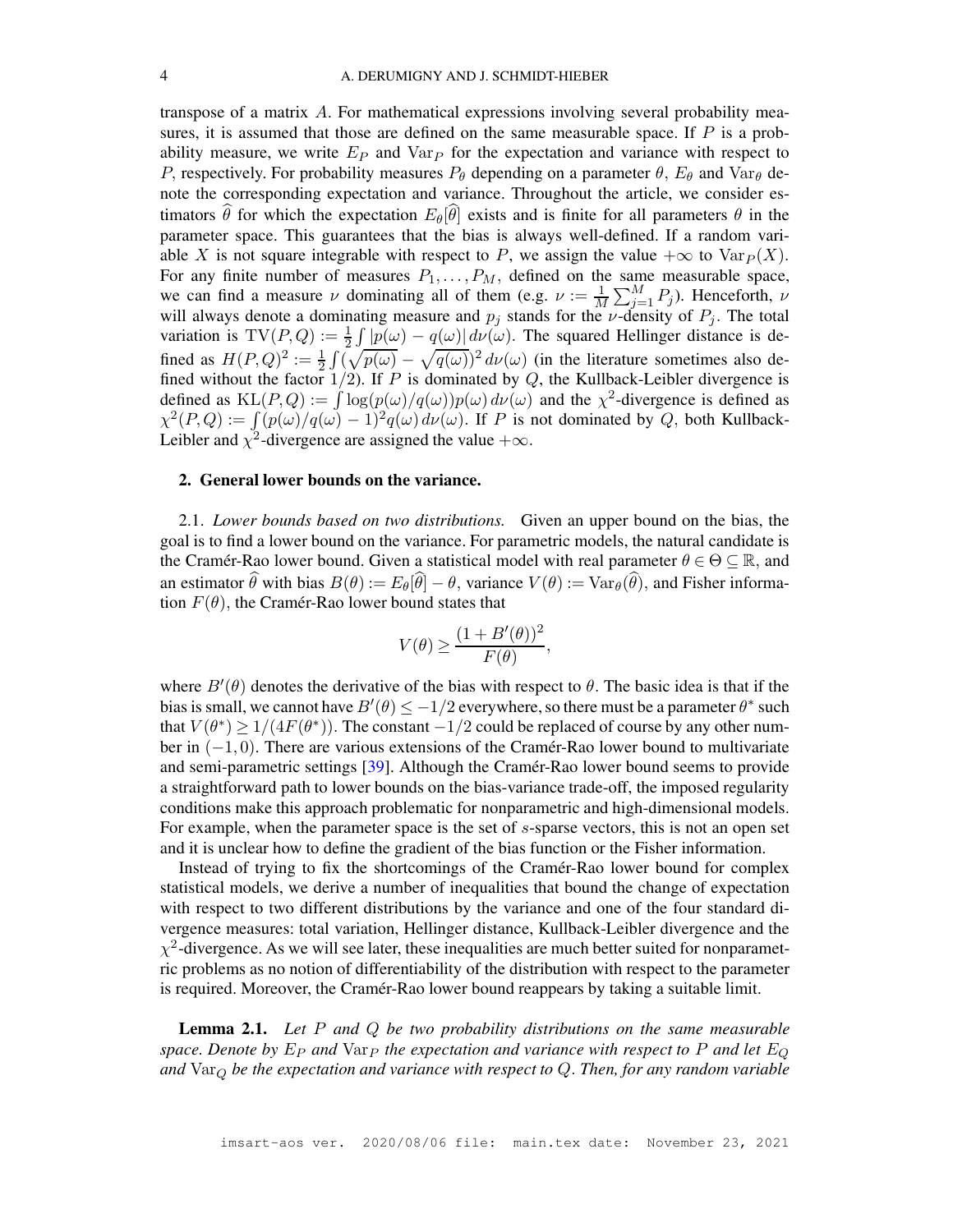$X$ ,

<span id="page-4-2"></span>(1) 
$$
\frac{(E_P[X] - E_Q[X])^2}{2} \left( \frac{1}{\text{TV}(P,Q)} - 1 \right) \leq \text{Var}_P(X) + \text{Var}_Q(X),
$$

<span id="page-4-1"></span>(2) 
$$
\frac{(E_P[X] - E_Q[X])^2}{4 - 2H^2(P, Q)} \left( \frac{1}{H(P, Q)} - H(P, Q) \right)^2 \leq \text{Var}_P(X) + \text{Var}_Q(X),
$$

<span id="page-4-3"></span>(3) 
$$
(E_P[X] - E_Q[X])^2 \left( \frac{1}{KL(P,Q) + KL(Q,P)} - \frac{1}{4} \right) \le Var_P(X) \vee Var_Q(X),
$$

<span id="page-4-0"></span>(4) 
$$
(E_P[X] - E_Q[X])^2 \leq \chi^2(Q, P) \operatorname{Var}_P(X)
$$

$$
\wedge \chi^2(P, Q) \operatorname{Var}_Q(X).
$$

A proof is provided in Supplement B. If one of the information measures is zero, the left-  
hand side of the corresponding inequality should be assigned the value zero as well. The  
inequalities are based on different decompositions for 
$$
E_P[X] - E_Q[X] = \int X(\omega)(dP(\omega) -
$$
  
 $dQ(\omega)$ ). All of them involve an application of the Cauchy-Schwarz inequality. For determin-  
istic X, both sides of the inequalities are zero and hence we have equality. For (4), the choice  
 $X = dQ/dP$  yields equality and in this case, both sides are  $(\chi^2(Q, P))^2$ .

The inequality in [\(4\)](#page-4-0) is known [\[37,](#page-27-8) Lemma 2] and can also be viewed as a consequence of the Hammersley-Chapman-Robbins inequality [\[30,](#page-27-9) Example 5.2]. [\[39,](#page-27-4) Lemma 5.3] derives analogous formulas for  $(2)$  and  $(4)$  with the variance replaced by the second moment.  $(2)$  is derived from  $[38,$  Theorem 1]. To the best of our knowledge, the inequalities in [\(1\)](#page-4-2) and [\(3\)](#page-4-3) have not been stated yet in the literature.

Another line of related inequalities bound the change of expectations in terms of  $f$ divergences, without involving the variance, see for instance [\[11,](#page-26-5) [21\]](#page-27-11).

To obtain lower bounds for the variance, our inequalities can be applied similarly as the Cramér-Rao inequality. Indeed, small bias implies that  $E_{\theta}[\theta]$  is close to  $\theta$  and  $E_{\theta'}[\theta]$  is close to  $\theta'$ . If  $\theta$  and  $\theta'$  are sufficiently far from each other, we obtain a lower bound for  $|E_{\theta}[\theta]$  –  $E_{\theta}[\theta]$  and a fortiori a lower bound for the variance.

This argument suggests that the lower bound becomes stronger by picking parameters  $\theta$  and  $\theta'$  that are as far as possible away from each other. But then, also the information measures of the distributions  $P_{\theta}$  and  $P_{\theta'}$  are typically larger, making the lower bounds worse. This shows that an optimal application of the inequalities should balance these two aspects.

<span id="page-4-4"></span>Example 2.2. *To illustrate the inequalities in Lemma [2.1](#page-3-1) for a specific example, consider multivariate normal distributions*  $P = \mathcal{N}(\theta, I)$  *and*  $Q = \mathcal{N}(\theta', I)$ , *for vectors*  $\theta, \theta'$  *and* I *the identity matrix. In this case, closed-form expressions for all four information measures exist. Denote by*  $\Phi$  *the c.d.f. of the normal distribution. Since*  $TV(P,Q) = 1 - P(dQ/dP > 1)$  –  $Q(dP/dQ \ge 1) = 1 - 2\Phi(-\frac{1}{2} ||\theta - \theta'||_2), H^2(P,Q) = 1 - \exp(-\frac{1}{8} ||\theta - \theta'||_2^2), \text{KL}(P,Q) =$  $KL(Q, P) = \frac{1}{2} ||\theta - \theta' ||_2^2$ , and  $\chi^2(P, Q) = \exp(||\theta - \theta' ||_2^2) - 1$ , the inequalities [\(1\)](#page-4-2)-[\(4\)](#page-4-0) become

$$
(E_{\theta}[X] - E_{\theta'}[X])^{2} \frac{\Phi(-\frac{1}{2}||\theta - \theta'||_{2})}{1 - 2\Phi(-\frac{1}{2}||\theta - \theta'||_{2})} \leq \text{Var}_{\theta}(X) + \text{Var}_{\theta'}(X)
$$

$$
(E_{\theta}[X] - E_{\theta'}[X])^{2} \frac{\frac{1}{4} \exp(-\frac{1}{4}||\theta - \theta'||_{2}^{2})}{1 - \exp(-\frac{1}{8}||\theta - \theta'||_{2}^{2})} \leq \text{Var}_{\theta}(X) + \text{Var}_{\theta'}(X)
$$

$$
(E_{\theta}[X] - E_{\theta'}[X])^{2} \left(\frac{1}{||\theta - \theta'||_{2}^{2}} - \frac{1}{4}\right) \leq \text{Var}_{\theta}(X) + \text{Var}_{\theta'}(X)
$$

$$
(E_{\theta}[X] - E_{\theta'}[X])^{2} \leq (e^{||\theta - \theta'||_{2}^{2}} - 1) (\text{Var}_{\theta}(X) \wedge \text{Var}_{\theta'}(X)).
$$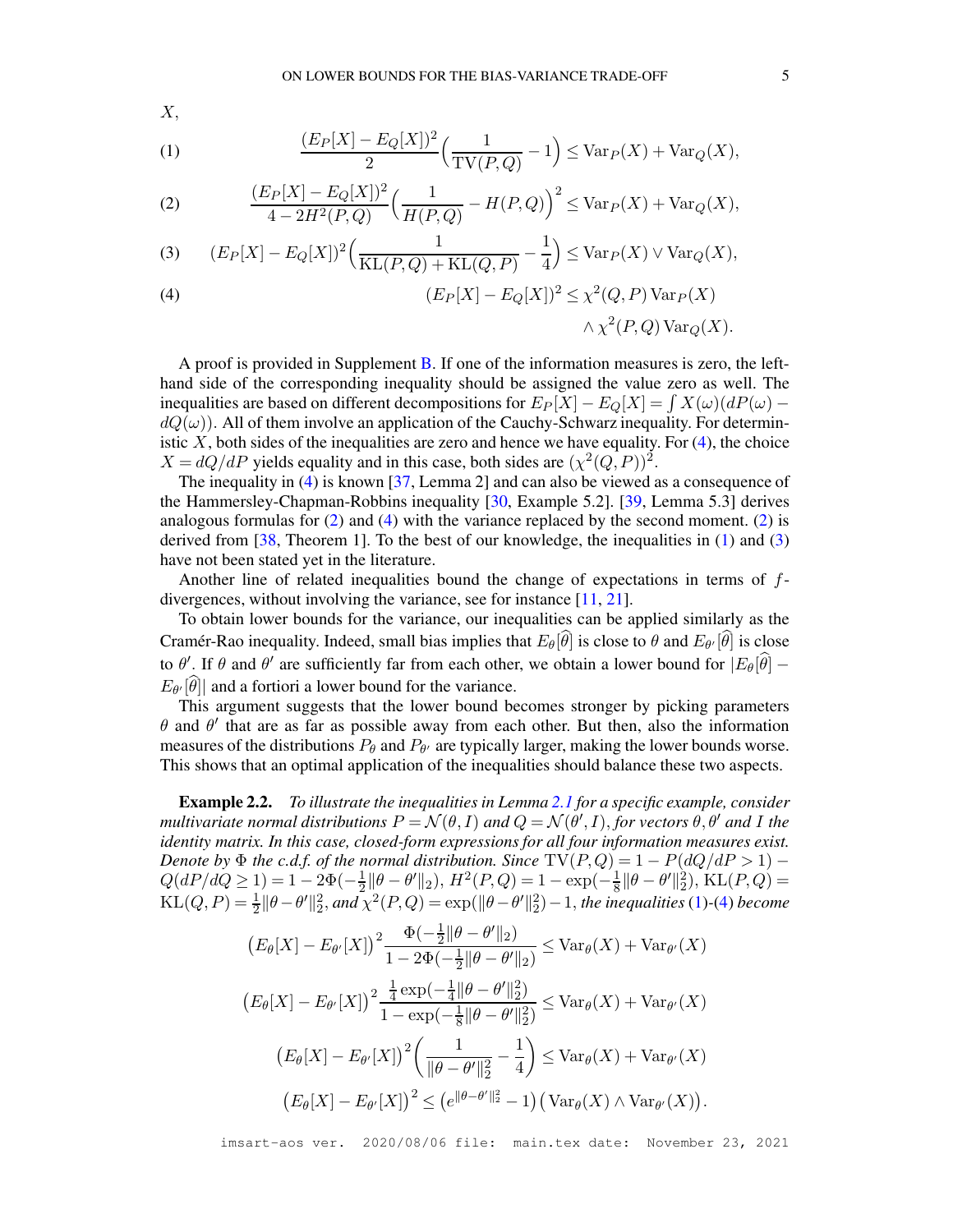For other distributions, one of these four divergence measures might be easier to compute and the four inequalities can lead to substantially different lower bounds. For instance, if the measures P and Q are not dominated by each other, the Kullback-Leibler and  $\chi^2$ -divergence are both infinite but the Hellinger distance and total variation version still produce non-trivial lower bounds. This justifies deriving for each divergence measure a separate inequality. It is also in line with the formulation of the theory on minimax lower bounds (see for instance Theorem 2.2 in  $[51]$ ).

Except for the total variation version, all derived inequalities in Lemma [2.1](#page-3-1) are generalizations of the Cramér-Rao lower bound. The Cramér-Rao lower bound appears by taking P and Q to be  $P_{\theta}$  and  $Q_{\theta+\Delta}$  and letting  $\Delta$  tend to zero. This and the following lemma are proved in Supplement [B.](#page-33-0)

<span id="page-5-0"></span>**Lemma 2.3.** *Given a family of probability measures*  $(P_t)_{t\in[0,1]}$ . *For simplicity write*  $E_t$ and  $\text{Var}_t$  for  $E_{P_t}$  and  $\text{Var}_{P_t}$ , respectively. (*i*): If  $\kappa_H := \limsup_{\delta \to 0} \delta^{-1} \sup_{t \in [0,1-\delta]} H(P_t,P_{t+\delta})$  *is finite, then for any random variable* X*,*

(5) 
$$
(E_1[X] - E_0[X])^2 \leq 8\kappa_H^2 \sup_{t \in [0,1]} \text{Var}_t(X).
$$

(*ii*): If  $\kappa_K^2 := \limsup_{\delta \to 0} \delta^{-2} \sup_{t \in [0,1-\delta]} \text{KL}(P_t, P_{t+\delta}) + \text{KL}(P_{t+\delta}, P_t)$  *is finite, then for any random variable* X,

<span id="page-5-1"></span>(6) 
$$
(E_1[X] - E_0[X])^2 \leq \kappa_K^2 \sup_{t \in [0,1]} \text{Var}_t(X).
$$

(*iii*): If  $\kappa_\chi^2 := \limsup_{\delta \to 0} \delta^{-2} \sup_{t \in [0,1-\delta]} \chi^2(P_t, P_{t+\delta})$  *is finite, then for any random variable* X,

(7) 
$$
(E_1[X] - E_0[X])^2 \le \kappa_{\chi}^2 \sup_{t \in [0,1]} \text{Var}_t(X).
$$

<span id="page-5-2"></span>**Example 2.4.** As an example, consider the family  $P_t = \mathcal{N}(t\theta + (1-t)\theta', I)$   $t \in [0,1]$ . *Then,*  $(i) - (iii)$  *all lead to the inequality* 

$$
(E_{\theta}[X] - E_{\theta'}[X])^{2} \le ||\theta - \theta'||_{2}^{2} \sup_{t \in [0,1]} \text{Var}_{t}(X).
$$

In Example [2.2,](#page-4-4) the bounds for the Hellinger distance and the  $\chi^2$ -divergence grow exponen*tially in*  $\|\theta - \theta'\|_2^2$  and the Kullback-Leibler bound only provides a non-trivial lower bound  $f\|\theta-\theta'\|_2^2 < 4$ . *Lemma* [2.3](#page-5-0) *leads thus to much sharper constants if*  $\|\theta-\theta'\|_2$  *is large. On the other hand, compared to the earlier bounds, Lemma [2.3](#page-5-0) results in a weaker statement on the bias-variance trade-off as it only produces a lower bound for the largest of all variances*  $Var_t(X), t \in [0,1].$ 

2.2. *Information matrices.* For minimax lower bounds based on hypotheses tests, it has been observed that lower bounds based on two hypotheses are only rate-optimal in specific settings such as for some functional estimation problems. If the local alternatives surrounding a parameter  $\theta$  spread over many different directions, estimation of  $\theta$  becomes much harder. To capture this in the minimax lower bounds, we need instead to reduce the problem to a multiple testing problem involving potentially a large number of tests.

A similar phenomenon occurs also for bias-variance trade-off lower bounds. Given  $M + 1$ probability measures  $P_0, P_1, \ldots, P_M$ , the  $\chi^2$ -version of Lemma [2.1](#page-3-1) states that for any  $j =$  $1, \ldots, M$ ,  $(E_{P_j}[X] - E_{P_0}[X])^2 / \chi^2(P_j, P_0) \leq \text{Var}_{P_0}(X)$ . If  $P_1, \ldots, P_M$  describe different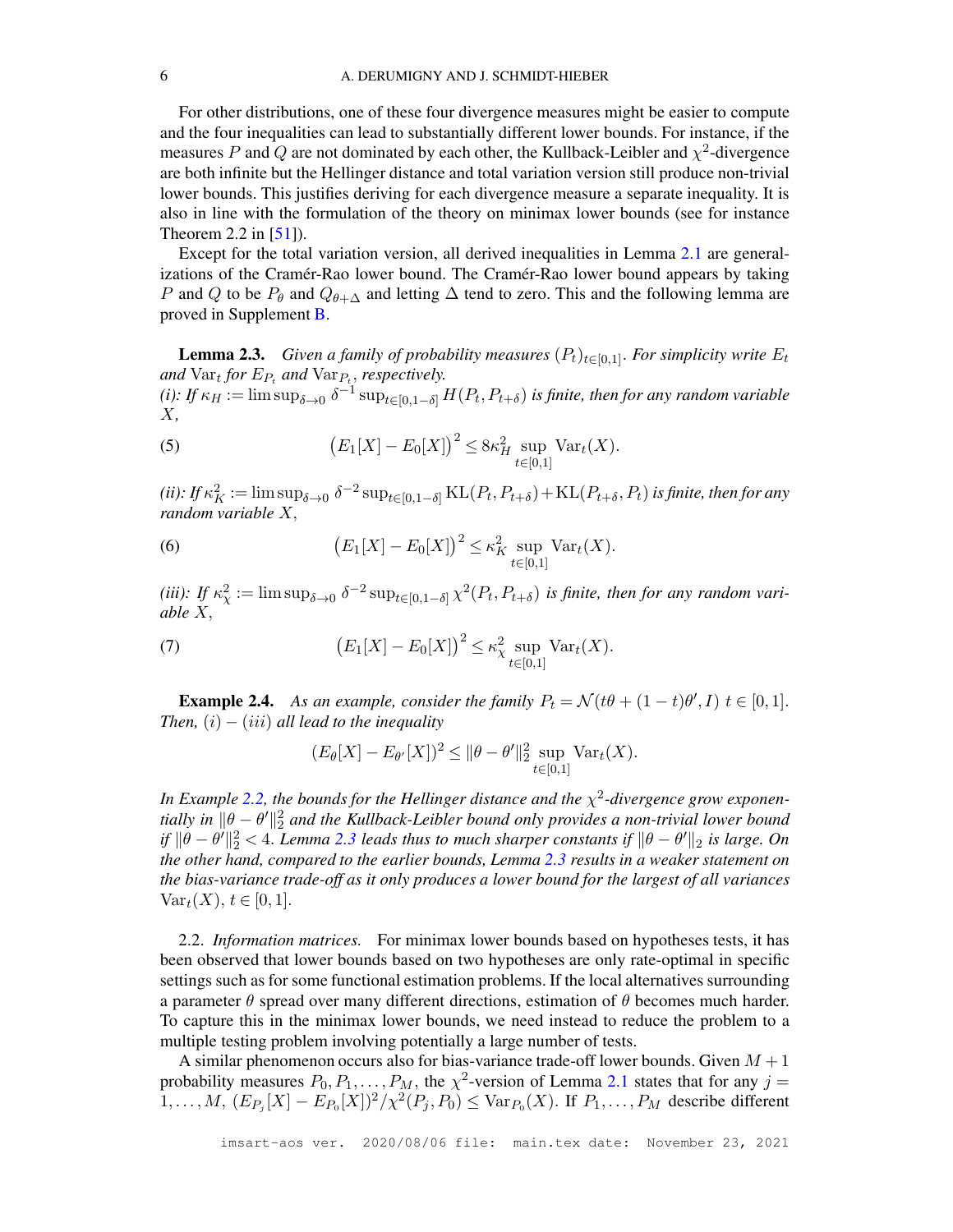directions around  $P_0$  in a suitable information theoretic sense, one would hope that in this case a stronger inequality holds with the sum on the left-hand side, that is,  $\sum_{j=1}^{M} (E_{P_j}[X])$  $E_{P_0}[X]$ <sup>2</sup>/ $\chi^2(P_j, P_0) \leq \text{Var}_{P_0}(X)$ . In a next step, two notions of information matrices are introduced, measuring to which extent  $P_1, \ldots, P_M$  represent different directions around  $P_0$ .

If  $P_0$  dominates  $P_1, \ldots, P_M$ , the  $\chi^2$ -divergence matrix  $\chi^2(P_0, \ldots, P_M)$  is defined as the  $M \times M$  matrix with  $(j, k)$ -th entry

(8) 
$$
\chi^2(P_0,\ldots,P_M)_{j,k} := \int \frac{dP_j}{dP_0} dP_k - 1.
$$

Observe that the j-th diagonal entry coincides with the usual  $\chi^2$ -divergence  $\chi^2(P_j, P_0)$ . The  $\chi^2$ -divergence matrix is also the covariance matrix of the random vector  $(dP_1/dP_0(X), \ldots, dP_M/dP_0(X))^{\top}$ under  $P_0$  and hence symmetric and positive semi-definite. For any vector  $v = (v_1, \dots, v_M)^\top \in$  $\mathbb{R}^M$ , we have the identity

<span id="page-6-0"></span>(9) 
$$
v^{\top} \chi^2(P_0, \dots, P_M)v = \int \Big( \sum_{j=1}^M v_j \Big( \frac{dP_j}{dP_0} - 1 \Big) \Big)^2 dP_0.
$$

This shows that for non-negative weights  $v_j$  summing to one,  $v^{\top} \chi^2(P_0, \ldots, P_M)v$  coincides with the  $\chi^2$ -divergence of the mixture distribution  $\sum_{j=1}^{M} v_j P_j$  and  $P_0$ , that is,  $\chi^2(\sum_{j=1}^M v_j P_j, P_0)$ . Another consequence of the identity [\(9\)](#page-6-0) is that the  $\chi^2$ -divergence matrix is singular if and only if  $P_0, \ldots, P_M$  are linearly dependent, that is,  $\sum_{j=0}^{M} w_j P_j = 0$  for some real numbers  $w_0, \dots, w_M$ . To see this, observe that  $\sum_{j=0}^M w_j P_j = 0$  is equivalent to the existence of real numbers  $v_1, \ldots, v_M$  for which  $\sum_{j=1}^M v_j (P_j - P_0) = 0$ .

We also introduce an information matrix based on the Hellinger distance. The  $M \times M$ Hellinger affinity matrix is defined entrywise by

$$
\rho(P_0|P_1,\ldots,P_M)_{j,k} := \frac{\int \sqrt{p_j p_k} \, d\nu}{\int \sqrt{p_j p_0} \, d\nu \int \sqrt{p_k p_0} \, d\nu} - 1, \quad j,k = 1,\ldots,M.
$$

Here and throughout the article, we implicitly assume that the distributions  $P_0, \ldots, P_M$  are chosen such that the Hellinger affinities  $\int \sqrt{p_j p_0} \, d\nu$  are positive and the Hellinger affinity matrix is well-defined. This condition is considerably weaker than assuming that  $P_0$  dominates the other measures.

Expanding the square in the integral, we find that for any vector  $v = (v_1, \dots, v_M)^\top$ ,

<span id="page-6-1"></span>(10) 
$$
v^\top \rho(P_0|P_1,\ldots,P_M)v = \int \left(\sum_{j=1}^M \Big(\frac{\sqrt{p_j}}{\int \sqrt{p_j p_0} d\nu} - \sqrt{p_0}\Big)v_j\right)^2 d\nu \ge 0.
$$

The Hellinger affinity matrix is hence symmetric and positive semi-definite. The matrix is singular if and only if there exists a non-null vector  $v$  such that  $\sum_{j=1}^{M}$  $\frac{v_j\sqrt{p_j}}{\int \sqrt{p_jp_0}\,d\nu} = \sum_{j=1}^M v_j\sqrt{p_0}$ v-almost everywhere. This is the case if and only if there are numbers  $w_0, \ldots, w_M$ , that are not all equal to zero, satisfying  $\sum_{j=0}^{M} w_j \sqrt{p_j} = 0$ , v-almost everywhere. To verify the more difficult reverse direction of this equivalence  $\sum$ the more difficult reverse direction of this equivalence, it is enough to observe that  $\sum_{j=0}^{M} w_j \sqrt{p_j} = 0$  implies  $w_0 = -\sum_{j=1}^{M} w_j \int \sqrt{p_j p_0} d\nu$  and thus, taking  $v_j = w_j \int \sqrt{p_j p_0} d\nu$ yields  $\sum_{j=1}^{M}$  $\frac{v_j\sqrt{p_j}}{\int \sqrt{p_jp_0}\,d\nu}=\sum_{j=1}^M v_j\sqrt{p_0}.$ 

For a number of distributions, closed-form expressions for the  $\chi^2$ -divergence and the Hellinger affinity matrix are reported in Table [1.](#page-7-0) As mentioned before, these information matrices quantify to which extent the measures  $P_1, \ldots, P_M$  represent different directions around  $P_0$ . From these explicit formulas, it can be seen what this means in terms of the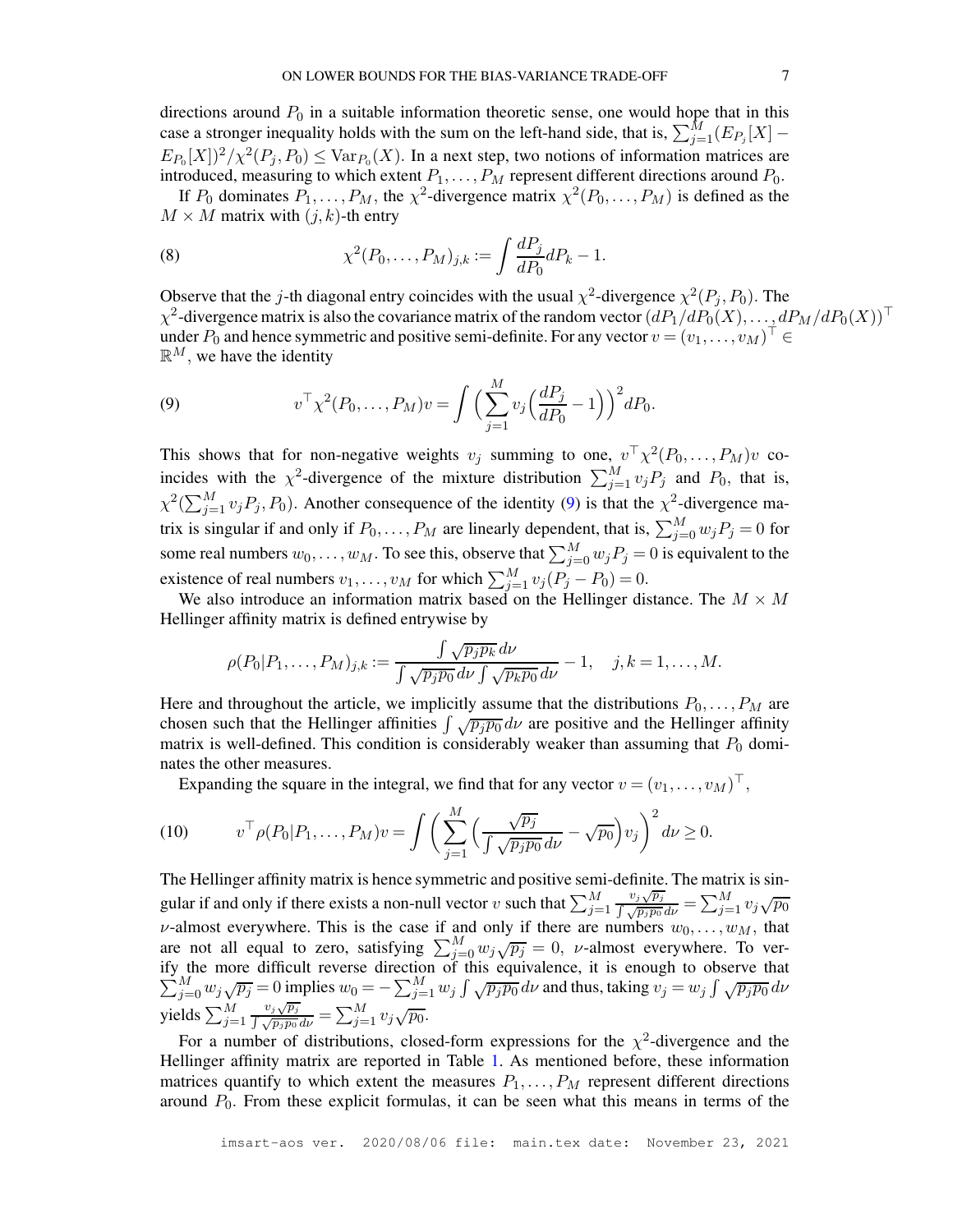| distribution                                                   | $\chi^2(P_0,\ldots,P_M)_{j,k}$                                                                                                          | $\rho(P_0 P_1,\ldots,P_M)_{j,k}$                                                                                                                                                                                                                      |  |
|----------------------------------------------------------------|-----------------------------------------------------------------------------------------------------------------------------------------|-------------------------------------------------------------------------------------------------------------------------------------------------------------------------------------------------------------------------------------------------------|--|
| $P_i = \mathcal{N}(\theta_i, \sigma^2 I_d),$                   | $\exp\left(\frac{\langle\theta_j-\theta_0,\theta_k-\theta_0\rangle}{2}\right)-1$                                                        | $\exp\left(\frac{\langle \theta_j - \theta_0, \theta_k - \theta_0 \rangle}{4\sigma^2}\right) - 1$                                                                                                                                                     |  |
| $\theta_j \in \mathbb{R}^d$ , $I_d$ identity                   |                                                                                                                                         |                                                                                                                                                                                                                                                       |  |
| $P_i = \otimes_{\ell=1}^d \text{Pois}(\lambda_{i\ell}),$       | $\exp\Big(\sum_{\ell=1}^d\frac{(\lambda_{j\ell}-\lambda_{0\ell})(\lambda_{k\ell}-\lambda_{0\ell})}{\lambda_{0\ell}}\Big)-1$             | $\exp\left(\sum_{\ell=1}^d\left(\sqrt{\lambda_j} \ell - \sqrt{\lambda_{0\ell}}\right)\right)$                                                                                                                                                         |  |
| $\lambda_{i\ell} > 0$                                          |                                                                                                                                         | $\times (\sqrt{\lambda_{k\ell}} - \sqrt{\lambda_{0\ell}}) - 1$                                                                                                                                                                                        |  |
| $P_j = \otimes_{\ell=1}^d \operatorname{Exp}(\beta_{j\ell}),$  | $\prod_{\ell=1}^d \frac{\beta_j \ell \beta_k \ell}{\beta_{0\ell} (\beta_j \ell + \beta_k \ell - \beta_{0\ell})} - 1$                    | $\prod_{\ell=1}^d \frac{(\beta_{j\ell} + \beta_{0\ell})(\beta_{k\ell} + \beta_{0\ell})}{2\beta_{0\ell}(\beta_{j\ell} + \beta_{k\ell})} - 1$                                                                                                           |  |
| $\beta_{i\ell} > 0$                                            |                                                                                                                                         |                                                                                                                                                                                                                                                       |  |
| $P_j = \otimes_{\ell=1}^d \operatorname{Ber}(\theta_{j\ell}),$ | $\prod_{\ell=1}^d\Big(\frac{(\theta_{j\ell}-\theta_{0\ell})(\theta_{k\ell}-\theta_{0\ell})}{\theta_{0\ell}(1-\theta_{0\ell})}+1\Big)-1$ | $\begin{split} \prod_{\ell=1}^d \frac{r(\theta_{j\ell},\theta_{k\ell})}{r(\theta_{j\ell},\theta_{0\ell})r(\theta_{k\ell},\theta_{0\ell})} - 1 \text{, with} \\ r(\theta,\theta') := \sqrt{\theta \theta'} + \sqrt{(1-\theta)(1-\theta')} \end{split}$ |  |
|                                                                |                                                                                                                                         |                                                                                                                                                                                                                                                       |  |
| $\theta_{j\ell}\in(0,1)$                                       |                                                                                                                                         |                                                                                                                                                                                                                                                       |  |
| TABLE 1                                                        |                                                                                                                                         |                                                                                                                                                                                                                                                       |  |

<span id="page-7-0"></span>*Closed-form expressions for the* χ 2 *-divergence and Hellinger affinity matrix for some distributions. Proofs can be found in Supplement [A.](#page-29-0)*

parameters. For the multivariate normal distribution, for instance, the  $\chi^2$ -divergence matrix and the Hellinger affinity matrix are diagonal if and only if the vectors  $\theta_i - \theta_0$  are pairwise orthogonal.

The formulas reveal a lot of similarity between the  $\chi^2$ -divergence matrix and the Hellinger affinity matrix. It can also be shown that the diagonal elements of the  $\chi^2$ -divergence matrix are entrywise larger than the diagonal elements of the Hellinger affinity matrix. To see this, observe that Hölder's inequality with  $p = 3/2$  and  $q = 3$  gives for any nonnegative function  $f, 1 = \int p_j \leq (\int f^p p_j)^{1/p} (\int f^{-q} p_j)^{1/q}$ . The choice  $f = (p_0/p_j)^{1/3}$  yields  $1 \leq (\int \sqrt{p_j p_0})^2 \int p_j^2 / p_0$ . Rewriting this expression yields the claim.

2.3. *Lower bounds based on an arbitrary number of distributions.* For a matrix A, the Moore-Penrose inverse  $A^+$  always exists and satisfies the property  $AA^+A = A$  and  $A+A^+A A^+=A^+$ . We can now state the generalization of [\(4\)](#page-4-0) to an arbitrary number of distributions. The following theorem is proved in Appendix [B.](#page-33-0)

<span id="page-7-1"></span>**Theorem 2.5.** *For*  $M \geq 1$ , let  $P_0, P_1, \ldots, P_M$  be probability measures defined on the *same probability space, and* X *be a random variable.*

(i)  $Set \Delta := (E_{P_1}[X] - E_{P_0}[X], \ldots, E_{P_M}[X] - E_{P_0}[X])^{\top}$ . *If*  $P_j \ll P_0$  *for all*  $j = 1, \ldots, M$ , *then,*

$$
\Delta^{\top} \chi^2(P_0, \ldots, P_M)^+ \Delta \leq \text{Var}_{P_0}(X),
$$

where  $\chi^2(P_0,\ldots,P_M)^+$  denotes the Moore-Penrose inverse of the  $\chi^2$ -divergence matrix.

(ii) Let  $A_{\ell} := \rho(P_{\ell}|P_1,\ldots,P_{\ell-1},P_{\ell+1},\ldots,P_M)$ . *Then, for*  $M \geq 2$ ,  $2M\sum_{i=1}^{M}$  $j=1$  $\left(E_j[X]-\frac{1}{M}\right)$ M  $\stackrel{M}{\blacklozenge}$  $_{\ell=1}$  $E_{\ell}[X]\Big)^2$  $=\sum_{i=1}^{M}$  $_{j,k=1}$  $(E_j[X] - E_k[X])^2 \leq 4 \max_{\ell=1,...,M} \lambda_1(A_\ell) \sum_{k=1}^M$  $k=1$  $Var_{P_k}(X)$ ,

*where*  $\lambda_1(A_\ell)$  *denotes the largest eigenvalue (spectral norm) of the positive semi-definite Hellinger affinity matrix* A<sup>ℓ</sup> *.*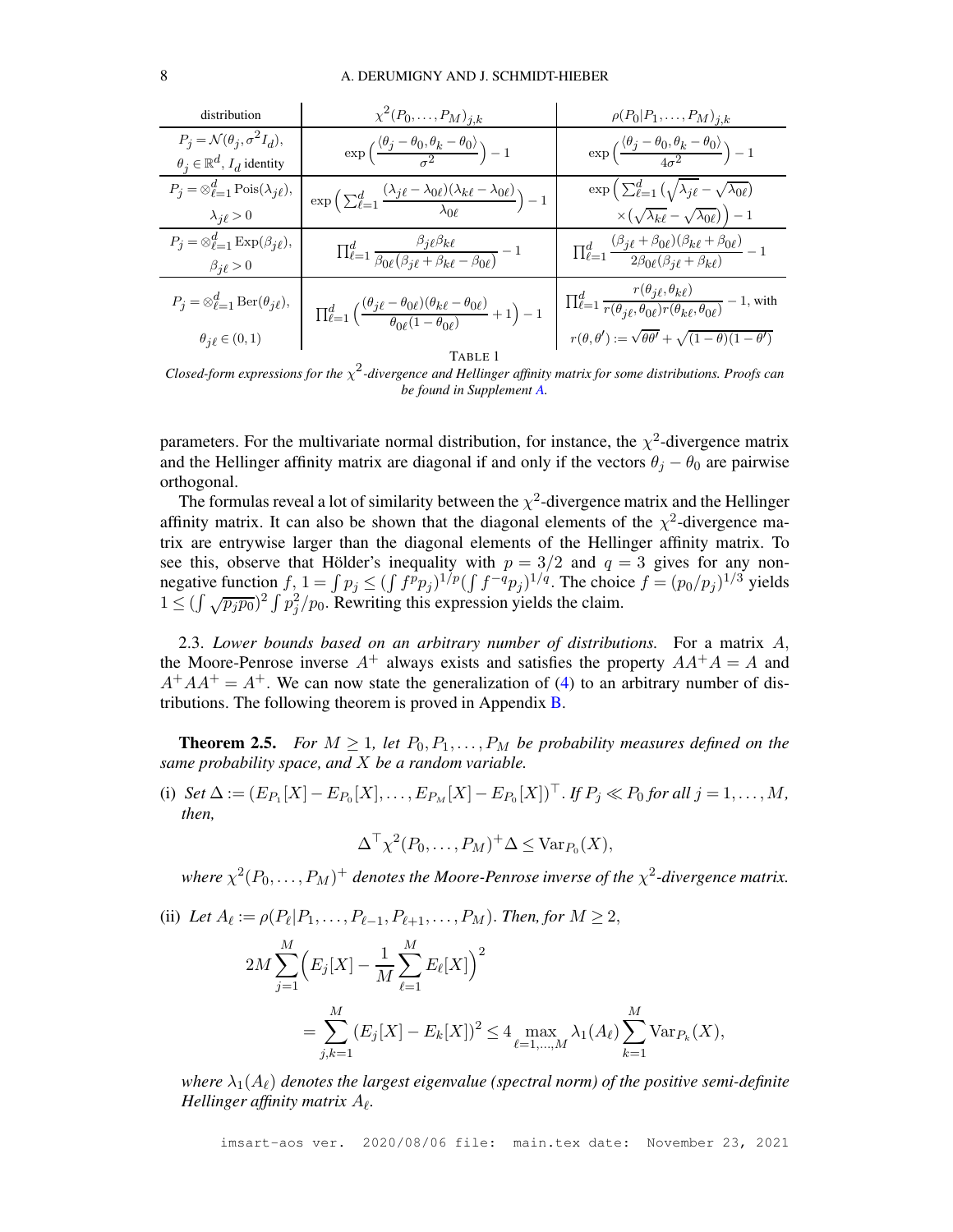Instead of using a finite number of probability measures, it is in principle possible to extend Theorem [2.5](#page-7-1) to families of probability measures. The divergence matrices become then operators and the sums have to be replaced by integral operators.

If the  $\chi^2$ -divergence matrix is diagonal with positive entries on the diagonal, we obtain that  $\sum_{j=1}^{M'} (E_{P_j}[X] - E_{P_0}[X])^2 / \chi^2(\overline{P_j}, P_0) \leq \text{Var}_{P_0}(X)$ . It should be observed that because of the sum, this inequality produces better lower bounds than [\(4\)](#page-4-0).

Theorem [2.5\(](#page-7-1)i) contains the multivariate Cramér-Rao lower bound as a special case, see Section [B.2.](#page-41-0) The connection to the Cramér-Rao inequality suggests that for a given statistical problem with a *p*-dimensional parameter space, one should apply Theorem [2.5](#page-7-1) with  $M = p$ . It turns out that for the high-dimensional models discussed in Section [6](#page-17-0) below, the number of distributions M will be chosen as  $\binom{p-1}{s-1}$  $\frac{s-1}{1}$ ) with  $p$  the number of parameters and  $s$  the sparsity. Depending on the sparsity, this can be much larger than  $p$ .

We are aware of two existing inequalities that are related to Theorem [2.5\(](#page-7-1)i). [\[53,](#page-28-6) Equation (3.1)] rewritten in our notation is  $\sum_{j=1}^{\bar{M}} \text{Var}_{P_j}(X) \geq \left(\sum_{j=1}^M E_{P_j}[X] - E_{P_0}[X]\right)^2 / \sum_{j=1}^{\bar{M}} \chi^2(P_j, P_0)$ and [\[40,](#page-27-12) p.330] states that for any  $p \ge 0$  and any distributions  $P, Q$  on  $\mathbb{R}^p$ ,  $\chi^2(P, Q) \ge$  $(E_P[X] - E_Q[X])^{\top}$  Cov $Q(X)^{-1}(E_P[X] - E_Q[X])$ , where Cov $Q(X)$  denotes the covariance matrix of X under  $Q$ . The concept of Fisher  $\Phi$ -information also generalizes the Fisher information using information measures, see  $[9, 41]$  $[9, 41]$ . It is worth mentioning that this notion is not comparable with our approach and only applies to Markov processes.

To apply Theorem [2.5\(](#page-7-1)i), we now introduce several variations. As mentioned above, we know that a vector  $v = (v_1, \dots, v_M)$  lies in the kernel of the  $\chi^2$ -divergence matrix if and only if  $\sum_{j=1}^{M} v_j (P_j - P_0) = 0$ . This shows that such a v and the vector  $\Delta$  must be orthogonal. Thus,  $\Delta$  is orthogonal to the kernel of  $\chi^2(P_0, \ldots, P_M)$  and

<span id="page-8-1"></span>(11) 
$$
\sum_{j=1}^{M} (E_{P_j}[X] - E_{P_0}[X])^2 \leq \lambda_1(\chi^2(P_0, ..., P_M)) \operatorname{Var}_{P_0}(X),
$$

where  $\lambda_1(\chi^2(P_0,\ldots,P_M))$  denotes the largest eigenvalue (spectral norm) of the  $\chi^2$ divergence matrix. Given a symmetric matrix  $A = (a_{ij})_{i,j=1,\dots,M}$ , the maximum row sum norm is defined as  $||A||_{1,\infty} := \max_{i=1,\dots,M} \sum_{j=1}^{M} |a_{ij}|$ . For any eigenvalue  $\lambda$  of A with corresponding eigenvector  $v = (v_1, \dots, v_M)^\top$  and any  $i \in \{1, \dots, M\}$ , we have that  $\lambda v_i = \sum_{j=1}^{M} a_{ij} v_j$  and therefore  $|\lambda| \max_{i=1,\dots,M} v_i \leq \max_{i=1,\dots,M} \sum_{j=1}^{M} |a_{ij}| ||v||_{\infty}$ . Therefore,  $||A||_{1,\infty}$  is an upper bound for the spectral norm and

<span id="page-8-2"></span>(12) 
$$
\sum_{j=1}^{M} (E_{P_j}[X] - E_{P_0}[X])^2 \le ||\chi^2(P_0, \ldots, P_M)||_{1,\infty} \operatorname{Var}_{P_0}(X).
$$

Whatever variation of Theorem [2.5](#page-7-1) is applied to derive lower bounds on the bias-variance trade-off, the key problem is the computation of the information matrix for given probability measures  $P_{\theta_j}$ ,  $j = 0, ..., M$  in the underlying statistical model  $(P_{\theta} : \theta \in \Theta)$ . Suppose there exists a more tractable statistical model  $(Q_\theta : \theta \in \Theta)$  with the same parameter space such that the data in the original model can be obtained by a transformation of the data generated from  $(Q_\theta : \theta \in \Theta)$ . Formally, this means that  $P_\theta = KQ_\theta$  for all  $\theta \in \Theta$  with K a Markov kernel that is independent of  $\theta$ . The following data processing inequality links the  $\chi^2$ -divergence matrices.

<span id="page-8-0"></span>Theorem 2.6 (Data processing / entropy contraction). *If* K *is a Markov kernel and*  $Q_0, \ldots, Q_M$  are probability measures such that  $Q_0$  dominates  $Q_1, \ldots, Q_M$ , then,

$$
\chi^2(KQ_0,\ldots,KQ_M)\leq \chi^2(Q_0,\ldots,Q_M),
$$

*where*  $\leq$  *denotes the partial order on the set of positive semi-definite matrices.*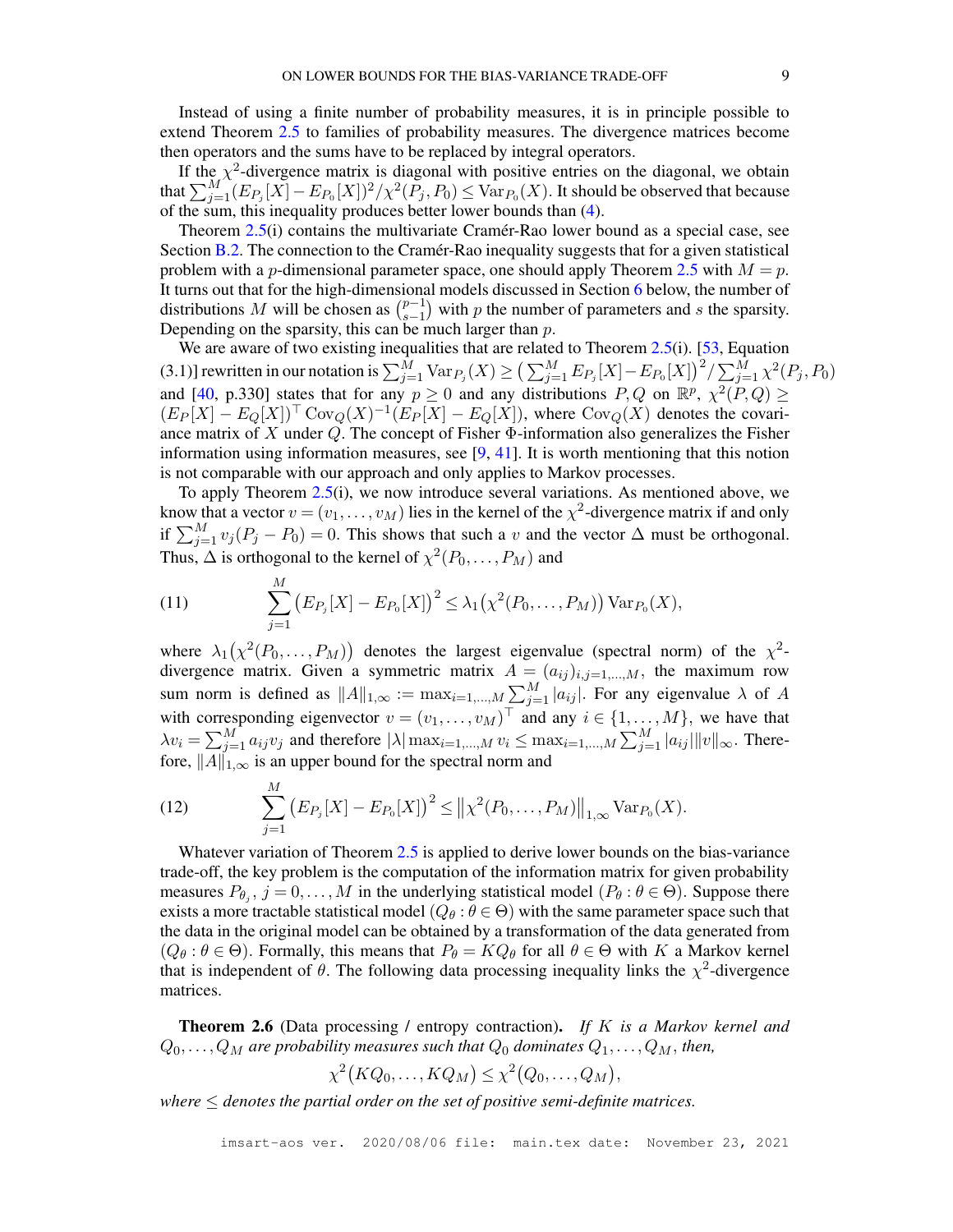In particular, the  $\chi^2$ -divergence matrix is invariant under invertible transformations. For the proof of Theorem [2.6,](#page-8-0) we first generalize the well-known data-processing inequality for the  $\chi^2$ -divergence to the case where one measure is a finite signed measure and then use [\(9\)](#page-6-0). The full proof is given in Appendix [B.](#page-33-0)

In the setting considered above, the data processing inequality yields the matrix inequality  $\chi^2(P_{\theta_0},...,P_{\theta_M}) \leq \chi^2(Q_{\theta_0},...,Q_{\theta_M})$ . We therefore can apply the upper bounds [\(11\)](#page-8-1) and [\(12\)](#page-8-2) with  $\chi^2(P_{\theta_0},...,P_{\theta_M})$  replaced by  $\chi^2(Q_{\theta_0},...,Q_{\theta_M})$ . In Theorem [2.5\(](#page-7-1)i),  $\chi^2(P_{\theta_0},\ldots,P_{\theta_M})^+$  can be replaced by  $\chi^2(Q_{\theta_0},\ldots,Q_{\theta_M})^+$  if the matrix  $\chi^2(P_{\theta_0},\ldots,P_{\theta_M})$ is invertible. A specific application for the combination of general lower bounds and the data processing inequality is given in Section [6.](#page-17-0)

<span id="page-9-0"></span>3. The bias-variance trade-off for pointwise estimation in the Gaussian white noise **model.** In the Gaussian white noise model, we observe a random function  $Y = (Y_x)_{x \in [0,1]},$ with

<span id="page-9-1"></span>(13) 
$$
dY_x = f(x) dx + n^{-1/2} dW_x,
$$

where  $W$  is an unobserved standard Brownian motion. The aim is to recover the regression function  $f : [0, 1] \to \mathbb{R}$  from the data Y. In this section, the bias-variance trade-off for estimation of  $f(x_0)$  with fixed  $x_0 \in [0, 1]$  is studied. In Section [5,](#page-14-0) we will also derive a lower bound for the trade-off between integrated squared bias and integrated variance.

Denote by  $\|\cdot\|_2$  the  $L^2([0,1])$ -norm. For  $f \in L^2([0,1])$ , the likelihood ratio in the Gaussian white noise model is given by Girsanov's formula  $dP_f/dP_0(Y) = \exp\left(n \int_0^1 f(t) dY_t \overline{n}$  $\frac{n}{2}||f||_2^2$ ). In particular, for  $Y \sim P_f$  and for any function  $g \in L^2([0,1])$ , we have that

$$
\frac{dP_f}{dP_g}(Y) = \exp\left(n \int \left(f(x) - g(x)\right) dY_x - \frac{n}{2} ||f||_2^2 + \frac{n}{2} ||g||_2^2\right)
$$
  
=  $\exp\left(\sqrt{n} \int \left(f(x) - g(x)\right) dW_x + \frac{n}{2} ||f - g||_2^2\right)$   
=  $\exp\left(\sqrt{n} ||f - g||_2 \xi + \frac{n}{2} ||f - g||_2^2\right),$ 

with W a standard Brownian motion and  $\xi \sim \mathcal{N}(0, 1)$ . From this representation, we can easily deduce that  $1 - H^2(P_f, P_g) = E_f [(dP_f/dP_g)^{-1/2}] = \exp(-\frac{n}{8})$  $\frac{n}{8}||f-g||_2^2$ , KL $(P_f, P_g)$  =  $E_f[\log(dP_f/dP_g)] = \frac{n}{2} ||\dot{f} - g||_2^2$  and  $\chi^2(\dot{P_f}, P_g) = E_f[dP_f/dP_g] - 1 = \exp(n||f - g||_2^2) - 1$ .

Let  $R > 0$ ,  $\beta > 0$  and denote by  $\lfloor \beta \rfloor$  the largest integer that is strictly smaller than  $\beta$ . On a domain  $D \subseteq \mathbb{R}$ , we define the  $\beta$ -Hölder norm by  $\|\tilde{f}\|_{\mathscr{C}^{\beta}(D)} = \sum_{\ell \leq \lfloor \beta \rfloor} \|f^{(\ell)}\|_{L^{\infty}(D)} +$  $\sup_{x,y\in D, x\neq y}|f^{(\lfloor \beta \rfloor)}(x)-f^{(\lfloor \beta \rfloor)}(y)|/|x-y|^{\beta-\lfloor \beta \rfloor}$ , with  $L^{\infty}(D)$  the supremum norm on D and  $f^{(\ell)}$  denoting the  $\ell$ -th (strong) derivative of f for  $\ell \leq \lfloor \beta \rfloor$ . For  $D = [0, 1]$ , let  $\mathcal{C}^{\beta}(R) :=$  ${f : [0,1] \to \mathbb{R} : ||f||_{\mathscr{C}^{\beta}([0,1])} \leq R}$  be the ball of  $\beta$ -Hölder smooth functions  $f : [0,1] \to \mathbb{R}$ with radius R. We also write  $\mathscr{C}^{\beta}(\mathbb{R}) := \{ K : \mathbb{R} \to \mathbb{R} : ||K||_{\mathscr{C}^{\beta}(\mathbb{R})} < \infty \}.$ 

To explore the bias-variance trade-off for pointwise estimation in more detail, consider for a moment the kernel smoothing estimator, defined by  $\widehat{f}(x_0) = (2h)^{-1} \int_{x_0-h}^{x_0+h}$  $x_0-h$  dY<sub>t</sub>. Assume that  $x_0$  is not at the boundary such that  $0 \le x_0 - h$  and  $x_0 + h \le 1$ . Bias and variance for this estimator are

Bias<sub>f</sub> 
$$
(\hat{f}(x_0)) = \frac{1}{2h} \int_{x_0 - h}^{x_0 + h} (f(u) - f(x_0)) du
$$
, Var<sub>f</sub>  $(\hat{f}(x_0)) = \frac{1}{2nh}$ .

While the variance is independent of  $f$ , the bias vanishes for large subclasses of  $f$  such as, for instance, any function f satisfying  $f(x_0 - v) = -f(x_0 + v)$  for all  $0 \le v \le h$ . The largest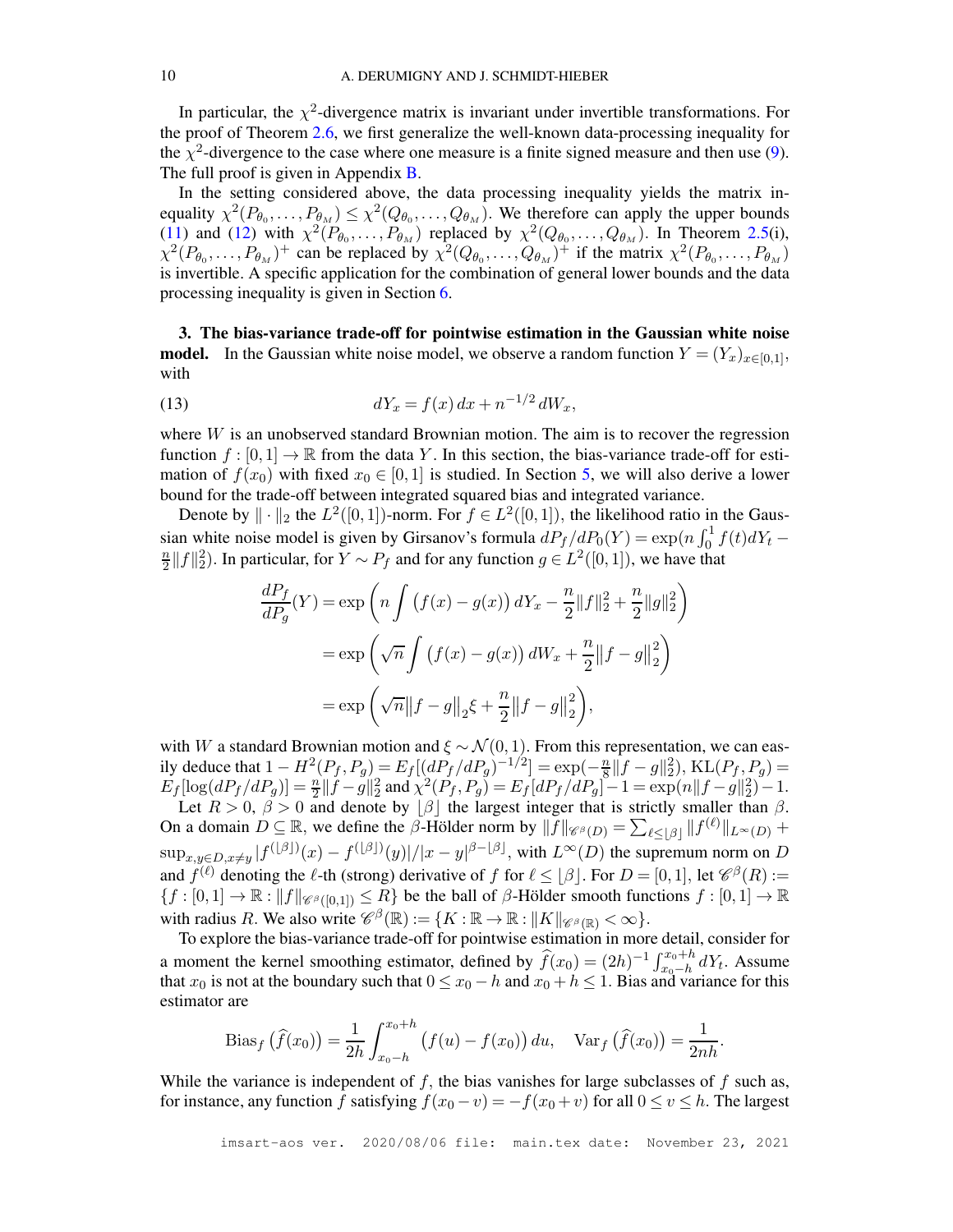possible bias over this parameter class is of the order  $h^{\beta}$  and it is attained for functions that lie on the boundary of  $\mathcal{C}^{\beta}(R)$ . Because of this asymmetry between bias and variance, the strongest lower bound on the bias-variance trade-off that we can hope for is that any estimator  $\widehat{f}(x_0)$  satisfies an inequality of the form

<span id="page-10-0"></span>(14) 
$$
\sup_{f \in \mathscr{C}^{\beta}(R)} |\text{Bias}_f(\widehat{f}(x_0))|^{1/\beta} \inf_{f \in \mathscr{C}^{\beta}(R)} \text{Var}_f(\widehat{f}(x_0)) \gtrsim \frac{1}{n}.
$$

Since for fixed  $x_0, f \mapsto f(x_0)$  is a linear functional, pointwise reconstruction is a specific linear functional estimation problem. This means in particular that the theory in [\[32\]](#page-27-3) for arbitrary linear functionals in the Gaussian white noise model applies. We now summarize the implications of this work on the bias-variance trade-off and state the new lower bounds based on the change of expectation inequalities derived in the previous section afterwards.

[\[32\]](#page-27-3) shows that the bias-variance trade-off for estimation of functionals in the Gaussian white noise model can be reduced to the bias-variance trade-off for estimation of a bounded mean in a normal location family. If  $f \mapsto Lf$  denotes a linear functional,  $Lf$  stands for an estimator of Lf,  $\Theta$  is the parameter space and  $w(\varepsilon) := \sup \{|L(f - g)| : ||f - g||_{L^2[0,1]} \leq$  $\{\epsilon, f, g \in \Theta\}$  is the so-called modulus of continuity, Theorem 2 in [\[32\]](#page-27-3) rewritten in our notation states that, if  $\Theta$  is closed and convex and  $\lim_{\varepsilon \downarrow 0} w(\varepsilon) = 0$ , then

$$
\inf_{\widehat{Lf}: \sup_{f \in \Theta} \text{Var}_f(\widehat{Lf}) \le V} \sup_{f \in \Theta} \text{Bias}_f(\widehat{Lf})^2 = \frac{1}{4} \sup_{\varepsilon > 0} \left( w(\varepsilon) - \sqrt{nV} \varepsilon \right)_+^2
$$

and

$$
\inf_{\widehat{Lf}: \sup_{f \in \Theta} |\operatorname{Bias}_f(\widehat{Lf})| \le B} \operatorname{Sup} \operatorname{Var}_f(\widehat{Lf}) = \frac{1}{n} \sup_{\varepsilon > 0} \varepsilon^{-2} \big( w(\varepsilon) - 2B \big)^2_+
$$

with  $(x)_+ := \max(x, 0)$ . Moreover, an affine estimator  $\widehat{Lf}$  can be found attaining these bounds. For pointwise estimation on Hölder balls,  $Lf = f(x_0)$  and  $\Theta = \mathcal{C}^{\beta}(R)$ . To find a lower bound for the modulus of continuity in this case, choose  $K \in \mathscr{C}^{\beta}(\mathbb{R})$ ,  $f = 0$  and  $g = h^{\beta} K((x - x_0)/h)$ . By Lemma [C.1,](#page-43-0)  $g \in \mathscr{C}^{\beta}(R)$  whenever  $R \ge ||K||_{\mathscr{C}^{\beta}(\mathbb{R})}$  and by substitution,  $||f - g||_2 = ||g||_2 \leq h^{\beta+1/2} ||K||_2 \leq \varepsilon$  for  $h = (\varepsilon/||K||_2)^{1/(\beta+1/2)}$ . This proves  $w(\varepsilon) \geq (\varepsilon / \|K\|_2)^{\beta/(\beta + 1/2)} K(0)$ . In Appendix [C.1,](#page-43-1) we show that this further implies

<span id="page-10-1"></span>(15) 
$$
\inf_{\widehat{f}(x_0)} \sup_{f \in \mathscr{C}^\beta(R)} \left| \text{Bias}_f \left( \widehat{f}(x_0) \right) \right|^{1/\beta} \sup_{f \in \mathscr{C}^\beta(R)} \text{Var}_f(\widehat{f}(x_0)) \ge \frac{\gamma_{\text{Low}}(R,\beta)}{n},
$$

where

$$
\gamma_{\text{Low}}(R,\beta) := \sup_{K \in \mathscr{C}^{\beta}(\mathbb{R}): R \ge ||K||_{\mathscr{C}^{\beta}(\mathbb{R})}} \frac{(2\beta)^2}{2^{1/\beta} (2\beta + 1)^{2+1/\beta}} \frac{K(0)^{2+1/\beta}}{||K||_2^2}
$$

.

The result is comparable to  $(14)$  with a supremum instead of an infimum in front of the variance.

We now derive the lower bounds on the bias-variance trade-off for the pointwise estimation problem, that are based on the general framework developed in the previous section. Define

$$
\gamma(R,\beta):=\sup_{K\in\mathscr{C}^{\beta}(\mathbb{R}):K(0)=1}\Bigg(\|K\|_2^{-1}\bigg(1-\frac{\|K\|_{\mathscr{C}^{\beta}(\mathbb{R})}}{R}\bigg)_+\Bigg)^2.
$$

For fixed  $\beta > 0$ , this quantity is positive if and only if  $R > 1$ . Indeed, if  $R \le 1$ , for any function K satisfying  $K(0) = 1$ , we have  $R \le 1 \le ||K||_{\infty} \le ||K||_{\mathscr{C}^{\beta}(\mathbb{R})}$  and therefore,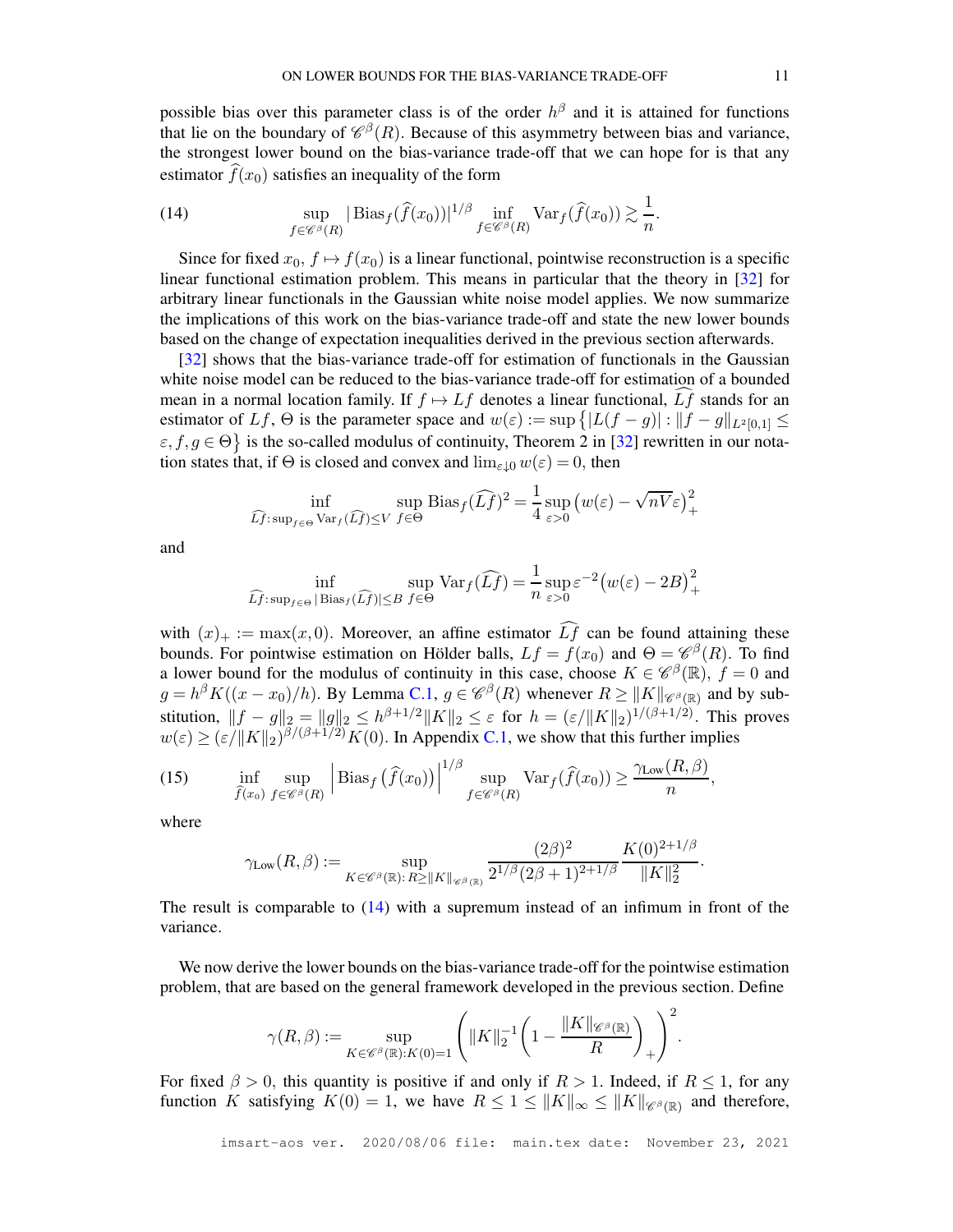$||K||_{\mathscr{C}^{\beta}(\mathbb{R})}/R \ge 1$ , implying  $\gamma(R,\beta) = 0$ . On the contrary, when  $R > 1$ , we can take for example  $K(x) = \exp(-x^2/A)$  with A large enough such that  $1 \le ||K||_{\mathscr{C}^{\beta}(\mathbb{R})} < R$ . This shows that  $\gamma(R, \beta) > 0$  in this case.

If C is a positive constant and  $a \in [0, R)$ , define moreover

$$
\overline{\gamma}(R,\beta,C,a) := \sup_{K \in \mathscr{C}^{\beta}(\mathbb{R}):K(0)=1} \left( \|K\|_{2}^{-1} \left(1 - \frac{\|K\|_{\mathscr{C}^{\beta}(\mathbb{R})}}{R-a}\right)_{+}\right)^{2} \times \exp\left(-C(R-a)^{2} \frac{\|K\|_{2}^{2}}{\|K\|_{\mathscr{C}^{\beta}(\mathbb{R})}^{2}}\right).
$$

Arguing as above, for fixed  $\beta > 0$ , this quantity is positive if and only if  $a + 1 < R$ . We can now state the main result of this section.

<span id="page-11-1"></span>**Theorem 3.1.** *Given*  $\beta$ ,  $R$ ,  $C > 0$  *and*  $x_0 \in [0,1]$ , *let*  $\gamma(R,\beta)$  *and*  $\overline{\gamma}(R,\beta,C,a)$  *be the constants defined above. Assign to*  $(+\infty) \cdot 0$  *the value*  $+\infty$ *.* (*i*): If  $\mathcal{T} = \{\widehat{f}: \sup_{f \in \mathscr{C}^{\beta}(R)} \big|\operatorname{Bias}_{f}(\widehat{f}(x_0))\big| < 1\}$ , then,

<span id="page-11-0"></span>(16) 
$$
\inf_{\widehat{f}\in\mathcal{T}}\sup_{f\in\mathscr{C}^{\beta}(R)}\left|\operatorname{Bias}_{f}\left(\widehat{f}(x_{0})\right)\right|^{1/\beta}\sup_{f\in\mathscr{C}^{\beta}(R)}\operatorname{Var}_{f}\left(\widehat{f}(x_{0})\right)\geq\frac{\gamma(R,\beta)}{n}.
$$

(*ii*): Let 
$$
S(C) := \{\hat{f} : \sup_{f \in \mathcal{C}^\beta(R)} |\operatorname{Bias}_f(\hat{f}(x_0))| < (C/n)^{\beta/(2\beta+1)}\} \cap \mathcal{T}
$$
, then,

(17) 
$$
\inf_{\widehat{f}\in\mathcal{S}(C)}\sup_{f\in\mathscr{C}^{\beta}(R)}\left|\operatorname{Bias}_{f}\left(\widehat{f}(x_{0})\right)\right|^{1/\beta}\inf_{f\in\mathscr{C}^{\beta}(R)}\frac{\operatorname{Var}_{f}(f(x_{0}))}{\overline{\gamma}(R,\beta,C,\|f\|_{\mathscr{C}^{\beta}})}\geq\frac{1}{n}.
$$

Both statements can be easily derived from the abstract lower bounds in Section [2.](#page-3-0) A full proof is given in Supplement [C](#page-43-2) where statement (i) is derived from Lemma [2.3](#page-5-0) and statement (ii) is derived from Lemma [2.1.](#page-3-1) The first statement quantifies a worst-case biasvariance trade-off that must hold for any estimator. The case that  $\sup_{f \in \mathscr{C}^\beta(R)} |\text{Bias}_f(f(x_0))|$ exceeds one is not covered. As it leads to inconsistent mean squared error it is of little interest and therefore omitted. The second statement restricts attention to estimators with minimax rate-optimal bias. Because of the infimum, we obtain a lower bound on the variance for any function f. Note that this statement is much stronger than  $(15)$  or  $(16)$  as it holds for the best-case variance instead of the worst-case variance. Compared with [\(14\)](#page-10-0), the lower bound depends on the  $\mathscr{C}^{\beta}$ -norm of f through  $\overline{\gamma}(R,\beta,C,\|f\|_{\mathscr{C}^{\beta}})$ . This quantity becomes large if f is close to the boundary of the Hölder ball. A direct consequence of  $(ii)$  is the uniform bound

$$
\inf_{\widehat{f}\in\mathcal{S}(C)}\sup_{f\in\mathscr{C}^{\beta}(R)}\left|\operatorname{Bias}_{f}\left(\widehat{f}(x_{0})\right)\right|^{1/\beta}\inf_{f\in\mathscr{C}^{\beta}(a)}\operatorname{Var}_{f}(\widehat{f}(x_{0}))\geq\frac{\inf_{b\leq a}\overline{\gamma}(R,\beta,C,b)}{n},
$$

providing a non-trivial lower bound if  $a < R - 1$ , since  $\inf_{b \le a} \overline{\gamma}(R, \beta, C, b)$  is the infimum of a positive continuous function over the closed compact interval  $[0, a]$ .

The established lower bound requires that the radius of the Hölder ball  $R$  is sufficiently large. Such a condition is necessary. To see this, suppose  $R \leq 1$  and consider the estimator  $\widehat{f}(x_0) = 0$ . Notice that for any  $f \in \mathscr{C}^{\beta}(R)$ ,  $|\text{Bias}_{f}(\widehat{f}(x_0))| = |f(x_0)| \le ||f||_{\infty} \le 1$  and  $Var_f(\hat{f}(x_0)) = 0$ . The left-hand side of the inequality [\(16\)](#page-11-0) is hence zero and even such a worst-case bias-variance trade-off does not hold.

Thanks to the bias-variance decomposition of the mean squared error, for every estimator  $\widehat{f}(x_0) \in \mathcal{T}$ , there exists an  $f \in \mathscr{C}^{\beta}(R)$  such that we have  $|\text{Bias}_f(\widehat{f}(x_0))|^{1/\beta} \text{Var}_f(\widehat{f}(x_0)) \ge$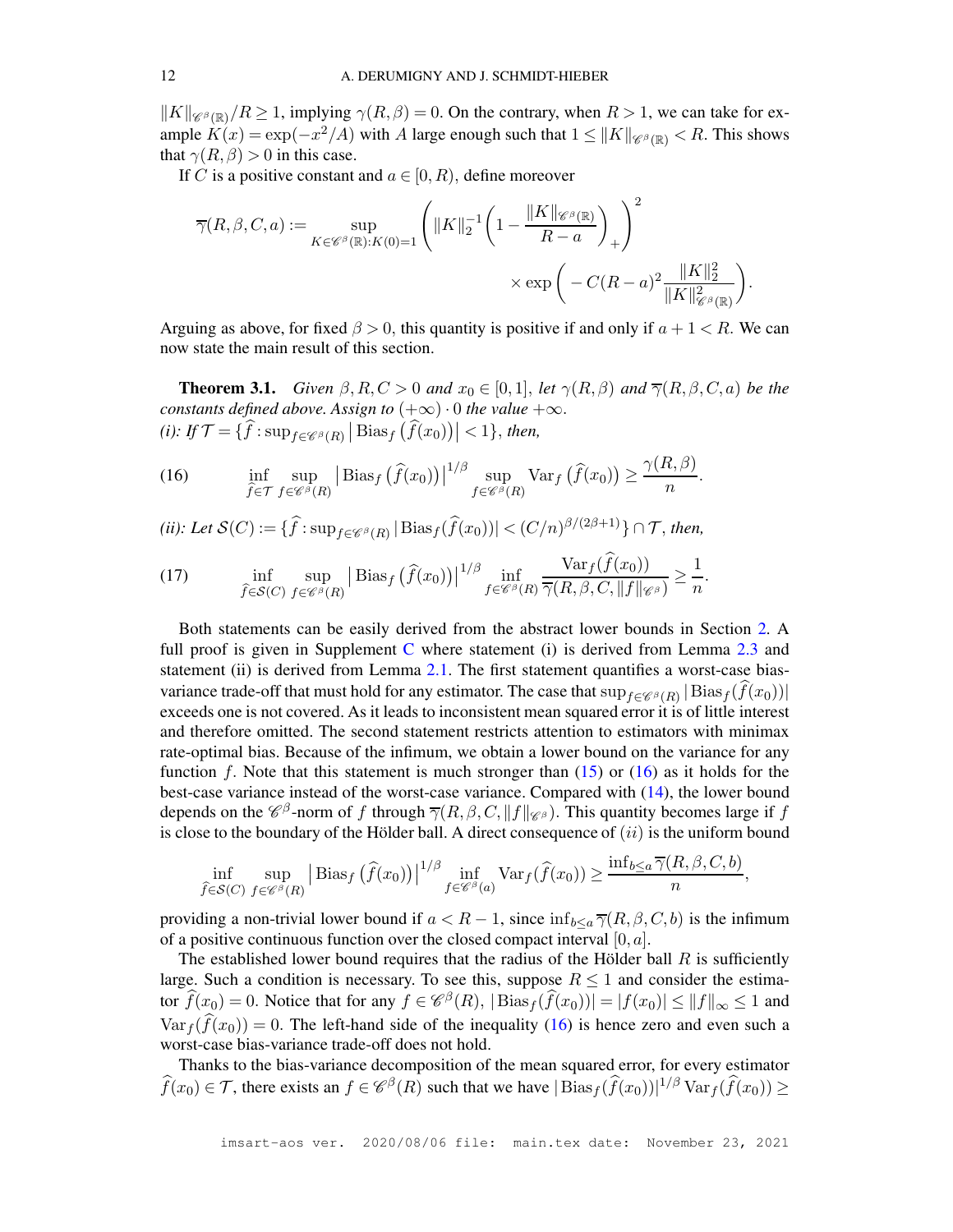$\gamma(R,\beta)/n$  and thus for such an f,

$$
MSE_f\left(\hat{f}(x_0)\right) = Bias_f\left(\hat{f}(x_0)\right)^2 + Var_f\left(\hat{f}(x_0)\right)
$$

$$
\geq \left(\frac{\gamma(R,\beta)}{n\operatorname{Var}_f\left(\hat{f}(x_0)\right)}\right)^{2\beta} \wedge \frac{\gamma(R,\beta)}{n|\operatorname{Bias}_f\left(\hat{f}(x_0)\right)|^{1/\beta}}.
$$

This shows that small bias or small variance increases the mean squared error.

Corollary 3.2 (Classical unconstrained minimax rates). *Under the same conditions as Theorem [3.1,](#page-11-1) we have*

$$
\inf_{\widehat{f}} \sup_{f \in \mathscr{C}^{\beta}(R)} \text{MSE}_{f}(\widehat{f}(x_0)) \ge \left(\frac{\gamma(R,\beta)}{n}\right)^{2\beta/(2\beta+1)} \wedge 1,
$$

*where the infimum is over all measurable estimators. Moreover, the minimax estimation rate* n <sup>−</sup>2β/(2β+1) *can only be achieved for estimators balancing the rate of the worst-case squared bias and the rate of the worst-case variance.*

For nonparametric problems, an estimator can be superefficient for many parameters simultaneously, see [\[6\]](#page-26-7). Based on that, one might wonder whether it is possible to take for instance a kernel smoothing estimator and shrink small values to zero such that the variance for the regression function  $f = 0$  is of a smaller order but the order of the variance and bias for all other parameters remains the same. Statement (ii) of Theorem [3.1](#page-11-1) shows that such constructions are impossible if the Hölder radius  $R$  is large enough. This question can be viewed as a bias-variance formulation of the constrained risk problem. In the constrained risk problem, we wonder whether an estimator achieving a faster rate for a fixed parameter will have necessarily a suboptimal rate for some other parameter in the parameter space. For pointwise estimation in nonparametric regression, this was studied in Section B of [\[5\]](#page-26-8).

The proof of Theorem [3.1](#page-11-1) depends on the Gaussian white noise model only through the Kullback-Leibler divergence and  $\chi^2$ -divergence. This indicates that an analogous result can be proved for other nonparametric models with a similar likelihood geometry. As an example consider the Gaussian nonparametric regression model with fixed and uniform design on [0, 1], that is, we observe  $(Y_1, \ldots, Y_n)$  with  $Y_i = f(i/n) + \varepsilon_i$ ,  $i = 1, \ldots, n$  and  $\varepsilon_i \stackrel{\text{i.i.d.}}{\sim} \mathcal{N}(0, 1)$ . Again, f is the (unknown) regression function and we write  $P_f$  for the distribution of the observations with regression function  $f$ . By evaluating the Gaussian likelihood, we obtain the well-known explicit expressions  $KL(P_f, P_g) = \frac{n}{2} ||f - g||_n^2$  and  $\chi^2(P_f, P_g) = \exp(n||f - g||_n^2)$  $||g||_n^2 = \frac{1}{n} \sum_{i=1}^n h(i/n)^2$  is the empirical  $L^2([0,1])$ -norm. Compared to the Kullback-Leibler divergence and  $\chi^2$ -divergence in the Gaussian white noise model, the only difference is that the  $L^2([0,1])$ -norm is replaced here by the empirical  $L^2([0,1])$ -norm. These norms are very close for functions that are not too spiky. Thus, by following exactly the same steps as in the proof of Theorem [3.1,](#page-11-1) a similar lower bound can be obtained for the pointwise loss in the nonparametric regression model.

<span id="page-12-0"></span>4. The bias-variance trade-off for support boundary recovery. Compared to approaches using the Cramér-Rao lower bound, the abstract lower bounds based on information measures have the advantage to be applicable also for irregular models. This is illustrated in this section by deriving lower bounds on the bias-variance trade-off for a support boundary estimation problem.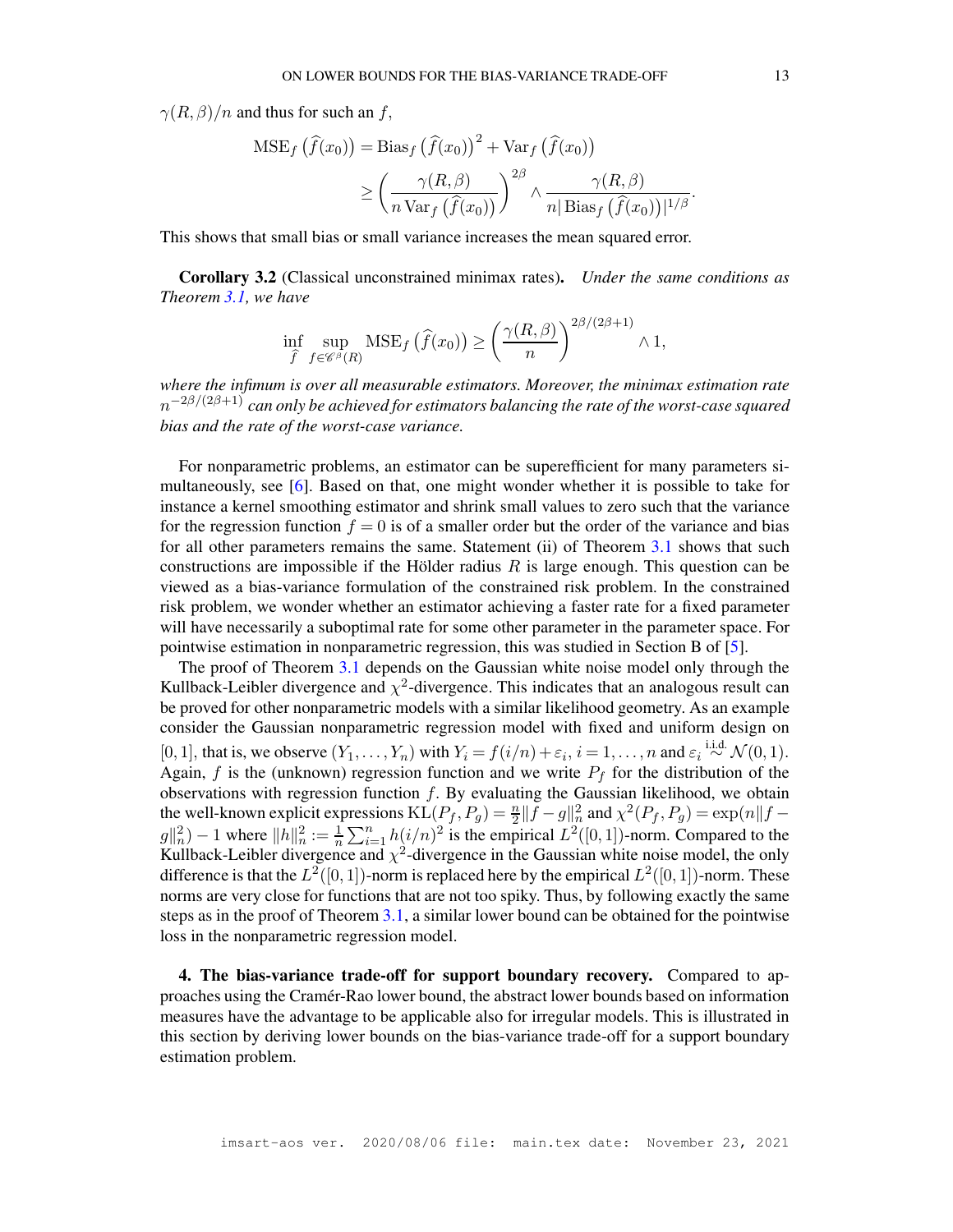Consider the model, where we observe a Poisson point process (PPP)  $N = \sum_i \delta_{(X_i, Y_i)}$  with intensity  $\lambda_f(x, y) =$  $n1(f(x) \leq y)$  in the plane  $(x, y) \in [0, 1] \times$ R. Differently speaking, the Poisson point process has intensity  $n$  on the epigraph of the function  $f$  and zero intensity on the subgraph of  $f$ . The unknown function  $f$  appears therefore as a boundary if the data are plotted, see Figure [1.](#page-13-0) Throughout the following, n plays the role of the sample size and we refer to  $(X_i, Y_i)$  as the support points of the PPP. Estimation of  $f$  is also known as support boundary recovery problem. Similarly as the Gaussian white noise model is a con-



<span id="page-13-0"></span>FIG 1*. Generated data (blue) and support boundary (black) for PPP model.*

tinuous analogue of the nonparametric regression model with Gaussian errors, the support boundary problem arises as a continuous analogue of the nonparametric regression model with one-sided errors, see [\[33\]](#page-27-13).

For a parametric estimation problem, we can typically achieve the estimation rate  $n^{-1}$ in this model. This is to be contrasted with the classical  $n^{-1/2}$  rate in regular parametric models. Also for nonparametric problems, faster rates can be achieved. If  $\beta$  denotes the Hölder smoothness of the support boundary f, the optimal MSE for estimation of  $f(x_0)$  is  $n^{-2\beta/(\beta+1)}$  which can be considerably faster than the typical nonparametric rate  $n^{-2\beta/(\beta+1)}$ , [\[45\]](#page-28-8).

The information measures in this model are governed by the  $L^1$ -geometry. For a detailed description of the following results, see Section 2 in [\[45\]](#page-28-8). If  $P_f$  denotes the distribution of the data for support boundary f, then it can be shown that  $P_f$  is dominated by  $P_g$  if and only if g  $\leq f$  pointwise. If  $g \leq f$ , then, the likelihood ratio is given by  $dP_f/dP_g = \exp\left(n \int_0^1 (f(x)$  $g(x)$   $dx$ )  $1(\forall i : f(X_i) \leq Y_i)$ . In particular, we have for  $g \leq f$ ,  $\alpha > 0$ , and  $|| \cdot ||_1$  the  $L^1([0, 1])$ . norm,  $E_g[(dP_f/dP_g)^{\alpha}] = \exp(n||f - g||_1(\alpha - 1))E_g[dP_f/dP_g] = \exp(n||f - g||_1(\alpha - 1))$ and so  $\check{H}^2(P_f, P_g) = 1 - \exp(-\frac{n}{2})$  $\frac{n}{2}||f-g||_1$  and  $\chi^2(P_f, P_g) = \exp(n||f-g||_1) - 1.$ 

Since  $KL(P_f, P_q) + KL(P_q, \bar{P}_f) = \infty$  whenever  $f \neq g$ , the Kullback-Leibler version of Lemma [2.1](#page-3-1) is not applicable in this case. Also we argued earlier that for regular models, we can retrieve the Cramér-Rao lower bound from the lower bounds in Lemma [2.1](#page-3-1) by choosing  $P = P_{\theta}$ ,  $Q = P_{\theta+\Delta}$  and letting  $\Delta$  tend to 0. As no Fisher information exists in the support boundary model, it is of interest to study the abstract lower bounds in Lemma [2.1](#page-3-1) under the limit  $\Delta \to 0$ . For this, consider constant support boundaries  $f_\theta = \theta$ . It is then natural to evaluate the lower bounds for the sufficient statistic  $X = \min_i Y_i$  for  $\theta$ . That this is indeed a sufficient statistic can be shown by first observing that from the likelihood ratio formula given above, it follows that X is the MLE for  $\theta$  and then applying Proposition 3.1 in [\[43\]](#page-28-9). Moreover, under  $P_{f_{\theta}}, X - \theta$  follows an exponential distribution with rate parameter n, see Section 4.1 in [\[44\]](#page-28-10) for more details. With  $P = P_{f_{\theta}}$  and  $Q = P_{f_{\theta+\Delta}}$ ,  $(H^{-1}(P,Q) - H(P,Q))^{-2} = e^{n\Delta}(1$  $e^{-n\Delta/2}$ ,  $2+2(1-H^2(P,Q)) = 2(1+e^{-n\Delta/2})$  and  $\chi^2(P,Q) \wedge \chi^2(Q,P) = e^{n\Delta}-1$ . Since  $E_P[X] = \theta + 1/n$ ,  $E_Q[X] = \theta + \Delta + 1/n$ , and  $Var_P(X) = Var_Q(X) = 1/n^2$ , we find that the Hellinger lower bound [\(2\)](#page-4-1) can be rewritten as  $\Delta^2 \leq 4(e^{n\Delta}-1)/n^2$  and the  $\chi^2$ -divergence lower bound [\(4\)](#page-4-0) becomes  $\Delta^2 \le (e^{n\Delta} - 1)/n^2$ . In both inequalities the upper bound is of the order  $\Delta^2$  if  $\Delta \approx 1/n$ . Otherwise the inequalities are suboptimal in the sense that the rates on the right hand side and left hand side of the inequalities do not match. While the Cramér-Rao asymptotics  $\Delta \rightarrow 0$  for fixed *n* does not yield anything useful here, we still can obtain rate-optimal lower bounds for the bias-variance trade-off by applying a change of expectation inequality in the regime  $\Delta = \Delta_n \approx 1/n$ .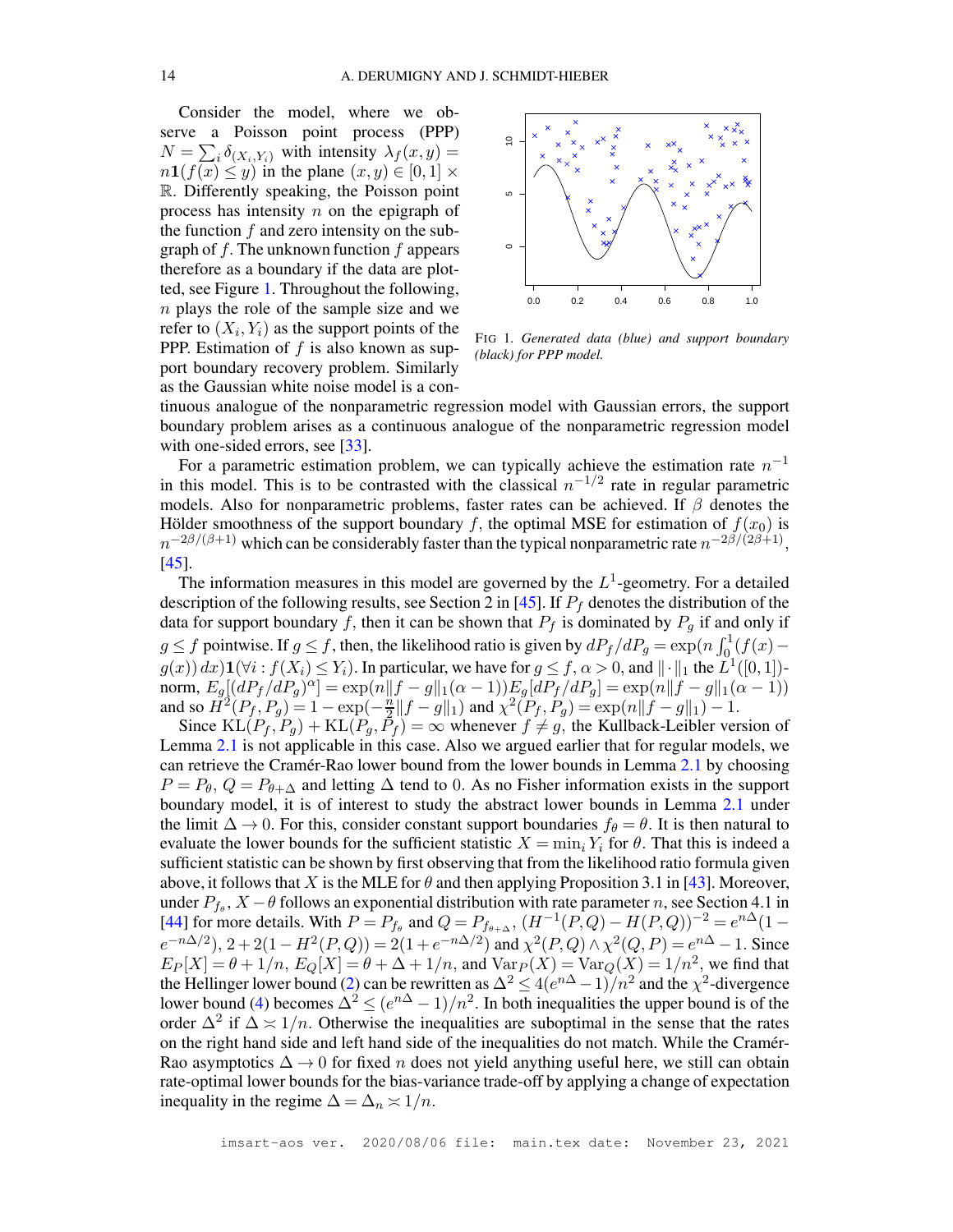<span id="page-14-3"></span>**Theorem 4.1.** *Let*  $0 < \beta < 1$ ,  $C > 0$  *and*  $R > \kappa := 2$  inf  $\inf_{K\in L^2(\mathbb{R})} \{ ||K||_{\mathscr{C}^{\beta}(\mathbb{R})} : K(0) =$  $1, K \geq 0$ . For any estimator  $\widehat{f}$  with

$$
\sup_{f \in \mathscr{C}^\beta(R)} \text{MSE}_f\left(\widehat{f}(x_0)\right) < \left(\frac{C}{n}\right)^{\frac{2\beta}{\beta+1}},
$$

*there exist positive constants*  $c := c(\beta, C, R)$  *and*  $c' := c'(\beta, C, R)$  *such that* 

<span id="page-14-4"></span>(18) 
$$
\sup_{f \in \mathscr{C}^{\beta}(R)} \text{Bias}_f \left( \widehat{f}(x_0) \right)^2 \ge c n^{-\frac{2\beta}{\beta+1}}
$$

*and*

<span id="page-14-5"></span>(19) 
$$
\text{Var}_f\left(\widehat{f}(x_0)\right) \ge c'n^{-\frac{2\beta}{\beta+1}}, \text{ for all } f \in \mathscr{C}^{\beta}\big((R-\kappa)/2\big).
$$

The theorem is proved in Supplement [D](#page-47-0) applying the  $\chi^2$ -divergence version of Lemma [2.1.](#page-3-1) The result shows that any estimator achieving the optimal  $n^{-2\beta/(\beta+1)}$  MSE rate must also have worst-case squared bias of the same order. Moreover no superefficiency is possible for functions that are not too close to the boundary of the Hölder ball. Indeed the variance (and therefore also the MSE) is always lower-bounded by  $\gtrsim n^{-2\beta/(\beta+1)}$ . Another consequence of the theorem is that  $n^{-2\beta/(\beta+1)}$  is a lower bound for the mean squared error. The smoothness constraint  $\beta \leq 1$  is fairly common in the literature on support boundary estimation, see [\[43\]](#page-28-9).

<span id="page-14-0"></span>5. The trade-off between integrated bias and integrated variance in the Gaussian white noise model. All lower bounds so far are based on change of expectation inequalities. In this section we combine this with a different proving strategy for bias-variance lower bounds based on two types of reduction. Firstly, one can in some cases relate the bias-variance trade-off in the original model to the bias-variance trade-off in a simpler model. We refer to this as model reduction. The second type of reduction constraints the class of estimators by showing that it is sufficient to consider estimators satisfying additional symmetry properties.

To which extent such reductions are possible is highly dependent on the structure of the underlying problem. In this section we illustrate the approach deriving a lower bound on the trade-off between the integrated squared bias  $\left(IBias^2\right)$  and the integrated variance  $\left(IVar\right)$  in the Gaussian white noise model [\(13\)](#page-9-1). Recall that the mean integrated squared error (MISE) can be decomposed as

<span id="page-14-1"></span>
$$
\begin{aligned} \text{MISE}_{f}(\hat{f}) &:= E_{f} \left[ \left\| \hat{f} - f \right\|_{L^{2}[0,1]}^{2} \right] \\ &= \int_{0}^{1} \text{Bias}_{f}^{2}(\hat{f}(x)) \, dx + \int_{0}^{1} \text{Var}_{f}(\hat{f}(x)) \, dx \\ &=: \text{IBias}_{f}^{2}(\hat{f}) + \text{IVar}_{f}(\hat{f}). \end{aligned}
$$

To establish a trade-off between integrated bias and integrated variance, turns out to be a hard problem. In particular, we cannot simply integrate the pointwise lower bounds. Below we explain the major reduction steps to prove a lower bound. To avoid unnecessary technicalities involving the Fourier transform, we only consider integer smoothness  $\beta = 1, 2, \ldots$ and denote by  $S^{\beta}(R)$  the ball of radius R in the  $L^2$ -Sobolev space with index  $\beta$  on [0, 1], that is, all  $L^2$ -functions satisfying  $||f||_{S^{\beta}([0,1])} \leq R$ , where for a general domain D,  $||f||_{S^{\beta}(D)}^2 := ||f||_{L^2(D)}^2 + ||f^{(\beta)}||_{L^2(D)}^2$ . Define

<span id="page-14-2"></span>(21) 
$$
\Gamma_{\beta} := \inf \left\{ \|K\|_{S^{\beta}} : \|K\|_{L^{2}(\mathbb{R})} = 1, \sup K \subset [-1/2, 1/2] \right\}.
$$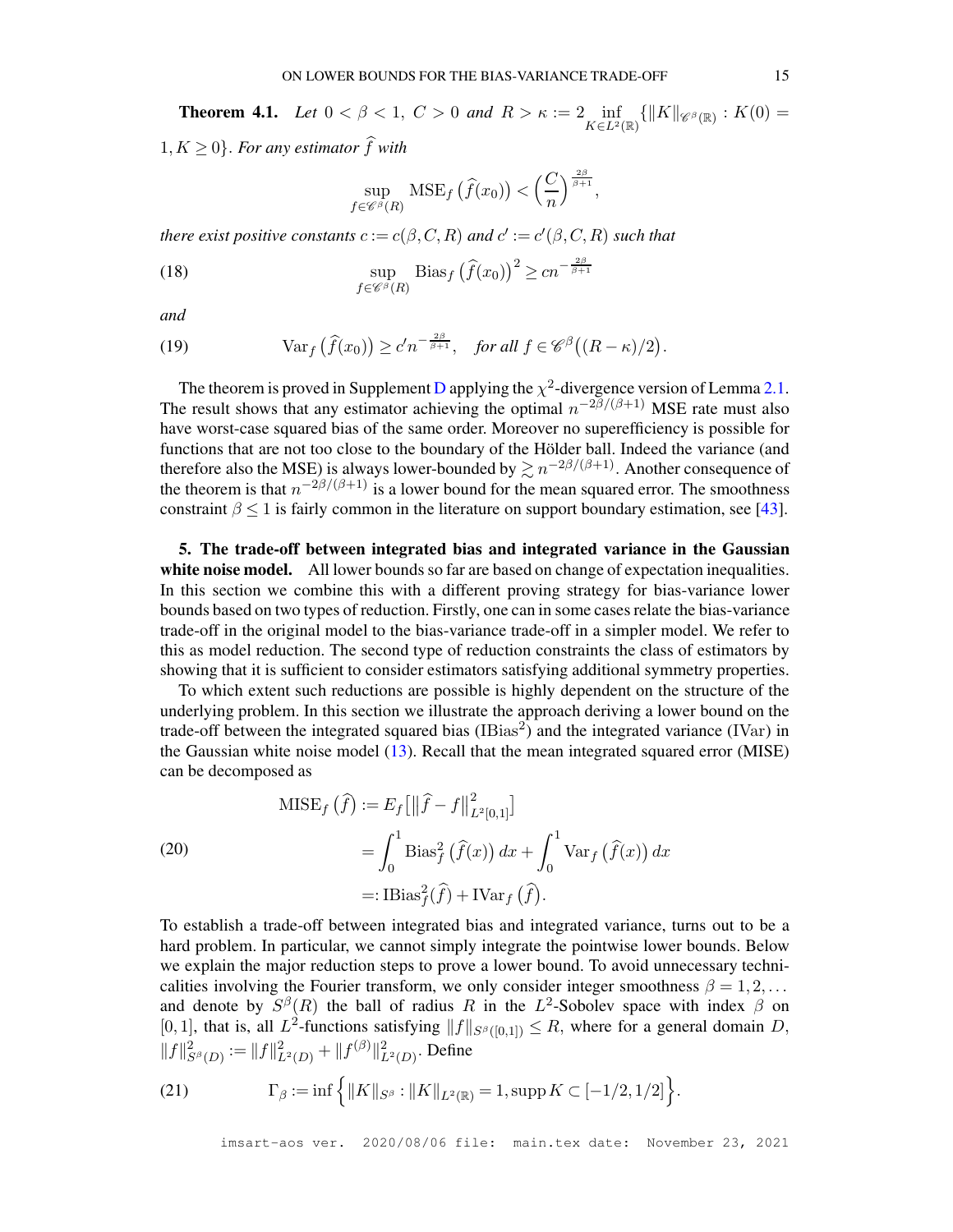<span id="page-15-1"></span>Theorem 5.1. *Consider the Gaussian white noise model* [\(13\)](#page-9-1) *with parameter space*  $S^{\beta}(R)$  and  $\beta$  a positive integer. If  $R > 2\Gamma_{\beta}$  and  $0 \cdot (+\infty)$  is assigned the value  $+\infty$ , then,

<span id="page-15-0"></span>(22) 
$$
\inf_{\widehat{f}\in T} \sup_{f\in S^{\beta}(R)} \left| \mathrm{IBias}_{f}(\widehat{f}) \right|^{1/\beta} \sup_{f\in S^{\beta}(R)} \mathrm{IVar}_{f}(\widehat{f}) \geq \frac{1}{8n},
$$

with  $T := \{ \widehat{f} : \sup_{f \in S^{\beta}(R)} \text{IBias}_{f}^{2}(\widehat{f}) < 2^{-\beta} \}.$ 

As in the pointwise case, estimators with larger bias are of little interest as they will lead to procedures that are inconsistent with respect to the MISE. Thanks to the bias-variance decomposition of the MISE [\(20\)](#page-14-1), for every estimator  $\hat{f} \in T$  the following lower bound on the MISE holds

$$
\sup_{f \in S^{\beta}(R)} \text{MISE}_{f}(\hat{f}) \ge \left(\frac{1}{8n \sup_{f \in S^{\beta}(R)} \text{IVar}_{f}(\hat{f})}\right)^{2\beta} \vee \frac{1}{8n \sup_{f \in S^{\beta}(R)} |\text{Bias}_{f}(\hat{f})|^{1/\beta}}
$$

.

Small worst-case bias or variance will therefore automatically enforce a large MISE. This provides a lower bound for the widely observed  $U$ -shaped bias-variance trade-off and shows in particular that  $n^{-2\beta/(2\beta+1)}$  is a lower bound for the minimax estimation rate with respect to the MISE.

Corollary 5.2 (Classical unconstrained minimax rates). *Under the same conditions as Theorem [5.1,](#page-15-0) we have*

$$
\inf_{\widehat{f}} \sup_{f \in S^{\beta}(R)} \text{MISE}_f(\widehat{f}) \ge \left(\frac{1}{8n}\right)^{2\beta/(2\beta+1)} \wedge 1,
$$

where the infimum is over all measurable estimators. Moreover, the minimax rate  $n^{-2\beta/(2\beta+1)}$ *can only be achieved for estimators balancing the rates of the worst-case integrated squared bias and the worst-case integrated variance.*

If applied to functions, recall that  $\|\cdot\|_p$  denotes the  $L^p([0,1])$ -norm. Let  $p \ge 2$ . Since  $\|\cdot\|_2 \leq \|\cdot\|_p$ , another direct consequence of the previous theorem is

$$
\sup_{f\in S^{\beta}(R)}\left\|E_{f}[\widehat{f}]-f\right\|_{p}^{1/\beta}\sup_{f\in S^{\beta}(R)}E_{f}\left[\left\|\widehat{f}-E_{f}[\widehat{f}]\right\|_{p}\right]^{2}\geq\frac{1}{8n},
$$

for any estimator with  $\sup_{f \in S^{\beta}(R)} ||E_f[f] - f||_p < 2^{-\beta}$ .

We now sketch the main reduction steps in the proof of Theorem [5.1.](#page-15-1) The first step is a model reduction to a Gaussian sequence model

<span id="page-15-2"></span>(23) 
$$
X_i = \theta_i + \frac{1}{\sqrt{n}} \varepsilon_i, \quad i = 1, \dots, m
$$

with independent noise  $\varepsilon_i \sim \mathcal{N}(0, 1)$ . For any estimator  $\hat{\theta}$  of the parameter vector  $\theta =$  $(\theta_1, \ldots, \theta_m)^\top$ , we have the bias-variance type decomposition

$$
E_{\theta}\left[\left\|\widehat{\theta}-\theta\right\|_{2}^{2}\right]=\left\|E_{\theta}\left[\widehat{\theta}\right]-\theta\right\|_{2}^{2}+\sum_{i=1}^{m} \text{Var}_{\theta}\left(\widehat{\theta}_{i}\right)
$$

recalling that  $\|\cdot\|_2$  denotes the Euclidean norm if applied to vectors.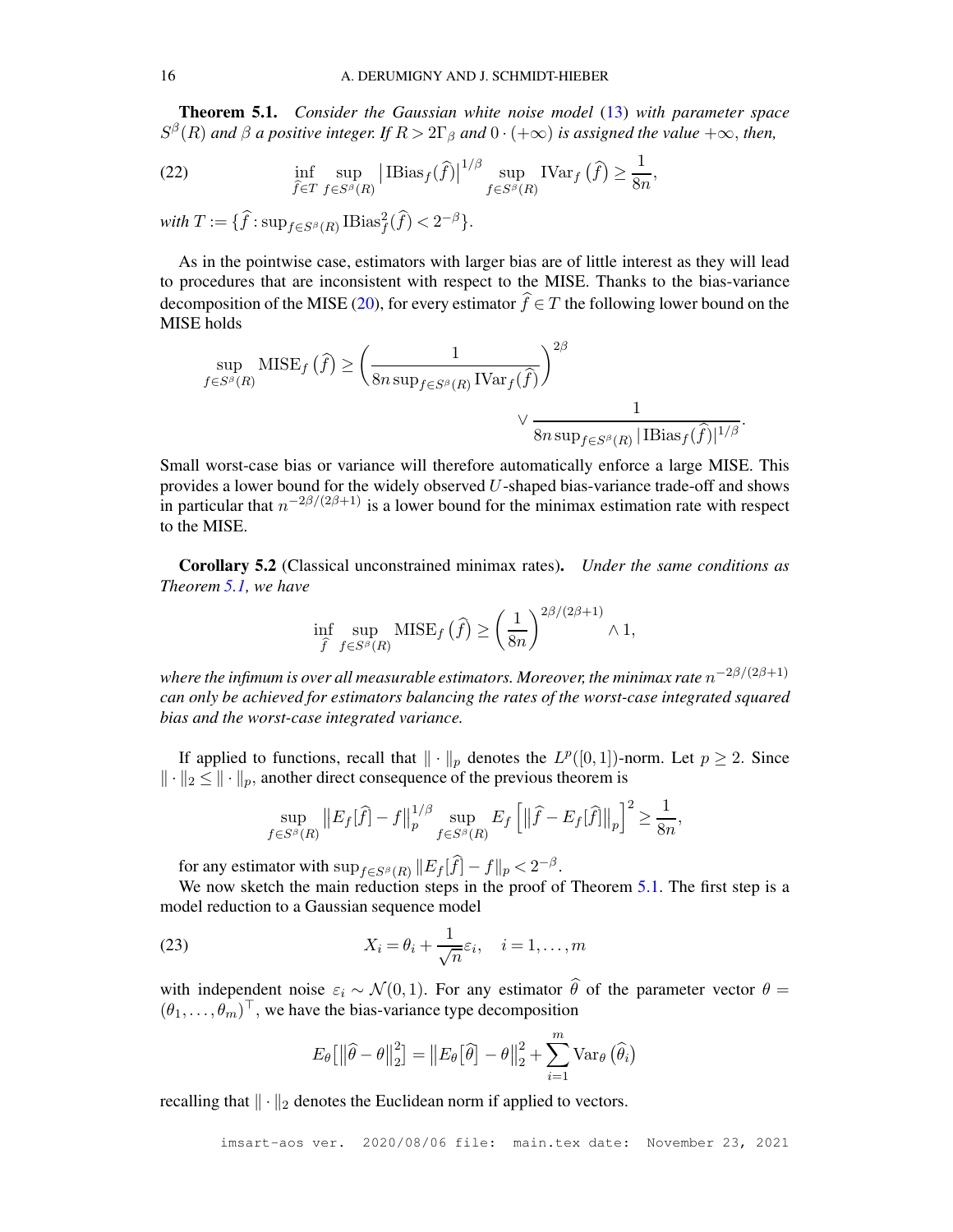<span id="page-16-0"></span>**Proposition 5.3.** *Let* m *be a positive integer and let*  $\Gamma_{\beta}$  *be defined as in* [\(21\)](#page-14-2)*. Then, for any estimator* f *of the regression function* f *in the Gaussian white noise model* [\(13\)](#page-9-1) *with*  $p$ arameter space  $S^\beta(R)$ , there exists a non-randomized estimator  $\widehat{\theta}$  in the Gaussian sequence model with parameter space  $\Theta_m^{\beta}(R) := \{\theta: \| \theta \|_2 \leq R/(\Gamma_{\beta} m^{\beta})\}$ , such that

$$
\sup_{\theta \in \Theta_m^{\beta}(R)} \|E_{\theta}[\widehat{\theta}] - \theta\|_2^2 \le \sup_{f \in S^{\beta}(R)} \text{IBias}_{f}^2(\widehat{f}),
$$

*and*

$$
\sup_{\theta \in \Theta_m^{\beta}(R)} \sum_{i=1}^m \text{Var}_{\theta}(\widehat{\theta}_i) \leq \sup_{f \in S^{\beta}(R)} \text{IVar}_f(\widehat{f}).
$$

A proof is given in Supplement [E.](#page-48-0) The rough idea is to restrict the parameter space  $S^{\beta}(R)$ to a suitable ball in an m-dimensional subspace. Denoting the  $m$  parameters in this subspace by  $\theta_1, \ldots, \theta_m$ , every estimator f for the regression function induces an estimator for  $\theta_1, \ldots, \theta_m$  by projection on this subspace. It has then to be checked that the projected estimator can be identified with an estimator  $\hat{\theta}$  in the sequence model and that the projection does not increase squared bias and variance.

Proposition [5.3](#page-16-0) reduces the original problem to deriving lower bounds on the bias-variance trade-off in the sequence model [\(23\)](#page-15-2) with parameter space  $\Theta_m^{\beta}(R)$ . Observe that  $X = (X_1, \ldots, X_m)$  is an unbiased estimator for  $\theta$ . The existence of unbiased estimators suggests that the reduction to the Gaussian sequence model is unsuitable for deriving lower bounds as it destroys the original bias-variance trade-off. This is, however, not true as the bias will be induced through the choice of m. Indeed, to prove Theorem [5.1,](#page-15-1) m is chosen such that  $m^{-\beta}$  is proportional to the worst-case bias and it is shown that the worst-case variance in the sequence model is lower-bounded by  $m/n$ . Rewriting m in terms of the bias yields finally a lower bound of form [\(22\)](#page-15-0).

To obtain bias-variance lower bounds in the sequence model [\(23\)](#page-15-2) is, however, still a very difficult problem as superefficient estimators exist with simultaneously small bias and variance for some parameters. An example is the James-Stein estimator  $\hat{\theta}_{\text{JS}} := (1 (m-2)/(n||X||_2^2)$  with  $X = (X_1, \ldots, X_m)^\top$  for  $m > 2$ . While its risk  $E_\theta[\|\hat{\theta} - \theta\|_2^2] =$  $||E_{\theta}[\widehat{\theta}] - \theta||_2^2 + \sum_{i=1}^m \text{Var}_{\theta}(\widehat{\theta}_i)$  is upper bounded by  $m/n$  for all  $\theta \in \mathbb{R}^m$ , the risk for the zero vector  $\theta = (0, \dots, 0)^\top$  is bounded by the potentially much smaller value  $2/n$  (see Proposi-tion 2.8 in [\[27\]](#page-27-14)). Thus, for the zero parameter vector both  $||E_{\theta}[\hat{\theta}] - \theta||_2^2$  and  $\sum_{i=1}^m \text{Var}_{\theta}(\hat{\theta}_i)$ are simultaneously small. Furthermore, for any parameter vector  $\theta^*$  there exists an estimator  $\theta$  with small bias and variance at  $\theta^*$ . For instance, the shifted James-Stein estimator  $\hat{\theta}_{\text{JS},\theta^*} := (1 - (m-2)/(n||X - \theta^*||_2^2))(X - \theta^*) + \theta^*$  has this property. This suggests that fixing a number of parameters in the neighborhood of some  $\theta^*$  and applying an abstract lower bound that applies to all estimators  $\theta$  will always lead to a suboptimal rate in this lower bound.

Instead, we will first show that it is sufficient to study a smaller class of estimators with additional symmetry properties. Denote by  $\mathcal{O}_m$  the class of  $m \times m$  orthogonal matrices. For any  $D \in \mathcal{O}_m$ ,  $D\theta \in \Theta_m^{\beta}(R)$  and  $DX \sim \mathcal{N}(D\theta, I_m/n)$ . Therefore the model is rotation-invariant [\[30,](#page-27-9) Chapter 3]. Following Stein [\[48\]](#page-28-11), we say that a function  $f : \mathbb{R}^m \to \mathbb{R}^m$  is spherically symmetric if for any  $x \in \mathbb{R}^m$  and any  $D \in \mathcal{O}_m$ ,  $f(x) = D^{-1}f(Dx)$ . An estimator  $\widehat{\theta} = \widehat{\theta}(X)$ is called spherically symmetric if  $X \mapsto \theta(X)$  is spherically symmetric. In particular, the James-Stein estimator  $\theta_{\text{JS}}$  is spherically symmetric but, unless  $\theta^* = 0$ , the shifted James-Stein estimator  $\theta_{\text{JS},\theta^*}$  is not. The discussion above suggests that if we can reduce the class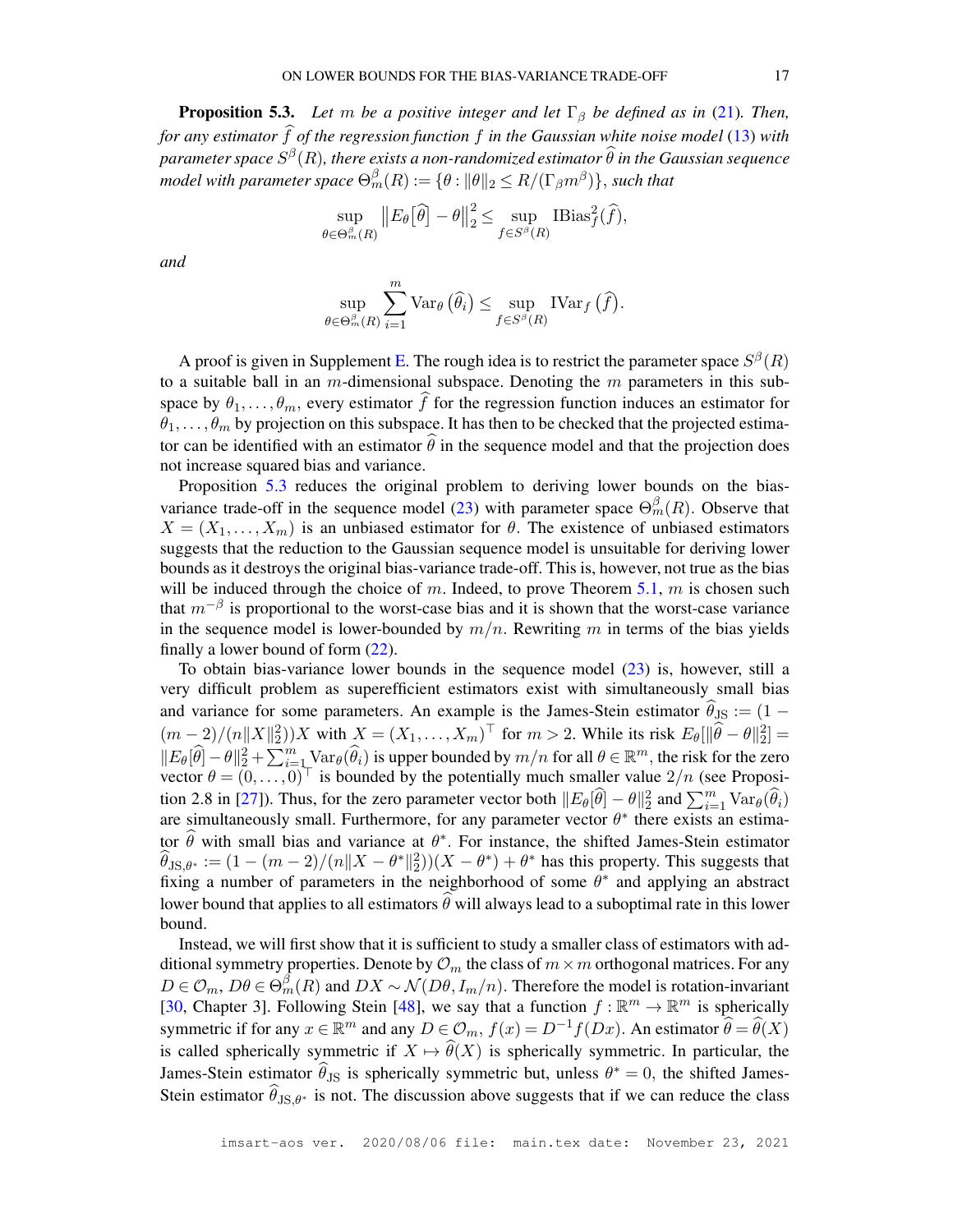of estimators to spherically symmetric estimators, all parameters with both small bias and variance must be close to the origin. We can then apply one of the abstract lower bounds to probability measures  $P_{\theta_0}, \ldots, P_{\theta_M}$  with  $\theta_0, \ldots, \theta_M$  suitably chosen parameter vectors in the neighborhood of some  $\theta^*$  that is far enough away from the origin.

This proof strategy works. In a first step we show the reduction to spherically symmetric estimators.

<span id="page-17-2"></span>**Proposition 5.4.** Consider the sequence model [\(23\)](#page-15-2) with parameter space  $\Theta_m^{\beta}(R)$ . For *any estimator*  $\widehat{\theta}$  *there exists a spherically symmetric estimator*  $\widetilde{\theta}$  *such that* 

$$
\sup_{\theta \in \Theta_m^{\beta}(R)} \left\| E_{\theta} \left[ \widetilde{\theta} \right] - \theta \right\|_2^2 \leq \sup_{\theta \in \Theta_m^{\beta}(R)} \left\| E_{\theta} \left[ \widehat{\theta} \right] - \theta \right\|_2^2,
$$

*and*

$$
\sup_{\theta \in \Theta_m^{\beta}(R)} \sum_{i=1}^m \text{Var}_{\theta}(\widetilde{\theta}_i) \leq \sup_{\theta \in \Theta_m^{\beta}(R)} \sum_{i=1}^m \text{Var}_{\theta}(\widehat{\theta}_i).
$$

The main idea of the proof is to define  $\tilde{\theta}$  as a spherically symmetrized version of  $\hat{\theta}$ .

To establish lower bounds, it is therefore sufficient to consider spherically symmetric estimators. It has been mentioned in  $[48]$  that any spherically symmetric function h is of the form

<span id="page-17-1"></span>(24) 
$$
h(x) = r(||x||_2)x,
$$

for some real-valued function  $r$ . In Lemma [E.1](#page-51-0) in the supplement, we provide a more detailed proof of this fact. Using this property, we can then also show that if  $\tilde{\theta}(X)$  is a spherically symmetric estimator, the expectation map  $\theta \mapsto E_{\theta}[\tilde{\theta}(X)]$  is a spherically symmetric function. To see this, rewrite  $\tilde{\theta}(X) = s(||X||_2)X$  and define  $\phi(u) := (2\pi/n)^{-m/2} \exp(-nu^2/2)$ . Substituting  $y = D^{-1}x$  and noticing that the determinant of the Jacobian matrix of this transformation is one since  $D$  is orthogonal, we obtain

(25)  
\n
$$
E_{D\theta}[\tilde{\theta}(X)] = \int s(\|x\|_2) x\phi(\|x - D\theta\|_2) dx
$$
\n
$$
= \int s(\|D^{-1}x\|_2) x\phi(\|D^{-1}x - \theta\|_2) dx
$$
\n
$$
= \int s(\|y\|_2) Dy\phi(\|y - \theta\|_2) dy
$$
\n
$$
= DE_{\theta}[\tilde{\theta}(X)].
$$

Together with [\(24\)](#page-17-1), this implies that there exists a function t such that for any  $\theta$ ,  $E_{\theta}[\tilde{\theta}(X)] =$  $t(||\theta||_2)\theta$  and hence

<span id="page-17-3"></span>(26) 
$$
\|E_{\theta}[\tilde{\theta}(X)] - \theta\|_2^2 = \|t(\|\theta\|_2)\theta - \theta\|_2^2 = \|\theta\|_2^2 \big(t(\|\theta\|_2) - 1\big)^2.
$$

Based on these reductions, we can now prove Theorem [5.1](#page-15-1) by applying the change of expectation inequality in Theorem  $2.5$  (i). The details can be found in Appendix [E.](#page-48-0)

<span id="page-17-0"></span>6. The bias-variance trade-off for high-dimensional models with sparsity constraints. In the Gaussian sequence model, we observe *n* independent random variables  $X_i \sim \mathcal{N}(\theta_i, 1)$ . The space of s-sparse signals  $\Theta(s)$  is the collection of all vectors  $(\theta_1, \dots, \theta_n)$  with at most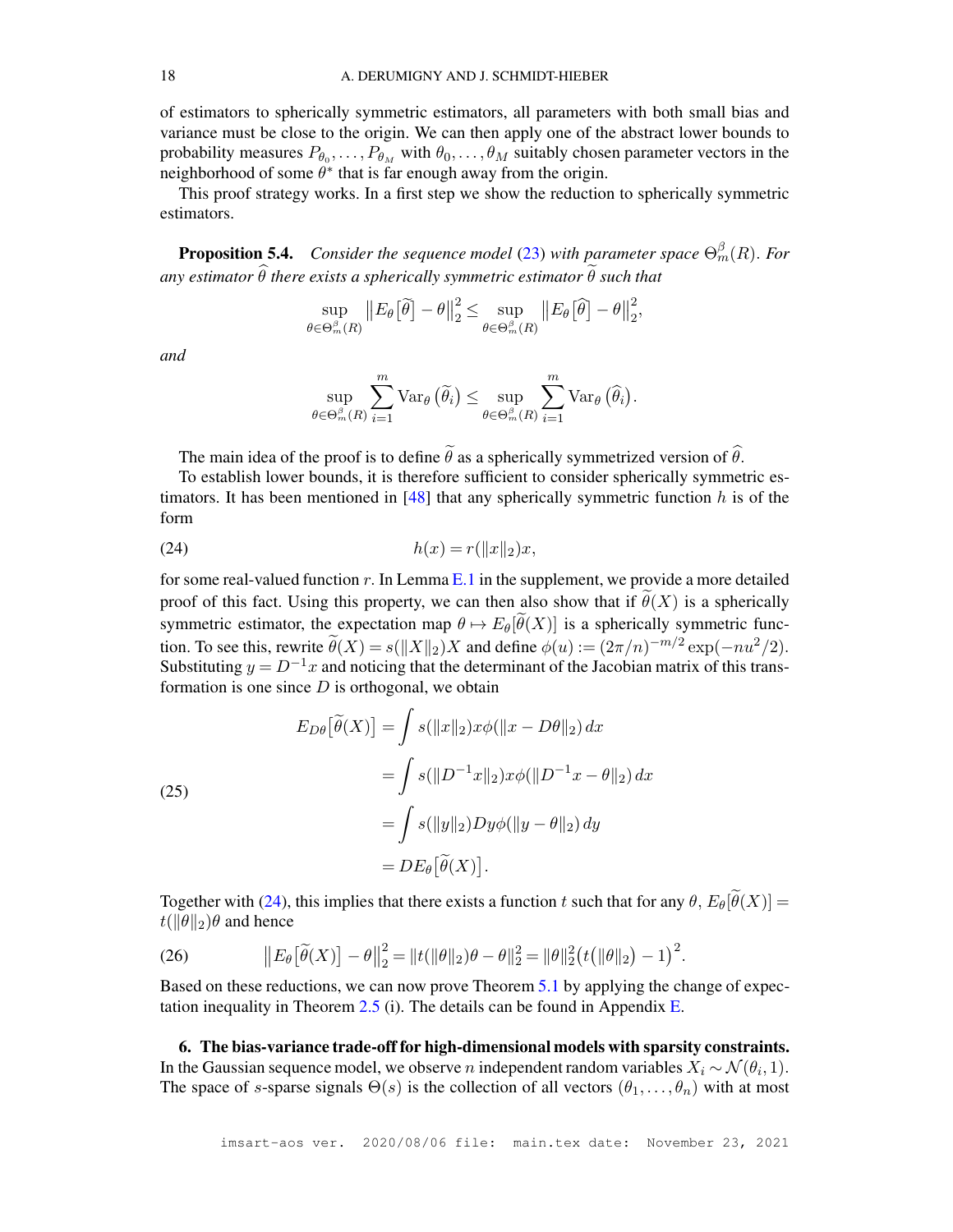s non-zero components. For any estimator  $\hat{\theta}$ , the bias-variance decomposition of the mean squared error of  $\hat{\theta}$  is

<span id="page-18-1"></span>(27) 
$$
E_{\theta}\left[\left\|\widehat{\theta}-\theta\right\|_{2}^{2}\right]=\left\|E_{\theta}\left[\widehat{\theta}\right]-\theta\right\|_{2}^{2}+\sum_{i=1}^{n}Var_{\theta}\left(\widehat{\theta}_{i}\right),
$$

where the first term on the right-hand side plays the role of the squared bias. For this model it is known that the exact minimax risk is  $2s \log(n/s)$  up to smaller order terms and that the risk is attained by a soft-thresholding estimator  $[16]$ . This estimator exploits the sparsity by shrinking small values to zero. Shrinkage obviously causes some bias but at the same time reduces the variance for sparse signals. We now show that there is indeed a non-trivial biasvariance trade-off both for estimation of the full vector  $\theta$  and for estimation of the quadratic functional  $\theta \mapsto ||\theta||_2^2$ . The two main results of this section are stated next.

<span id="page-18-3"></span>**Theorem 6.1.** Consider the Gaussian sequence model with sparsity  $s \ll \sqrt{n}$ . Any esti*mator*  $\widehat{\theta}$  *that attains the minimax estimation rate*  $s \log(n)$  *with respect to the worst case risk*  $\sup_{\theta \in \Theta(s)} E_\theta [\|\widehat\theta - \theta\|_2^2]$  also satisfies for all sufficiently large  $n,$ 

$$
\sup_{\theta \in \Theta(s)} \| E_{\theta} [\widehat{\theta}] - \theta \|_2^2 \asymp s \log(n),
$$

*and*

$$
\sup_{\theta \in \Theta(s)} \sum_{i=1}^{n} \text{Var}_{\theta}(\widehat{\theta}_{i}) \ge \frac{s}{2}.
$$

*Moreover, if*  $s \leq n^{1/2-\delta}$  for some  $0 < \delta < 1/2$ , then there exists an estimator attaining the *minimax estimation rate with*  $\sup_{\theta \in \Theta(s)} \sum_{i=1}^n \text{Var}_{\theta}(\widehat{\theta}_i) \lesssim s.$ 

The result shows that for a minimax rate optimal estimator, squared bias and variance do not necessarily need to be of the same order and the rate of the variance can be slower by at most a  $log(n)$ -factor.

One might wonder whether the proposed lower bound technique can be extended for sparsity  $s \gg \sqrt{n}$ . While this question remains open, we now prove that for estimation of the quadratic functional a phase transition occurs if the sparsity is of the order  $\sqrt{n}$ . For sparsity s «  $\sqrt{n}$  the bias-variance trade-off is non-trivial, but for sparsity  $s \gtrsim \sqrt{n}$ , we can find an unbiased estimator achieving the minimax estimation rate.

For estimation of the quadratic functional, consider the parameter space

<span id="page-18-2"></span>(28) 
$$
\Theta_n^2(s) := \Theta(s) \cap \left\{\theta : \sum_{i=1}^n \theta_i^2 \le 2s \log \left(1 + \frac{\sqrt{n}}{s}\right)\right\}.
$$

Those are all s-sparse vectors with squared Euclidean norm bounded by  $2s \log(1 + \sqrt{n/s})$ . We have chosen this specific threshold as it leads to the most unusual behavior of the biasvariance trade-off. For this parameter space, the minimax estimation rate for the functional  $\theta \mapsto ||\theta||_2^2$  with respect to the MSE is

<span id="page-18-0"></span>(29) 
$$
s^{2} \log^{2} \left(1 + \frac{\sqrt{n}}{s}\right) \asymp s^{2} \log^{2} \left(\frac{n}{s^{2}}\right) \vee n
$$

as stated in  $[13]$ , Corollary 1. See also Appendix [F](#page-53-0) for more details about [\(29\)](#page-18-0).

<span id="page-18-4"></span>**Theorem 6.2.** *Consider estimation of the functional*  $\theta \mapsto ||\theta||_2^2$  *in the Gaussian sequence* model with sparsity  $s$  and parameter space  $\Theta_n^2(s).$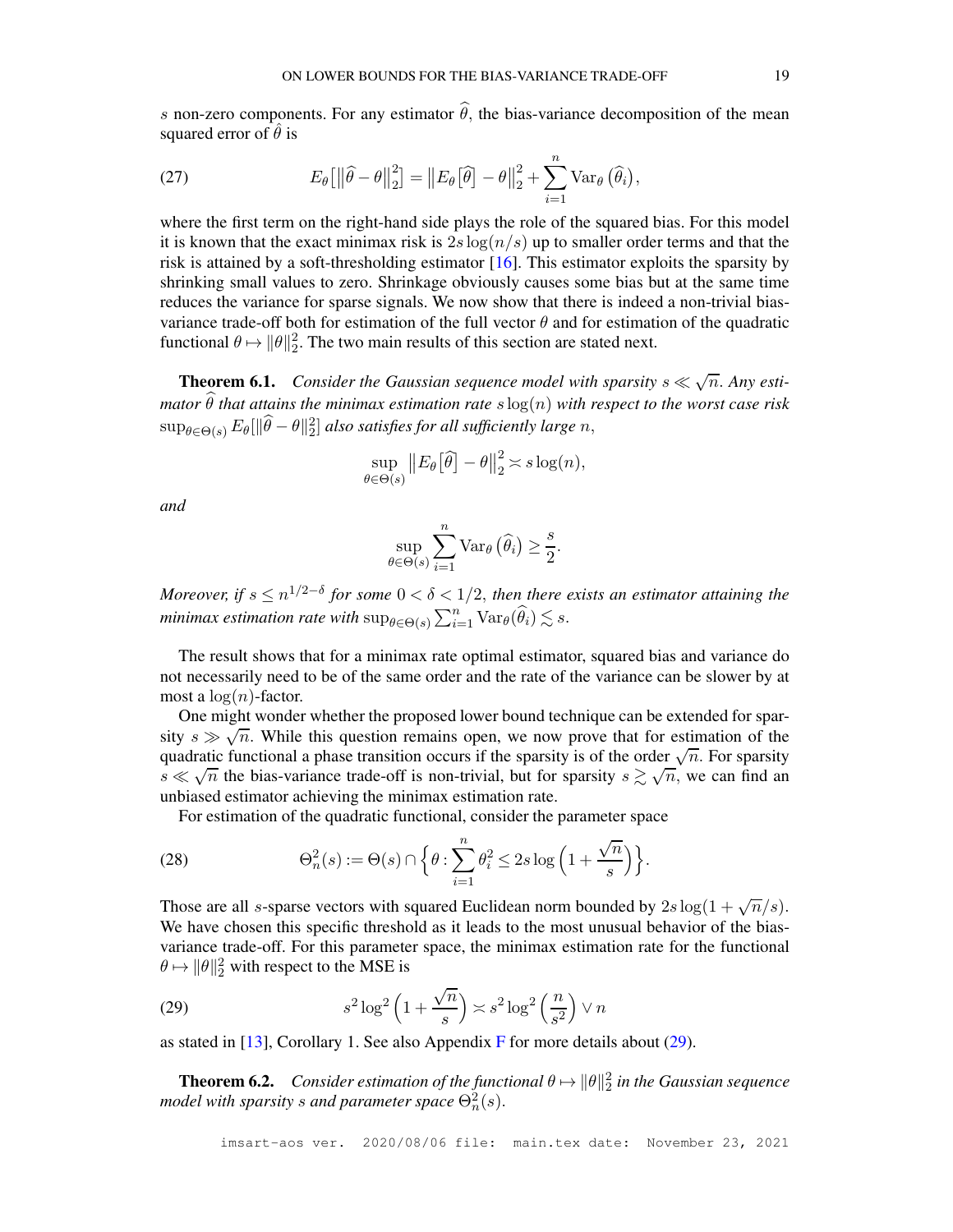(i) If  $s \ll \sqrt{n}$ , then, the minimax estimation rate is  $s^2 \log(n/s^2)$  and any estimator  $\widehat{\|\theta\|_2^2}$ *attaining the minimax optimal estimation rate must satisfy*

$$
\sup_{\theta \in \Theta_n^2(s)} \left( E_\theta \left[ \|\widehat{\theta}\|_2^2 \right] - \|\theta\|_2^2 \right)^2 \asymp s^2 \log^2 \left( \frac{n}{s^2} \right).
$$

for all sufficiently large n. Moreover, if  $s$   $\leq$   $n^{1/2-\delta}$  for some  $0 < \delta < 1/2,$  then there exists a minimax rate optimal estimator  $\|\theta\|_2^2$  with

$$
\sup_{\theta \in \Theta_n^2(s)} \sum_{i=1}^n \text{Var}_{\theta}(\widehat{\|\theta\|_2^2}) \lesssim s \log(n/s^2).
$$

(ii) If  $s \gtrsim \sqrt{n}$ , then, there exists a minimax rate optimal estimator that is unbiased.

For sparsity of the order  $o(\sqrt{n})$ , every minimax rate optimal estimator will have necessarily a worst case squared bias that is of the same order as the minimax rate. But worst case squared bias and variance do not have to be of the same order if  $s \to \infty$ . Indeed, the second part of  $(i)$  shows existence of a minimax rate optimal estimator with variance  $s \log(n/s^2) \ll s^2 \log^2(n/s^2) = \text{minimax estimation rate.}$ 

Surprisingly there is a phase transition if s is of the order  $\sqrt{n}$ . If  $s \gtrsim \sqrt{n}$ , suddenly unbiased estimation is possible, which means that now the variance is dominating the risk.

Below we analyze the two main results above in more detail. Since the bias-variance lower bounds are very different from the ones in the previous chapters, we discuss the lower bounds on the variance and the lower bounds on the bias in separate subsections. All proofs of this section are deferred to Appendix [F.](#page-53-0)

*Lower bounds on the variance:* Using the lower bound technique based on multiple probability distributions, we can derive a lower bound for the variance at zero of any estimator that satisfies a bound on the bias.

<span id="page-19-0"></span>**Theorem 6.3.** Consider the Gaussian sequence model with sparsity  $0 < s \leq \sqrt{n}/2$ . Given an estimator  $\widehat{\theta}$  and a real number  $\gamma$  such that  $4\gamma + 1/\log(n/s^2) \leq 0.99$  and

$$
\sup_{\theta \in \Theta(s)} \| E_{\theta} \left[ \widehat{\theta} \right] - \theta \Big\|_2^2 \le \gamma s \log \left( \frac{n}{s^2} \right),
$$

*then, for all sufficiently large* n,

$$
\sum_{i=1}^{n} \text{Var}_0(\widehat{\theta}_i) \ge \frac{(1 - (1/2)^{0.01})}{25e \log(n/s^2)} n \left(\frac{s^2}{n}\right)^{4\gamma},
$$

*where*  $\text{Var}_0$  *denotes the variance for parameter vector*  $\theta = (0, \ldots, 0)^\top$ .

Compared to pointwise estimation, the result shows a different type of bias-variance tradeoff. Decreasing the constant  $\gamma$  in the upper bound for the bias, increases the rate in the lower bound for the variance. For instance, in the regime  $s \leq n^{1/2-\delta}$ , with  $0 < \delta < 1/2$ , we can find for any  $\rho > 0$  a sufficiently small constant  $\gamma$ , such that the lower bound is of the form constant  $\times n^{1-\rho}$ . As a consequence of the bias-variance decomposition [\(27\)](#page-18-1), the maximum quadratic risk of such an estimator in this regime is also lower-bounded by  $\gtrsim n^{1-\rho}$ . Reducing the constant of the bias will therefore necessarily lead to estimators with highly suboptimal estimation risk.

The proof of Theorem [6.3](#page-19-0) applies the  $\chi^2$ -divergence lower bound [\(12\)](#page-8-2) by comparing the data distribution induced by the zero vector to the  $\binom{n}{s}$  $s(n_s)$  many distributions corresponding to ssparse vectors with non-zero entries  $\sqrt{4\gamma \log(n/s^2) + 1}$ . By Table [\(1\)](#page-7-0), the size of the  $(j, k)$ th entry of the  $\chi^2$ -divergence matrix is completely described by the number of components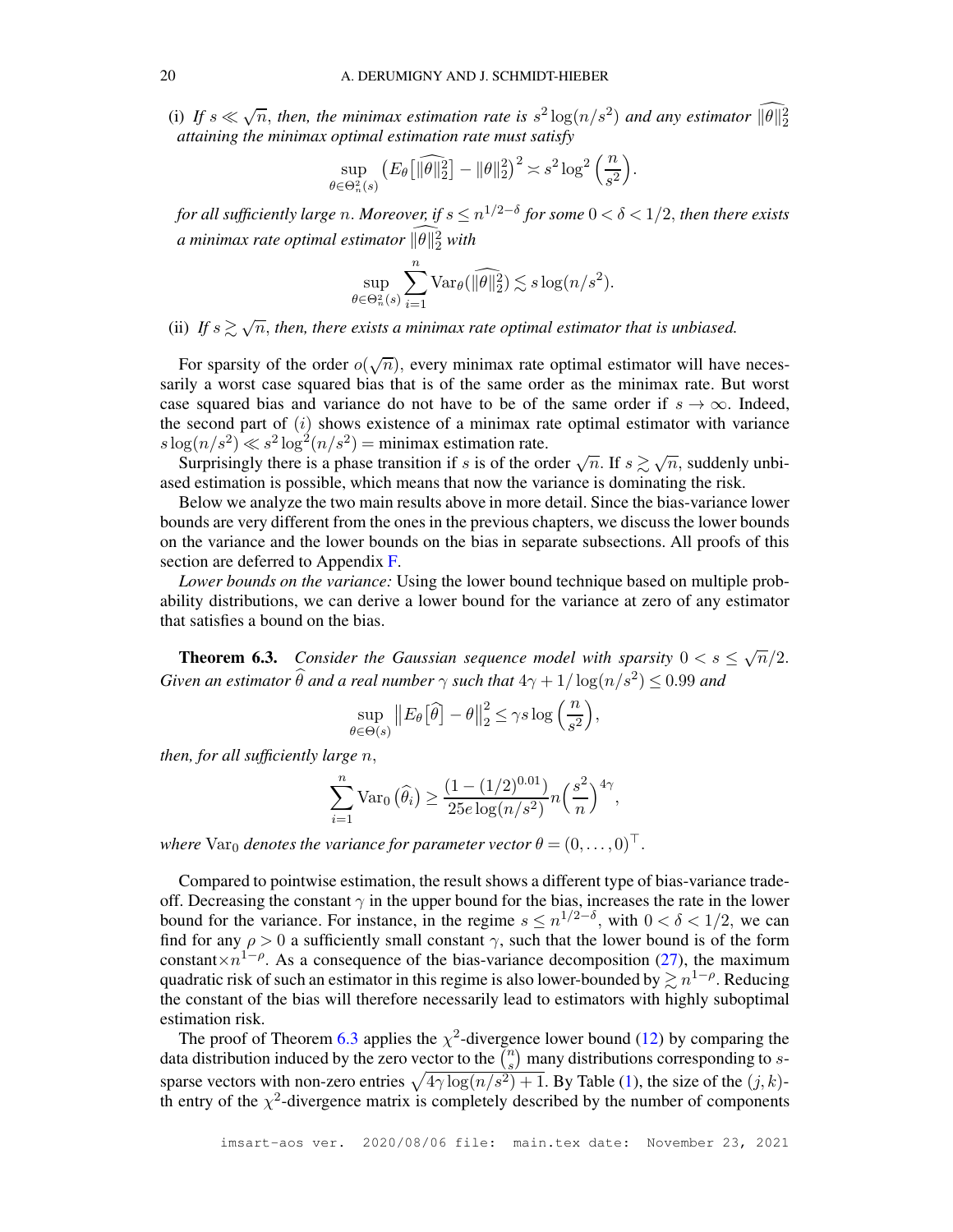on which the corresponding s-sparse vectors are both non-zero. The whole problem reduces then to a combinatorial counting argument. The key observation is that if we fix an s-sparse vector, say  $\theta^*$ , there are of the order  $n/s^2$  more s-sparse vectors that have exactly  $r-1$  nonzero components in common with  $\theta^*$  than *s*-sparse vectors that that have exactly r non-zero components in common with  $\theta^*$ . This means that as long as  $s \ll \sqrt{n}$ , most of the s-sparse vectors are (nearly) orthogonal to  $\theta^*$ .

The lower bound in Theorem [6.3](#page-19-0) can be extended to several related problems by invoking the data processing inequality in Theorem [2.6.](#page-8-0) As an example suppose that we observe only  $X_1^2, \ldots, X_n^2$  with  $(X_1, \ldots, X_n)$  the data from the Gaussian sequence model. As parameter space, consider the class  $\Theta_+(s)$  of s-sparse vectors with non-negative entries. This choice is natural as the parameter  $\theta$  is not identifiable in this model over the full space of s-sparse vectors  $\Theta(s)$ . Since the proof of Theorem [6.3](#page-19-0) only uses parameters in  $\Theta_{+}(s)$ , the same lower bound as in Theorem [6.3](#page-19-0) holds also in this modified setting.

The next result shows an analogous version of Theorem [6.3](#page-19-0) for estimation of the functional  $\theta \mapsto ||\theta||_2^2.$ 

<span id="page-20-0"></span>**Theorem 6.4.** Consider the Gaussian sequence model with parameter space  $\Theta_n^2(s)$  de-fined in [\(28\)](#page-18-2) and sparsity  $0 < s \le \sqrt{n}/2$ . Given an estimator  $\widehat{\|\theta\|_2^2}$  of  $\|\theta\|_2^2$  and a real number  $\gamma$  such that  $2\gamma + 1/\log(n/s^2) \le 0.99$  and

$$
\sup_{\theta \in \Theta_n^2(s)} \left| \text{Bias}_{\theta} \left( \widehat{\|\theta\|_2^2} \right) \right| \leq \gamma s \log \left( \frac{n}{s^2} \right),
$$

*then, for all sufficiently large* n,

$$
\text{Var}_0\left( \|\widehat{\theta}\|_2^2 \right) \ge \frac{1 - (1/2)^{0.01}}{e} n \left( \frac{s^2}{n} \right)^{2\gamma},
$$

*where*  $\text{Var}_0$  *denotes the variance for parameter vector*  $\theta = (0, \ldots, 0)^\top$ .

Notice that the upper bound in the previous result is for the bias, not the squared bias.

*A lower bound for the bias:* What can be said about the bias for small variance? The next result shows that if the variance is strictly smaller than  $s/2$ , then the worst case bias is infinite.

<span id="page-20-1"></span>**Theorem 6.5.** *Consider the Gaussian sequence model with sparsity*  $1 \leq s \leq n$  *and assume that*  $\theta = (\theta_1, \ldots, \theta_n)$  *is an estimator such that*  $E_{\theta}[\theta_i]$  *exists and is finite for all*  $i = 1, \ldots, n$  and all  $\theta \in \Theta(s)$ . If

$$
\sup_{\theta \in \Theta(s)} \sum_{i=1}^n \text{Var}_{\theta}(\widehat{\theta}_i) < s/2,
$$

*then,*

$$
\sup_{\theta \in \Theta(s)} \| E_{\theta} [\widehat{\theta}] - \theta \|_2 = \infty.
$$

*Nearly matching upper bounds:* To show that the rates in the derived lower bounds are nearly sharp, we now establish corresponding upper bounds. For an estimator thresholding small observations, the variance under  $P_0$  is determined by both the probability that an observation falls outside the truncation level and the value it is then assigned to. One can further reduce the variance at zero if large observations are shrunk as much as possible to zero. The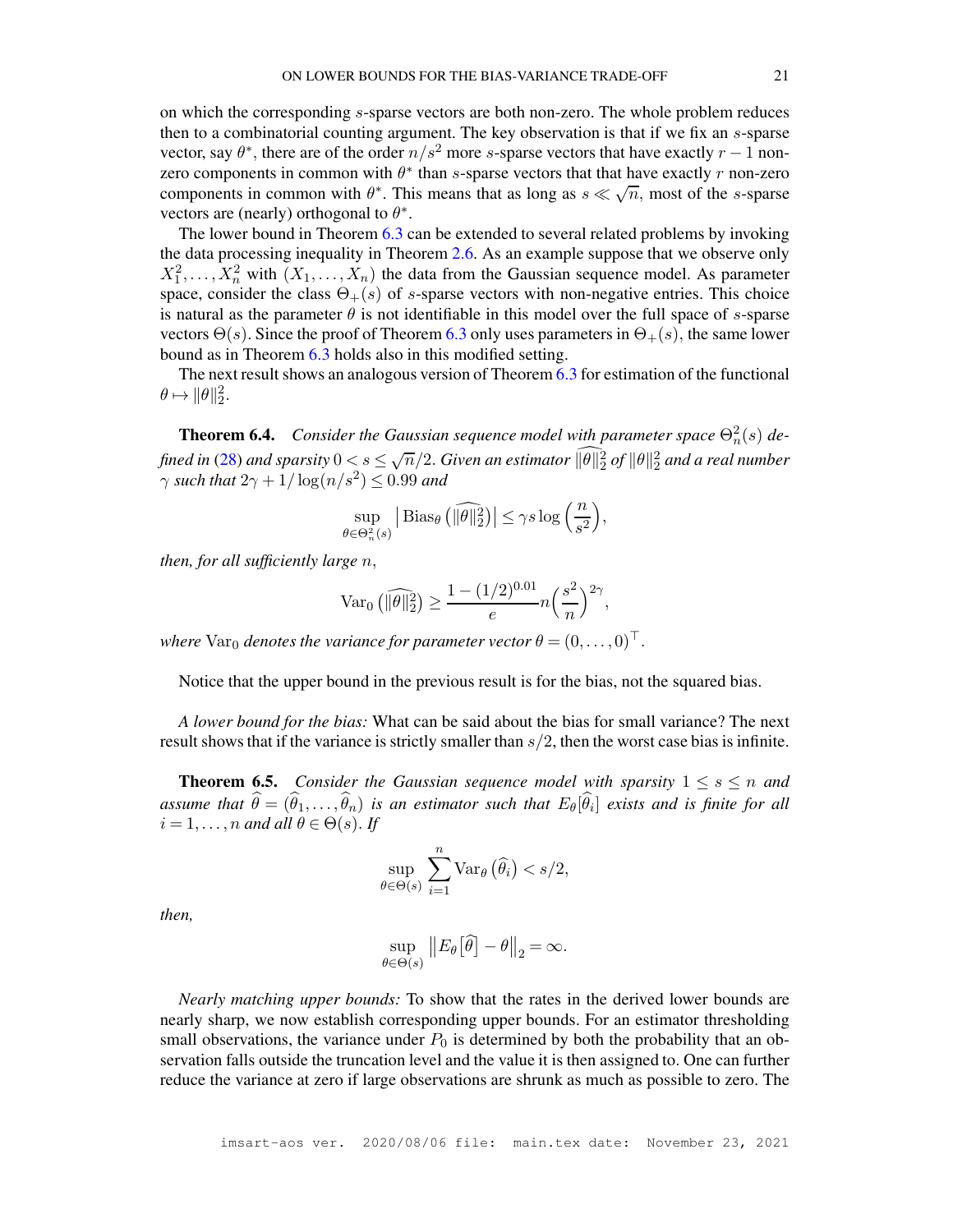bound on the bias dictates the largest possible truncation level. To obtain matching upper bounds, this motivates then to study the soft-thresholding estimator

<span id="page-21-0"></span>(30) 
$$
\widehat{\theta}_i = \text{sign}(X_i) \Big( |X_i| - \sqrt{\gamma \log(n/s^2)} \Big)_+, \quad i = 1, \dots, n.
$$

If  $\theta_i = 0$ , then  $E_{\theta}[\widehat{\theta}_i] = 0$ . For  $\theta_i \neq 0$ , one can use  $|\widehat{\theta}_i - X_i| \leq \sqrt{\gamma \log(n/s^2)}$  and  $E_{\theta}[X_i] = \theta_i$ to verify that the squared bias  $||E_{\theta}[\hat{\theta}] - \theta||_2^2$  is bounded by  $\gamma s \log(n/s^2)$ , uniformly over the space of s-sparse vectors  $\Theta(s)$ . As an estimator for the functional  $\|\theta\|_2^2$ , we study

<span id="page-21-1"></span>(31) 
$$
\widehat{\|\theta\|_2^2} = \sum_{i=1}^n \left( \left( X_i^2 - \gamma \log(n/s^2) \right)_+ - E \left[ \left( \xi^2 - \gamma \log(n/s^2) \right)_+ \right] \right),
$$

with  $\xi \sim \mathcal{N}(0, 1)$ .

<span id="page-21-6"></span>**Lemma 6.6.** For the soft-thresholding estimator  $\theta = (\theta_1, \dots, \theta_n)^\top$  defined in [\(30\)](#page-21-0), we *have*

<span id="page-21-2"></span>(32) 
$$
\sum_{i=1}^{n} \text{Var}_0\left(\widehat{\theta}_i\right) \leq \frac{\sqrt{2}}{\sqrt{\pi \gamma^3 \log^3(n/s^2)}} n \left(\frac{s^2}{n}\right)^{\frac{\gamma}{2}}
$$

*and for any*  $\theta \in \Theta(s)$ ,

<span id="page-21-4"></span>(33) 
$$
\sum_{i=1}^{n} \text{Var}_{\theta}(\widehat{\theta}_{i}) \leq 4s + \frac{\sqrt{2}}{\sqrt{\pi \gamma^{3} \log^{3}(n/s^{2})}} n \left(\frac{s^{2}}{n}\right)^{\frac{\gamma}{2}}.
$$

*Moreover, for any*  $n, s, \gamma$ , *for which*  $\gamma \log(n/s^2) \geq 2$ , *we have for the estimator*  $\|\theta\|_2^2$  *defined in* [\(31\)](#page-21-1)*,*

<span id="page-21-7"></span>(34) 
$$
\sup_{\theta \in \Theta(s)} \left| \text{Bias}_{\theta}(\widehat{\|\theta\|_2^2}) \right| \leq \gamma s \log \left( \frac{n}{s^2} \right),
$$

<span id="page-21-3"></span>(35) 
$$
\operatorname{Var}_0\left(\|\widehat{\theta}\|_2^2\right) \leq \frac{8}{\sqrt{\gamma \log(n/s^2)}} n \left(\frac{s^2}{n}\right)^{\frac{\gamma}{2}}.
$$

*and*

<span id="page-21-5"></span>(36) 
$$
\text{Var}_{\theta}(\widehat{\|\theta\|_2^2}) \le \|\theta\|_2^2 + 3s + \frac{8}{\sqrt{\gamma \log(n/s^2)}} n \left(\frac{s^2}{n}\right)^{\frac{\gamma}{2}}.
$$

The constraint  $\gamma \log(n/s^2) \ge 2$  holds for all sufficiently large *n*, whenever  $\gamma$  is fixed and  $s \ll \sqrt{n}$ .

Compared with Theorem [6.3,](#page-19-0) the corresponding upper bound [\(32\)](#page-21-2) has the same structure. Key difference is that the exponent is  $4\gamma$  in the lower bound and  $\gamma/2$  in the upper bound. As discussed already, this discrepancy seems to be due to the lower bound. If instead of a tight control of the variance at zero, one is interested in a global bound on the variance over the whole parameter space, one could gain a factor 4 in the exponent by relying on the Hellinger version using Theorem [2.5\(](#page-7-1)ii) instead of (i). A second difference is that there is an additional factor  $1/\sqrt{\log(n/s^2)}$  in the upper bound. This extra factor tends to zero which seems to be a contradiction. Notice, however, that this is compensated by the different exponents  $(s^2/n)^{\gamma/2}$ and  $(s^2/n)^{4\gamma}$ . It is also not hard to see that for the hard thresholding estimator with truncation level  $\sqrt{\gamma \log(n/s^2)}$ , the variance  $\sum_{i=1}^n \text{Var}_0(\widehat{\theta}_i)$  is of order  $n(s^2/n)^{\gamma/2}$ .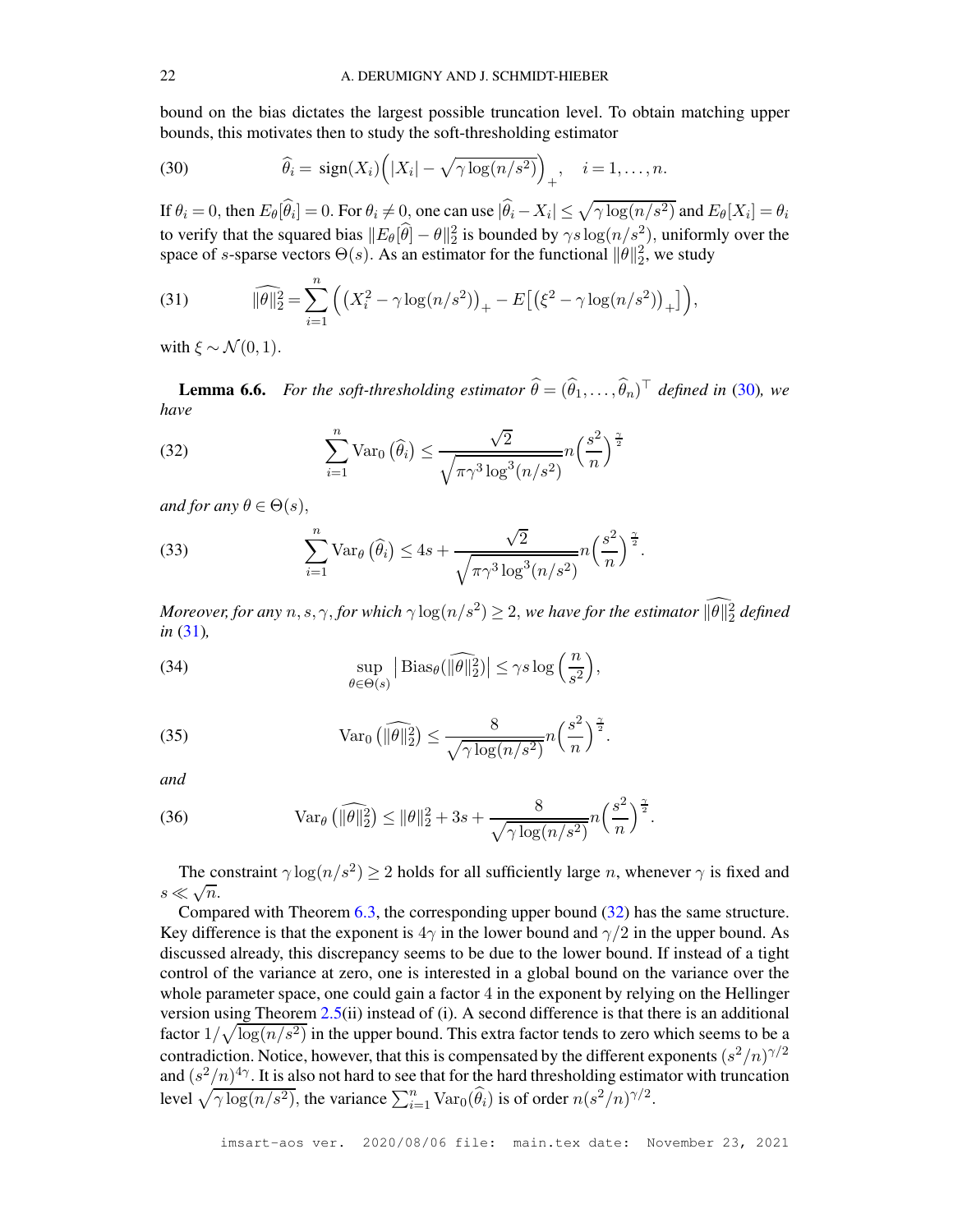The upper bound in [\(35\)](#page-21-3) corresponds to the lower bound in Theorem [6.4.](#page-20-0) The differences between upper and lower bound are similarly as the ones between the upper bound [\(32\)](#page-21-2) and Theorem [6.3](#page-19-0) discussed in the previous paragraph.

If  $s \le n^{1/2-\delta}$  for some  $0 < \delta < 1/2$ , then by choosing  $\gamma$  large enough, one can show that [\(33\)](#page-21-4) implies  $\sup_{\theta \in \Theta(s)} \sum_{i=1}^n \text{Var}_{\theta}(\widehat{\theta}_i) \lesssim s$ . This yields then the last statement of Theorem [6.1.](#page-18-3) Similarly, one can use  $(36)$  to construct an estimator satisfying the variance bound in Theorem  $6.2(i)$  $6.2(i)$ .

The soft-thresholding estimator [\(30\)](#page-21-0) does not produce an s-sparse model. Indeed, from the tail decay of the Gaussian distribution, one expects that the sparsity of the reconstruction for  $\theta = (0, \ldots, 0)$  is  $n(s^2/n)^{\gamma/2}$  which can be considerably bigger than s for small values of  $\gamma$ . Because testing for signal is very hard in the sparse sequence model, it is unclear whether one can reduce the variance further by projecting it to an s-sparse set without inflating the bias.

*Extension to high-dimensional regression:* The lower bound can also be extended to a useful lower bound on the interplay between bias and variance in sparse high-dimensional regression. Suppose we observe  $Y = X\beta + \varepsilon$  where Y is a vector of size n, X is an  $n \times p$  design matrix,  $\varepsilon \sim \mathcal{N}(0, I_n)$  and  $\beta$  is a vector of size p to be estimated. Again denote by  $\Theta(s)$ the class of s-sparse vectors. We impose the common assumption that the diagonal coefficients of the Gram matrix  $X^{\top}X$  are standardized such that  $(X^{\top}X)_{i,i} = n$  for all  $i = 1, \ldots, p$ (see for instance also Section 6 in [\[7\]](#page-26-9)). Define the mutual coherence condition number by  $\mathrm{mc}(X) := \max_{1 \leq i \neq j \leq n} (X^\top X)_{i,j} / (X^\top X)_{i,i}$ . This notion goes back to [\[15\]](#page-27-17). Below, we work under the restriction  $mc(X) \le 1/(s^2 \log(p/s^2))$ . This is stronger than the mutual coherence bound of the form constant/s normally encountered in high-dimensional statistics. As this is not the main point of the paper, we did not attempt to derive the theorem under the sharpest possible condition and also only provide the generalization of Theorem [6.3.](#page-19-0)

<span id="page-22-1"></span>Theorem 6.7. *Consider the sparse high-dimensional regression model with Gaussian noise. Let*  $0 < s \leq \sqrt{p}/2$ , and  $mc(X) \leq 1/(s^2 \log(p/s^2))$ . Given an estimator  $\widehat{\beta}$  and a real *number*  $\gamma$  *such that*  $4\gamma + 1/\log(p/s^2) \le 0.99$  *and* 

$$
\sup_{\beta \in \Theta(s)} \|E_{\beta}[\widehat{\beta}] - \beta\|^2 \leq \gamma \frac{s}{n} \log \left(\frac{p}{s^2}\right),
$$

*then, for all sufficiently large* p,

$$
\sum_{i=1}^{p} \text{Var}_0\left(\widehat{\beta}_i\right) \ge \frac{\left(1 - (1/2)^{0.01}\right)}{25e^2 \log(p/s^2)} \frac{p}{n} \left(\frac{s^2}{p}\right)^{4\gamma},
$$

*where*  $\text{Var}_0$  *denotes the variance for parameter vector*  $\beta = (0, \ldots, 0)^\top$ .

<span id="page-22-0"></span>7. Lower bounds for the trade-off between bias and mean deviation. So far, we have studied the bias-variance trade-off for a range of statistical models. One might wonder whether similar results can be obtained for other concepts to measure systematic and stochastic error of an estimator. This section is intended as an overview of related concepts. In a second part, we derive an inequality allowing to link mean deviation error to the bias and apply this to pointwise estimation in the Gaussian white noise model [\(13\)](#page-9-1)

A large chunk of literature on variations of the bias-variance trade-off is concerned with extensions to classification under 0-1 loss [\[28,](#page-27-18) [4,](#page-26-10) [50,](#page-28-12) [26\]](#page-27-19). These approaches have been compared in [\[47\]](#page-28-13). [\[29\]](#page-27-20) proposes an extension to the multi-class setting. In a Bayesian framework, [\[54\]](#page-28-14) argues that the bias-variance trade-off becomes a bias-covariance-covariance trade-off, where a covariance correction is added. For relational domains, [\[36\]](#page-27-21) propose to separate the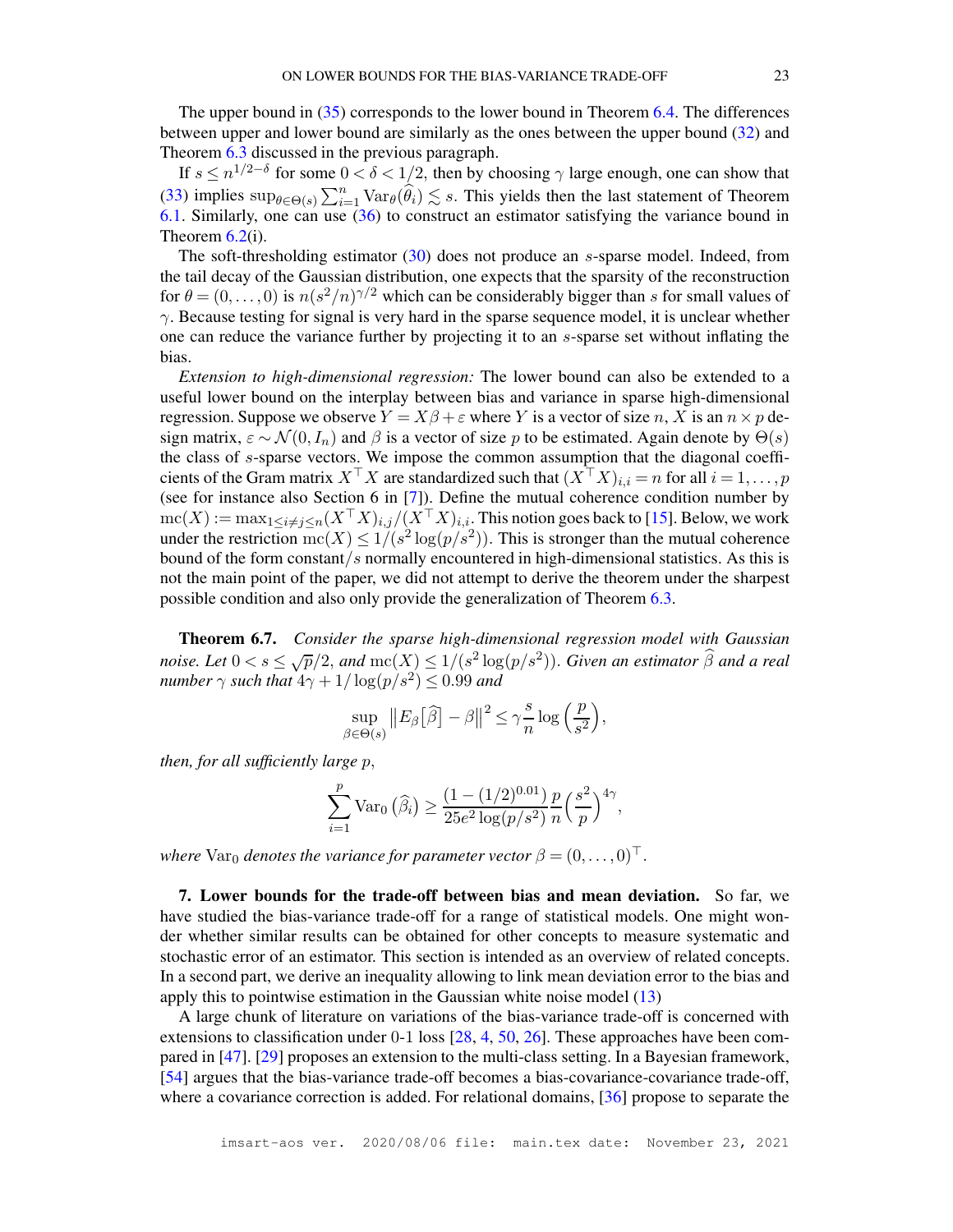bias and the variance due to the learning process from the bias and the variance due to the inference process. Bias-variance decompositions for the Kullback-Leibler divergence and for the log-likelihood are studied in [\[24\]](#page-27-22). Somehow related, [\[55\]](#page-28-15) introduces the Kullback-Leibler bias and the Kullback-Leibler variance, and shows, using information theory, that a similar decomposition is valid. [\[14\]](#page-27-23) propose generalized definitions of bias and variance for a general loss, but without showing a bias-variance decomposition. For several exponential families  $[22]$  shows that there exist a loss L such that a bias-variance decomposition of L is possible. [\[25\]](#page-27-25) studied a bias-variance decomposition for arbitrary loss functions, comparing different ways of defining the bias and the variance in such cases.

To measure the stochastic error of an estimator, a competitor of the variance is the mean absolute deviation (MAD). For a random variable X, the MAD is defined as  $E[|X - u|]$ , where  $u$  is either the mean or the median of  $X$ . If centered at the mean, the MAD is upper bounded by  $\sqrt{\text{Var}(X)}$ , but compared to the variance, less weight is given to large outcomes of X. For  $(P_\theta : \theta \in \Theta)$ , the most natural extension seems therefore to study the trade-off between  $m(\theta) - \theta$  and  $E_{\theta}[\hat{\theta} - m(\theta)]]$ , where again  $m(\theta)$  is either the mean or the median of the estimator  $\hat{\theta}$  under  $P_{\theta}$ . The next result provides an analogue of [\(2\)](#page-4-1) that applies to both versions.

<span id="page-23-2"></span>Lemma 7.1. *Let* P, Q *be two probability distributions on the same measurable space and write*  $E_P$ ,  $E_Q$  *for the expectations with respect to* P *and* Q. Then for any random variable X *and any real numbers* u*,* v*, we have*

<span id="page-23-0"></span>(37) 
$$
\frac{1}{5}(1 - H^2(P,Q))^2 |u - v| \leq E_P[|X - u|] \vee E_Q[|X - v|],
$$

Notice that the inequality does not directly follow from the triangle inequality  $|u - v| \leq$  $|x - u| + |x - v|$  as the expectations on the right-hand side of [\(85\)](#page-62-0) are taken with respect to different measures P and Q. Equality up to a constant multiple is attained if  $H(P,Q) < 1$ and  $X = v$  a.e.

As mentioned above,  $E_P[|X - E_P[X]|] \leq \sqrt{\text{Var}_P(X)}$ . Moreover,  $E_P[|X - E_P[X]|]$  and  $\sqrt{\text{Var } P(X)}$  are typically of the same order. It is thus instructive to compare the lower bound for the mean absolute deviation centered at  $u = E_P[X]$ ,  $v = E_Q[X]$  with the in [\(2\)](#page-4-1) derived Hellinger lower bound for the variance, that is,

$$
\frac{1}{\sqrt{4-2H^2(P,Q)}}(1-H^2(P,Q))\frac{|E_P[X]-E_Q[X]|}{H(P,Q)} \le \sqrt{\text{Var}_P(X)+\text{Var}_Q(X)}.
$$

The variance lower bound also includes a term  $H(P,Q)^{-1}$  on the left hand side that improves the inequality if the distributions  $P$  and  $Q$  are close. The comparison suggests that the factor  $H(P,Q)^{-1}$  should also appear in the lower bound for the absolute mean deviation. But if P now tends to  $Q$  and  $u$  and  $v$  are fixed, the lower bound would then tend to infinity. This is impossible and therefore a lower bound of the form  $\gtrsim |u - v|/H(P,Q)$  can only hold for special choices of u and v such as  $u = E_P[X], v = E_Q[X].$ 

We now apply this inequality to pointwise estimation in the Gaussian white noise model, see Section [3](#page-9-0) for notation and definitions. Concerning upper bounds in this setting, the first order asymptotics of the mean absolute deviation risk for Lipschitz functions was derived in [\[18\]](#page-27-26). Recall that  $\mathcal{C}^{\beta}(R)$  denotes the Hölder ball with smoothness index  $\beta$  and radius R.

<span id="page-23-1"></span>Theorem 7.2. *Consider the Gaussian white noise model* [\(13\)](#page-9-1) *with parameter space*  $\mathscr{C}^{\beta}(R)$ *. Let*  $C > 0$  *be a positive constant. If*  $\widehat{f}(x_0)$  *is an estimator for*  $f(x_0)$  *satisfying* 

$$
\sup_{f \in \mathscr{C}^{\beta}(R)} \left| \text{Bias}_f(\widehat{f}(x_0)) \right| < \left( \frac{C}{n} \right)^{\beta/(2\beta+1)},
$$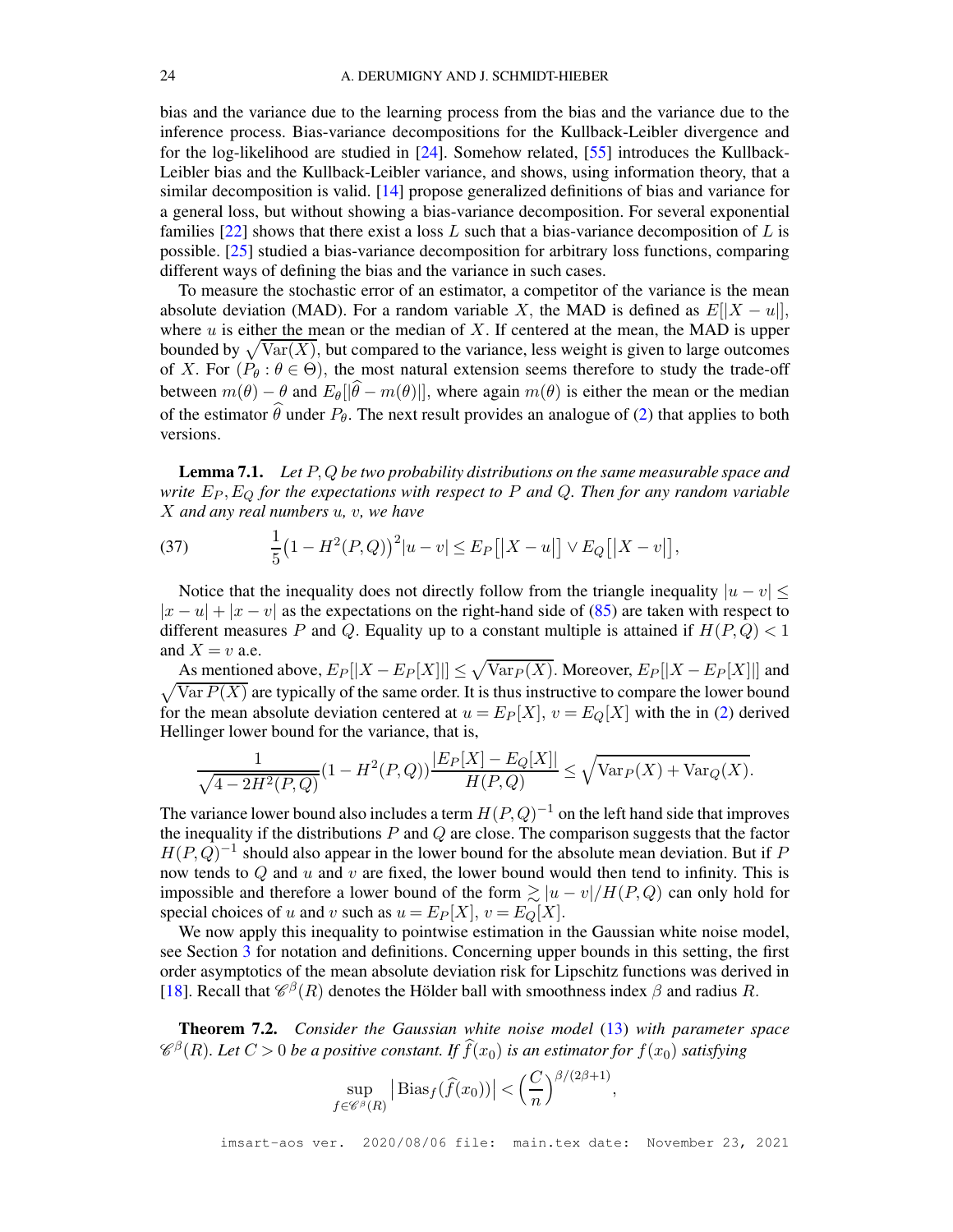*then, there exist positive constants*  $c = c(C, R)$  *and*  $N = N(C, R)$ *, such that* 

$$
\sup_{f \in \mathscr{C}^{\beta}(R)} E_f\left[ \left| \widehat{f}(x_0) - E_f[\widehat{f}(x_0)] \right| \right] \ge c n^{-\beta/(2\beta+1)}, \quad \text{for all } n \ge N.
$$

*The same holds if*  $Bias_f(\widehat{f}(x_0))$  *and*  $E_f[|\widehat{f}(x_0)-E_f[\widehat{f}(x_0)]|]$  *are replaced by*  $Med_f[\widehat{f}(x_0)]$  $f(x_0)$  and  $E_f[|\widehat{f}(x_0) - \text{Med}_f[\widehat{f}(x_0)]|]$ , *respectively.* 

The result is considerably weaker than the lower bounds for the bias-variance trade-off for pointwise estimation. This is due to the fact that [\(37\)](#page-23-0) is less sharp. Nevertheless, the conclusion provides still more information than the minimax lower bound. To see this, observe that by the triangle inequality,  $E_f[|\widehat{f}(x_0) - E_f[\widehat{f}(x_0)]|] \ge E_f[|\widehat{f}(x_0) - f(x_0)|]$  –  $|Bias_f(\widehat{f}(x_0))|$ . Thus, the conclusion of Theorem [7.2](#page-23-1) follows from the minimax lower bound  $\sup_{f \in \mathscr{C}^{\beta}(R)} E_f[|\widehat{f}(x_0) - f(x_0)|] \ge (K/n)^{\beta/(2\beta+1)}$  as long as  $C < K$ . Arguing via the minimax rate, nothing, however, can be said if  $C > K$ . This is still an interesting case, where the bias is of the optimal order with a potentially large constant. Theorem [7.2](#page-23-1) shows that even in this case, the worst case variance cannot converge faster than  $n^{-\beta/(2\beta+1)}$ . As we believe that more refined versions of Lemma [7.1](#page-23-2) are obtainable, this approach has, moreover, the potential to lead to a complete characterization of the interplay between bias and mean absolute deviation.

#### <span id="page-24-0"></span>8. Discussion.

## 8.1. *General definition of a bias-variance trade-off.*

The proper definition of the bias-variance trade-off depends on some subtleties underlying the choice of the space of values that can be attained by an estimator, subsequently denoted by A. To illustrate this, suppose we observe  $X \sim \mathcal{N}(\theta, 1)$  with parameter space  $\Theta = \{-1, 1\}$ . For any estimator  $\hat{\theta}$  with  $\mathcal{A} = \Theta$ ,  $E_1[\hat{\theta}] < 1$  or  $E_{-1}[\hat{\theta}] > -1$ . Thus, no unbiased estimator with  $A = \Theta$  exists. If the estimator is, however, allowed to take values on the real line, then  $\theta = X$  is an unbiased estimator for  $\theta$ . We believe that the correct way to derive lower bounds on the bias-variance trade-off is to allow the action space A to be large. Whenever  $\Theta$  is a class of functions on [0, 1], the derived lower bounds are over all estimators with A the realvalued functions on [0, 1]; for high-dimensional problems with  $\Theta \subseteq \mathbb{R}^p$ , the lower bounds are over all estimators with  $A = \mathbb{R}^p$ . In particular, if the true parameter vector is assumed to be sparse, we do not require the estimator to be sparse.

Given a statistical model  $(P_\theta)_{\theta \in \Theta}$ , consider a symmetric (and non-negative) loss function  $\ell(\theta, \theta') = \ell(\theta', \theta)$ . The risk of an estimator  $\theta$  is then  $E_{\theta}[\ell(\theta, \theta)]$ . If  $E_{\theta}[\theta]$  exists, we call  $\ell(\theta, E_{\theta}[\hat{\theta}])$  the deterministic error and  $E_{\theta}[\ell(\hat{\theta}, E_{\theta}[\hat{\theta}])]$  the stochastic error. If for all estimators θ and all parameters  $\theta$ ,  $E_{\theta}[\ell(\theta, \theta)] = \ell(\theta, E_{\theta}[\theta]) + E_{\theta}[\ell(\theta, E_{\theta}[\theta])]$ , then we say that a (generalized) bias-variance decomposition holds and refer to the deterministic error  $\ell(\theta, E_{\theta}[\hat{\theta}])$  as the squared bias part and to the stochastic error  $E_{\theta}[\ell(\theta, E_{\theta}[\theta])]$  as the variance part. Note that the squared bias is defined directly without introducing first a notion of bias.

A bias-variance decomposition exists if  $\ell(\theta, \theta') = ||\theta - \theta'||^2$  with  $|| \cdot ||$  a Hilbert space norm. In particular for  $\ell(\theta, \theta') = (\theta - \theta')^2$ , we have the classical bias-variance decomposition of the MSE. On a vector space  $\Theta$ , the loss function  $\ell(\theta, \theta') = ||\theta - \theta'||_2^2$  leads to the decomposition [\(27\)](#page-18-1). In this case the squared bias part is  $||E_{\theta}[\widehat{\theta}]-\theta||_2^2$  and the variance part is  $\sum_{i=1}^n \text{Var}_{\theta}(\widehat{\theta}_i)$ . For  $\Theta$  consisting of  $L^2$ -functions, the decomposition of the MISE in integrated squared bias and integrated variance in [\(20\)](#page-14-1) is another example.

With this definition of squared bias and variance, we can now define a bias-variance tradeoff informally as either a restriction of the squared bias part that follows from imposing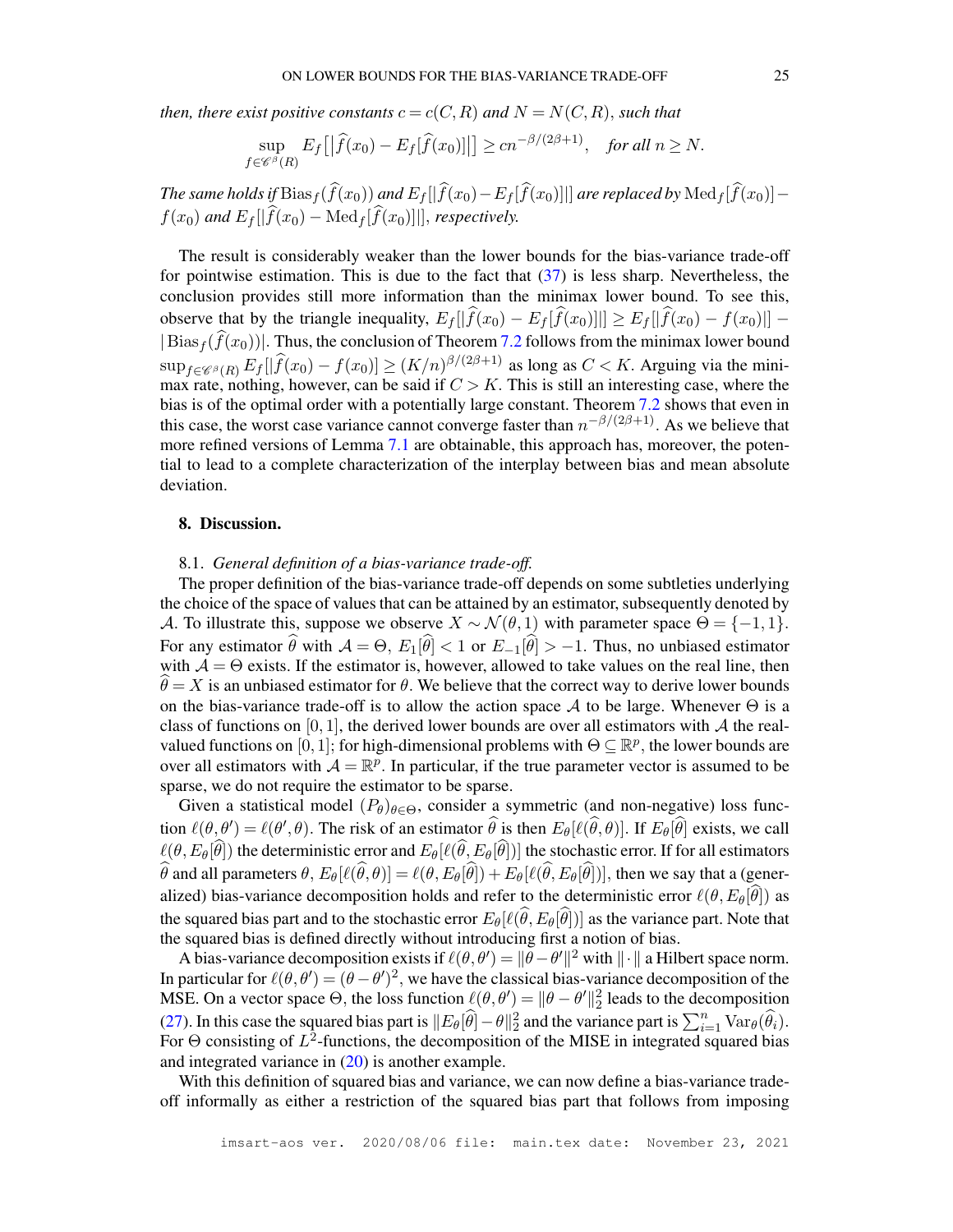a constraint on the variance part or a restriction on the variance part that is implied by a constraint on the squared bias part. To introduce a formal definition, denote the squared bias part by  $B_{\theta}(\hat{\theta})^2$  and the variance part by  $V_{\theta}(\hat{\theta})$ . The functions  $\theta \mapsto B_{\theta}(\hat{\theta})$  and  $\theta \mapsto V_{\theta}(\hat{\theta})$ belong to the space  $[0, +\infty]^\Theta$ . Let  $\mathcal{T} \subset \Theta^\mathcal{X}$  be a class of estimators and let  $\psi$  be a function  $\psi : [0, +\infty]^\Theta \times [0, +\infty]^\Theta \to [0, +\infty]$  increasing in both of its arguments in the sense that for  $b_1(\cdot)^2 \le b_2(\cdot)^2$  and  $v_1(\cdot) \le v_2(\cdot)$ ,  $\psi(b_1^2, v_1) \le \psi(b_2^2, v_2)$ . We say that  $\psi$  is a bias-variance trade-off for the class of estimators  $T$  if

$$
\inf_{\widehat{\theta}\in\mathcal{T}}\psi\left(\theta\mapsto B_{\theta}(\widehat{\theta})^2,\,\theta\mapsto V_{\theta}(\widehat{\theta})\right)\geq 1.
$$

All bias-variance trade-offs derived in this paper can be put into this form. For instance, for the two bias-variance trade-offs for pointwise estimation in Theorem [3.1,](#page-11-1) we can choose using the notation introduced in Section [3,](#page-9-0)

$$
\psi(b^2, v) := \frac{n}{\gamma(R, \beta)} \sup_{f \in \mathscr{C}^{\beta}(R)} |b(f)|^{1/\beta} \sup_{f \in \mathscr{C}^{\beta}(R)} v(f),
$$

and

$$
\psi(b^2, v) := n \sup_{f \in \mathscr{C}^{\beta}(R)} |b(f)|^{1/\beta} \inf_{f \in \mathscr{C}^{\beta}(R)} \frac{v(f)}{\overline{\gamma}(R, \beta, C, \|f\|_{\mathscr{C}^{\beta}})}.
$$

8.2. *Comparison of the abstract lower bounds for the bias-variance trade-off and the hypothesis testing approach for minimax lower bounds.* While non-trivial minimax rates exist for parametric and non-parametric problems alike, the bias-variance trade-off phenomenon occurs mainly in high-dimensional and infinite dimensional models. Despite these differences, the here proposed strategy for lower bounds on the bias-variance trade-off and the well-developed testing approach for lower bounds on the minimax estimation rate share some similarities. A clear similarity is that for both approaches, the problem is reduced in a first step by selecting a discrete subset of the parameter space. To achieve rate-optimal minimax lower bounds, it is well-known that for a large class of functionals, reduction to two parameters is sufficient. On the contrary, optimal lower bounds for global loss functions, such as  $L^p$ -loss in nonparametric regression, require to pick a number of parameter values that increases with the sample size. We argued in this work that a similar distinction occurs also for bias-variance trade-off lower bounds. As in the case of the minimax estimation risk, we can relate the two-parameter lower bounds to a bound with respect to any of the commonly used information measures including the Kullback-Leibler divergence.

The difference between both lower bound techniques becomes most apparent for lower bounds involving more than two parameter values. While for minimax lower bounds the parameters correspond to several hypotheses that form a local packing of the parameter space, for bias-variance trade-off lower bounds the contribution of the selected parameters is determined by how orthogonal the corresponding distributions are. Here, the orthogonality of distributions is measured by the  $\chi^2$ -divergence divergence matrix or the Hellinger affinity matrices, see also Table [1](#page-7-0) for some examples.

However, [\(9\)](#page-6-0) suggests to interpret the case of multiple measures  $P_0, \ldots, P_M$  as a two point testing problem, where we measure the information distance between  $P_0$  and a linear combination  $\sum_{j=1}^{M} v_j P_j$ . Viewed from this perspective, the proposed approach shares some similarities with the minimax lower bounds based on two fuzzy hypothesis and Fano's lemma. For a description of these approaches, see Section 2.7 in [\[51\]](#page-28-5).

8.3. *Bias-variance trade-off lower bounds and their proof techniques.* Table [2](#page-26-11) states the applied proof technique for each of the lower bounds proved in this article. Here "univariate change of expectation" refers to the use of Lemma [2.1](#page-3-1) or Lemma [2.3;](#page-5-0) "multivariate change of expectation" refers to applying Theorem [2.5](#page-7-1) or the variations stated in Equations [\(11\)](#page-8-1) and [\(12\)](#page-8-2).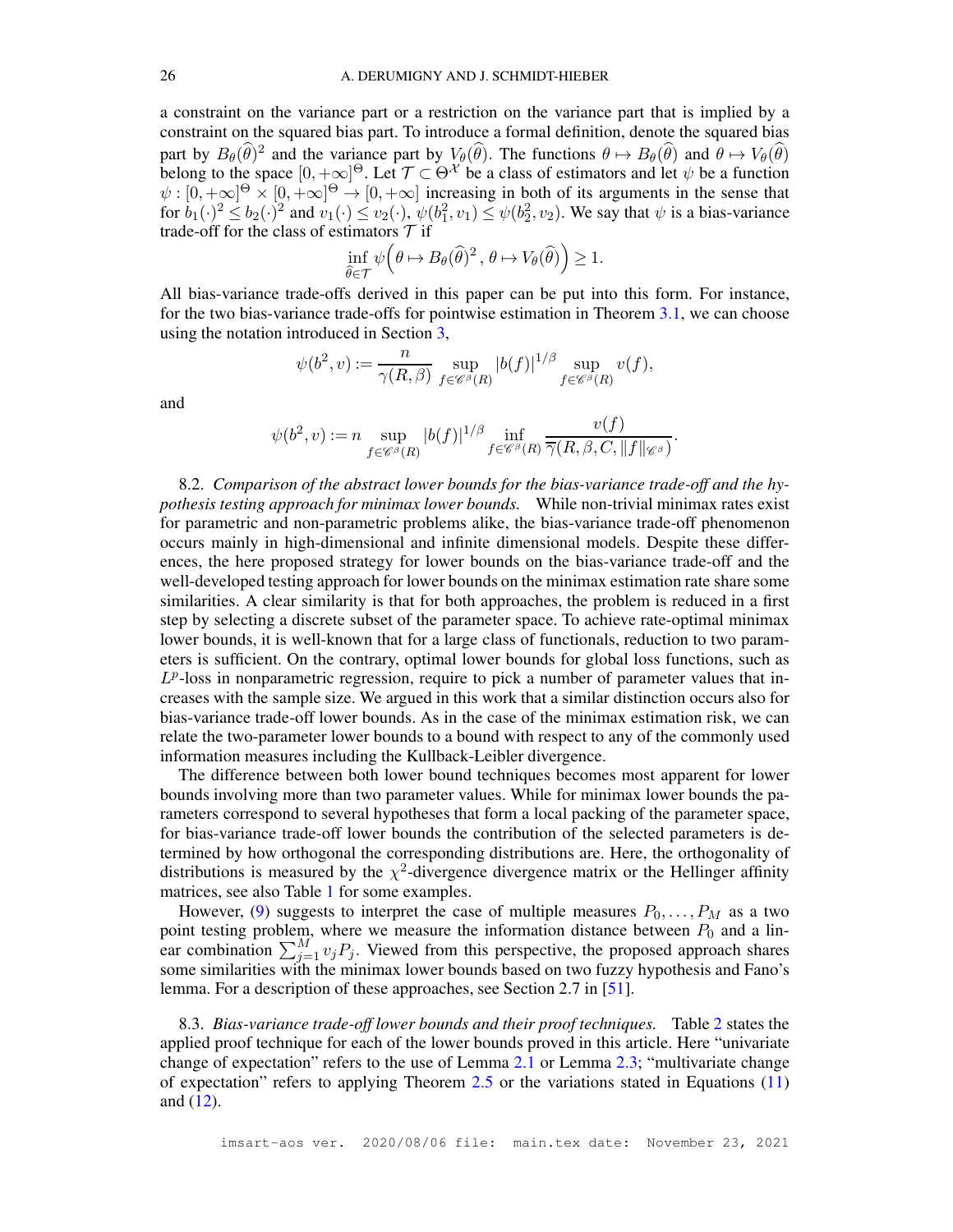| Framework                                      | Theorem         | <b>Proof technique</b>             |
|------------------------------------------------|-----------------|------------------------------------|
| Pointwise estimation in                        | 3.1             | Univariate change of expectation   |
| the Gaussian white noise model                 |                 |                                    |
| Pointwise estimation of the                    | 4.1             | Univariate change of expectation   |
| boundary of a Poisson point process            |                 |                                    |
| Function estimation in the Gaussian            | 5.1             | $2$ reductions $+$                 |
| white noise model with $L_2$ -loss             |                 | multivariate change of expectation |
| Estimation of $\theta$ in the Gaussian         | $6.3$ and $6.5$ | Multivariate change of expectation |
| sequence model under sparsity                  |                 | $( + 1$ reduction for Theorem 6.5) |
| Estimation of $\ \theta\ _2^2$ in the Gaussian | 6.4             | Multivariate change of expectation |
| sequence model under sparsity                  |                 |                                    |
| Sparse high-dimensional regression             | 6.7             | Multivariate change of expectation |
| with Gaussian noise                            |                 |                                    |
|                                                | TABLE 2         |                                    |

*Proof techniques for different examples*

<span id="page-26-11"></span>Acknowledgements. We are grateful to Ming Yuan for helpful discussions during an early stage of the project and to Zijian Guo for pointing us to the article [\[13\]](#page-27-16). We thank Tomohiro Nishiyama for mentioning a typo in an earlier version. The project has received funding from the Dutch Science Foundation (NWO) via the Vidi grant VI.Vidi.192.021. We thank two reviewers and an Associate Editor for many helpful comments and suggestions that significantly improved the manuscript.

## SUPPLEMENTARY MATERIAL

### Supplement to "On lower bounds for the bias-variance trade-off":

(doi: [10.1214/00-AOSXXXXSUPP;](https://doi.org/10.1214/00-AOSXXXXSUPP) .pdf). All proofs are given in the supplement.

#### **REFERENCES**

- <span id="page-26-0"></span>[1] BELKIN, M., HSU, D., MA, S., AND MANDAL, S. Reconciling modern machine-learning practice and the classical bias–variance trade-off. *Proceedings of the National Academy of Sciences 116*, 32 (2019), 15849–15854.
- <span id="page-26-4"></span>[2] BERTHET, Q., AND RIGOLLET, P. Complexity theoretic lower bounds for sparse principal component detection. In *Proceedings of the 26th Annual Conference on Learning Theory* (Princeton, NJ, USA, 12–14 Jun 2013), S. Shalev-Shwartz and I. Steinwart, Eds., vol. 30 of *Proceedings of Machine Learning Research*, PMLR, pp. 1046–1066.
- <span id="page-26-3"></span>[3] BERTHET, Q., AND RIGOLLET, P. Optimal detection of sparse principal components in high dimension. *Ann. Statist. 41*, 4 (2013), 1780–1815.
- <span id="page-26-10"></span>[4] BREIMAN, L. Bias, variance, and arcing classifiers. Tech. Rep. 460, Statistics Department, University of California, Berkeley, CA, USA, 1996.
- <span id="page-26-8"></span>[5] BROWN, L. D., AND LOW, M. G. A constrained risk inequality with applications to nonparametric functional estimation. *Ann. Statist. 24*, 6 (1996), 2524–2535.
- <span id="page-26-7"></span>[6] BROWN, L. D., LOW, M. G., AND ZHAO, L. H. Superefficiency in nonparametric function estimation. *Ann. Statist. 25*, 6 (1997), 2607–2625.
- <span id="page-26-9"></span>[7] BÜHLMANN, P., AND VAN DE GEER, S. *Statistics for high-dimensional data*. Springer Series in Statistics. Springer, Heidelberg, 2011. Methods, theory and applications.
- <span id="page-26-1"></span>[8] CAI, T. T., AND GUO, Z. Confidence intervals for high-dimensional linear regression: minimax rates and adaptivity. *Ann. Statist. 45*, 2 (2017), 615–646.
- <span id="page-26-6"></span>[9] CHAFAÏ, D. Entropies, convexity, and functional inequalities: on Φ-entropies and Φ-Sobolev inequalities. *J. Math. Kyoto Univ. 44*, 2 (2004), 325–363.
- <span id="page-26-2"></span>[10] CHEN, J. Notes on the bias-variance trade-off phenomenon. In *A Festschrift for Herman Rubin*. Institute of Mathematical Statistics, 2004, pp. 207–217.
- <span id="page-26-5"></span>[11] CHEN, X., GUNTUBOYINA, A., AND ZHANG, Y. On Bayes risk lower bounds. *The Journal of Machine Learning Research 17*, 1 (2016), 7687–7744.
- <span id="page-26-12"></span>[12] COHN, D. L. *Measure theory*, second ed. Birkhäuser Advanced Texts: Basler Lehrbücher. [Birkhäuser Advanced Texts: Basel Textbooks]. Birkhäuser/Springer, New York, 2013.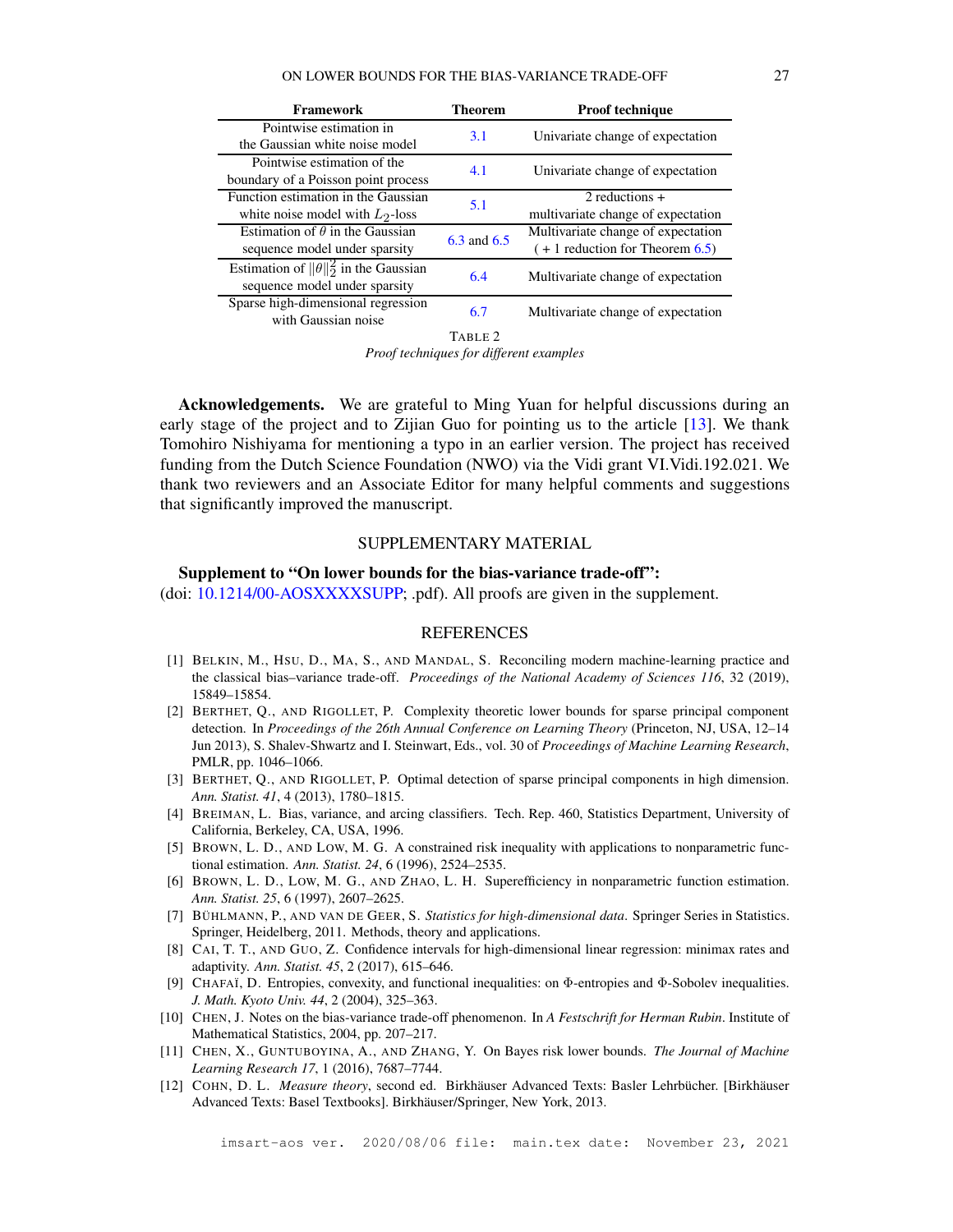- <span id="page-27-23"></span><span id="page-27-16"></span>[13] COLLIER, O., COMMINGES, L., AND TSYBAKOV, A. B. Minimax estimation of linear and quadratic functionals on sparsity classes. *Ann. Statist. 45*, 3 (2017), 923–958.
- [14] DOMINGOS, P. A unified bias-variance decomposition for zero-one and squared loss. In *Proceedings of the Seventeenth National Conference on Artificial Intelligence and Twelfth Conference on Innovative Applications of Artificial Intelligence* (2000), AAAI Press, p. 564–569.
- <span id="page-27-17"></span><span id="page-27-15"></span>[15] DONOHO, D. L., ELAD, M., AND TEMLYAKOV, V. N. Stable recovery of sparse overcomplete representations in the presence of noise. *IEEE Trans. Inform. Theory 52*, 1 (2006), 6–18.
- <span id="page-27-6"></span>[16] DONOHO, D. L., JOHNSTONE, I. M., HOCH, J. C., AND STERN, A. S. Maximum entropy and the nearly black object. *J. Roy. Statist. Soc. Ser. B 54*, 1 (1992), 41–81. With discussion and a reply by the authors.
- <span id="page-27-26"></span>[17] DUCHI, J. C., JORDAN, M. I., AND WAINWRIGHT, M. J. Local privacy and statistical minimax rates. In *2013 IEEE 54th Annual Symposium on Foundations of Computer Science* (2013), pp. 429–438.
- <span id="page-27-7"></span>[18] FAN, J., AND HALL, P. On curve estimation by minimizing mean absolute deviation and its implications. *Ann. Statist. 22*, 2 (1994), 867–885.
- [19] FELDMAN, V., LIGETT, K., AND SABATO, S., Eds. *Algorithmic learning theory* (2021), vol. 132 of *Proceedings of Machine Learning Research (PMLR)*.
- <span id="page-27-0"></span>[20] GEMAN, S., BIENENSTOCK, E., AND DOURSAT, R. Neural networks and the bias/variance dilemma. *Neural Computation 4*, 1 (1992), 1–58.
- <span id="page-27-11"></span>[21] GERCHINOVITZ, S., MÉNARD, P., AND STOLTZ, G. Fano's Inequality for Random Variables. *Statistical Science 35*, 2 (2020), 178 – 201.
- <span id="page-27-24"></span>[22] HANSEN, J. V., AND HESKES, T. General bias/variance decomposition with target independent variance of error functions derived from the exponential family of distributions. In *Proceedings 15th International Conference on Pattern Recognition. ICPR-2000* (2000), vol. 2, IEEE, pp. 207–210.
- <span id="page-27-2"></span>[23] HASTIE, T., TIBSHIRANI, R., AND FRIEDMAN, J. *The elements of statistical learning*, second ed. Springer Series in Statistics. Springer, New York, 2009. Data mining, inference, and prediction.
- <span id="page-27-22"></span>[24] HESKES, T. Bias/variance decompositions for likelihood-based estimators. *Neural Computation 10*, 6 (1998), 1425–1433.
- <span id="page-27-25"></span><span id="page-27-19"></span>[25] JAMES, G. Variance and bias for general loss functions. *Machine Learning 51* (2003), 115–135.
- [26] JAMES, G., AND HASTIE, T. Generalizations of the bias/variance decomposition for prediction error. *Dept. Statistics, Stanford Univ., Stanford, CA, Tech. Rep* (1997).
- <span id="page-27-18"></span><span id="page-27-14"></span>[27] JOHNSTONE, I. M. Gaussian estimation: Sequence and wavelet models, September 2019. URL: [http://statweb.stanford.edu/~imj/GE\\_09\\_16\\_19.pdf](http://statweb.stanford.edu/~imj/GE_09_16_19.pdf).
- [28] KOHAVI, R., AND WOLPERT, D. Bias plus variance decomposition for zero-one loss functions. In *Proceedings of the Thirteenth International Conference on International Conference on Machine Learning* (San Francisco, CA, USA, 1996), ICML'96, Morgan Kaufmann Publishers Inc., p. 275–283.
- <span id="page-27-20"></span>[29] LE BORGNE, Y. Bias-variance trade-off characterization in a classification problem: What differences with regression. Tech. rep., Machine Learning Group, Univ. Libre de Bruxelles, Belgium, 2005.
- <span id="page-27-9"></span><span id="page-27-5"></span>[30] LEHMANN, E. L., AND CASELLA, G. *Theory of point estimation*. Springer Science & Business Media, 2006.
- [31] LIU, R. C., AND BROWN, L. D. Nonexistence of informative unbiased estimators in singular problems. *The Annals of Statistics* (1993), 1–13.
- <span id="page-27-13"></span><span id="page-27-3"></span>[32] LOW, M. G. Bias-variance tradeoffs in functional estimation problems. *Ann. Statist. 23*, 3 (1995), 824–835.
- [33] MEISTER, A., AND REISS, M. Asymptotic equivalence for nonparametric regression with non-regular errors. *Probab. Theory Related Fields 155*, 1-2 (2013), 201–229.
- <span id="page-27-27"></span><span id="page-27-1"></span>[34] MEYER, C. D. *Matrix analysis and applied linear algebra*, vol. 71. Siam, 2000.
- [35] NEAL, B., MITTAL, S., BARATIN, A., TANTIA, V., SCICLUNA, M., LACOSTE-JULIEN, S., AND MITLIAGKAS, I. A Modern Take on the Bias-Variance Tradeoff in Neural Networks. *arXiv e-prints* (Oct. 2018), arXiv:1810.08591.
- <span id="page-27-21"></span>[36] NEVILLE, J., AND JENSEN, D. Bias/variance analysis for relational domains. In *International Conference on Inductive Logic Programming* (2007), Springer, pp. 27–28.
- <span id="page-27-8"></span>[37] NISHIYAMA, T. A new lower bound for Kullback-Leibler divergence based on Hammersley-Chapman-Robbins bound. *arXiv e-prints* (2019), arXiv:1907.00288.
- <span id="page-27-10"></span>[38] NISHIYAMA, T. A tight lower bound for the Hellinger distance with given means and variances. *arXiv e-prints* (2020), arXiv:2010.13548.
- <span id="page-27-4"></span>[39] PFANZAGL, J. A nonparametric asymptotic version of the Cramér-Rao bound. In *State of the art in probability and statistics (Leiden, 1999)*, vol. 36 of *IMS Lecture Notes Monogr. Ser.* Inst. Math. Statist., Beachwood, OH, 2001, pp. 499–517.
- <span id="page-27-12"></span>[40] POLYANSKIY, Y. Lecture 2: Dpi and statistics. information theoretic methods in statistics and computer science. Available at [http://people.lids.mit.edu/yp/homepage/sdpi\\_course.html](http://people.lids.mit.edu/yp/homepage/sdpi_course.html), 2021.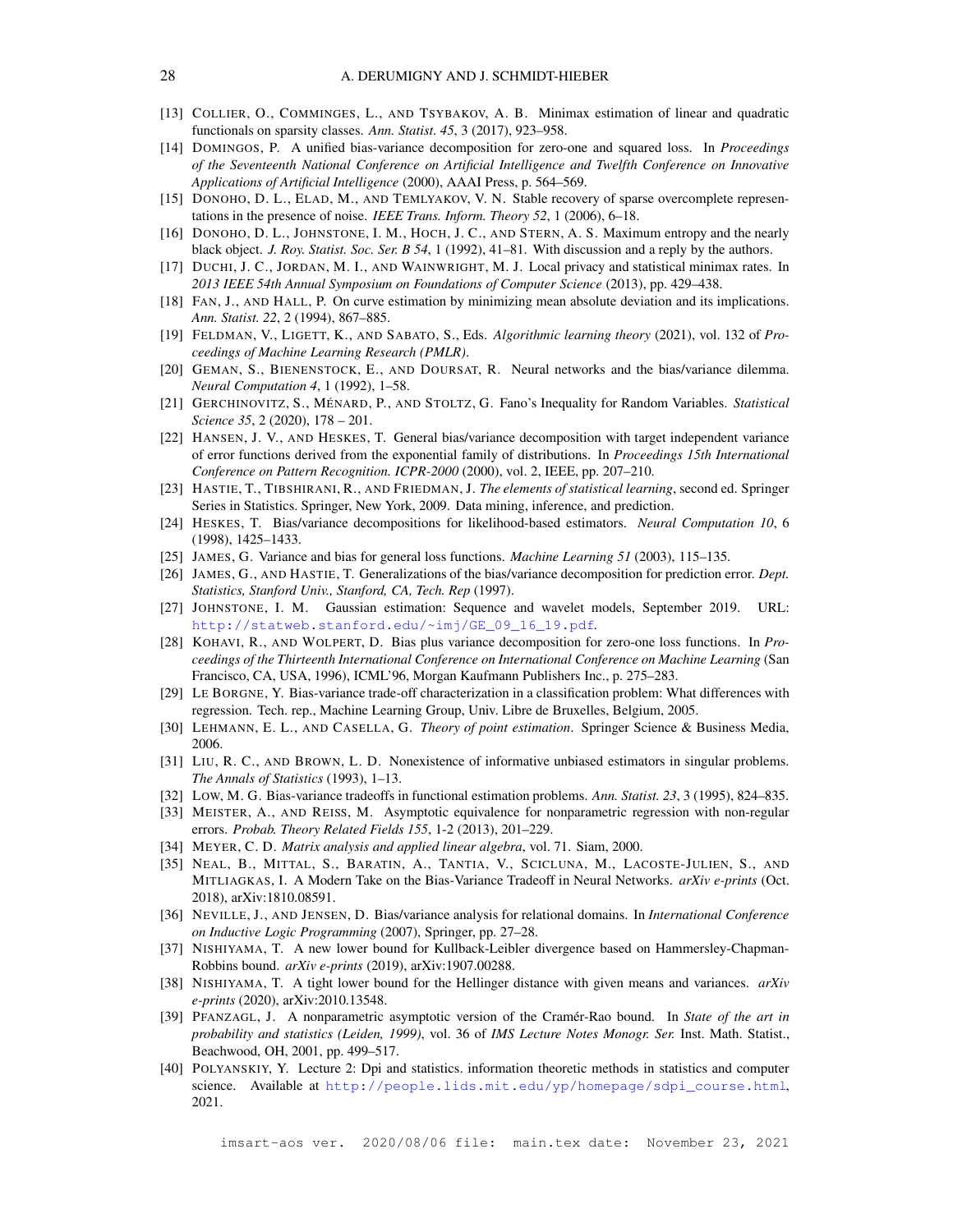- <span id="page-28-16"></span><span id="page-28-7"></span>[41] RAGINSKY, M. Strong data processing inequalities and Φ-Sobolev inequalities for discrete channels. *IEEE Trans. Inform. Theory 62*, 6 (2016), 3355–3389.
- [42] RAO, C. R. *Linear statistical inference and its applications*, second ed. Wiley Series in Probability and Mathematical Statistics. John Wiley & Sons, New York-London-Sydney, 1973.
- <span id="page-28-10"></span><span id="page-28-9"></span>[43] REISS M., AND SELK, L. Efficient estimation of functionals in nonparametric boundary models. *Bernoulli 23*, 2 (2017), 1022–1055.
- <span id="page-28-8"></span>[44] REISS, M., AND SCHMIDT-HIEBER, J. Nonparametric Bayesian analysis of the compound Poisson prior for support boundary recovery. *Ann. Statist. 48*, 3 (2020), 1432–1451.
- [45] REISS, M., AND SCHMIDT-HIEBER, J. Posterior contraction rates for support boundary recovery. *Stochastic Process. Appl. 130*, 11 (2020), 6638–6656.
- <span id="page-28-13"></span><span id="page-28-2"></span>[46] ROHDE, A., AND STEINBERGER, L. Geometrizing rates of convergence under local differential privacy constraints. *Ann. Statist. 48*, 5 (2020), 2646–2670.
- <span id="page-28-11"></span>[47] ROZMUS, D. Methods of classification error decompositions and their properties. *Acta Universitatis Lodziensis. Folia Oeconomica* (2007).
- [48] STEIN, C. Inadmissibility of the usual estimator for the mean of a multivariate normal distribution. In *Proceeding of the fourth Berkeley symposium on Mathematical statistics and Probability* (1956), vol. 1, University of California Press, pp. 197–206.
- <span id="page-28-4"></span>[49] SZABÓ, B., AND VAN ZANTEN, H. Adaptive distributed methods under communication constraints. *Ann. Statist. 48*, 4 (2020), 2347–2380.
- <span id="page-28-12"></span>[50] TIBSHIRANI, R. Bias, variance and prediction error for classification rules. Tech. rep., Statistics Department, University of Toronto, 1996.
- <span id="page-28-5"></span><span id="page-28-1"></span>[51] TSYBAKOV, A. B. *Introduction to non-parametric estimation*. Springer Series in Statistics. Springer, 2009.
- [52] VAN DE GEER, S., BÜHLMANN, P., RITOV, Y., AND DEZEURE, R. On asymptotically optimal confidence regions and tests for high-dimensional models. *Ann. Statist. 42*, 3 (2014), 1166–1202.
- <span id="page-28-6"></span>[53] WAHL, M. Van trees inequality, group equivariance, and estimation of principal subspaces. *arXiv e-prints. To appear in Annales de l'Institut Henri Poincaré Probabilités et Statistiques* (2021), arXiv:2107.08723.
- <span id="page-28-15"></span><span id="page-28-14"></span>[54] WOLPERT, D. H. On bias plus variance. *Neural Computation 9*, 6 (1997), 1211–1243.
- [55] WU, Q., AND VOS, P. Decomposition of Kullback-Leibler risk and unbiasedness for parameter-free estimators. *J. Statist. Plann. Inference 142*, 6 (2012), 1525–1536.
- <span id="page-28-0"></span>[56] ZHANG, C.-H., AND ZHANG, S. S. Confidence intervals for low dimensional parameters in high dimensional linear models. *J. R. Stat. Soc. Ser. B. Stat. Methodol. 76*, 1 (2014), 217–242.
- <span id="page-28-3"></span>[57] ZHANG, Y., DUCHI, J., JORDAN, M. I., AND WAINWRIGHT, M. J. Information-theoretic lower bounds for distributed statistical estimation with communication constraints. In *Advances in Neural Information Processing Systems 26*, C. J. C. Burges, L. Bottou, M. Welling, Z. Ghahramani, and K. Q. Weinberger, Eds. Curran Associates, Inc., 2013, pp. 2328–2336.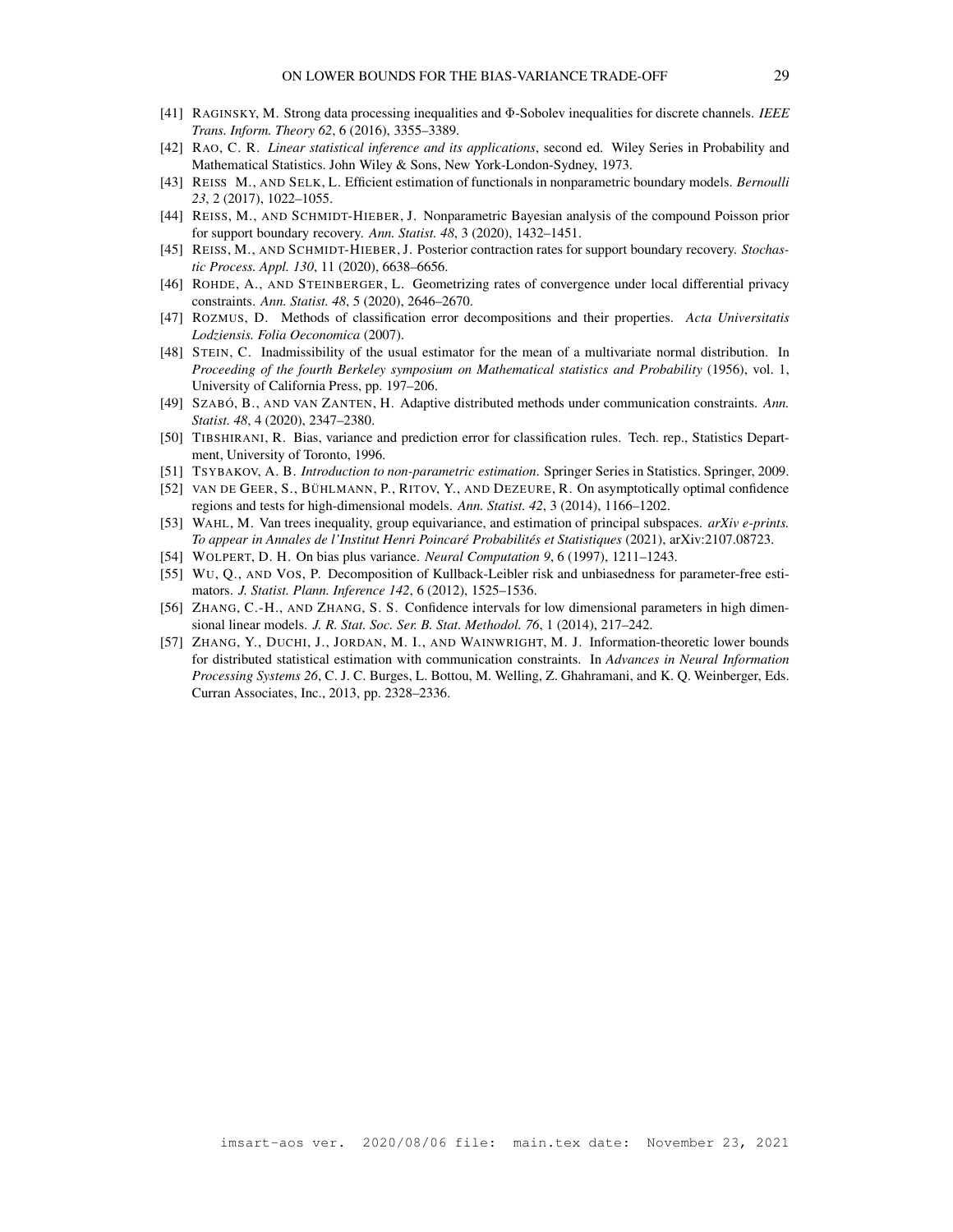# SUPPLEMENT TO "ON LOWER BOUNDS FOR THE BIAS-VARIANCE TRADE-OFF"

BY ALEXIS DERUMIGNY AND JOHANNES SCHMIDT-HIEBER

*Delft University of Technology, Mekelweg 4, 2628 CD Delft The Netherlands. [a.f.f.derumigny@tudelft.nl](mailto:a.f.f.derumigny@tudelft.nl)*

*University of Twente, P.O. Box 217, 7500 AE Enschede The Netherlands [a.j.schmidt-hieber@utwente.nl](mailto:a.j.schmidt-hieber@utwente.nl)*

*Delft University of Technology and University of Twente*

The supplement contains additional material for the article "On lower bounds for the bias-variance trade-off".

# <span id="page-29-0"></span>APPENDIX A: EXPRESSIONS FOR THE  $\chi^2$ -DIVERGENCE AND THE HELLINGER AFFINITY MATRIX

In this section we provide proofs for the explicit formulas of the  $\chi^2$ -divergence and the Hellinger affinity matrix in Table [1.](#page-7-0) We also derive a closed-form formula for the case of Gamma distributions and discuss a first order approximation of it.

**Multivariate normal distribution:** Suppose  $P_j = \mathcal{N}(\theta_j, \sigma^2 I_d)$  for  $j = 0, ..., M$ . Here  $\theta_j =$  $(\theta_{j1}, \dots, \theta_{jd})^{\top}$  are vectors in  $\mathbb{R}^d$  and  $I_d$  denotes the  $d \times d$  identity matrix. Then,

<span id="page-29-1"></span>(38) 
$$
\chi^2(P_0,\ldots,P_M)_{j,k} = \exp\left(\frac{\langle \theta_j - \theta_0, \theta_k - \theta_0 \rangle}{\sigma^2}\right) - 1.
$$

and

<span id="page-29-2"></span>(39) 
$$
\rho(P_0|P_1,\ldots,P_M)_{j,k} = \exp\left(\frac{\langle \theta_j - \theta_0, \theta_k - \theta_0 \rangle}{4\sigma^2}\right) - 1.
$$

PROOF. To verify [\(38\)](#page-29-1), write

$$
\int \frac{dP_j}{dP_0} dP_k = \frac{1}{(2\pi\sigma^2)^{d/2}} \int_{\mathbb{R}^d} \exp\left(-\frac{1}{2\sigma^2} ||x - \theta_j||_2^2 - \frac{1}{2\sigma^2} ||x - \theta_k||_2^2 + \frac{1}{2\sigma^2} ||x - \theta_0||_2^2\right) dx.
$$

Substituting  $y = x - \theta_0$  shows that it is enough to prove that for  $\theta_0$  the zero vector,  $\int \frac{dP_i}{dP_0} dP_k = \exp(\frac{\langle \theta_i, \theta_k \rangle}{\sigma^2})$ . We have that  $-\|x - \theta_j\|_2^2 - \|x - \theta_k\|_2^2 + \|x\|_2^2 = -\|x - (\theta_j + \theta_k)\|_2^2$  $\|\theta_k\|_2^2 + \|\theta_j + \theta_k\|_2^2 - \|\theta_j\|_2^2 - \|\theta_k\|_2^2$ . Identifying the first term as the p.d.f. of a normal distribution with mean  $\theta_j + \theta_k$ , we can evaluate the integral to obtain

$$
\int \frac{dP_j}{dP_0} dP_k = \exp\left(\frac{\|\theta_j + \theta_k\|_2^2 - \|\theta_j\|_2^2 - \|\theta_k\|_2^2}{2\sigma^2}\right) = \exp\left(\frac{\langle \theta_j, \theta_k \rangle}{\sigma^2}\right).
$$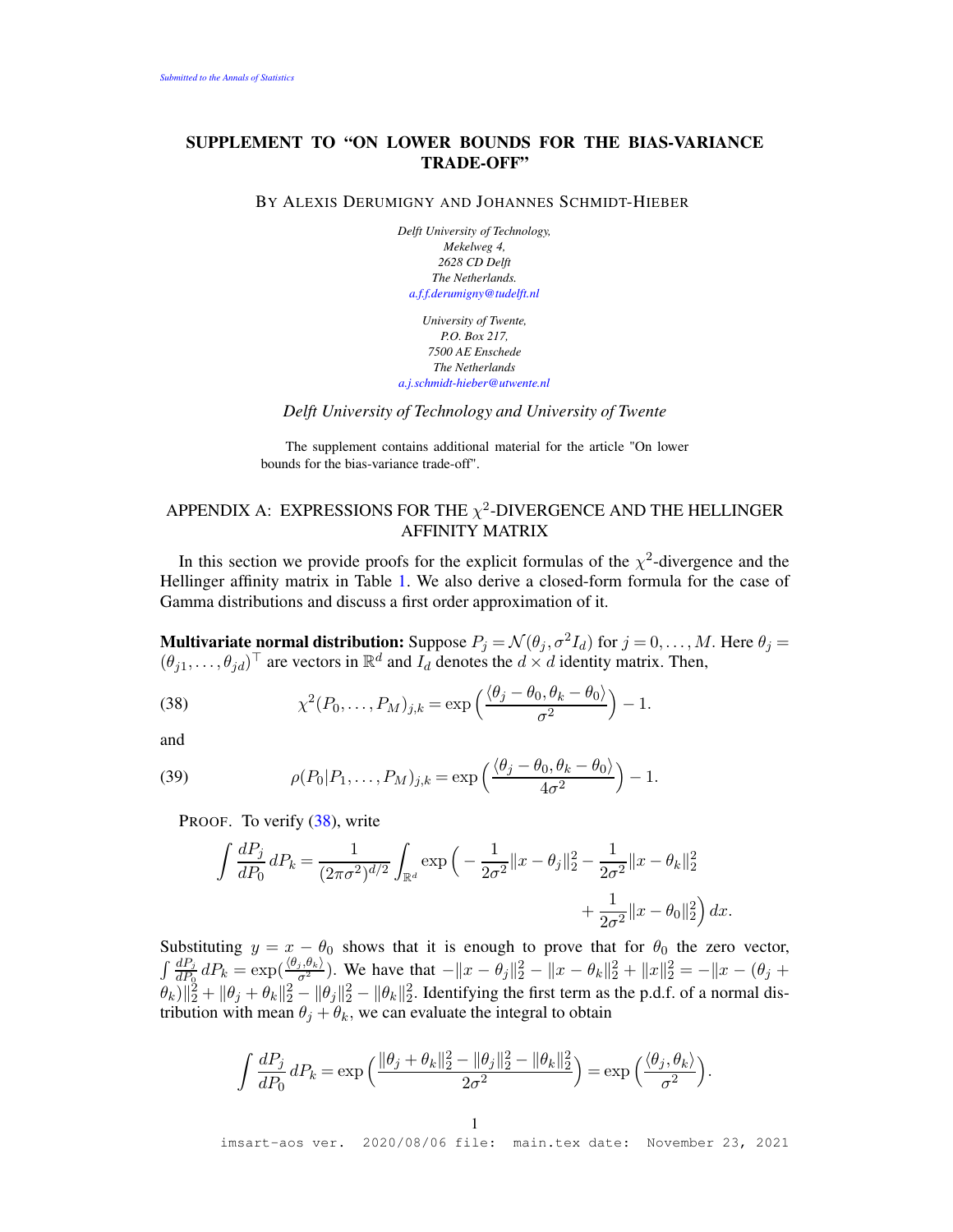To check [\(39\)](#page-29-2), we use that if p and q are densities of the  $\mathcal{N}(\mu, \sigma^2 I)$  and  $\mathcal{N}(\mu', \sigma^2 I)$ distribution, respectively, applying the parallelogram identity yields,

$$
\int \sqrt{p(x)q(x)} dx
$$
  
=  $\frac{1}{(2\pi\sigma^2)^{d/2}} \int \exp\left(-\frac{1}{4\sigma^2}||x-\mu||_2^2 - \frac{1}{4\sigma^2}||x-\mu'||_2^2\right) dx$   
=  $\frac{1}{(2\pi\sigma^2)^{d/2}} \int \exp\left(-\frac{1}{2\sigma^2}||x-\frac{\mu+\mu'}{2}||_2^2 - \frac{1}{8\sigma^2}||\mu-\mu'||_2^2\right) dx$   
=  $\exp\left(-\frac{1}{8\sigma^2}||\mu-\mu'||_2^2\right).$ 

Rewriting  $\theta_j - \theta_k = (\theta_j - \theta_0) - (\theta_k - \theta_0)$ , this shows that

$$
\frac{\int \sqrt{p_j p_k} \, d\nu}{\int \sqrt{p_j p_0} \, d\nu \int \sqrt{p_k p_0} \, d\nu} - 1
$$
\n
$$
= \exp\left(-\frac{1}{8\sigma^2} \|\theta_j - \theta_k\|_2^2 + \frac{1}{8\sigma^2} \|\theta_k - \theta_0\|_2^2 + \frac{1}{8\sigma^2} \|\theta_j - \theta_0\|^2\right) - 1
$$
\n
$$
= \exp\left(\frac{\langle \theta_j - \theta_0, \theta_k - \theta_0 \rangle}{4\sigma^2}\right) - 1.
$$

**Poisson distribution:** Suppose  $P_j = \otimes_{\ell=1}^d \text{Pois}(\lambda_{j\ell})$  for  $j = 0, ..., M$  and  $\lambda_{j\ell} > 0$  for all j,  $\ell$ . Here Pois $(\lambda)$  denotes the Poisson distribution with intensity  $\lambda > 0$ . Then,

<span id="page-30-0"></span>(40) 
$$
\chi^2(P_0,\ldots,P_M)_{j,k} = \exp\Big(\sum_{\ell=1}^d \frac{(\lambda_{j\ell}-\lambda_{0\ell})(\lambda_{k\ell}-\lambda_{0\ell})}{\lambda_{0\ell}}\Big) - 1
$$

and

<span id="page-30-1"></span>(41) 
$$
\rho(P_0|P_1,\ldots,P_M)_{j,k} = \exp\Big(\sum_{\ell=1}^d\big(\sqrt{\lambda_{j\ell}}-\sqrt{\lambda_{0\ell}}\big)\big(\sqrt{\lambda_{k\ell}}-\sqrt{\lambda_{0\ell}}\big)\Big)-1.
$$

PROOF. To verify [\(40\)](#page-30-0), let  $p_i$ ,  $i = 1, 2, 3$ , denote the p.m.f. of a Poisson distributed random variable with intensity  $\lambda_i > 0$ . Then,

$$
\sum_{k=0}^{\infty} \frac{p_1(k)p_2(k)}{p_0(k)} = e^{-\lambda_1 - \lambda_2 + \lambda_0} \sum_{k=0}^{\infty} \frac{(\lambda_1 \lambda_2/\lambda_0)^k}{k!}
$$

$$
= e^{-\lambda_1 - \lambda_2 + \lambda_0 + \lambda_1 \lambda_2/\lambda_0} = \exp\left(\frac{(\lambda_1 - \lambda_0)(\lambda_2 - \lambda_0)}{\lambda_0}\right).
$$

Taking product measures,  $(40)$  follows. For  $(41)$ , the Hellinger affinity of two Poisson distributed random variables is given by

$$
\sum_{k=0}^{\infty} \sqrt{p_1(k)p_2(k)} = \exp\left(-\frac{\lambda_1 + \lambda_2}{2}\right) \sum_{k=0}^{\infty} \frac{(\sqrt{\lambda_1 \lambda_2})^k}{k!}
$$

$$
= \exp\left(-\frac{\lambda_1 + \lambda_2}{2} + \sqrt{\lambda_1 \lambda_2}\right) = \exp\left(-\frac{1}{2}(\sqrt{\lambda_1} - \sqrt{\lambda_2})^2\right).
$$

The proof of  $(41)$  can be completed by arguing as for  $(39)$ .

 $\Box$ 

 $\Box$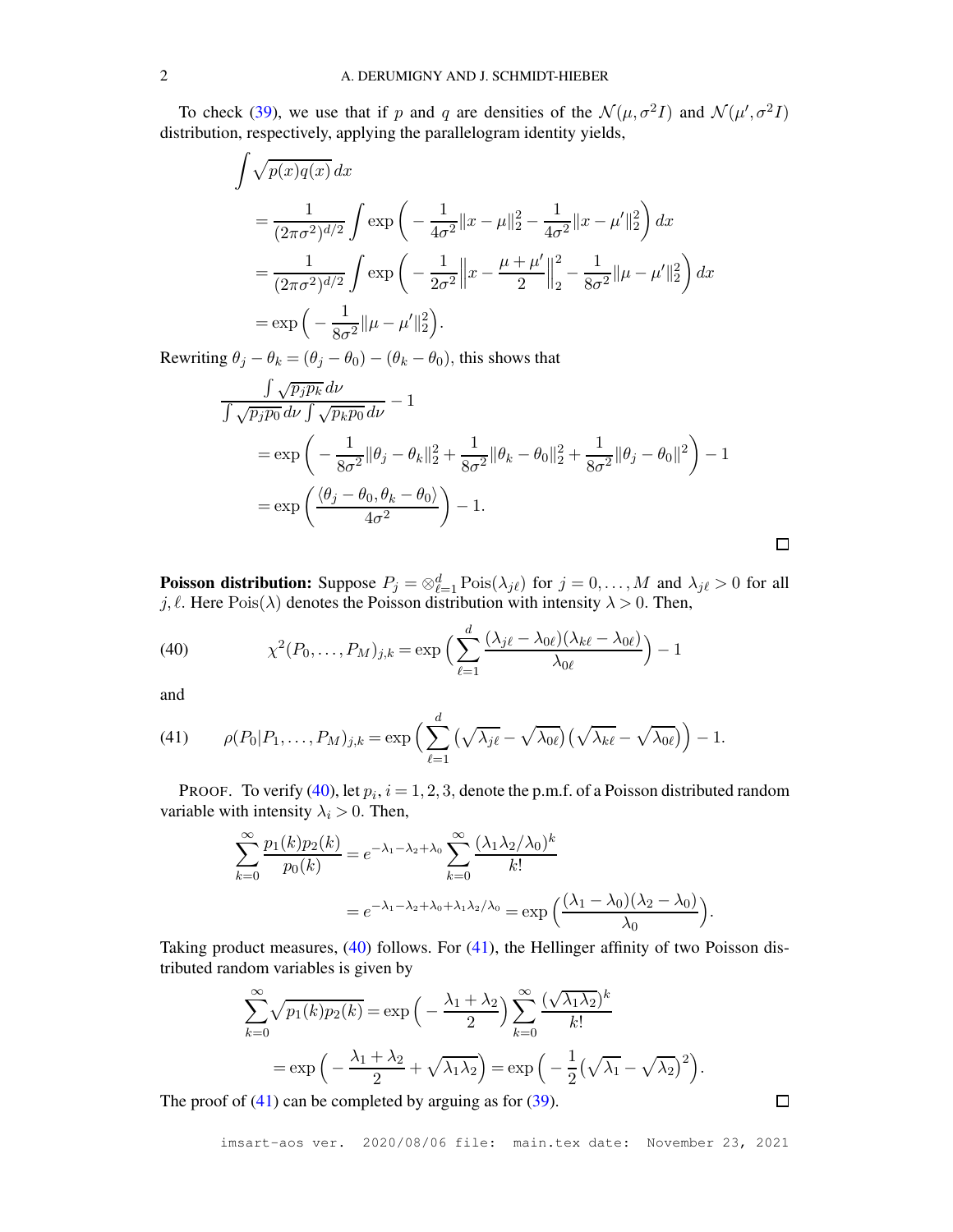**Bernoulli distribution:** Suppose  $P_j = \otimes_{\ell=1}^d \text{Ber}(\theta_{j\ell})$  for  $j = 0, ..., M$  and  $\theta_{j\ell} \in (0, 1)$  for all j,  $\ell$ . Here  $\text{Ber}(\theta)$  denotes the Bernoulli distribution with parameter  $\theta \in (0,1)$ . Then,

<span id="page-31-0"></span>(42) 
$$
\chi^2(P_0,\ldots,P_M)_{j,k} = \prod_{\ell=1}^d \left( \frac{(\theta_{j\ell} - \theta_{0\ell})(\theta_{k\ell} - \theta_{0\ell})}{\theta_{0\ell}(1 - \theta_{0\ell})} + 1 \right) - 1,
$$

and

<span id="page-31-1"></span>(43) 
$$
\rho(P_0|P_1,\ldots,P_M)_{j,k} = \prod_{\ell=1}^d \frac{r(\theta_{j\ell},\theta_{k\ell})}{r(\theta_{j\ell},\theta_{0\ell})r(\theta_{k\ell},\theta_{0\ell})} - 1,
$$

with  $r(\theta, \theta') := \sqrt{\theta \theta'} + \sqrt{(1 - \theta)(1 - \theta')}$ .

PROOF. To check  $(42)$ , note that

$$
\int \frac{dP_j}{dP_0} dP_k = \prod_{\ell=1}^d \left( \frac{\theta_{j\ell} \theta_{k\ell}}{\theta_{0\ell}} + \frac{(1 - \theta_{j\ell})(1 - \theta_{k\ell})}{1 - \theta_{0\ell}} \right)
$$

$$
= \prod_{\ell=1}^d \left( \frac{(\theta_{j\ell} - \theta_{0\ell})(\theta_{k\ell} - \theta_{0\ell})}{\theta_{0\ell}(1 - \theta_{0\ell})} + 1 \right),
$$

where the last step is a purely algebraic manipulation. To prove  $(43)$ , note that when P and Q are two Bernoulli distributions with parameters  $\theta$  and  $\dot{\theta}$ , we have  $\int \sqrt{p(x)q(x)} d\nu(x) =$  $\sqrt{\theta \theta'} + \sqrt{(1 - \theta)(1 - \theta')} = r(\theta, \theta').$  $\Box$ 

**Gamma distribution:** Suppose  $P_j = \otimes_{\ell=1}^d \Gamma(\alpha_{j\ell}, \beta_{j\ell})$ , where  $\Gamma(\alpha, \beta)$  denotes the Gamma distribution with shape  $\alpha > 0$  and inverse scale  $\beta > 0$ . The entries of the  $\chi^2$ -divergence matrix are all finite if and only if  $\alpha_{0\ell} \leq 2\alpha_{j\ell}$  and  $\beta_{0\ell} \leq 2\beta_{j\ell}$  for all  $j, \ell = 1, ..., M$ . If the entries of the  $\chi^2$ -divergence matrix are finite, they are given by the formula

<span id="page-31-2"></span>(44)  

$$
\chi^{2}(P_{0},...,P_{M})_{j,k} = \prod_{\ell=1}^{d} \frac{\Gamma(\alpha_{0\ell})\Gamma(\alpha_{j\ell} + \alpha_{k\ell} - \alpha_{0\ell})}{\Gamma(\alpha_{j\ell})\Gamma(\alpha_{k\ell})} \times \frac{\beta_{j\ell}^{\alpha_{j\ell}}\beta_{k\ell}^{\alpha_{k\ell}}}{\beta_{0\ell}^{\alpha_{0\ell}}(\beta_{j\ell} + \beta_{k\ell} - \beta_{0\ell})^{(\alpha_{j\ell} + \alpha_{k\ell} - \alpha_{0\ell})}} - 1.
$$

The entries of the Hellinger affinity matrix are

(45)  

$$
\rho(P_0|P_1,\ldots,P_M)_{j,k} = \prod_{\ell=1}^d \frac{\Gamma(\alpha_{0\ell})\Gamma(\alpha_{j\ell}/2 + \alpha_{k\ell}/2)}{\Gamma(\alpha_{j\ell}/2 + \alpha_{0\ell}/2)\Gamma(\alpha_{k\ell}/2 + \alpha_{0\ell}/2)}
$$

$$
\times \frac{(\beta_{j\ell} + \beta_{0\ell})^{\alpha_{j\ell}/2 + \alpha_{0\ell}/2}(\beta_{k\ell} + \beta_{0\ell})^{\alpha_{k\ell}/2 + \alpha_{0\ell}/2}}{2^{\alpha_{0\ell}}\beta_{0\ell}^{\alpha_{0\ell}}(\beta_{j\ell} + \beta_{k\ell})^{\alpha_{j\ell}/2 + \alpha_{k\ell}/2}} - 1.
$$

<span id="page-31-3"></span>PROOF. For Equation [\(44\)](#page-31-2) and if the integrals are finite,

$$
\int \frac{dP_j}{dP_0} dP_k = \int_{\mathbb{R}^d} \prod_{\ell=1}^d \beta_{j\ell}^{\alpha_{j\ell}} x_{\ell}^{\alpha_{j\ell}-1} e^{-\beta_{j\ell} x_{\ell}} \Gamma(\alpha_{j\ell})^{-1} \beta_{k\ell}^{\alpha_{k\ell}} x_{\ell}^{\alpha_{k\ell}-1}
$$

$$
\times e^{-\beta_{k\ell} x_{\ell}} \Gamma(\alpha_{k\ell})^{-1} \beta_{0\ell}^{-\alpha_{0\ell}} x_{\ell}^{-\alpha_{0\ell}+1} e^{\beta_{0\ell} x_{\ell}} \Gamma(\alpha_{0\ell}) dx
$$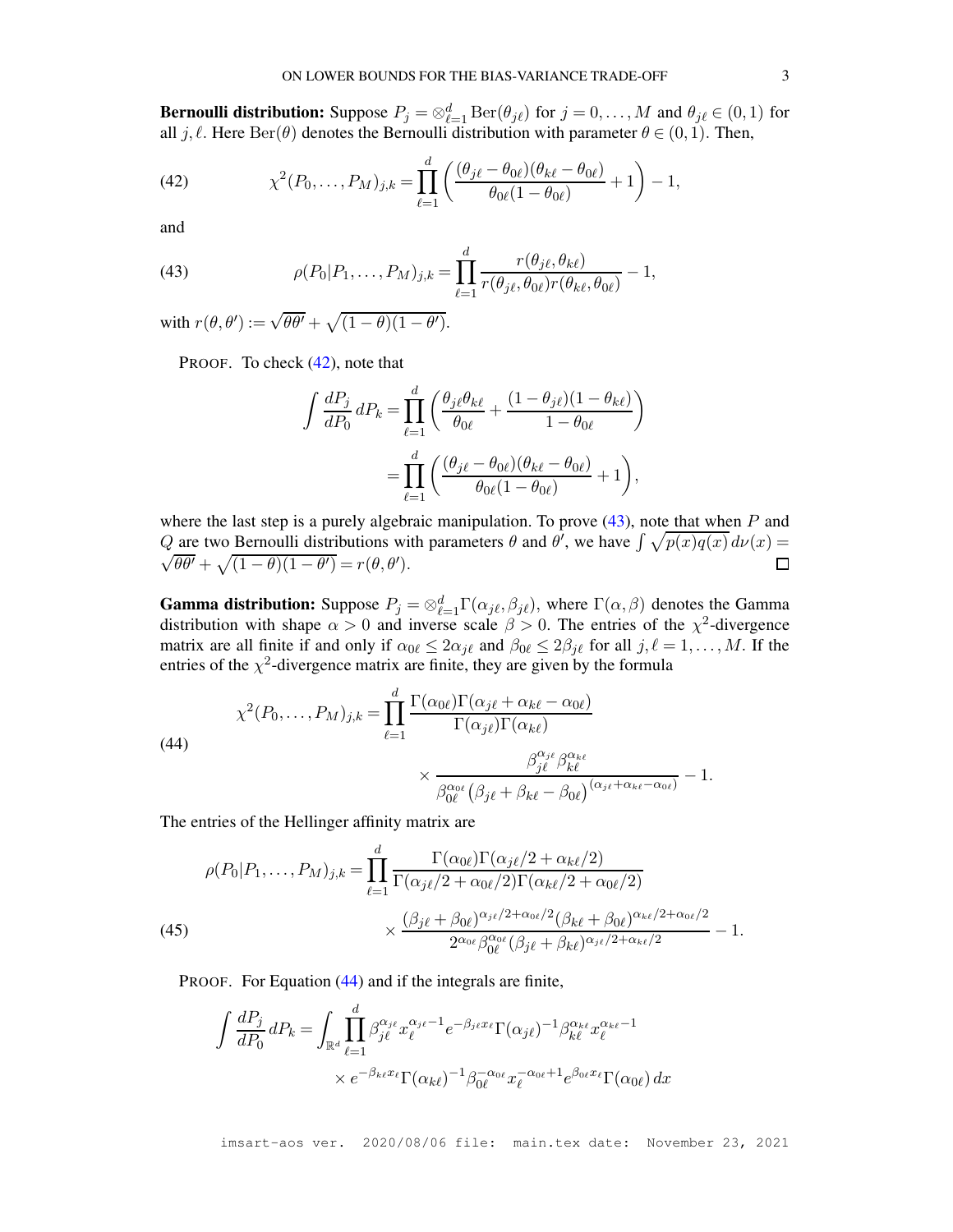$$
= \prod_{\ell=1}^d \frac{\Gamma(\alpha_{0\ell})\beta_{j\ell}^{\alpha_{j\ell}}\beta_{k\ell}^{\alpha_{k\ell}}}{\Gamma(\alpha_{j\ell})\Gamma(\alpha_{k\ell})\beta_{0\ell}^{\alpha_{0\ell}}}\int_{\mathbb{R}} x_{\ell}^{\alpha_{j\ell}+\alpha_{k\ell}-\alpha_{0\ell}-1}e^{(\beta_{0\ell}-\beta_{j\ell}-\beta_{k\ell})x_{\ell}} dx_{\ell}
$$

$$
= \prod_{\ell=1}^d \frac{\Gamma(\alpha_{0\ell})\beta_{j\ell}^{\alpha_{j\ell}}\beta_{k\ell}^{\alpha_{k\ell}}}{\Gamma(\alpha_{j\ell})\Gamma(\alpha_{k\ell})\beta_{0\ell}^{\alpha_{0\ell}}}\frac{\Gamma(\alpha_{j\ell}+\alpha_{k\ell}-\alpha_{0\ell})}{(\beta_{j\ell}+\beta_{k\ell}-\beta_{0\ell})^{(\alpha_{j\ell}+\alpha_{k\ell}-\alpha_{0\ell})}}.
$$

It is straightforward to see that the integrals are all finite if and only if  $\alpha_{0\ell} \leq 2\alpha_{i\ell}$  and  $\beta_{0\ell} \leq$  $2\beta_{j\ell}$  for all  $j, \ell = 1, ..., M$ . For the closed-form formula of the Hellinger distance, write p and q for the density of a  $\Gamma(\alpha, \beta)$  and a  $\Gamma(\alpha', \beta')$  distribution and observe that the Hellinger affinity is

$$
\int \sqrt{pq} = \sqrt{\frac{\beta^{\alpha}(\beta')^{\alpha'}}{\Gamma(\alpha)\Gamma(\alpha')}} \int_0^{\infty} x^{\frac{\alpha+\alpha'}{2}-1} e^{-\frac{1}{2}(\beta+\beta')x} dx
$$

$$
= \sqrt{\frac{\beta^{\alpha}(\beta')^{\alpha'}}{\Gamma(\alpha)\Gamma(\alpha')}} \frac{\Gamma((\alpha+\alpha')/2)}{(\beta/2+\beta'/2)^{(\alpha+\alpha')/2}}.
$$

Together with the definition of the Hellinger affinity matrix, Equation [\(45\)](#page-31-3) follows.

A formula for the exponential distribution can be obtained as a special case setting  $\alpha_{i\ell} = 1$  for all j,  $\ell$ . For the families of distributions discussed above, the formulas for the  $\chi^2$ -divergence and the Hellinger affinity matrix encode an orthogonality relation on the parameter vectors. This is less visible in the expressions for the Gamma distribution but can be made more explicit using the first order approximation that we state next. It shows that even for the Gamma distribution these matrix entries can be written in leading order as a term involving a weighted inner product of  $\beta_j - \beta_0$  and  $\beta_k - \beta_0$ , where  $\beta_r$  denotes the vector  $(\beta_{r\ell})_{1\leq \ell \leq d}$ .

**Lemma A.1.** *Suppose*  $P_j = \otimes_{\ell=1}^d \Gamma(\alpha_\ell, \beta_{j\ell})$ . Let  $A := \sum_{\ell=1}^d \alpha_\ell$  and  $\Delta := \max_{j=1,\dots,M} \max_{\ell=1,\dots,d} |\beta_{j\ell} - \beta_{j\ell}|$  $\beta_{0\ell}$ |/ $\beta_{0\ell}$ . Denote by  $\Sigma$  the  $d \times d$  diagonal matrix with entries  $\beta_{0\ell}^2/\alpha_{\ell}$ . Then,

П

<span id="page-32-0"></span>(46) 
$$
\chi^2(P_0,\ldots,P_M)_{j,k} = \exp\left(-(\beta_j-\beta_0)^{\top} \Sigma^{-1}(\beta_j-\beta_0) + o(A\Delta^2)\right) - 1
$$

*and*

<span id="page-32-1"></span>(47) 
$$
\rho(P_0|P_1,\ldots,P_M)_{j,k} = \exp\left(-\frac{1}{4}(\beta_j-\beta_0)^{\top}\Sigma^{-1}(\beta_j-\beta_0) + o(A\Delta^2)\right) - 1.
$$

PROOF. Using that  $\alpha_{\ell}$  does not depend on j, identity [\(44\)](#page-31-2) simplifies and a second order Taylor expansion of the logarithm (since all first order terms cancel) yields

$$
\int \frac{dP_j}{dP_0} dP_k = \prod_{\ell=1}^d \left( \frac{\beta_{j\ell} \beta_{k\ell}}{\beta_{0\ell} \beta_{j\ell} + \beta_{0\ell} \beta_{k\ell} - \beta_{0\ell}^2} \right)^{\alpha_{\ell}}
$$
  
=  $\exp \left( \sum_{\ell=1}^d \alpha_{\ell} \left( \log(\beta_{j\ell} \beta_{k\ell}) - \log(\beta_{0\ell} \beta_{j\ell} + \beta_{0\ell} \beta_{k\ell} - \beta_{0\ell}^2) \right) \right)$   
=  $\exp \left( \sum_{\ell=1}^d \alpha_{\ell} \left( \log \left( 1 + \frac{\beta_{j\ell} - \beta_{0\ell}}{\beta_{0\ell}} \right) + \log \left( 1 + \frac{\beta_{k\ell} - \beta_{0\ell}}{\beta_{0\ell}} \right) \right)$   
-  $\log \left( 1 + \frac{\beta_{j\ell} - \beta_{0\ell} + \beta_{k\ell} - \beta_{0\ell}}{\beta_{0\ell}} \right) \right)$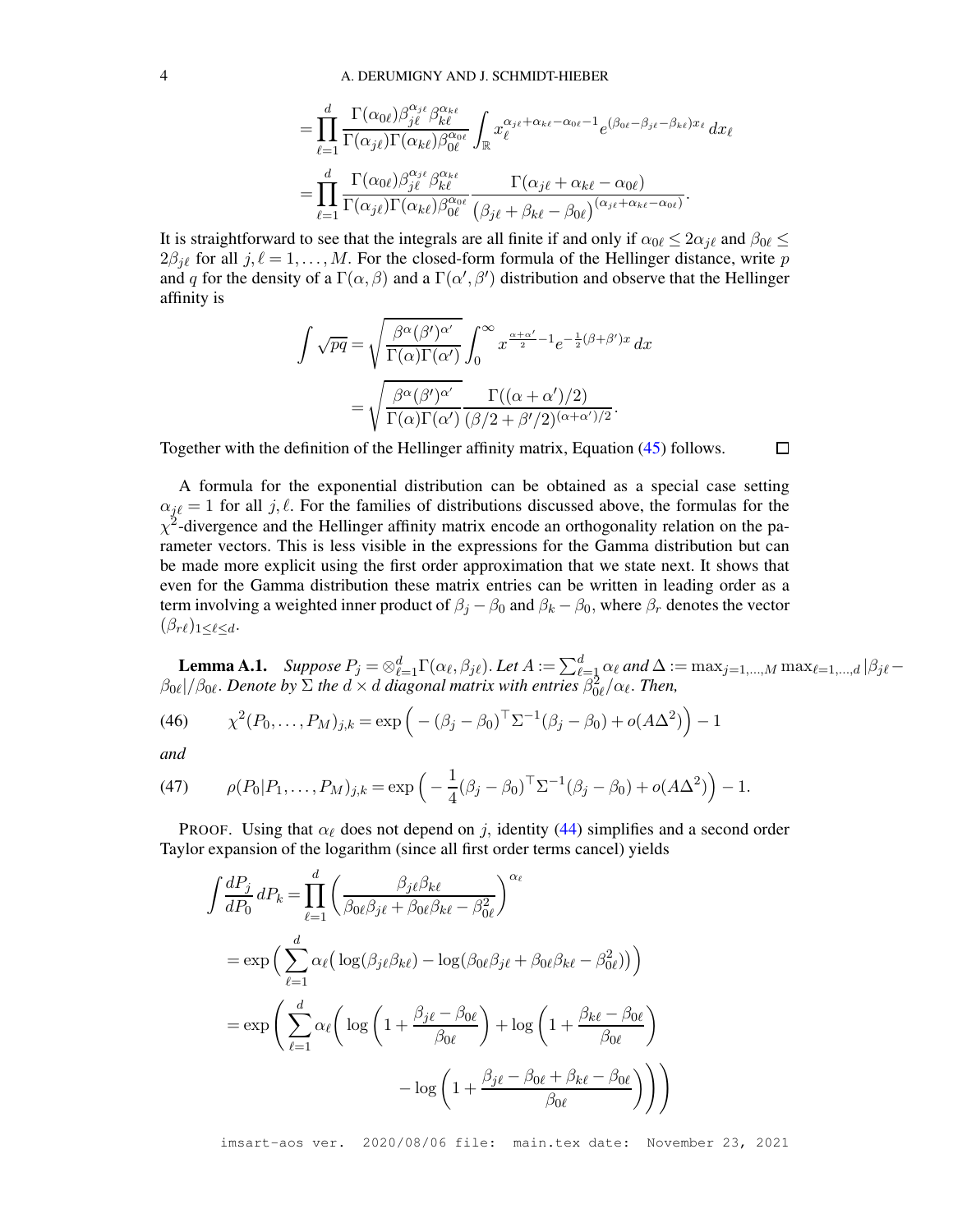$$
= \exp\left(\sum_{\ell=1}^{d} \alpha_{\ell} \left(-\frac{(\beta_{j\ell} - \beta_{0\ell})^2}{2\beta_{0\ell}^2} - \frac{(\beta_{k\ell} - \beta_{0\ell})^2}{2\beta_{0\ell}^2} + \frac{(\beta_{j\ell} - \beta_{0\ell} + \beta_{k\ell} - \beta_{0\ell})^2}{2\beta_{0\ell}^2} + o(\Delta^2)\right)\right)
$$
  
= 
$$
\exp\left(\sum_{\ell=1}^{d} \frac{\alpha_{\ell}(\beta_{j\ell} - \beta_{0\ell})(\beta_{k\ell} - \beta_{0\ell})}{\beta_{0\ell}^2} + o(A\Delta^2)\right).
$$

This shows  $(46)$ . For  $(47)$ , we can argue in a similar way to find

$$
\frac{\int \sqrt{p_j p_k} d\nu}{\int \sqrt{p_j p_0} d\nu \int \sqrt{p_k p_0} d\nu} \n= \prod_{\ell=1}^d \frac{(\beta_{j\ell} + \beta_{0\ell})^{\alpha_{\ell}} (\beta_{k\ell} + \beta_{0\ell})^{\alpha_{\ell}}}{(2\beta_{0\ell})^{\alpha_{0\ell}} (\beta_{j\ell} + \beta_{k\ell})^{\alpha_{\ell}}} \n= \prod_{\ell=1}^d \exp\left(\alpha_{\ell} \left( \log\left(1 + \frac{\beta_{j\ell} - \beta_{0\ell}}{2\beta_{0\ell}}\right) + \log\left(1 + \frac{\beta_{k\ell} - \beta_{0\ell}}{2\beta_{0\ell}}\right) - \log\left(1 + \frac{\beta_{j\ell} - \beta_{0\ell} + \beta_{k\ell} - \beta_{0\ell}}{2\beta_{0\ell}}\right)\right) \right).
$$

This is the same expression as for the  $\chi^2$ -divergence matrix with an additional factor  $1/2$  in each of the logarithms. Following the same steps as in the  $\chi^2$ -divergence case leads to the desired result.  $\Box$ 

# APPENDIX B: PROOFS FOR SECTION [2](#page-3-0)

<span id="page-33-0"></span>PROOF OF LEMMA [2.1.](#page-3-1) We first prove [\(1\)](#page-4-2). Applying the Cauchy-Schwarz inequality, for any real number a,

$$
|E_P[X] - E_Q[X]| = \left| \int (X(\omega) - a)(p(\omega) - q(\omega)) d\nu(\omega) \right|
$$
  

$$
\leq \left( \int (X(\omega) - a)^2 |p(\omega) - q(\omega)| d\nu(\omega) \right)^{1/2} \sqrt{2 \text{TV}(P, Q)}.
$$

We can bound  $|p(\omega) - q(\omega)| \le p(\omega) + q(\omega)$  and  $E_P[(X - a)^2] = \text{Var}_P(X) + (E_P[X] - a)^2$ (which holds for all P and all a), to deduce that for  $a_* := (E_P[X] + E_Q[X])/2$ ,

$$
\int (X(\omega) - a_*)^2 |p(\omega) - q(\omega)| d\nu(\omega)
$$
  

$$
\leq \text{Var}_P(X) + \text{Var}_Q(X) + 2\left(\frac{E_P[X] - E_Q[X]}{2}\right)^2.
$$

This shows that

$$
(E_P[X] - E_Q[X])^2 \le \left(\text{Var}_P(X) + \text{Var}_Q(X) + \frac{(E_P[X] - E_Q[X])^2}{2}\right)2\text{TV}(P,Q).
$$

Rearranging the inequality yields [\(1\)](#page-4-2).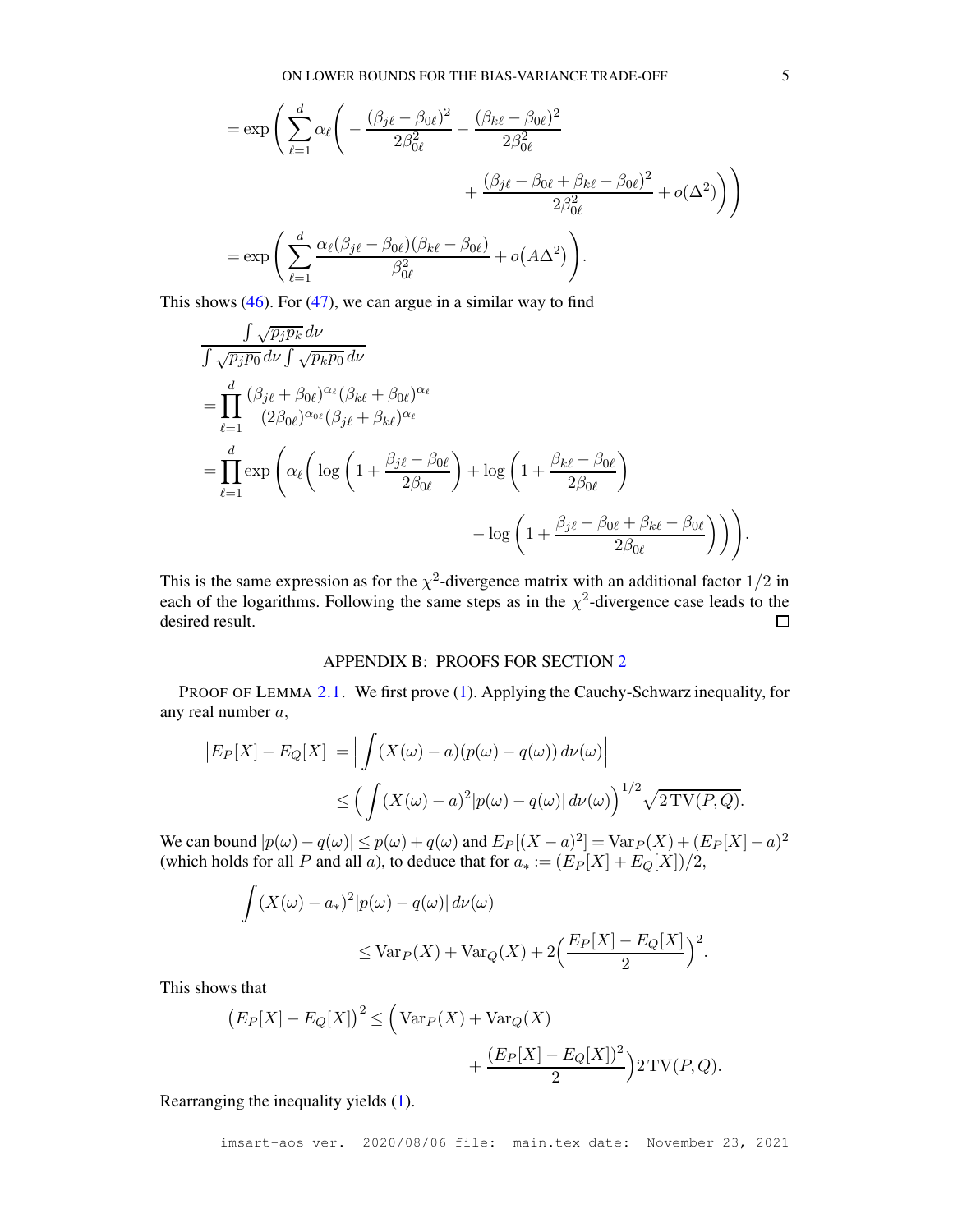We now prove [\(2\)](#page-4-1). [\[38,](#page-27-10) Theorem 1] states that for any random variable  $X$ ,

$$
H^{2}(P,Q) \geq 1 - \sqrt{1 - \frac{(E_{P}[X] - E_{Q}[X])^{2}}{(E_{P}[X] - E_{Q}[X])^{2} + (\sqrt{\text{Var}_{P}(X)} + \sqrt{\text{Var}_{Q}(X)})^{2}}}.
$$

Rewriting the previous equation and squaring gives

$$
1 - (1 - H^{2}(P,Q))^{2} \ge \frac{(E_{P}[X] - E_{Q}[X])^{2}}{(E_{P}[X] - E_{Q}[X])^{2} + (\sqrt{\text{Var}_{P}(X)} + \sqrt{\text{Var}_{Q}(X)})^{2}}.
$$

Solving for  $(E_P[X] - E_Q[X])^2$ , we obtain

$$
\frac{(1 - H^{2}(P,Q))^{2}}{H^{2}(P,Q)(2 - H^{2}(P,Q))}(E_{P}[X] - E_{Q}[X])^{2} \leq \left(\sqrt{\text{Var}_{P}(X)} + \sqrt{\text{Var}_{Q}(X)}\right)^{2}.
$$

Using that for any positive real numbers  $u, v, (\sqrt{u} + \sqrt{v})^2 \le 2u + 2v$  yields

$$
\frac{(1 - H^2(P, Q))^2}{2H^2(P, Q)(2 - H^2(P, Q))}(E_P[X] - E_Q[X])^2 \le \text{Var}_P(X) + \text{Var}_Q(X),
$$

as claimed.

We also provide a more direct proof of the slightly weaker version of  $(2)$ ,

<span id="page-34-0"></span>(48) 
$$
\frac{(E_P[X] - E_Q[X])^2}{4} \left( \frac{1}{H(P,Q)} - H(P,Q) \right)^2 \leq \text{Var}_P(X) + \text{Var}_Q(X),
$$

without involving [\[38,](#page-27-10) Theorem 1]. Using  $H^2(P,Q) = 1 - \int \sqrt{pq}$ , triangle inequality and Cauchy-Schwarz twice, we find

$$
|E_P[X] - E_Q[X]|
$$
  
= 
$$
\Big| \int (X(\omega) - E_P[X]) \sqrt{p(\omega)} (\sqrt{p(\omega)} - \sqrt{q(\omega)}) d\nu(\omega)
$$
  
+ 
$$
\int (X(\omega) - E_Q[X]) \sqrt{q(\omega)} (\sqrt{p(\omega)} - \sqrt{q(\omega)}) d\nu(\omega)
$$
  
+ 
$$
(E_P[X] - E_Q[X]) H^2(P,Q)\Big|
$$
  

$$
\leq (\text{Var}_P(X)^{1/2} + \text{Var}_Q(X)^{1/2}) \sqrt{2}H(P,Q) + |E_P[X] - E_Q[X]|H^2(P,Q).
$$

Squaring, rearranging the terms and using that for any positive real numbers  $u, v, (\sqrt{u} +$  $\sqrt{v}$ <sup>2</sup> $\leq$  2u + 2v yields [\(48\)](#page-34-0).

To prove [\(3\)](#page-4-3), it is enough to consider the case that  $K(P,Q) + K(Q, P) < \infty$ . This implies in particular that the Radon-Nikodym derivatives  $dP/dQ$  and  $dQ/dP$  both exist. Set  $h(t, \omega) := \exp(t \log p + (1-t) \log q(\omega))$ . Observe that  $p(\omega) - q(\omega) = \int_0^1 \log (p(\omega)/q(\omega)) h(t, \omega) dt$ . Due to the concavity of the logarithm, we also have that  $h(t, \omega) \leq tp(\omega) + (1-t)q(\omega)$ . Choosing again  $a_* := (E_P[X] + E_Q[X])/2$ , and using  $E_P[(X - a^*)^2] = \text{Var}_P(X) +$  $(E_P[X] - E_Q[X])^2/4$  and  $E_Q[(X - a^*)^2] = Var_Q(X) + (E_P[X] - E_Q[X])^2/4$ , we therefore have that

$$
\int (X(\omega) - a^*)^2 h(t, \omega) d\omega
$$
  
\n
$$
\leq t \operatorname{Var}_P(X) + (1 - t) \operatorname{Var}_Q(X) + \frac{(E_P[X] - E_Q[X])^2}{4}
$$
  
\n
$$
\leq (\operatorname{Var}_P(X) \vee \operatorname{Var}_Q(X)) + \frac{(E_P[X] - E_Q[X])^2}{4}.
$$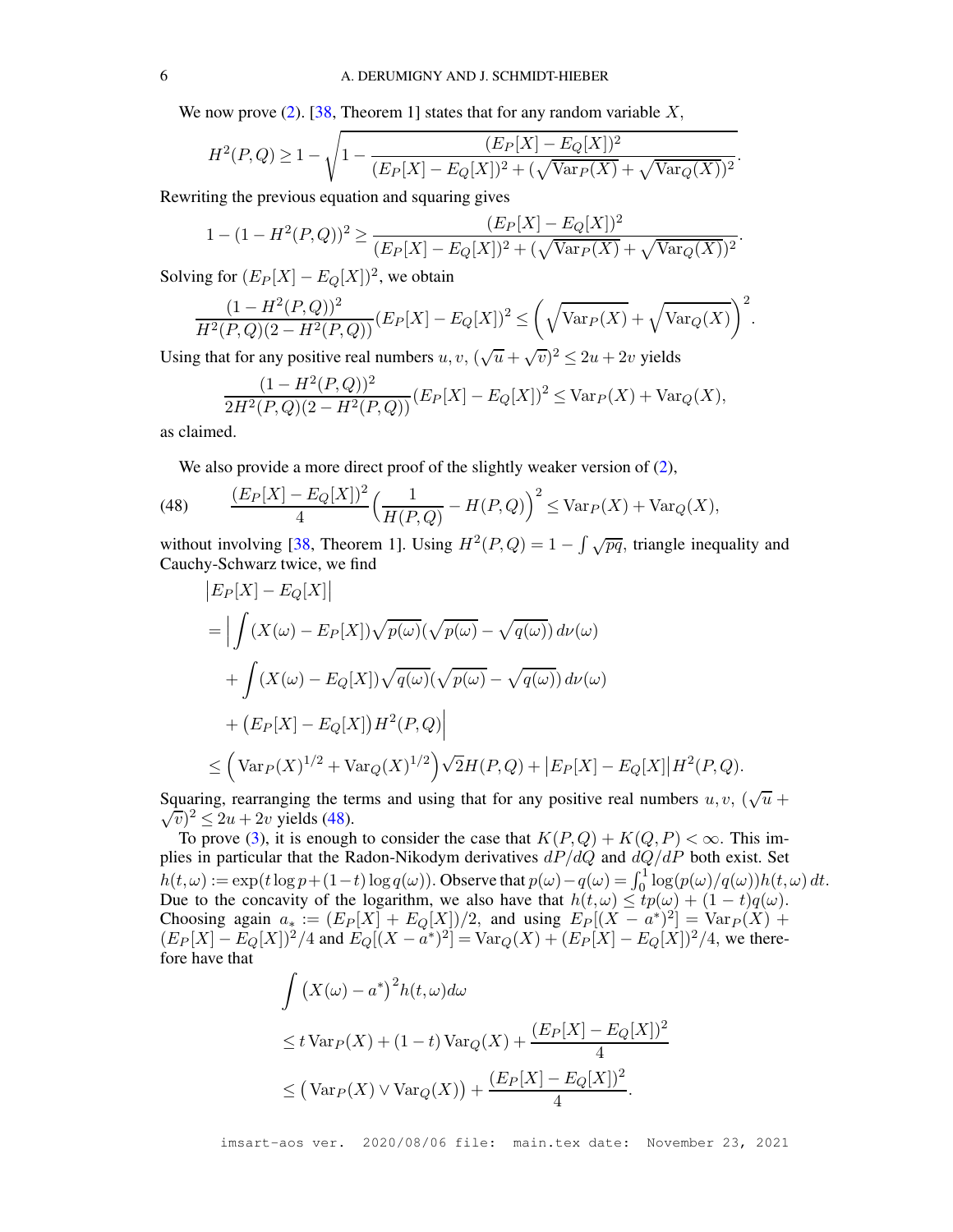Also notice that

$$
\int \log^2 \left(\frac{p(\omega)}{q(\omega)}\right) \int_0^1 h(t,\omega) dt d\omega = \int \log \left(\frac{p(\omega)}{q(\omega)}\right) (p(\omega) - q(\omega)) d\omega
$$

$$
= \text{KL}(P,Q) + \text{KL}(Q,P).
$$

Changing the order of integration and applying the properties of the function  $h(t, \omega)$ , the Cauchy-Schwarz inequality, and Jensen's inequality, we find

$$
|E_P[X] - E_Q[X]|
$$
  
\n
$$
= |\int (X(\omega) - a^*)(p(\omega) - q(\omega)) d\omega|
$$
  
\n
$$
= |\int_0^1 ( \int (X(\omega) - a^*) \sqrt{h(t, \omega)} \log \left(\frac{p(\omega)}{q(\omega)}\right) \sqrt{h(t, \omega)} d\omega dt|
$$
  
\n
$$
\leq \int_0^1 ( \int (X(\omega) - a^*)^2 h(t, \omega) d\omega \right)^{1/2} ( \int \log^2 \left(\frac{p(\omega)}{q(\omega)}\right) h(t, \omega) d\omega \right)^{1/2} dt
$$
  
\n
$$
\leq ((\text{Var}_P(X) \vee \text{Var}_Q(X)) + \frac{(E_P[X] - E_Q[X])^2}{4})^{1/2}
$$
  
\n
$$
\times (\int \log^2 \left(\frac{p(\omega)}{q(\omega)}\right) \int_0^1 h(t, \omega) dt d\omega \Big)^{1/2}
$$
  
\n
$$
= ((\text{Var}_P(X) \vee \text{Var}_Q(X)) + \frac{(E_P[X] - E_Q[X])^2}{4})^{1/2} \times (\text{KL}(P, Q) + \text{KL}(Q, P))^{1/2}.
$$

Squaring and rearranging the terms yields [\(3\)](#page-4-3).

The proof for [\(4\)](#page-4-0) combines change of measure and the Cauchy-Schwarz inequality via

$$
\left| E_P[X] - E_Q[X] \right| = \left| E_P\left[ \left( \frac{dQ}{dP} - 1 \right) \left( X - E_P[X] \right) \right] \right| \le \sqrt{\chi^2(Q, P) \operatorname{Var}_P(X)}.
$$

Squaring and interchanging the role of  $P$  and  $Q$  completes the proof.

PROOF OF LEMMA 2.3. Rewriting 
$$
E_1[X] - E_0[X]
$$
 as the telescoping sum  $\sum_{j=1}^{K} E_{j/K}[X] - E_{(j-1)/K}[X]$  and taking the limit  $K \to \infty$  over a subset converging to the lim sup, we find that

$$
(E_1[X] - E_0[X])^2 \le \limsup_{K \to \infty} K^2 \max_{j=1,\dots,K} (E_{j/K}[X] - E_{(j-1)/K}[X])^2.
$$

Applying [\(2\)](#page-4-1), [\(3\)](#page-4-3) and [\(4\)](#page-4-0) to  $(E_{j/K}[X] - E_{(j-1)/K}[X])^2$ , bounding  $Var_{j/K}(X)$  and  $Var_{(j-1)/K}(X)$  always by  $sup_{t\in[0,1]} Var_t(X)$ , and taking the limit  $K \to \infty$  yields the three inequalities. inequalities.

PROOF OF THEOREM [2.5.](#page-7-1) *(i)*: Let  $a_j$  denote the *j*-th entry of the vector  $\Delta^{\top} \chi^2(P_0, \ldots, P_M)^+$ and  $E_j$  the expectation  $E_{P_j}$ . Observe that for any  $j, k = 1, ..., M$ ,  $\chi^2(P_0, ..., P_M)_{j,k} =$  $\int (dP_j/dP_0)dP_k - 1 = E_0[(dP_j/dP_0 - 1)(dP_k/dP_0 - 1)]$ . Using the Cauchy-Schwarz inequality and the fact that for a Moore-Penrose inverse  $A^+$  of  $A$ ,  $A^+AA^+ = A^+$ , we find

$$
\left(\Delta^{\top}\chi^2(P_0,\ldots,P_M)^+\Delta\right)^2
$$

 $\Box$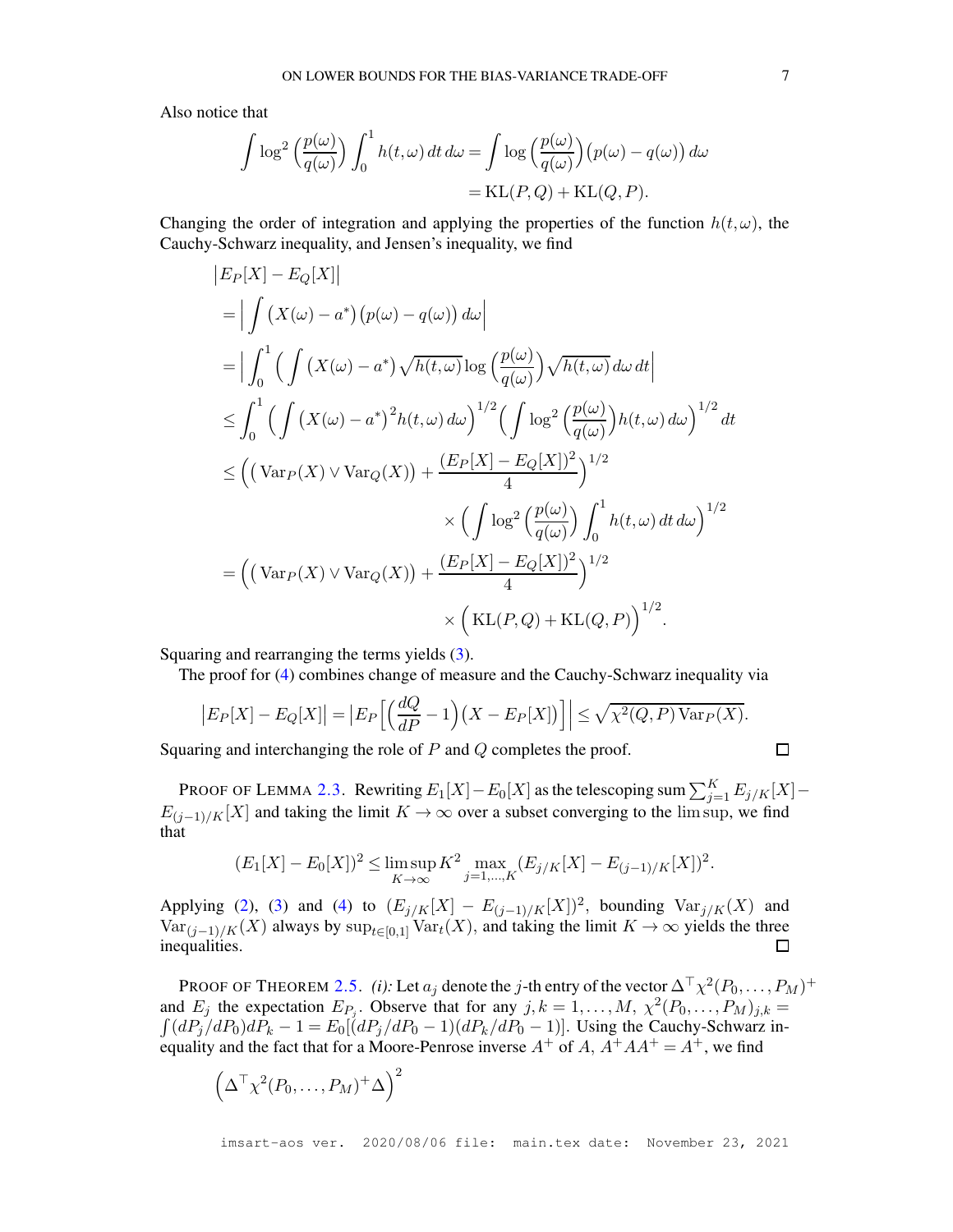$$
= \left(\sum_{j=1}^{M} a_j (E_j[X] - E_0[X])\right)^2
$$
  
=  $E_0^2 \Big[\sum_{j=1}^{M} a_j \Big(\frac{dP_j}{dP_0} - 1\Big) (X - E_0[X])\Big]$   

$$
\leq E_0 \Big[\Big(\sum_{j=1}^{M} a_j \Big(\frac{dP_j}{dP_0} - 1\Big)\Big)^2\Big] \text{Var}_{P_0}(X)
$$
  
=  $\Big(\sum_{j,k=1}^{M} a_j \chi^2(P_0, \dots, P_M)_{j,k} a_k\Big) \text{Var}_{P_0}(X)$   
=  $\Delta^T \chi^2(P_0, \dots, P_M)^+ \chi^2(P_0, \dots, P_M) \chi^2(P_0, \dots, P_M)^+ \Delta \text{Var}_{P_0}(X)$   
=  $\Delta^T \chi^2(P_0, \dots, P_M)^+ \Delta \text{Var}_{P_0}(X).$ 

For  $\Delta^\top\chi^2(P_0,\ldots,P_M)^+\Delta=0,$  the asserted inequality is trivially true. For  $\Delta^\top\chi^2(P_0,\ldots,P_M)^+\Delta>0$ 0 the claim (i) follows by dividing both sides by  $\Delta^{\top} \chi^2(P_0, \ldots, P_M)^+ \Delta$ .

*(ii):* The first identity is elementary and follows from expansion of the squares. It therefore remains to prove the inequality. To keep the mathematical expressions readable, we agree to write  $E_j := E_{P_j}[X]$  and  $V_j := Var_{P_j}(X)$ . Furthermore, we omit the integration variable as well as the differential in the integrals. Rewriting, we find that for any real number  $\alpha_{j,k}$ ,

(49)  
\n
$$
(E_j - E_k) \int \sqrt{p_k p_j} = \int (X - E_k) \sqrt{p_k} (\sqrt{p_j} - \alpha_{j,k} \sqrt{p_k}) + \int (X - E_j) \sqrt{p_j} (\alpha_{k,j} \sqrt{p_j} - \sqrt{p_k}).
$$

From now on, we choose  $\alpha_{j,k}$  to be  $\int \sqrt{p_j p_k}$ . Observe that for this choice, the term  $\alpha_{j,k}\sqrt{p_k}$ is the  $L^2$ -projection of  $\sqrt{p_j}$  on  $\sqrt{p_k}$ . Dividing by  $\int \sqrt{p_k p_j}$ , summing over  $(j, k)$ , interchanging the role of  $j$  and  $k$  for the second term in the first equality, applying the Cauchy-Schwarz inequality first to each of the  $M$  integrals and then also to bound the sum over  $k$ , and using  $(10)$  gives

$$
\sum_{j,k=1}^{M} (E_j - E_k)^2
$$
\n
$$
= \sum_{k=1}^{M} \int (X - E_k) \sqrt{p_k} \sum_{j=1}^{M} \left( \frac{\sqrt{p_j}}{\int \sqrt{p_k p_j}} - \sqrt{p_k} \right) (E_j - E_k)
$$
\n
$$
+ \sum_{j=1}^{M} \int (X - E_j) \sqrt{p_j} \sum_{k=1}^{M} \left( \sqrt{p_j} - \frac{\sqrt{p_k}}{\int \sqrt{p_k p_j}} \right) (E_j - E_k)
$$
\n
$$
= 2 \sum_{k=1}^{M} \int (X - E_k) \sqrt{p_k} \sum_{j=1}^{M} \left( \frac{\sqrt{p_j}}{\int \sqrt{p_k p_j}} - \sqrt{p_k} \right) (E_j - E_k)
$$
\n
$$
\leq 2 \sum_{k=1}^{M} \sqrt{V_k \int \left( \sum_{j=1}^{M} \left( \frac{\sqrt{p_j}}{\int \sqrt{p_k p_j}} - \sqrt{p_k} \right) (E_j - E_k) \right)^2}
$$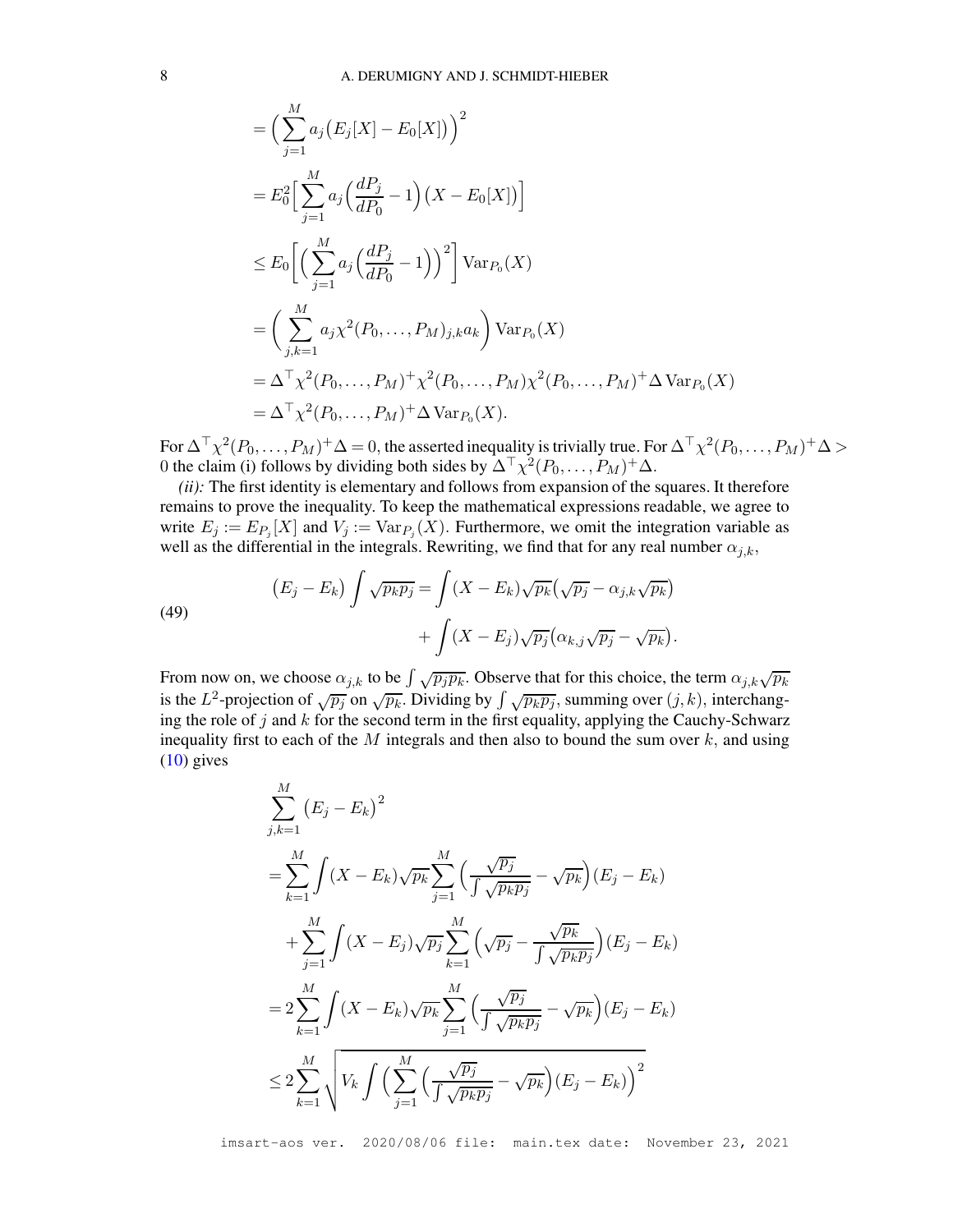$$
\leq 2\sqrt{\sum_{r=1}^{M}V_{r}}\sqrt{\sum_{k=1}^{M}\int\left(\sum_{j=1}^{M}\left(\frac{\sqrt{p_{j}}}{\int\sqrt{p_{k}p_{j}}}-\sqrt{p_{k}}\right)(E_{j}-E_{k})\right)^{2}}\n\leq 2\sqrt{\sum_{r=1}^{M}V_{r}}\sqrt{\sum_{k=1}^{M}\lambda_{1}(A_{k})\sum_{j=1}^{M}(E_{j}-E_{k})^{2}}\n\leq 2\left(\max_{\ell=1,...,M}\lambda_{1}(A_{\ell})\right)^{1/2}\sqrt{\sum_{r=1}^{M}V_{r}}\sqrt{\sum_{k,j=1}^{M}(E_{j}-E_{k})^{2}}.
$$

Squaring both sides and dividing by  $\sum_{k,j=1}^{M} (E_j - E_k)^2$  yields the claim.

Let  $\mu$  be a finite signed measure and P be a probability measure defined on the same measurable space  $(\Omega, \mathcal{A})$ . We define the  $\chi^2$ -divergence of  $\mu$ , P by

<span id="page-37-0"></span>(50) 
$$
\chi^2(\mu, P) := \int \left(\frac{d\mu}{dP} - \mu(\Omega)\right)^2 dP,
$$

if  $\mu \ll P$ , and by  $+\infty$ , otherwise. Here,  $d\mu/dP$  denotes the Radon-Nikodym derivative. This definition of  $\chi^2(\mu, P)$  generalizes the case where  $\mu$  is a probability measure.

<span id="page-37-1"></span>**Lemma B.1.** If  $\mu$  is a finite signed measure, P is a probability measure and both mea*sures are defined on the same measurable space, then, for any Markov kernel* K, *the dataprocessing inequality*

$$
\chi^2(K\mu, KP) \le \chi^2(\mu, P)
$$

*holds.*

PROOF. We can assume that  $\mu \ll P$ , since otherwise the right-hand side of the inequality is  $+\infty$  and the result holds. In particular,  $\mu \ll \nu$  for a positive measure  $\nu$  implies that  $K\mu \ll K\nu$ . Indeed, if  $K\nu(A) = 0$  for a given measurable set A, then,  $\int K(A, x) d\nu(x) = 0$ , implying  $K(A, \cdot) = 0$  *v*-almost everywhere. Since  $\mu \ll \nu$ , the equality also holds  $\mu$ -almost everywhere and so  $K\mu(A) = \int K(A, x)d\mu(x) = 0$ , proving  $K\mu \ll K\nu$ . By the Jordan de-composition (cf. Corollary 4.1.6 in [\[12\]](#page-26-12)), there exist orthogonal probability measures  $\mu_+$ ,  $\mu_$ and non-negative real numbers  $\alpha_+,\alpha_-$ , such that  $\mu = \alpha_+\mu_+ - \alpha_-\mu_-$  and  $\mu(\Omega) = \alpha_+ - \alpha_-\mu_-$ Thus,  $K\mu = \alpha_+K\mu_+ - \alpha_-K\mu_-.$  Observe that

$$
\begin{split} &\int \Big(\frac{dK\mu_{+}}{dKP}-1\Big)\Big(\frac{dK\mu_{-}}{dKP}-1\Big)\,dKP\\ &=\int \left(\frac{dK\mu_{+}}{dKP}\frac{dK\mu_{-}}{dKP}-\frac{dK\mu_{-}}{dKP}-\frac{dK\mu_{+}}{dKP}+1\right)dKP\\ &=\int \frac{dK\mu_{+}}{dKP}\frac{dK\mu_{-}}{dKP}\,dKP-1\geq-1. \end{split}
$$

Because  $\mu_+$  and  $\mu_-$  are orthogonal, we similarly find that

$$
\int \left(\frac{d\mu_{+}}{dP} - 1\right) \left(\frac{d\mu_{-}}{dP} - 1\right) dP = -1.
$$

 $\Box$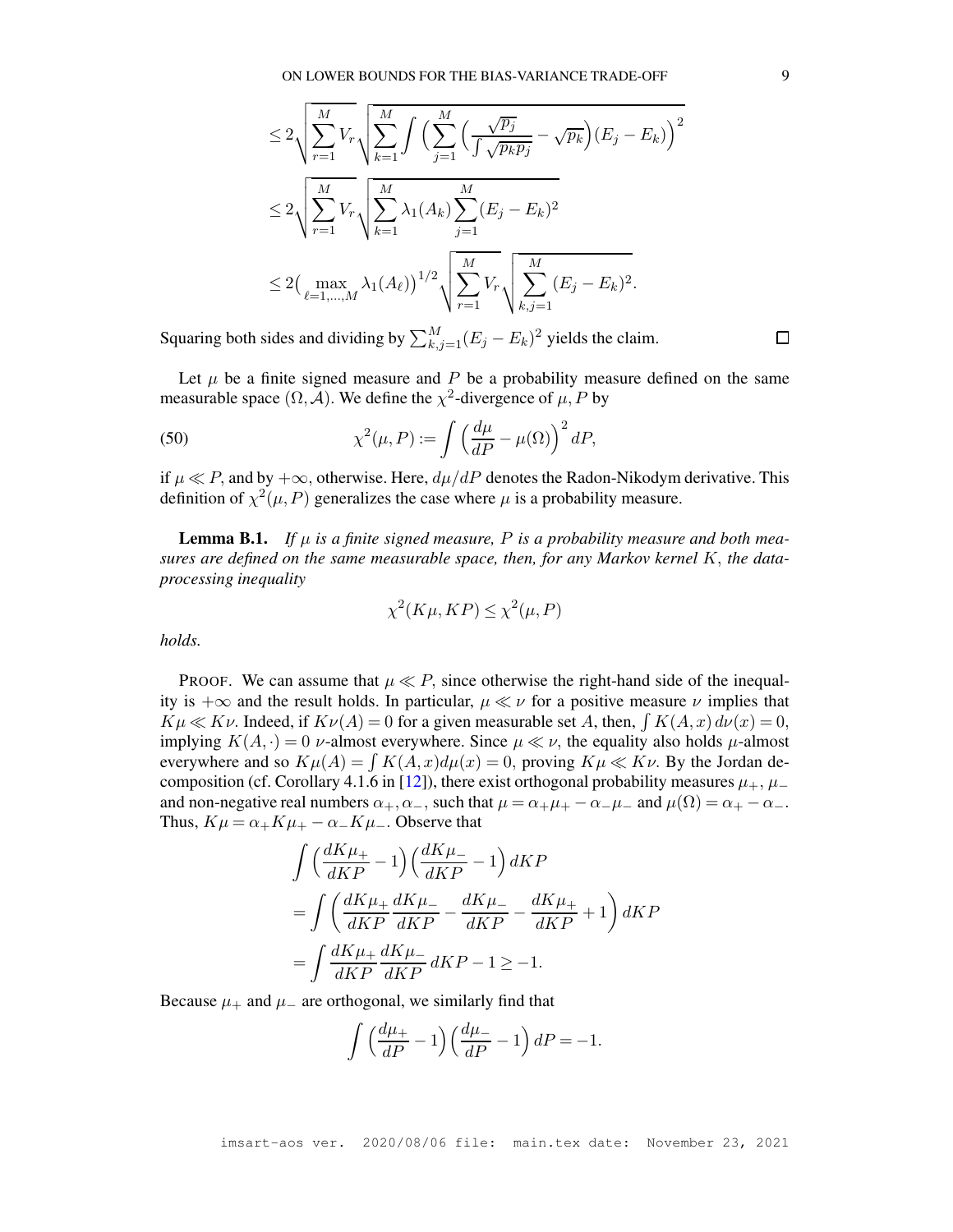Using the data-processing inequality for the  $\chi^2$  divergence of probability measures twice,  $K\mu = \alpha_+K\mu_+ - \alpha_-K\mu_-$  and  $\mu(\Omega) = \alpha_+ - \alpha_-,$  we get

$$
\chi^2(K\mu, KP) = \int \left(\frac{dK\mu}{dKP} - \mu(\Omega)\right)^2 dKP
$$
  
= 
$$
\int \left(\alpha_+\left(\frac{dK\mu_+}{dKP} - 1\right) - \alpha_-\left(\frac{dK\mu_-}{dKP} - 1\right)\right)^2 dKP
$$
  
= 
$$
\alpha_+^2 \chi^2(K\mu_+, KP) + \alpha_-^2 \chi^2(K\mu_-, KP)
$$
  

$$
-2\alpha_+\alpha_-\int \left(\frac{dK\mu_+}{dKP} - 1\right) \left(\frac{dK\mu_-}{dKP} - 1\right) dKP
$$
  

$$
\leq \alpha_+^2 \chi^2(\mu_+, P) + \alpha_-^2 \chi^2(\mu_-, P) + 2\alpha_+\alpha_-
$$
  
= 
$$
\int \left(\alpha_+\left(\frac{d\mu_+}{dP} - 1\right) - \alpha_-\left(\frac{d\mu_-}{dP} - 1\right)\right)^2 dP
$$
  
= 
$$
\int \left(\frac{d\mu}{dP} - \mu(\Omega)\right)^2 dP
$$
  
= 
$$
\chi^2(\mu, P).
$$

PROOF OF THEOREM [2.6.](#page-8-0) Let  $v = (v_1, \dots, v_M)^\top \in \mathbb{R}^M$ . Then,  $\sum_{j=1}^M v_j Q_j$  is a finite signed measure dominated by  $Q_0$ . Using [\(50\)](#page-37-0) and the previous lemma,

$$
v^T \chi^2 (KQ_0, \dots, KQ_M)v = \int \left(\sum_{j=1}^M v_j \left(\frac{dKQ_j}{dKQ_0} - 1\right)\right)^2 dKQ_0
$$
  

$$
= \chi^2 \left(K\left(\sum_{j=1}^M v_j Q_j\right), KQ_0\right)
$$
  

$$
\leq \chi^2 \left(\sum_{j=1}^M v_j Q_j, Q_0\right)
$$
  

$$
= \int \left(\sum_{j=1}^M v_j \left(\frac{dQ_j}{dQ_0} - 1\right)\right)^2 dQ_0
$$
  

$$
= v^T \chi^2(Q_0, \dots, Q_M)v.
$$

Since  $v$  was arbitrary, this completes the proof.

 $\Box$ 

 $\Box$ 

A Markov kernel K implies by definition that for every fixed  $x, A \mapsto K(A, x)$  is a probability measure. Under the additional assumption that all these probability measures are dominated by a measure  $\mu$ , we now provide a simpler and more straightforward proof for Theorem [2.6](#page-8-0) without using Lemma [B.1.](#page-37-1)

SIMPLER PROOF OF THEOREM [2.6](#page-8-0) UNDER ADDITIONAL ASSUMPTION. Because of the identity  $v^{\top} \chi^2(Q_0, \ldots, Q_M)v = \int (\sum_{j=1}^M v_j (dQ_j/dQ_0 - 1))^2 dQ_0$ , it is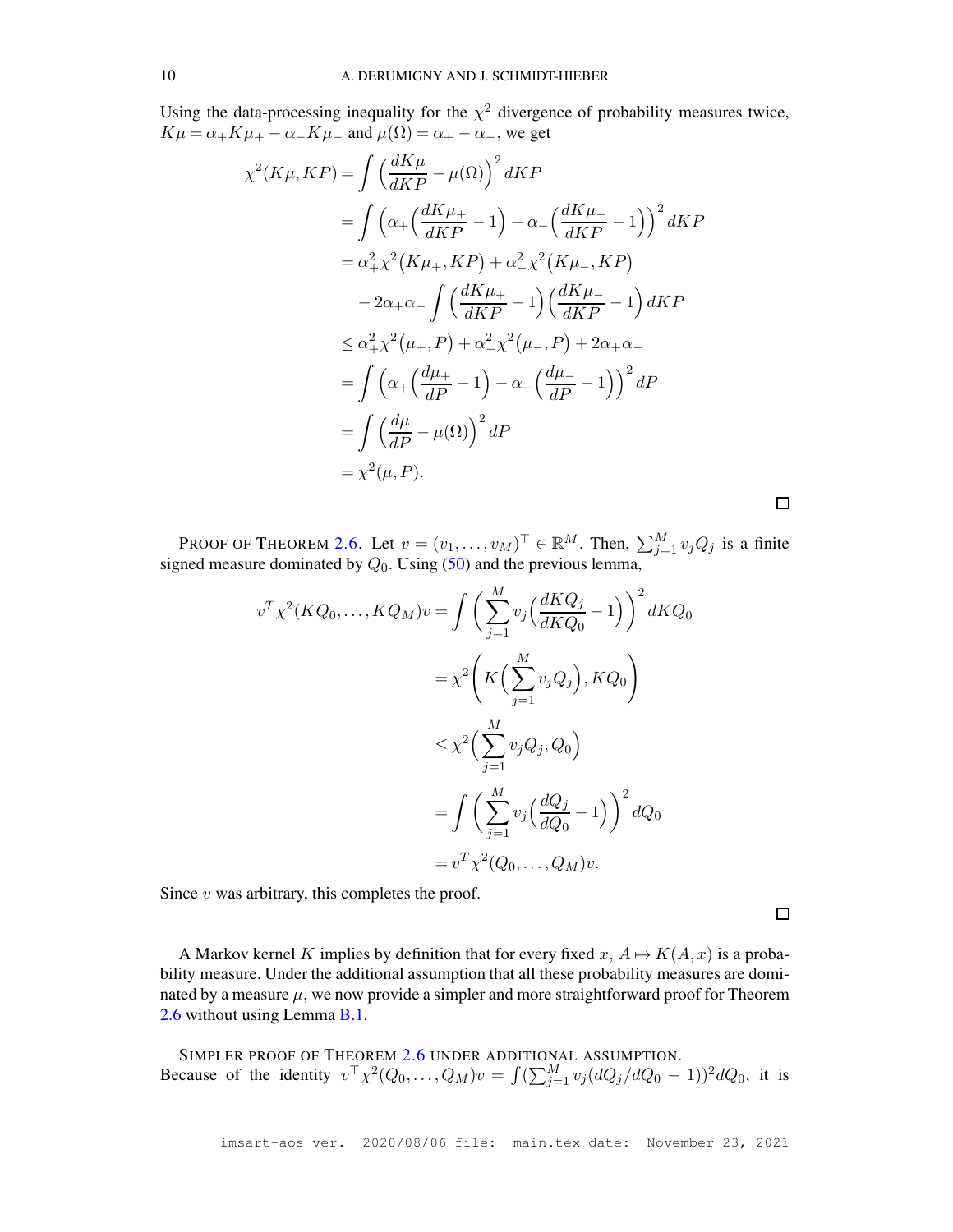enough to prove that for any arbitrary vector  $v = (v_1, \dots, v_M)^\top$ ,

<span id="page-39-0"></span>(51) 
$$
\int \left( \sum_{j=1}^{M} v_j \left( \frac{dKQ_j}{dKQ_0} - 1 \right) \right)^2 dKQ_0 \le \int \left( \sum_{j=1}^{M} v_j \left( \frac{dQ_j}{dQ_0} - 1 \right) \right)^2 dQ_0.
$$

Let  $\nu$  be a dominating measure for  $Q_0, \ldots, Q_M$  and recall that by the additional domination assumption, for any x, the measure  $\mu$  is a dominating measure for the probability measure  $A \mapsto K(A, x)$ . Write  $q_j$  for the *v*-density of  $Q_j$ . Then,  $dKQ_j(y) =$  $\int_X k(y,x)q_j(x) d\nu(x) d\mu(y)$  for  $j = 1, ..., M$  and a suitable non-negative kernel function k satisfying  $\int k(y, x) d\mu(y) = 1$  for all x. Applying the Cauchy-Schwarz inequality, we obtain

$$
\left(\sum_{j=1}^{M} v_j \Big(\frac{dKQ_j}{dKQ_0}(y) - 1\Big)\right)^2 = \left(\frac{\int k(y,x) \left[\sum_{j=1}^{M} v_j (q_j(x) - q_0(x))\right] d\nu(x)}{\int k(y,x')q_0(x') d\nu(x')} \right)^2
$$
  

$$
\leq \frac{\int k(y,x) \left(\sum_{j=1}^{M} v_j \frac{(q_j(x) - q_0(x))}{q_0(x)}\right)^2 q_0(x) d\nu(x)}{\int k(y,x')q_0(x') d\nu(x')}.
$$

Inserting this in [\(51\)](#page-39-0), rewriting  $dKQ_0(y) = \int_X k(y,x)q_0(x) d\nu(x) d\mu(y)$ , interchanging the order of integration using Fubini's theorem, and applying  $\int k(y, x) d\mu(y) = 1$ , yields

$$
\int \left(\sum_{j=1}^{M} v_j \left(\frac{dKQ_j}{dKQ_0} - 1\right)\right)^2 dKQ_0
$$
\n
$$
\leq \iint k(y, x) \left(\sum_{j=1}^{M} v_j \frac{(q_j(x) - q_0(x))}{q_0(x)}\right)^2 q_0(x) d\nu(x) d\mu(y)
$$
\n
$$
= \int \left(\sum_{j=1}^{M} v_j \left(\frac{q_j(x)}{q_0(x)} - 1\right)\right)^2 q_0(x) d\nu(x)
$$
\n
$$
= \int \left(\sum_{j=1}^{M} v_j \left(\frac{dQ_j}{dQ_0} - 1\right)\right)^2 dQ_0.
$$

口

## B.1. The univariate Cramér-Rao lower bound as a limit of the change of expectation inequalities in Lemma [2.1.](#page-3-1)

**Theorem B.2** (Univariate Cramér-Rao lower bound). Let  $(P_\theta, \theta \in \Theta)$  be a one dimen*sional statistical model, with* Θ *an open subset of* R*, assumed to be dominated by a measure*  $\nu$ *. If*  $\theta \mapsto E_{\theta}[\hat{\theta}]$  *is differentiable at*  $\theta_0$ *, the function*  $\theta \mapsto \text{Var}_{\theta}[\hat{\theta}]$  *is continuous at*  $\theta_0$  *and one of the following domination conditions is satisfied*

- 1. **Hellinger domination**: there exists a *v*-integrable function  $\overline{p}$  such that for all h small  $\frac{1}{2}$ enough  $h^{-2}(\sqrt{p_{\theta_0}} - \sqrt{p_{\theta_0+h}})^2 \leq \overline{p}$ ;
- 2. **KL domination**: there exists a *v*-integrable function  $\overline{p}$  such that for all h small enough  $h^{-2} \left[ \log (p_{\theta_0+h}/p_{\theta_0}) || p_{\theta_0+h} - p_{\theta_0} || \leq \overline{p}; \right]$
- 3. χ <sup>2</sup> *domination: there exists a* ν*-integrable function* p *such that for all* h *small enough*  $h^{-2}(p_{\theta_0+h}/p_{\theta_0}-1)^2 p_{\theta_0} \leq \overline{p};$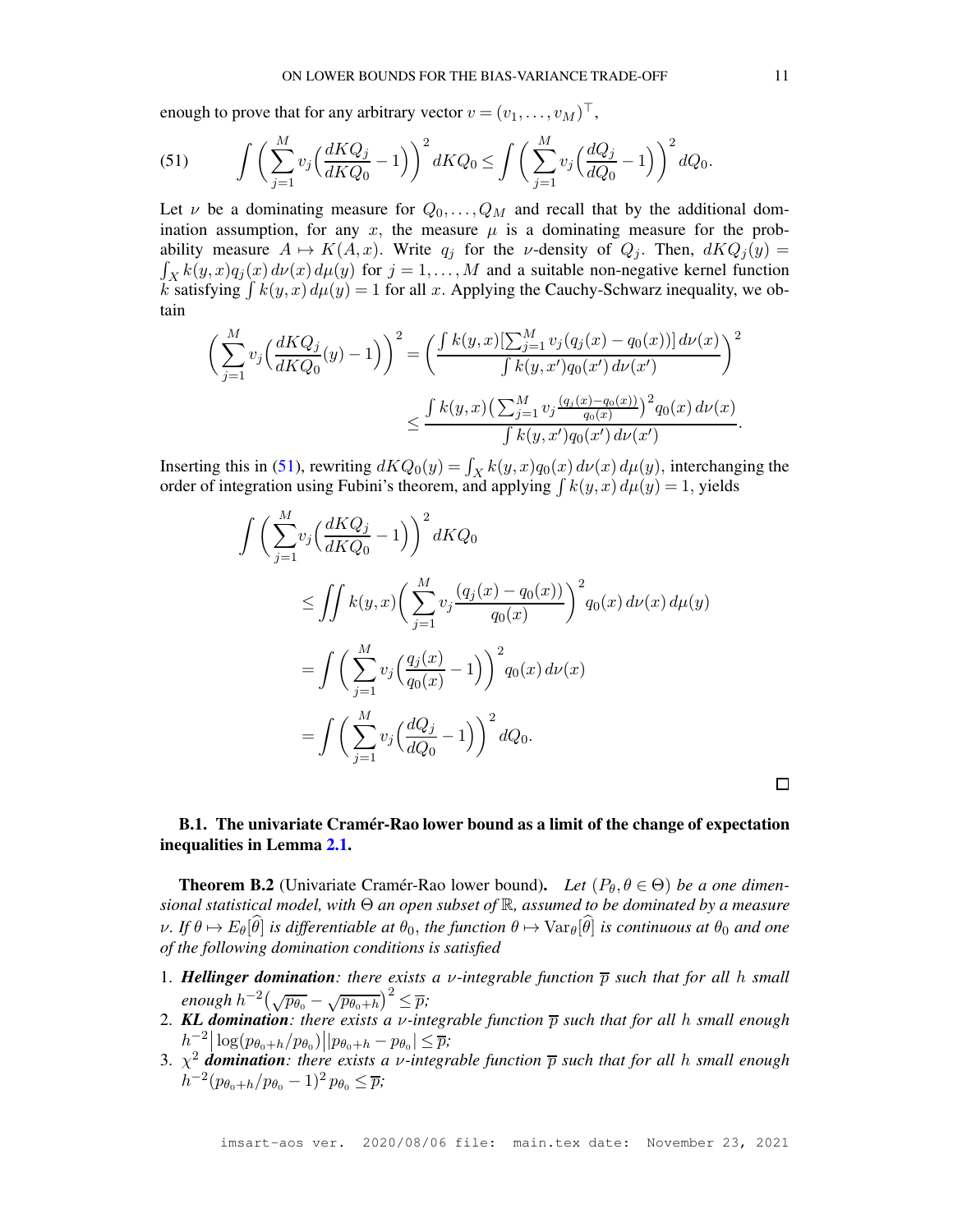*then the Cramér-Rao lower bound*

$$
\operatorname{Var}_{\theta_0}(\widehat{\theta}) \ge \frac{\left(\partial E_{\theta}[\widehat{\theta}]/\partial \theta\right)^2|_{\theta=\theta_0}}{F(\theta_0)}
$$

*holds, where*  $F(\theta_0)$  *denotes the Fisher information at*  $\theta_0$ *.* 

PROOF: HELLINGER VERSION. If  $h \neq 0$  and  $h \rightarrow 0$ , then by the dominated convergence theorem,

$$
\frac{H^2(P_{\theta_0}, P_{\theta_0+h})}{h^2} = \frac{1}{2} \int \frac{\left(\sqrt{p_{\theta_0}(\omega)} - \sqrt{p_{\theta_0+h}(\omega)}\right)^2}{h^2} d\nu(\omega)
$$

$$
= \frac{1}{2} \int \frac{\left((p_{\theta_0}(\omega) - p_{\theta_0+h}(\omega))/h\right)^2}{\left(\sqrt{p_{\theta_0}(\omega)} + \sqrt{p_{\theta_0+h}(\omega)}\right)^2} d\nu(\omega)
$$

$$
\to \frac{1}{2} \int \frac{\left(\partial p_{\theta_0}(\omega)/\partial \theta_0\right)^2}{4p_{\theta_0}(\omega)^2} p_{\theta_0}(\omega) d\nu(\omega)
$$

$$
= \frac{F(\theta_0)}{8}.
$$

The definition of derivative gives  $(E_{\theta+h}[\hat{\theta}] - E_{\theta}[\hat{\theta}])/h \rightarrow \partial E_{\theta}[\hat{\theta}]/\partial \theta$ . Using the change of expectation inequality for the Hellinger distance in [\(2\)](#page-4-1), we get for  $h \to 0$ ,

$$
\frac{(E_{\theta_0+h}[\hat{\theta}] - E_{\theta_0}[\hat{\theta}])^2}{4 - hF(\theta_0)/4 + o(h)} \left( \frac{1}{h(F(\theta_0)/8 + o(1))^{1/2}} - h(F(\theta_0)/8 + o(1))^{1/2} \right)^2
$$
  
\n
$$
\leq \text{Var}_{\theta_0}(\hat{\theta}) + \text{Var}_{\theta_0+h}(\hat{\theta}) \to 2 \text{Var}_{\theta_0}(\hat{\theta}).
$$

By letting  $h \to 0$  on the right hand side of the inequality, we obtain the claimed inequality.

KULLBACK-LEIBLER VERSION. If  $h \neq 0$  and  $h \rightarrow 0$ , then by the dominated convergence theorem,

$$
h^{-2} \left( \mathrm{KL}(P_{\theta_0}, P_{\theta_0+h}) + \mathrm{KL}(P_{\theta_0+h}, P_{\theta_0}) \right)
$$
  
=  $h^{-2} \int \log \left( \frac{p_{\theta_0+h}}{p_{\theta_0}} \right) (p_{\theta_0+h} - p_{\theta_0}) d\nu$   
=  $h^{-2} \int \log \left( 1 + \frac{p_{\theta_0+h} - p_{\theta_0}}{p_{\theta_0}} \right) \frac{p_{\theta_0+h} - p_{\theta_0}}{p_{\theta_0}} p_{\theta_0} d\nu$   
 $\rightarrow F(\theta_0).$ 

Using the change of expectation inequality for the Kullback-Leibler divergence in [\(3\)](#page-4-3), we get

$$
(E_{\theta_0+h}[\widehat{\theta}] - E_{\theta_0}[\widehat{\theta}])^2 \Big(\frac{1}{h^2(F(\theta_0) + o(1))} - \frac{1}{4}\Big) \leq \text{Var}_{\theta_0}(X) \vee \text{Var}_{\theta_0+h}(X).
$$

By letting  $h \to 0$ , we obtain the claimed inequality.

 $\chi^2$  VERSION. If  $h \neq 0$  and  $h \rightarrow 0$ , then by the dominated convergence theorem,

$$
\frac{\chi^2(P_{\theta_0+h}, P_{\theta_0})}{h^2} = h^{-2} \int \left(\frac{p_{\theta_0+h}}{p_{\theta_0}} - 1\right)^2 p_{\theta_0} \, d\nu
$$

$$
= h^{-2} \int \left(\frac{p_{\theta_0+h} - p_{\theta_0}}{p_{\theta_0}}\right)^2 p_{\theta_0} \, d\nu \to F(\theta_0).
$$

imsart-aos ver. 2020/08/06 file: main.tex date: November 23, 2021

 $\Box$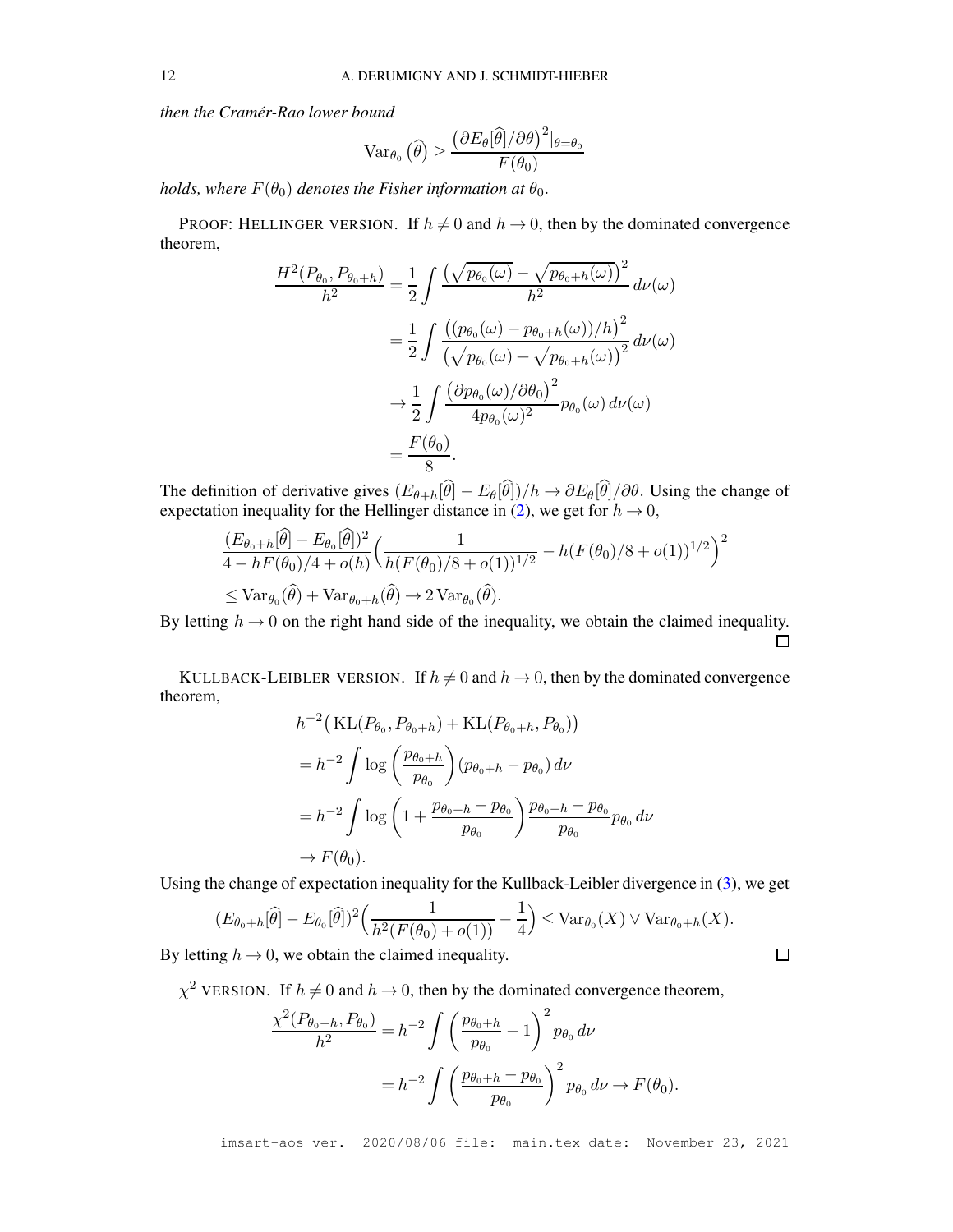Using the change of expectation inequality for the  $\chi^2$ - divergence in [\(4\)](#page-4-0), we get

$$
(E_{\theta_0+h}[\widehat{\theta}] - E_{\theta_0}[\widehat{\theta}])^2
$$
  
\$\leq h^2(F(\theta\_0) + o(1)) \text{Var}\_{\theta\_0}(X) \wedge h^2(F(\theta\_0) + o(1)) \text{Var}\_{\theta\_0+h}(X).\$

Dividing by  $h^2$  and letting  $h \to 0$ , we obtain the claimed inequality.

# <span id="page-41-0"></span>B.2. The multivariate Cramér-Rao lower bound as a limit of the change of expectation inequalities in Theorem [2.5\(](#page-7-1)i).

We derive the general version of the multivariate Cramér-Rao lower bound (see e.g. [\[42\]](#page-28-16), p.326) as a limit of the change of expectation inequality established in Theorem [2.5\(](#page-7-1)i). Let  $(P_{\theta}, \theta \in \Theta)$  be a statistical model, with parameter space  $\Theta$  an open subset of  $\mathbb{R}^p$  and assuming existence of densities  $p_{\theta}(x)$  with respect to a given dominating measure  $\nu$ . For  $\theta_0 \in \Theta$  and a positive integer r, let  $f_1, \ldots, f_r$  be r statistics with finite variance and, for  $i, j = 1, \ldots, r$ , and  $k, l = 1, \ldots, p$ , set  $g_i(\theta) := E_{\theta}[f_i], V_{i,j} := E_{\theta_0}[(f_i - g_i(\theta_0))(f_j - g_j(\theta_0))]$  and

$$
F_{k,\ell} := E_{\theta} \left[ \frac{\partial \log p_{\theta}}{\partial \theta_k} \frac{\partial \log p_{\theta}}{\partial \theta_\ell} \right] \Big|_{\theta = \theta_0}.
$$

For the parameter  $\theta_0$ ,  $V := (V_{i,j})_{1 \le i,j \le r}$  is the covariance matrix of  $f = (f_1, \ldots, f_r)$ ,  $F(\theta_0) := F := (F_{k,l})_{1 \leq k,l \leq p}$  is the Fisher information and  $\Delta := \Delta(\theta_0) := \text{Jac}_{\theta_0}(g_1, \dots g_j) =$  $(\partial_{\theta_i} g_j(\theta))_{1 \leq i,j \leq p} |_{\theta = \theta_0}$  is the Jacobian matrix.

Theorem B.3 (Multivariate Cramér-Rao lower bound). *Assume the following local domination condition*

$$
\forall i, j = 1, \dots, p, \exists h_0 > 0, \text{ such that } \forall h \in [-h_0, h_0], \frac{p_{\theta_0 + he_i} p_{\theta_0 + he_j}}{p_{\theta_0}} \leq \overline{p},
$$

for some integrable function  $\overline{p}$ , where  $(e_i)_i$  denotes the canonical basis of  $\mathbb{R}^p$ . Then

$$
V \geq \Delta^{\top} F^{+} \Delta,
$$

*in the sense of the difference being positive semi-definite. Here,* F <sup>+</sup> *denotes the Moore-Penrose pseudo-inverse of the Fisher information* F*.*

 $As~a~consequence, for~any~estimator~\widehat{\theta}~with~values~in~\mathbb{R}^p,~we~obtain$ 

$$
Cov_{\theta_0}(\widehat{\theta}) \geq \mathrm{Jac}_{\theta_0}(E_{\theta_0}[\widehat{\theta}])^{\top} F(\theta_0)^+ \mathrm{Jac}_{\theta_0}(E_{\theta_0}[\widehat{\theta}]).
$$

For the proof, we will use the following notation. For any matrix  $M$ , and any two index sets  $S, S', [M]_{S, S'}$  denotes the submatrix of M obtained by keeping the rows in S and the columns in  $S'$ . 0 denotes a matrix full of zeros and  $I$  the identity matrix.

PROOF. Write  $P_0 := P_{\theta_0}$  and  $P_i = P_{\theta_0 + he_i}$  for  $i = 1, ..., p$  with  $(e_i)_i$  the canonical basis of  $\mathbb{R}^p$  and  $h \in \mathbb{R}$ .

*1. Reduction to proving positive determinant.* To show that  $V - \Delta^{T} F^{+} \Delta$  is positive semi-definite, it is sufficient to prove that for each subset  $S \subset \{1, \ldots, p\}$ , Det $(\overline{V} \Delta^{\top}F^+\Delta|_{S,S}) \ge 0$  (see [\[34\]](#page-27-27), Equation (7.6.12), p.566). As we can permute the statistics  $f_1, \ldots, f_r$ , it is even sufficient to prove the inequality for  $S = \{1, \ldots, s\}$  for some  $1 \leq s \leq r$ . In this case, we have

$$
[V - \Delta^{\top} F^+ \Delta]_{S,S} = [V]_{S,S} - [\Delta]_{1:p,S}^{\top} F^+ [\Delta]_{1:p,S}.
$$

 $\Box$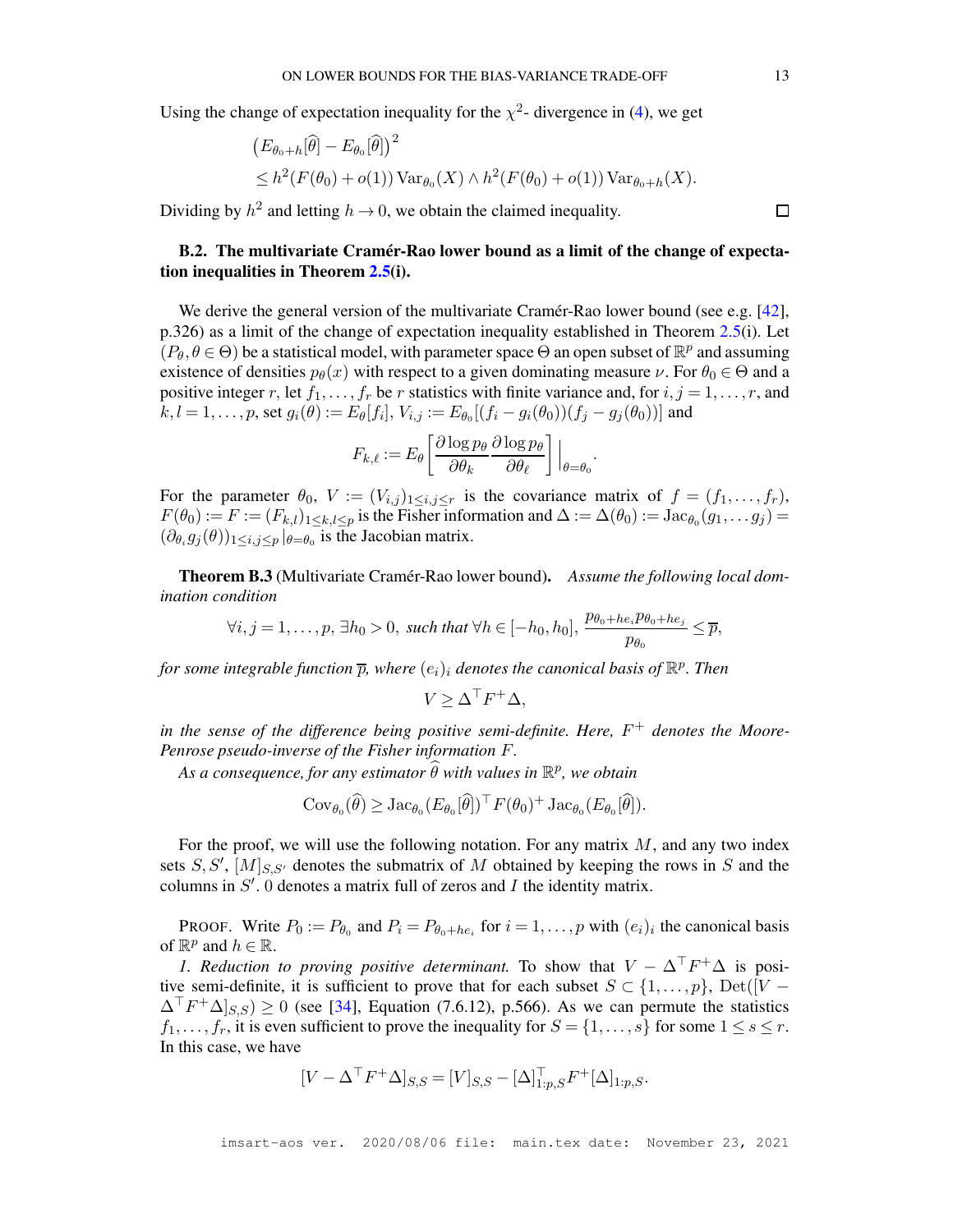This expression is exactly the equivalent of  $V - \Delta^T F^+ \Delta$  with r replaced by s. Therefore, it is sufficient to show that for any  $r \ge 1$  and any statistics  $f_1, \ldots, f_r$ ,  $\text{Det}(V - \Delta^T F^+ \Delta) \ge 0$ .

*2. Reduction to a non-singular and diagonal Fisher matrix.* If F is the null matrix, then  $F^+=0$  and the proof is completed. Indeed, since V is a covariance matrix it is positive semi-definite and consequently  $Det(V) \geq 0$ .

Thus, we may assume that F is not the zero matrix. Denote the rank of F by q. As F is positive semi-definite, F is of the form  $F = U^{\dagger}DU$  where U is orthogonal and D is diagonal, the first  $q$  diagonal components are positive and the remaining ones are zero. Write  $U = (U_{i,j})$  for  $1 \le i, j \le p$  and define  $\mathbf{v}_i := \sum_{k=1}^p e_k U_{i,k}$ . Our goal is to show that everything can be written locally in terms of the vectors  $\overline{\mathbf{v}_i}$ ,  $i = 1, ..., q$  (instead of p). By assumption, the Fisher information matrix in this "diagonalized" statistical model is invertible as we keep only the non-zero eigenvalues. Observe that

$$
[U\Delta]_{i,j} = \sum_{k=1}^{p} U_{i,k} \frac{\partial_{\theta} E_{\theta}[f_j]}{\partial \theta_k} \Big|_{\theta = \theta_0}
$$
  
=  $\partial_t E_{\theta_0 + t} \sum_{k=1}^{p} e_k U_{i,k} [f_j] \Big|_{t=0}$   
=  $\partial_t E_{\theta_0 + t\mathbf{v}_i} [f_j] \Big|_{t=0}$ ,

and

$$
[UFU^{\top}]_{i,j} = \sum_{k,\ell=1}^{p} U_{i,k}F_{k,\ell}U_{j,\ell} = \sum_{k,\ell=1}^{p} U_{i,k}U_{j,\ell}E_{\theta} \left[ \frac{\partial \log p_{\theta}}{\partial \theta_{k}} \frac{\partial \log p_{\theta}}{\partial \theta_{\ell}} \right] \Big|_{\theta=\theta_{0}}
$$
  
=  $E_{\theta_{0}} \left[ \frac{\partial \log p_{\theta_{0}+\sum_{k=1}^{p} t_{k} \mathbf{v}_{k}}}{\partial t_{i}} \frac{\partial \log p_{\theta_{0}+\sum_{\ell=1}^{p} t_{\ell} \mathbf{v}_{\ell}}}{\partial t_{j}} \right] \Big|_{t_{1}=\ldots=t_{k}=0}.$ 

Consider now the statistical model  $\mathfrak{M} := (P_{\theta_0 + \sum_{k=1}^q t_k \mathbf{v}_k}, (t_1, \dots, t_q) \in [-\varepsilon, \varepsilon]^q)$  for  $\varepsilon > 0$ small enough such that  $\theta_0 + \sum_{k=1}^q t_k \mathbf{v}_k \in \Theta$  for all  $(t_1, \ldots, t_q) \in [-\varepsilon, \varepsilon]^q$ . Such a choice is possible as  $\theta_0$  lies in the open set Θ. Therefore,

$$
Det(V - \Delta^{\top} F^{+} \Delta) = Det (V - (U \Delta)^{\top} D^{+} (U \Delta)) = Det (V - \widetilde{\Delta}^{\top} \widetilde{F}^{-1} \widetilde{\Delta}),
$$

with  $\widetilde{\Delta} = [U \Delta]_{1:p,1:q} = \text{Jac}_{(t_1,...,t_q)} (E_{\theta_0 + \sum_{k=1}^q t_k \mathbf{v}_k}[(f_1,...,f_r)]) \Big|_{t_1 = ... = t_k = 0}$  is the Jacobian matrix of the expectation of the statistic  $(f_1, \ldots, f_r)$  in  $\mathfrak{M}$  (with respect to the new model parameters  $t_1, \ldots, t_q$ ) evaluated at  $t_1 = \ldots = t_k = 0$ , and  $\widetilde{F} = [U F U^\top]_{1:q,1:q} = [D]_{1:q,1:q}$  is the Fisher information matrix of  $\mathfrak{M}$ . Note that  $\widetilde{F}$  is non-singular and diagonal. Together with the last display, this shows that  $\text{Det}(V - \Delta^{\top} F^{+} \Delta) \geq 0$  holds if and only if the inequality Det  $(V - \widetilde{\Delta}^\top \widetilde{F}^{-1} \widetilde{\Delta}) \ge 0$  holds. Therefore, it is sufficient to show that  ${\rm Det}(V - \Delta^\top F^+ \Delta) \ge 0$ 0 holds for a non-singular and diagonal Fisher matrix  $F$ .

*3. Applying change of expectation inequality.* We show in the next step that  $Det(V \Delta^{\top}F^+\Delta) \geq 0$  follows as a limit of the change of expectation inequality  $V \geq \Delta_h^{\top}(\chi^2(P_0,\ldots,P_M)/h^2)^+\Delta_h$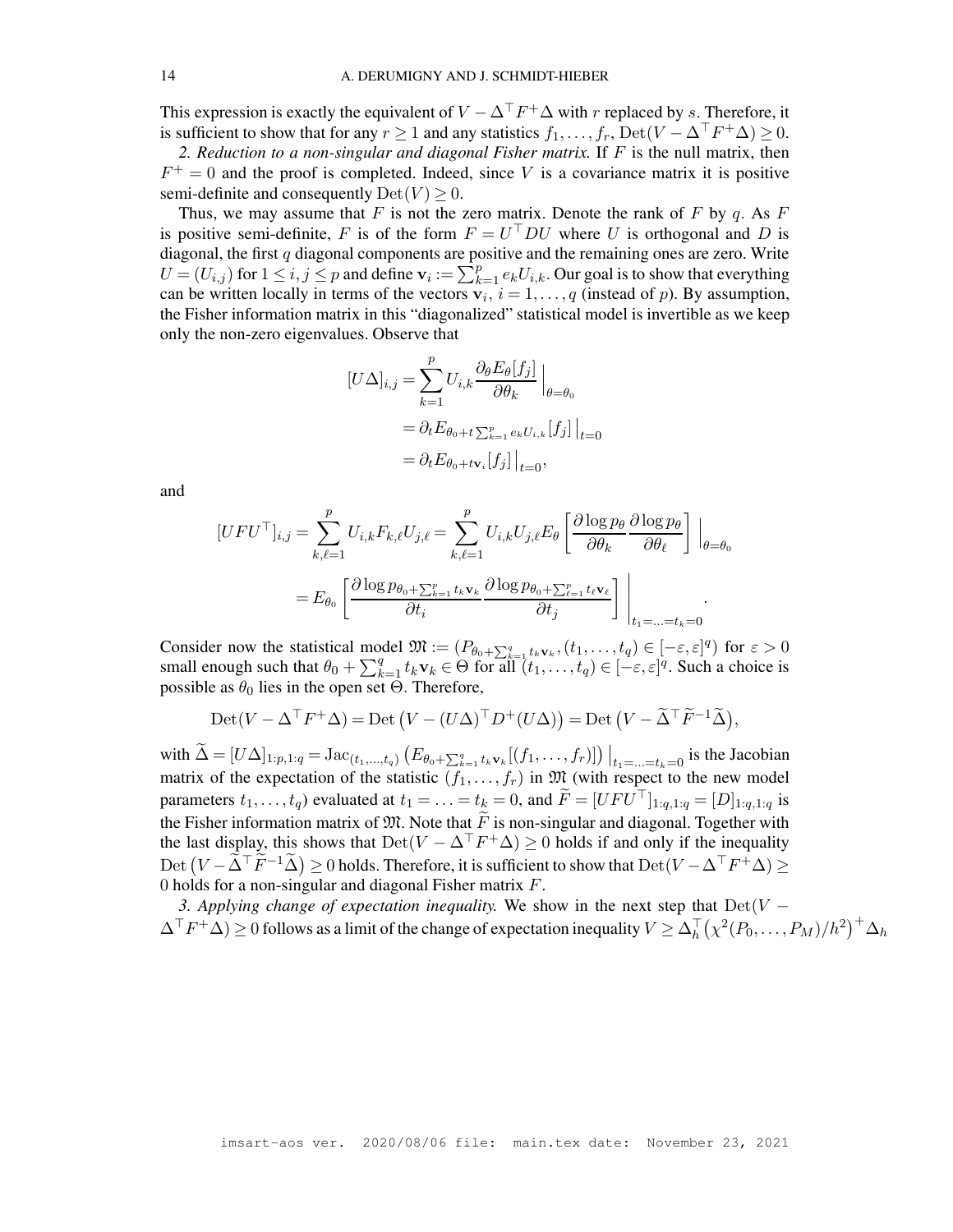in Theorem [2.5](#page-7-1) (i). By Lebesgue's dominated convergence theorem, we obtain

<span id="page-43-3"></span>(52)  
\n
$$
[\chi^2(P_0, \dots, P_M)/h^2]_{i,j} = \int \frac{p_{\theta_0 + he_i}}{p_{\theta_0}} \frac{p_{\theta_0 + he_j}}{p_{\theta_0}} p_{\theta_0} d\nu - h^{-2}
$$
\n
$$
= \int \left[ \left( \frac{p_{\theta_0 + he_i} - p_{\theta_0}}{hp_{\theta_0}} \right) \left( \frac{p_{\theta_0 + he_j} - p_{\theta_0}}{hp_{\theta_0}} \right) \right]
$$
\n
$$
+ \frac{p_{\theta_0 + he_i} - p_{\theta_0} + p_{\theta + he_j} - p_{\theta}}{h^2 p_{\theta_0}} p_{\theta_0} d\nu
$$
\n
$$
= \int \frac{\partial p_{\theta} / \partial \theta_i}{p_{\theta_0}} \frac{\partial p_{\theta} / \partial \theta_j}{p_{\theta_0}} p_{\theta_0} d\nu \Big|_{\theta = \theta_0} + o(1)
$$
\n
$$
= F_{i,j} + o(1),
$$

as  $h \to 0$ . By construction, F is non-singular. Since the set of non-singular matrices is open,  $\chi^2(P_0, \ldots, P_M)/h^2$  must be non-singular for all sufficiently small h. In partic-ular, [\(52\)](#page-43-3) implies that  $\text{Det}(\chi^2(P_0,\ldots,P_M)/h^2) \to \text{Det}(F^{-1})$  and that the adjugate of  $\chi^2(P_0,\ldots,P_M)/h^2$  converges entrywise to the adjugate of F. Since the inverse of a matrix is the same as dividing all entries of the adjugate by the determinant,  $Det(F^{-1}) > 0$  also guarantees that the inverse  $(\chi^2(P_0, \ldots, P_M)/h^2)^{-1}$  converges entrywise to the inverse  $F^{-1}$ . Up to rescaling by h, the matrix  $\Delta_h := h^{-1}(E_{\theta_0 + he_i}[f_j] - E_{\theta_0}[f_j])_{1 \le i \le p, 1 \le j \le r}$  can be viewed as a discretized version of the Jacobian matrix  $\Delta$ , that is,  $\Delta_h \to \Delta$  as  $h \to 0$ . This proves that  $\mathrm{Det}(V-\Delta_h^\top\big(\chi^2(P_0,\ldots,P_M)/h^2\big)^{-1}\Delta_h)\to \mathrm{Det}(V-\Delta^\top F^{-1}\Delta)$  for  $h\to 0$ . Since by The-orem [2.5](#page-7-1) (i),  $V \ge \Delta_h^{\top} (\chi^2(P_0, \ldots, P_M)/h^2)^+ \Delta_h$  we conclude that  $\text{Det}(V - \Delta^{\top} F^{-1} \Delta) \ge 0$ . This completes the proof.

#### APPENDIX C: PROOFS FOR SECTION [3](#page-9-0)

<span id="page-43-2"></span><span id="page-43-0"></span>**Lemma C.1.** *For*  $0 < h \le 1$ ,

$$
\left\|h^{\beta}K\Big(\frac{\cdot-x_0}{h}\Big)\right\|_{\mathscr{C}^{\beta}}\leq \|K\|_{\mathscr{C}^{\beta}(\mathbb{R})}.
$$

 $(x_k, y_k)$ 

PROOF. Set  $f(x) := h^{\beta} K((x - x_0)/h)$ . Then,

$$
||f||_{\mathscr{C}^{\beta}} = \sum_{\ell \leq \lfloor \beta \rfloor} ||f^{(\ell)}||_{\infty} + \sup_{x,y \in [0,1]} \frac{|f^{(\lfloor \beta \rfloor)}(x) - f^{(\lfloor \beta \rfloor)}(y)|}{|x - y|^{\beta - \lfloor \beta \rfloor}}
$$
  

$$
= \sum_{\ell \leq \lfloor \beta \rfloor} h^{\beta - \ell} ||K^{(\ell)}||_{\infty}
$$
  

$$
+ \sup_{x,y \in [0,1]} \frac{|K^{(\lfloor \beta \rfloor)}((x - x_0)/h) - K^{(\lfloor \beta \rfloor)}((y - x_0)/h)|}{|(x - y)/h|^{\beta - \lfloor \beta \rfloor}}
$$
  

$$
\leq ||K||_{\mathscr{C}^{\beta}(\mathbb{R})}.
$$

<span id="page-43-1"></span>**C.1. Derivations of**  $(15)$ **.** We have

<span id="page-43-4"></span>(53) 
$$
\inf_{\widehat{Lf}: \sup_{f \in \Theta} \text{Var}_f(\widehat{Lf}) \leq V} \sup_{f \in \Theta} \text{Bias}_f(\widehat{Lf})^2 = \frac{1}{4} \sup_{\varepsilon > 0} \left( w(\varepsilon) - \sqrt{nV} \varepsilon \right)_+^2
$$

imsart-aos ver. 2020/08/06 file: main.tex date: November 23, 2021

 $\Box$ 

 $\Box$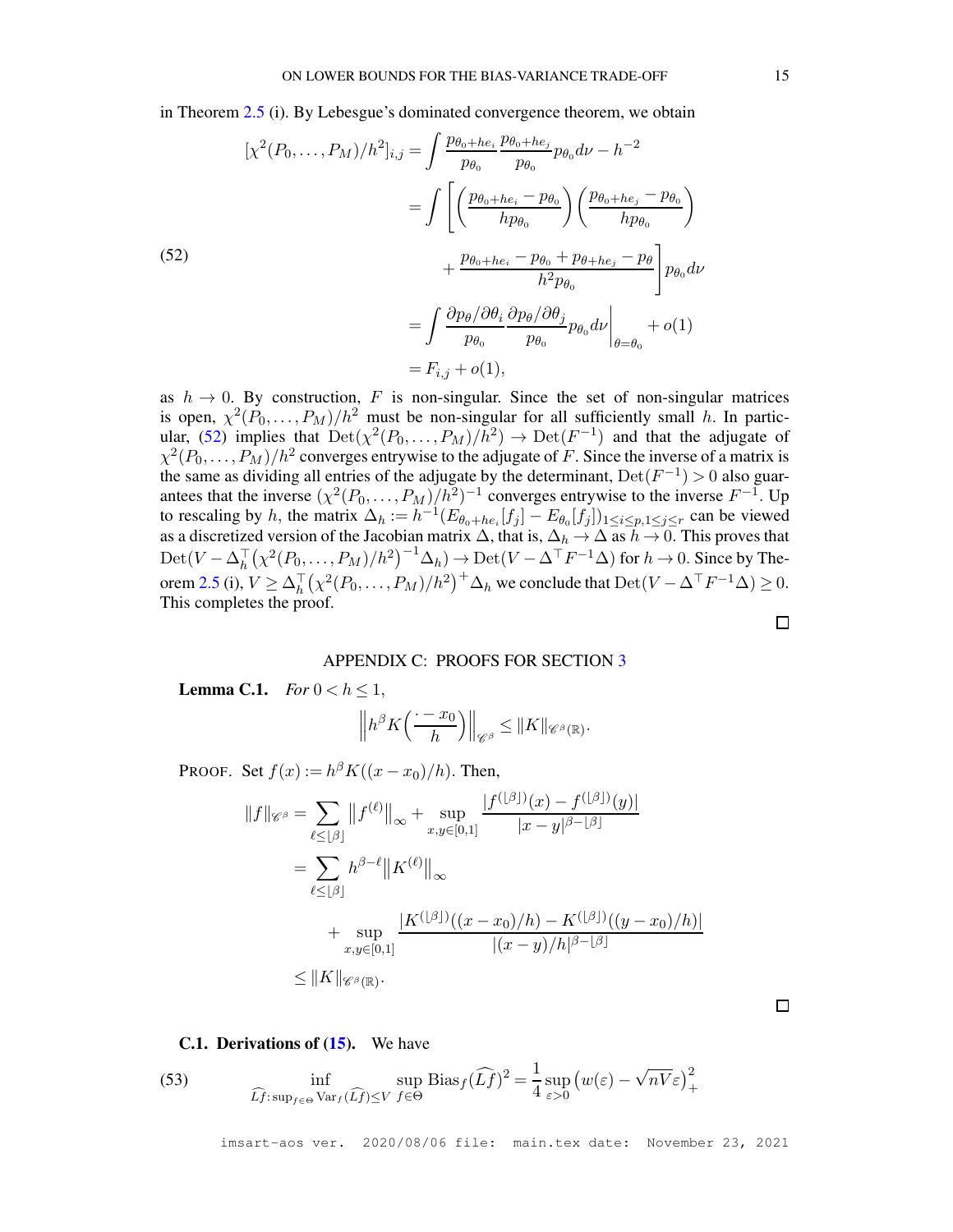and

<span id="page-44-0"></span>(54) 
$$
\inf_{\widehat{Lf}: \sup_{f \in \Theta} |\text{Bias}_f(\widehat{Lf})| \leq B} \sup_{f \in \Theta} \text{Var}_f(\widehat{Lf}) = \frac{1}{n} \sup_{\varepsilon > 0} \varepsilon^{-2} \big( w(\varepsilon) - 2B \big)_+^2.
$$

We now show that  $(53)$  implies

<span id="page-44-1"></span>(55) 
$$
\inf_{\widehat{f}(x_0):\sup_{f\in\mathscr{C}^{\beta}(R)}\text{Var}_f(\widehat{f}(x_0))\leq V} \sup_{f\in\mathscr{C}^{\beta}(R)} \text{Bias}_f(\widehat{f}(x_0))^2 \geq \left(\frac{\gamma_{\text{Low}}(R,\beta)}{nV}\right)^{2\beta},
$$

and that [\(54\)](#page-44-0) implies

<span id="page-44-2"></span>(56) 
$$
\inf_{\widehat{f}(x_0):\sup_{f\in\mathscr{C}^{\beta}(R)}|\mathrm{Bias}_{f}(\widehat{f}(x_0))|\leq B} \sup_{f\in\mathscr{C}^{\beta}(R)} \mathrm{Var}_{f}(\widehat{f}(x_0)) \geq \frac{\gamma_{\mathrm{Low}}(R,\beta)}{nB^{1/\beta}}.
$$

We already showed in Section [3](#page-9-0) that, for the functional  $Lf = f(x_0)$  and for any  $K \in \mathscr{C}^{\beta}(\mathbb{R})$ ,  $w(\varepsilon) \ge (\varepsilon / \|K\|_2)^{\beta/(\beta + 1/2)} K(0) = \varepsilon^{2\beta/(2\beta + 1)} C_1$  with  $C_1 := K(0) / \|K\|_2^{2\beta/(2\beta + 1)}$  $\frac{2p}{2}$ . To see that  $(53)$  implies  $(55)$ , observe that

$$
\inf_{\widehat{L}f:\sup_{f\in\Theta} \text{Var}_f(\widehat{L}f)\le V} \sup_{f\in\Theta} \text{Bias}_f(\widehat{L}f)^2 \ge \frac{1}{4} \sup_{\varepsilon>0} \left(\varepsilon^{2\beta/(2\beta+1)}C_1 - \sqrt{nV}\varepsilon\right)_+^2
$$

$$
\ge \frac{C_1^2}{4} \sup_{\varepsilon>0} \left(\varepsilon^{2\beta/(2\beta+1)} - \sqrt{nV}\varepsilon/C_1\right)_+^2.
$$

For  $\alpha < 1$ , the function  $x \mapsto (x^{\alpha} - xC)_{+}$  attains its maximum for  $x = (C/\alpha)^{1/(\alpha-1)}$  and the maximal function value is

$$
\left(\frac{C}{\alpha}\right)^{\frac{\alpha}{\alpha-1}} - \left(\frac{C}{\alpha}\right)^{\frac{1}{\alpha-1}}C = \left(\frac{C}{\alpha}\right)^{\frac{\alpha}{\alpha-1}}\left(1-\alpha\right).
$$

Thus, with  $\alpha = 2\beta/(2\beta + 1) < 1$ ,

$$
\sup_{\varepsilon>0} \left(\varepsilon^{2\beta/(2\beta+1)} - \sqrt{nV}\varepsilon/C_1\right)_+^2 = \left(\frac{(2\beta+1)\sqrt{nV}}{2\beta C_1}\right)^{-4\beta} \frac{1}{(2\beta+1)^2}
$$

.

Using the definition of  $C_1$  gives

$$
\begin{split} \n\widehat{Lf}:\sup_{f \in \Theta} \text{Var}_{f}(\widehat{Lf}) &\leq V f \in \Theta \\ \n&\geq \frac{1}{4} \frac{K(0)^2}{\|K\|_2^{4\beta/(2\beta+1)}} \left( \frac{(2\beta+1)\sqrt{nV} \|K\|_2^{2\beta/(2\beta+1)}}{2\beta K(0)} \right)^{-4\beta} \frac{1}{(2\beta+1)^2} .\n\end{split}
$$

Optimizing over the kernel K, the right hand side becomes  $(\gamma_{\text{Low}}(R,\beta)/(nV))^{2\beta}$ , where

$$
\gamma_{\text{Low}}(R,\beta) := \sup_{K \in \mathscr{C}^{\beta}(\mathbb{R}): R \geq \|K\|_{\mathscr{C}^{\beta}(\mathbb{R})}} \frac{(2\beta)^2}{2^{1/\beta} (2\beta + 1)^{2+1/\beta}} \frac{K(0)^{2+1/\beta}}{\|K\|_2^2}.
$$

This proves  $(55)$ .

We now show that [\(54\)](#page-44-0) implies [\(56\)](#page-44-2). Substituting  $x = \varepsilon^{-1}$  and arguing as for the varianceconstrained case (taking now  $\alpha = 1/(2\beta + 1)$ ), Equation [\(54\)](#page-44-0) implies that

$$
\inf_{\widehat{Lf}: \sup_{f \in \Theta} |\text{Bias}_{f}(\widehat{Lf})| \leq B} \sup_{f \in \Theta} \text{Var}_{f}(\widehat{Lf}) = \frac{C_1^2}{n} \sup_{\varepsilon > 0} \varepsilon^{-2} \left( \varepsilon^{2\beta/(2\beta+1)} - \frac{2B}{C_1} \right)_+^2
$$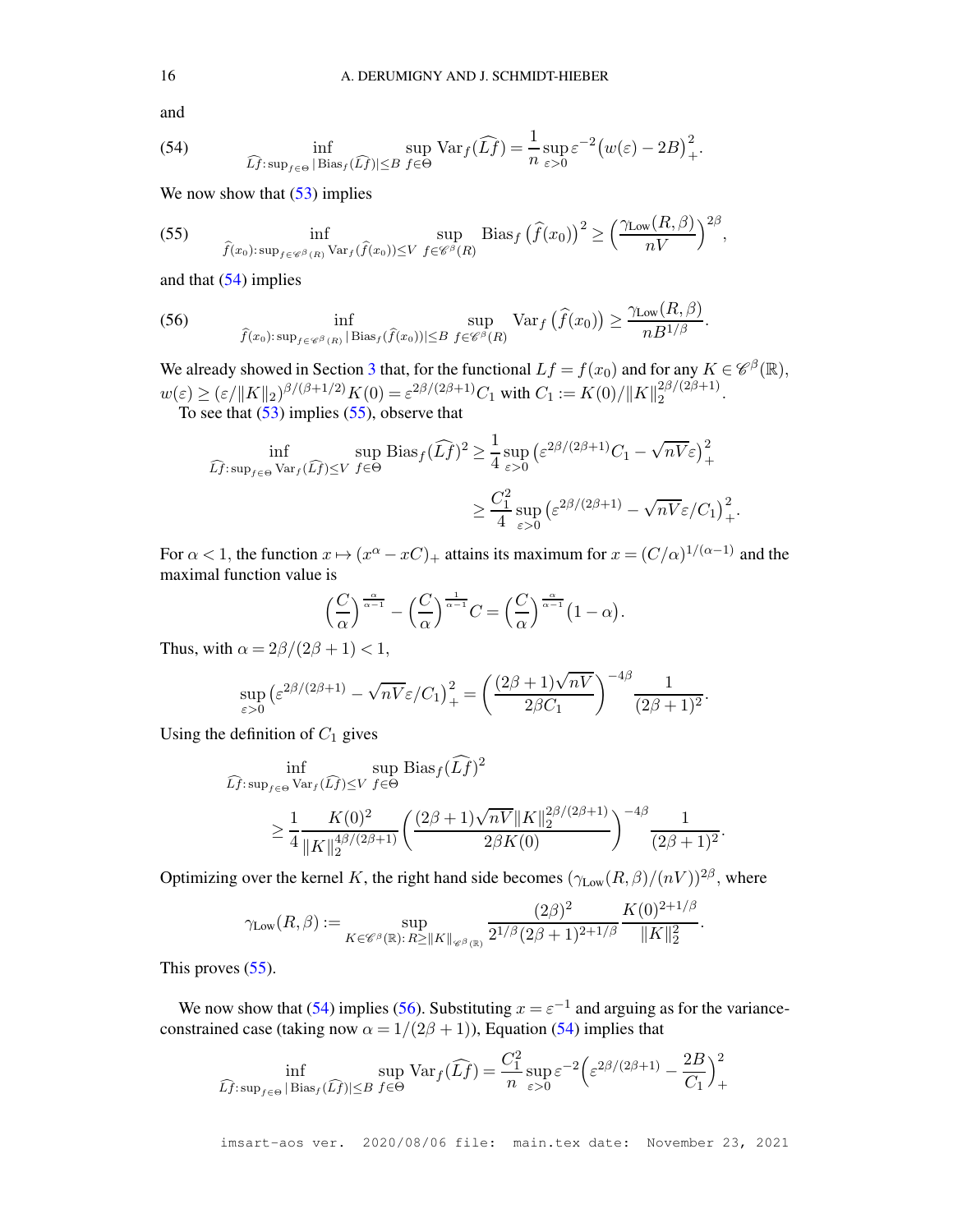$$
= \frac{C_1^2}{n} \sup_{x>0} \left( x^{1/(2\beta+1)} - x \frac{2B}{C_1} \right)_+^2
$$
  
= 
$$
\frac{C_1^2}{n} \left( \frac{2B(2\beta+1)}{C_1} \right)^{-\frac{1}{\beta}} \left( \frac{2\beta}{2\beta+1} \right)^2
$$
  
= 
$$
\frac{C_1^{\frac{2\beta}{2\beta+1}}(2\beta)^2}{nB^{1/\beta}2^{1/\beta}(2\beta+1)^{\frac{2\beta+1}{\beta}}}.
$$

Using the definition of  $C_1$  and optimizing over the kernel  $K$ , the right hand side becomes  $\gamma_{\text{Low}}(R,\beta)/(nB^{1/\beta})$ . This proves [\(56\)](#page-44-2).

Whenever we have an estimator  $\hat{f}(x_0)$ , we can choose  $V = \sup_{f \in \mathscr{C}^\beta(R)} \text{Var}_f(\hat{f}(x_0))$  and then obtain from  $(55)$  that

$$
\sup_{f \in \mathscr{C}^\beta(R)} \left| \text{Bias}_f \left( \widehat{f}(x_0) \right) \right|^{1/\beta} \sup_{f \in \mathscr{C}^\beta(R)} \text{Var}_f(\widehat{f}(x_0)) \ge \frac{\gamma_{\text{Low}}(R, \beta)}{n}
$$

This proves  $(15)$ .

In the same way, one can derive  $(15)$  also as a consequence of  $(56)$ . This means that both statements [\(53\)](#page-43-4) and [\(54\)](#page-44-0) lead to the same bias-variance lower bound.

## C.2. Proof of Theorem [3.1.](#page-11-1)

PROOF OF THEOREM [3.1.](#page-11-1) *(i):* Given an estimator  $\hat{f}$ , let us define

$$
B := \sup_{f \in \mathscr{C}^{\beta}(R)} \left| \text{Bias}_f \left( \widehat{f}(x_0) \right) \right|.
$$

It is sufficient to show that for an arbitrary estimator with  $B < 1$  and any  $K \in \mathcal{C}^{\beta}(\mathbb{R}) \cap L^2(\mathbb{R})$ satisfying  $K(0) = 1$ ,

<span id="page-45-0"></span>(57) 
$$
B^{1/\beta} \sup_{f \in \mathscr{C}^{\beta}(R)} \text{Var}_f\left(\widehat{f}(x_0)\right) \geq \frac{1}{n} \|K\|_2^{-2} \left(1 - \frac{\|K\|_{\mathscr{C}^{\beta}(\mathbb{R})}}{R}\right)_+^2.
$$

We first assume that the worst-case bias bound is positive, that is,  $B > 0$ . In a second part, we treat the case  $B = 0$ .

Assuming  $B > 0$ , we begin by constructing a subspace  $\mathscr{F}$  of the parameter space  $\mathscr{F} \subseteq$  $\mathscr{C}^{\beta}(R)$  parametrized by  $\theta \in [-1, 1]$ . For  $K \in \mathscr{C}^{\beta}(\mathbb{R})$  any function satisfying  $K(0) = 1$  and  $||K||_2 < +\infty$ , define  $V := R/||K||_{\mathscr{C}^{\beta}(R)}$  and

$$
\mathscr{F} := \left\{ f_{\theta}(x) = \theta V B K \left( \frac{x - x_0}{B^{1/\beta}} \right) : |\theta| \le 1 \right\}.
$$

Using Lemma [C.1](#page-43-0) and  $B < 1$ , we have that  $||f_{\theta}||_{\mathscr{C}^{\beta}} \leq ||\theta|| \leq K ||g_{\theta}(R)||$   $\leq R$  for all  $\theta \in [-1, 1]$ . This implies  $\mathscr{F} \subseteq \mathscr{C}^{\beta}(R)$ .

As we want to apply our information inequalities, we need to control the Kullback-Leibler divergence between two elements of  $\mathscr F$ . As explained at the beginning of Section [3,](#page-9-0) KL $(P_f, P_g) = \frac{n}{2} ||f - g||^2_{L^2[0,1]}$ . We will apply Lemma [2.3](#page-5-0) (ii) to the family of distributions  $(P_{f_{\theta}})_{\theta \in [0,1]}$  and  $(P_{f_{\theta}})_{\theta \in [-1,0]}$ . Due to

<span id="page-45-1"></span>(58)  
\n
$$
\begin{aligned}\n\text{KL}\left(P_{f_{\theta}}, P_{f_{\theta+\delta}}\right) &= \text{KL}\left(P_{f_{\theta+\delta}}, P_{f_{\theta}}\right) = \frac{n}{2} \left\|f_{\theta} - f_{\theta+\delta}\right\|_{L^2[0,1]}^2 \\
&= \frac{n}{2} \left\| \delta V BK\left(\frac{x-x_0}{B^{1/\beta}}\right) \right\|_{L^2[0,1]}^2 \leq \frac{n}{2} \delta^2 V^2 B^{2+1/\beta} \|K\|_{L^2(\mathbb{R})}^2,\n\end{aligned}
$$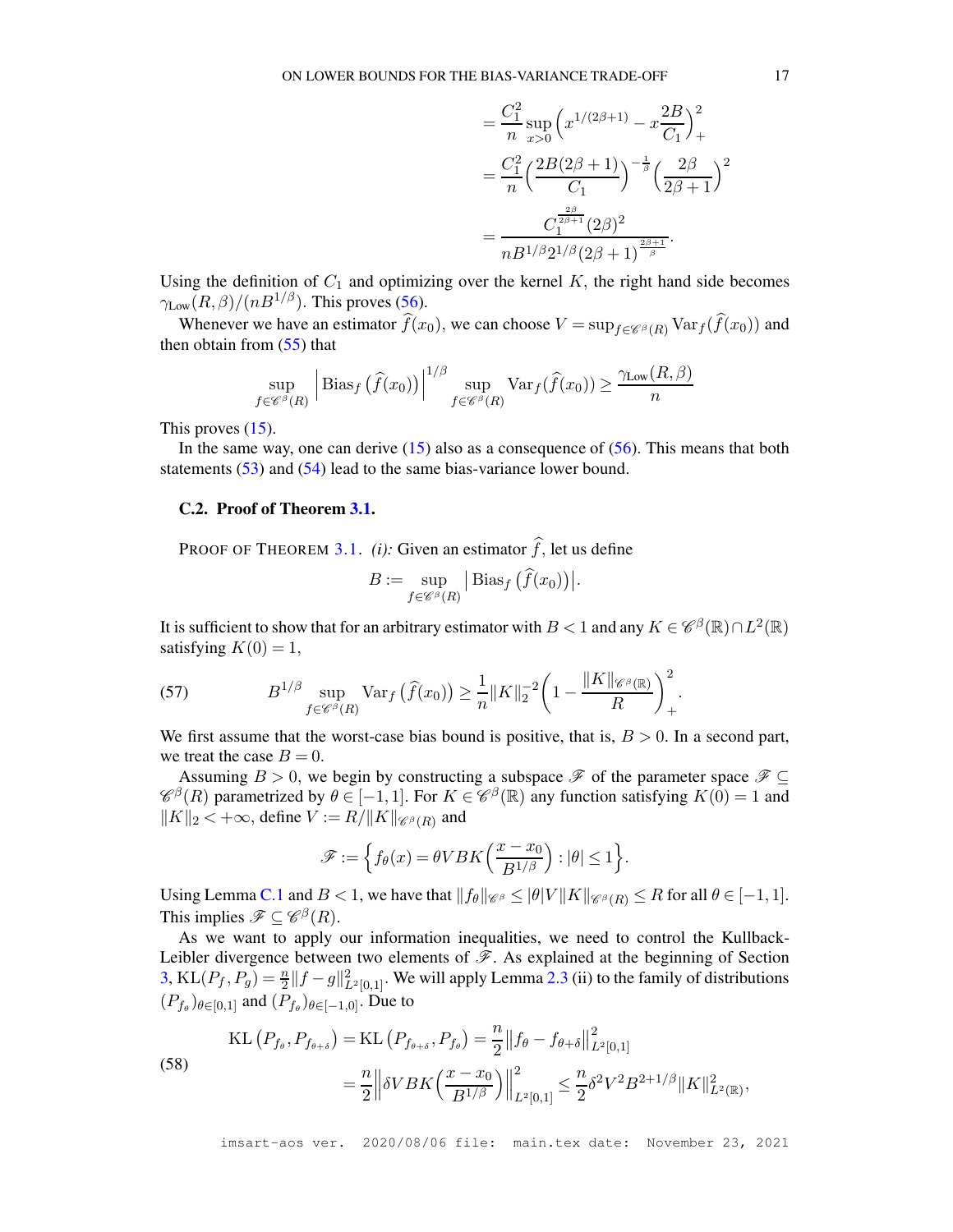

<span id="page-46-0"></span>FIG 2. How an upper bound B on the bias results in a lower bound for  $E_{f_\theta}[f(x_0)]$  with  $\theta = \pm 1$  (red intervals).

the constant  $\kappa_K^2$  in the statement of Lemma [2.3](#page-5-0) (ii) is bounded by the quantity  $nV^2B^{2+1/\beta}||K||^2_{L^2(\mathbb{R})}$ . Now, we apply the information inequality [\(6\)](#page-5-1) to the random variable  $\hat{f}(x_0)$ . This gives

$$
(E_{f_{\pm 1}}[\widehat{f}(x_0)] - E_{f_0}[\widehat{f}(x_0)])^2 \le nV^2B^{2+1/\beta}||K||^2_{L^2(\mathbb{R})}\sup_{|\theta|\le 1} \text{Var}_{f_{\theta}}(\widehat{f}(x_0)),
$$

where  $E_{f_{\pm 1}}$  stand for either  $E_{f_1}$  or  $E_{f_{-1}}$ .

Recall that  $K(0) = 1$  and notice that it is enough to prove the result for  $V \ge 1$ . Therefore,  $\text{Bias}_{f_{\theta}}(f(x_0)) = E_{f_{\theta}}[f(x_0)] - f_{\theta}(x_0) = E_{f_{\theta}}[f(x_0)] - \theta VB$ . As displayed in Figure [2,](#page-46-0) applied to the parameter values  $\theta = \pm 1$  (that is, the extreme elements of the parametric family) this yields the constraints  $E_{f_1}[f(x_0)] \ge (V-1)B$  and  $E_{f_{-1}}[f(x_0)] \le -(V-1)B$ . Choosing for the lower bound  $f_1$  if  $E_{f_0}[f(x_0)]$  is negative and  $f_{-1}$  if  $E_{f_0}[f(x_0)]$  is positive, we find that  $\left(E_{f_\theta} \big[\widehat{f}(x_0)\big] - E_{f_0} \big[\widehat{f}(x_0)\big]\right)^2 \ge (V - 1)^2 B^2$  for either  $\theta = 1$  or  $\theta = -1$ . Therefore,

$$
(V-1)^2 B^2 \leq nV^2 B^{2+1/\beta} ||K||_{L^2(\mathbb{R})}^2 \sup_{|\theta| \leq 1} \text{Var}_{f_{\theta}}(\hat{f}(x_0)).
$$

Dividing both sides by  $nV^2B^2||K||^2_{L^2(\mathbb{R})}$  yields [\(57\)](#page-45-0).

To complete the proof, it remains to consider the case  $B = 0$ . Let  $\hat{f}$  be an estimator such that  $B = \sup_{f \in \mathscr{C}^{\beta}(R)} |\text{Bias}_{f}(f)| = 0$ . Define the estimator  $f_{\delta} := f + \delta$  with  $\delta \in (0, 1)$ . Since δ is deterministic,  $Var_f(f_\delta(x_0)) = Var_f(f(x_0))$ . Applying the lower bound derived above gives

$$
\delta^{1/\beta} \sup_{f \in \mathscr{C}^{\beta}(R)} \text{Var}_f\left(\widehat{f}(x_0)\right) \geq \frac{1}{n} \Bigg( \|K\|_{2}^{-1} \bigg(1 - \frac{\|K\|_{\mathscr{C}^{\beta}(\mathbb{R})}}{R}\bigg)_{+}\Bigg)^{2}.
$$

For  $\delta \to 0$ , we obtain  $\sup_{f \in \mathcal{C}^\beta(R)} \text{Var}_f(\hat{f}(x_0)) \to \infty$  and the conclusion holds because of  $(+\infty) \cdot 0 = +\infty$ . This completes the proof for (*i*).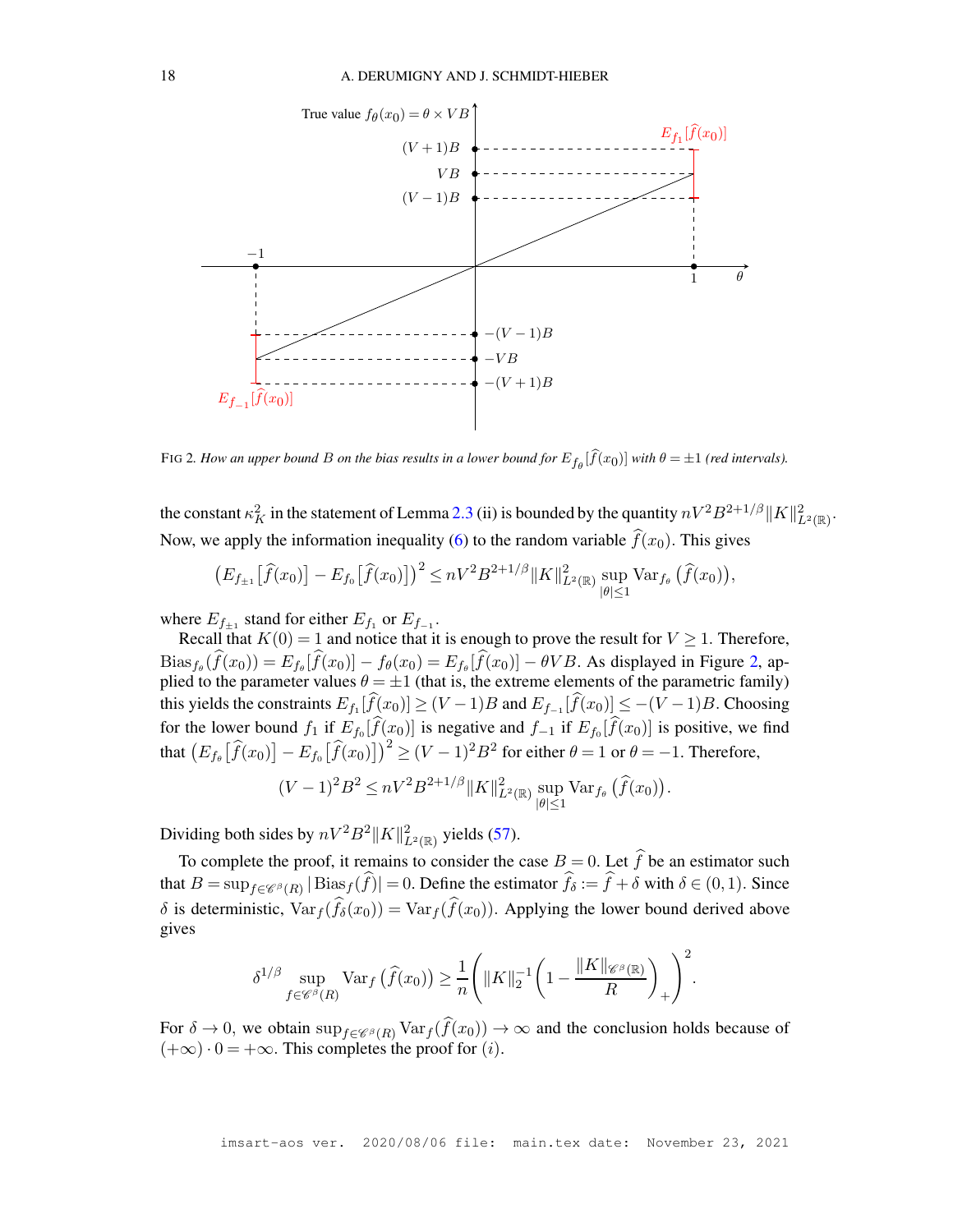$(iii)$ : We use the same notation as for the proof of  $(i)$ . It is sufficient to show that for an arbitrary estimator  $\widehat{f}$  with worst-case bias  $B < 1$  and any  $f \in \mathscr{C}^{\beta}(R)$ ,

<span id="page-47-1"></span>(59) 
$$
B^{1/\beta} \operatorname{Var}_f \left( \widehat{f}(x_0) \right) \geq \frac{\overline{\gamma}(R, \beta, C, \|f\|_{\mathscr{C}^{\beta}([0,1])})}{n}.
$$

Assume first that  $B > 0$ . For any function  $K \in \mathcal{C}^{\beta}(\mathbb{R})$  satisfying  $K(0) = 1$  and  $||K||_2 <$ +∞, define  $U := (R - ||f||_{\mathscr{C}^{\beta}([0,1])})/||K||_{\mathscr{C}^{\beta}(\mathbb{R})}$  and

$$
\mathscr{G}:=\Big\{f_\theta(x)=f(x)+\theta UBK\Big(\frac{x-x_0}{B^{1/\beta}}\Big):|\theta|\leq 1\Big\}.
$$

Combining the fact that the triangle inequality holds for any norm with Lemma  $C<sub>1</sub>$  (using  $B < 1$ ) and  $|\theta| \leq 1$ , we obtain  $||f_{\theta}||_{\mathscr{C}^{\beta}([0,1])} \leq ||f||_{\mathscr{C}^{\beta}([0,1])} + U||K||_{\mathscr{C}^{\beta}(\mathbb{R})} \leq R$ . Hence  $\mathscr{G} \subseteq \mathscr{C}^{\beta}(R)$ . As explained at the beginning of Section [3,](#page-9-0) the  $\chi^2$ -divergence in this model is  $\chi^2(P_f, P_g) = \exp(n||f - g||^2_{L^2[0,1]}) - 1$ . By assumption,  $B^{2+1/\beta} \le C/n$ . Combining this with the inequality  $e^x - 1 \leq xe^x$  and arguing as in [\(58\)](#page-45-1), we find that

$$
\chi^2(P_{f_{\pm 1}}, P_{f_0}) \le n \|f_{\pm 1} - f\|_{L^2[0,1]}^2 \exp\left(n \|f_{\pm 1} - f\|_{L^2[0,1]}^2\right)
$$
  

$$
\le nU^2 B^{2+1/\beta} \|K\|_2^2 \exp\left(CU^2 \|K\|_2^2\right).
$$

Applying the  $\chi^2$ -divergence version of Lemma [2.1](#page-3-1) to the random variable  $\hat{f}(x_0)$  and using the just derived bound for the  $\chi^2$ -divergence in the Gaussian white noise model yields

$$
(E_{f_{\pm 1}}[\widehat{f}(x_0)] - E_0[\widehat{f}(x_0)])^2 \leq nU^2B^{2+1/\beta}||K||_2^2 \exp(CU^2||K||_2^2) \operatorname{Var}_f(\widehat{f}(x_0)).
$$

By arguing as for the proof of  $(i)$  with the constant V replaced by U, we obtain

$$
(U-1)^{2}_{+}B^{2} \leq nU^{2}B^{2+1/\beta}||K||_{2}^{2}\exp(CU^{2}||K||_{2}^{2})\operatorname{Var}_{f}(\widehat{f}(x_{0}))
$$

Rearranging the terms and taking the supremum over all kernels  $K \in \mathcal{C}^{\beta}(\mathbb{R})$  with  $K(0) = 1$ yields  $(59)$ .

<span id="page-47-0"></span>The case  $B = 0$  can be treated in the same way as in the proof for  $(i)$  since we can always choose a sufficiently small  $\delta > 0$ , such that  $f_{\delta} = f + \delta \in S$ .  $\Box$ 

## APPENDIX D: PROOFS FOR SECTION [4](#page-12-0)

PROOF OF THEOREM [4.1.](#page-14-3) We follow the same strategy as in the proof of Theorem [3.1.](#page-11-1) Let  $B := \sup_{f \in \mathscr{C}^{\beta}(R)} |\text{Bias}_f(f(x_0))|$ . Assume first that  $B > 0$ . By assumption, we can find a function  $K \in L^2(\mathbb{R})$  satisfying  $||K||_{\mathscr{C}^{\beta}(\mathbb{R})} < (R+\kappa)/4$ ,  $K(0) = 1$  and  $K \geq 0$ . For such a K, define  $U := (R - ||f||_{\mathscr{C}^{\beta}([0,1])})/||K||_{\mathscr{C}^{\beta}(\mathbb{R})}$  and observe that  $U > 2$ , whenever  $f \in \mathscr{C}^{\beta}((R \kappa$ )/2). Let

$$
\mathscr{G} := \left\{ f_{\theta}(x) = f(x) + \theta UBK\left(\frac{x - x_0}{B^{1/\beta}}\right) : |\theta| \le 1 \right\}.
$$

As seen in the proof of Theorem [3.1,](#page-11-1) this defines a subset of the Hölder ball  $\mathcal{C}^{\beta}(R)$ . As derived in Section [4,](#page-12-0) the  $\chi^2$ -divergence in this model is  $\chi^2(P_f, P_g) = \exp(n||f - g||_1)$ 1, whenever  $f \ge g$ . By assumption,  $B^2 \le \sup_{f \in \mathscr{C}^\beta(R)} \text{MSE}_f(\widehat{f}(x_0)) \le (C/n)^{2\beta/(\beta+1)}$ . Rewriting gives  $B^{1+1/\beta} = B^{(\beta+1)/\beta} \le C/n$ . Combining this with the inequality  $e^x - 1 \le$  $xe^{x}$  and using that  $f \le f_1$  pointwise, we find that

$$
\chi^2(P_{f_1}, P_f) \le n \|f_1 - f\|_1 \exp\left(n \|f_1 - f\|_1\right)
$$
  

$$
\le n U B^{1+1/\beta} \|K\|_1 \exp\left(CU \|K\|_1\right).
$$

.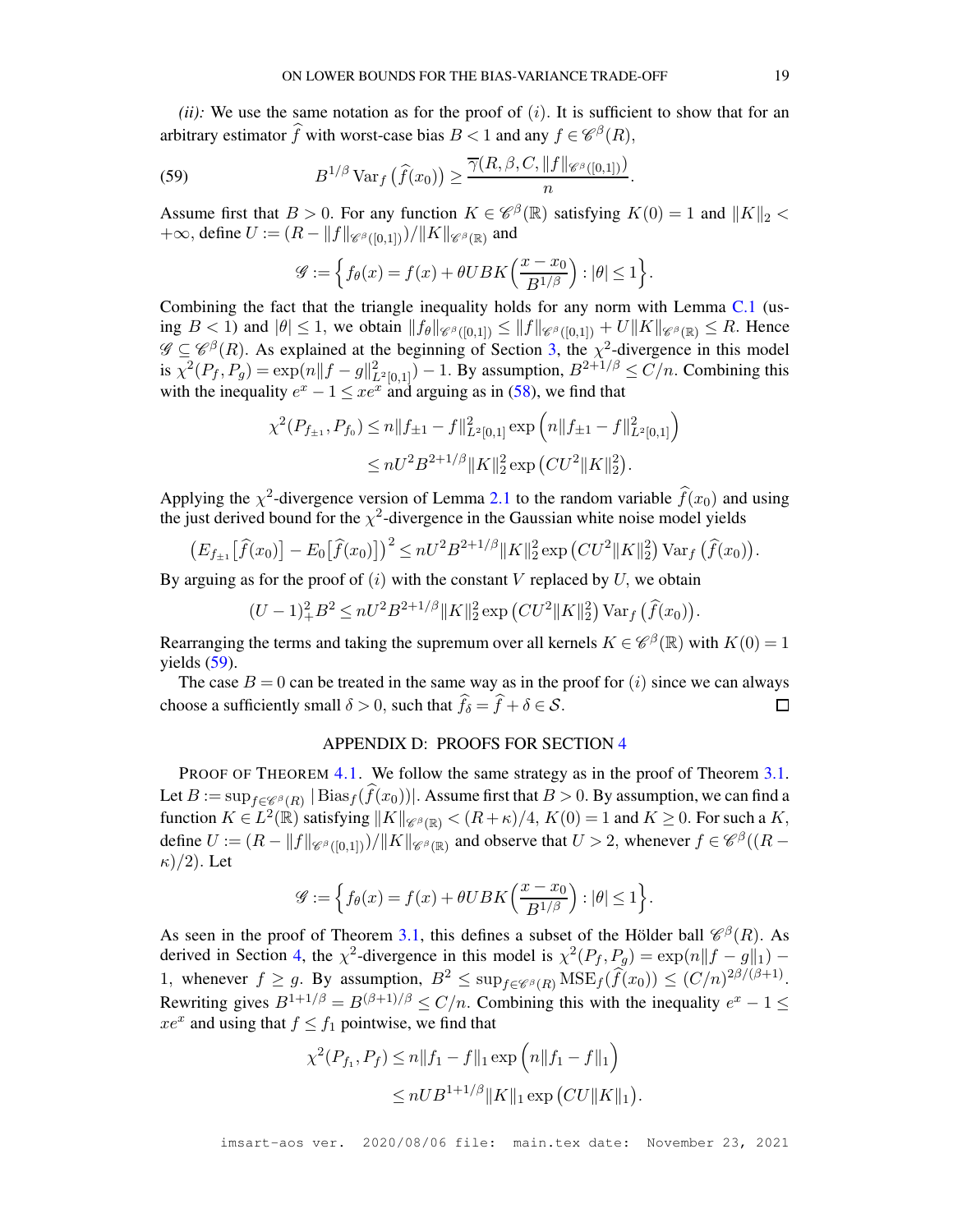Applying the  $\chi^2$ -divergence version of Lemma [2.1](#page-3-1) to the random variable  $\hat{f}(x_0)$  and using the just derived bound for the  $\chi^2$ -divergence yields

$$
\left(E_{f_1}\left[\widehat{f}(x_0)\right]-E_f\left[\widehat{f}(x_0)\right]\right)^2\leq nUB^{1+1/\beta}||K||_1\exp\left(CU||K||_1\right)\text{Var}_f\left(\widehat{f}(x_0)\right).
$$

Due to  $K(0) = 1$ , we have that  $f_1(x_0) - f(x_0) = UB$ . Since B is the supremum over the absolute value of the bias, it follows that  $E_{f_1}[f(x_0)] - E_f[f(x_0)] \geq UB - 2B$  and consequently

<span id="page-48-1"></span>(60) 
$$
(U-2)_+^2 B^2 \leq n U B^{1+1/\beta} ||K||_1 \exp (2CU||K||_1) \operatorname{Var}_f (\widehat{f}(x_0)).
$$

Recall that  $U > 2$ , whenever  $f \in \mathcal{C}^{\beta}((R - \kappa)/2)$ . Due to  $\beta < 1$ , the bound  $B^2 < cn^{-2\beta/(\beta+1)}$ implies  $B^{1-1/\beta}/n \geq c^{(1-1/\beta)/2} n^{-2\beta/(\beta+1)}$ . By making c sufficiently small, [\(60\)](#page-48-1) shows that eventually  $Var_0(\hat{f}(x_0)) \ge (C/n)^{2\beta/(\beta+1)}$ . This is a contradiction, since we have also  $\text{Var}_0(f(x_0)) \leq \text{MSE}_0(f(x_0)) < (C/n)^{2\beta/(\beta+1)}$ . Hence, there exists a value  $c = c(\beta, C, R)$ , such that  $B^2 \geq cn^{-2\beta/(\beta+1)}$ . This proves [\(18\)](#page-14-4).

To verify [\(19\)](#page-14-5), we can use the inequality  $B^2 \le \sup_{f \in \mathscr{C}^{\beta}(R)} \text{MSE}_f(\hat{f}(x_0)) \le (C/n)^{2\beta/(\beta+1)}$ . This gives  $B^{1-1/\beta}/n \geq C^{(1-1/\beta)/2}n^{-2\beta/(\beta+1)}$  and if inserted in [\(60\)](#page-48-1) shows the existence of a positive constant  $c'(\beta, C, R)$  such that  $\text{Var}_f(\widehat{f}(x_0)) \ge c'(\beta, C, R) n^{-2\beta/(\beta+1)}$ .

Suppose now that  $B = 0$  holds. Then we can add a (deterministic) positive sequence  $\delta_n < \sqrt{cn^{-\beta/(\beta+1)}}$  to the estimator such that for the perturbed estimator  $\hat{f}_\delta$ , we still have  $\sup_{f \in \mathscr{C}^{\beta}(R)} \text{MSE}_{f}(\hat{f}_{\delta}(x_0)) < (C/n)^{2\beta/(\beta+1)}$ . Since  $B^2 < cn^{-2\beta/(\beta+1)}$ , applying the argument above shows that such an estimator cannot exist. Therefore,  $B = 0$  is impossible.

#### APPENDIX E: PROOFS FOR SECTION [5](#page-14-0)

<span id="page-48-0"></span>PROOF OF PROPOSITION [5.3.](#page-16-0) It will be enough to prove the result for  $\Gamma_\beta$  replaced by  $||K||_{S^{\beta}}$  for an arbitrary function  $K \in S^{\beta}(\mathbb{R})$  with  $||K||_{L^2(\mathbb{R})} = 1$  and support contained in  $[-1/2, 1/2]$ . Introduce

(61) 
$$
\mathscr{F} := \left\{ f_{\theta}(x) = \sum_{i=1}^{m} \theta_i \sqrt{m} K \left( mx - (i - 1/2) \right) : ||\theta||_2 \leq \frac{R}{||K||_{S^{\beta}} m^{\beta}} \right\}.
$$

The support of the function  $K(mx - (i - 1/2))$  is contained in  $[i - 1, i]$ . For different i and  $j$ , the dilated and scaled kernel functions have therefore disjoint support and

$$
||f_{\theta}||_{S^{\beta}}^{2} = \int_{0}^{1} \left( \sum_{i=1}^{m} \theta_{i} \sqrt{m} K (mx - (i - 1/2)) \right)^{2} dx
$$
  
+ 
$$
\int_{0}^{1} \left( \sum_{i=1}^{m} \theta_{i} m^{\beta + 1/2} K^{(\beta)} (mx - (i - 1/2)) \right)^{2} dx
$$
  
= 
$$
\sum_{i=1}^{m} \theta_{i}^{2} \int_{0}^{1} m K (mx - (i - 1/2))^{2} dx
$$
  
+ 
$$
m^{2\beta + 1} K^{(\beta)} (mx - (i - 1/2))^{2} dx
$$
  
= 
$$
\sum_{i=1}^{m} \theta_{i}^{2} m^{2\beta} ||K||_{S^{\beta}}^{2} \leq R,
$$

so that  $\mathscr{F} \subset S^{\beta}(R)$ , since  $\|\theta\|_2 \leq R/(\|K\|_{S^{\beta}} m^{\beta})$ . It is therefore sufficient to prove Propo-sition [5.3](#page-16-0) with  $S^{\beta}(R)$  replaced by  $\mathscr{F}$ . We say that two statistical models are equivalent if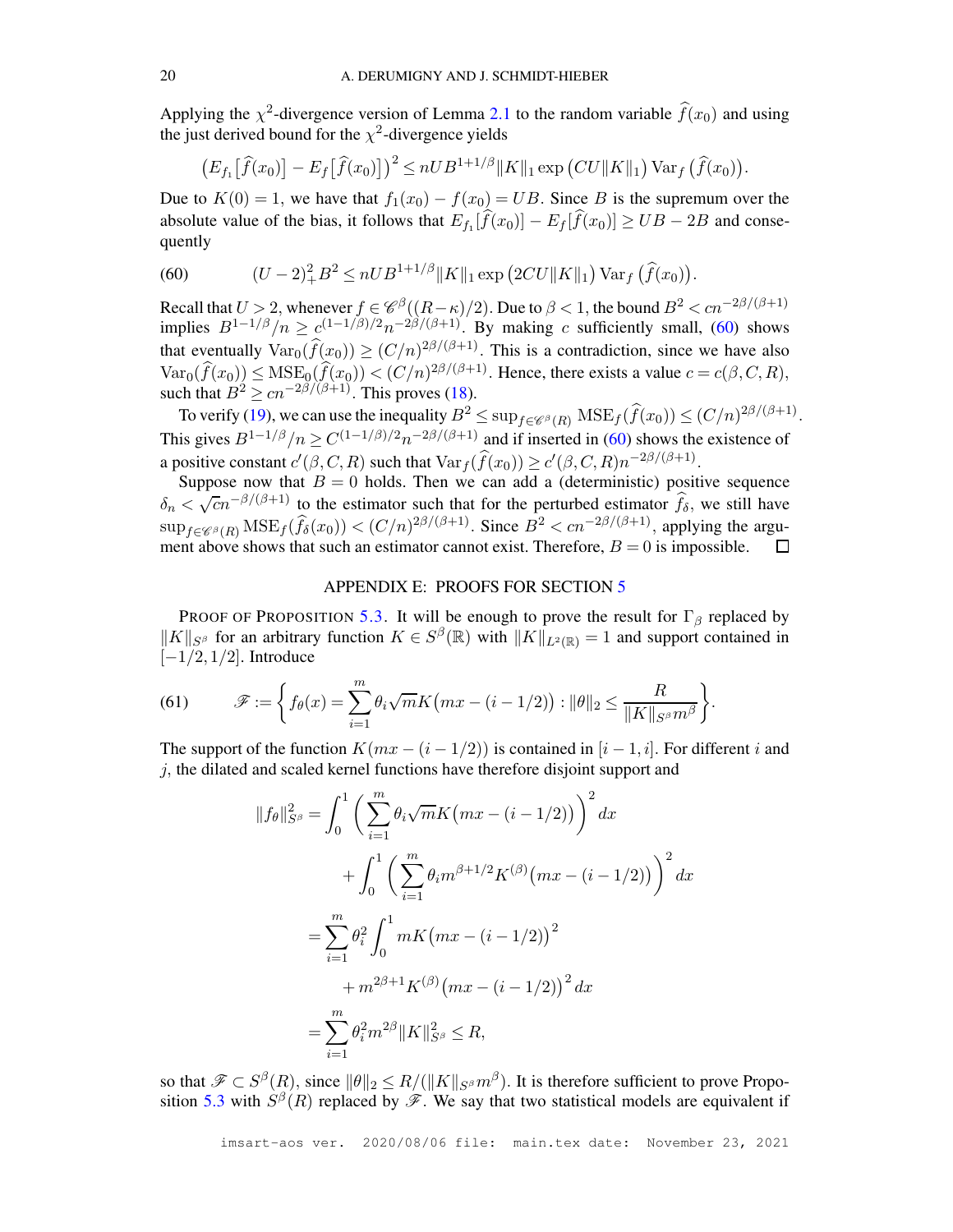the data can be transformed into each other without knowledge of the unknown parameters. The Gaussian white noise model [\(13\)](#page-9-1) is by definition equivalent to observing all functionals  $\int_0^1 \phi(t) dY_t$  with  $\phi \in L^2([0,1])$ . In particular, for any orthonormal  $L^2([0,1])$  basis  $(\phi_i)_{i=1,\dots}$ , the Gaussian white noise model is equivalent to observing  $X_i := \int_0^1 \phi_i(t) dY_t$ ,  $i = 1, \ldots$  The latter is the well-known sequence space formulation. The functions  $\psi_i :=$  $\sqrt{m} K(m \cdot -(i-1/2))$  are orthogonal (because of the disjoint support) and  $L^2$ -normalized. Choosing  $\phi_i = \psi_i$  for  $i = 1, ..., m$  and extending this to an orthonormal basis of  $L^2([0,1])$ , we find that the Gaussian white noise model with parameter space  $\mathscr F$  is equivalent to observing

$$
X_i = \theta_i \mathbf{1}(i \leq m) + \frac{1}{\sqrt{n}} \varepsilon_i, \quad i = 1, \dots
$$

with independent  $\varepsilon_i \sim \mathcal{N}(0, 1)$ . Here we have used that  $\int_0^1 \phi_i(t) dY_t = \int_0^1 \phi_i(t) f(t) dt +$  $n^{-1/2} \int_0^1 \phi_i(t) dW_t$  and that  $\varepsilon_i := \int_0^1 \phi_i(t) dW_t$  are standard normal and independent.

Because of the equivalence, every estimator  $\hat{f}$  in the Gaussian white noise model with parameter space  $\mathscr F$  can be rewritten as an estimator  $\widehat{f} = \widehat{f}(X_1, \dots)$  depending on the transformed data  $X_1, X_2, \ldots$  Moreover, for any estimator  $\hat{f}$  for the regression f in the Gaussian white noise model, we can consider the estimator  $\tilde{\theta} = (\tilde{\theta}_1, \dots, \tilde{\theta}_m)$  with  $\widetilde{\theta}_i := \int_0^1 \widehat{f}(x)\psi_i(x) dx$ . This is now an estimator depending on  $X_1, X_2, \ldots$  Observe that  $(X_1, \ldots, X_m)$  is a sufficient statistic for the vector  $\theta$ . In view of the Rao-Blackwell theorem, it is then natural to eliminate the dependence on  $X_{m+1}, X_{m+2}, \ldots$  by considering the estimator  $\theta_i := E[\theta_i | X_1, \dots, X_m]$ . This estimator only depends on the Gaussian sequence model with data  $(X_1, \ldots, X_m)$ .

The proof is complete if we can show that  $||E_{\theta}[\widehat{\theta}]-\theta||_2^2 \leq \text{IBias}_{f_{\theta}}^2(\widehat{f})$  and  $\sum_{i=1}^m \text{Var}_{\theta}(\widehat{\theta}_i) \leq$  $\text{IVar}_{\hat{f}_{\theta}}(\hat{f})$  for all  $f_{\theta} \in \mathcal{F}$ , or equivalently, for all  $\theta \in \Theta$ . First observe that  $||E_{\theta}[\hat{\theta}] - \theta||_2^2 =$  $||E_{\theta}[\hat{\theta}] - \theta||_2^2$  and by using the formula for the conditional variance, we have  $Var_{\theta}(\hat{\theta}_i) =$  $\text{Var}_{\theta}(\theta_i) - E[\text{Var}_{\theta}(\theta_i | X_1, \dots, X_m)] \leq \text{Var}_{\theta}(\theta_i)$  for all  $i = 1, \dots, m$ . It is therefore sufficient to show that  $||E_{\theta}[\widetilde{\theta}] - \theta||_2^2 \leq \text{IBias}_{f_{\theta}}^2(\widehat{f})$  and  $\sum_{i=1}^m \text{Var}_{\theta}(\widetilde{\theta}_i) \leq \text{IVar}_{f_{\theta}}(\widehat{f})$  for all  $f_{\theta} \in \mathscr{F}$ .

Denote by  $\mathscr G$  the linear span of  $(\psi_i)_{i=1,\dots,m}$  and by  $\mathscr G^c$  the orthogonal complement of  $\mathscr G$ in  $L^2([0,1])$ . Obviously,  $\mathscr G$  is a finite-dimensional subspace of  $L^2([0,1])$  and hence closed. Let  $\widetilde{f} := \sum_{i=1}^m \widetilde{\theta}_i \psi_i$  with  $\widetilde{\theta}_i$  as defined above. Since  $\widetilde{f}$  is the  $L^2$ -projection of f on  $\mathscr{G}$ , it holds that  $\hat{f} - \tilde{f} \in \mathscr{G}^c$ . Consequently,  $\tilde{f}$  and  $\hat{f} - \tilde{f}$  must be orthogonal in  $L^2([0,1])$ . Moreover, also  $E_{f_{\theta}}[\widetilde{f}] \in \mathscr{G}$  and  $E_{f_{\theta}}[\widehat{f} - \widetilde{f}] \in \mathscr{G}^c$ . Therefore, for any  $f_{\theta} \in \mathscr{F}$ ,

$$
\begin{split}\n\text{IVar}_{f_{\theta}}(\hat{f}) &= \int_{0}^{1} \text{Var}_{f_{\theta}}(\hat{f}(x)) \, dx = \int_{0}^{1} E_{f_{\theta}} \left[ (\hat{f}(x)) - E_{f_{\theta}}[\hat{f}(x)] \right)^{2} \right] dx \\
&= E_{f_{\theta}} \left[ \int_{0}^{1} (\hat{f}(x)) - E_{f_{\theta}}[\hat{f}(x)] \right)^{2} dx \\
&= E_{f_{\theta}} \left[ \left\| \tilde{f} + (\hat{f} - \tilde{f}) - E_{f_{\theta}}[\tilde{f} + (\hat{f} - \tilde{f})] \right\|_{2}^{2} \right] \\
&= E_{f_{\theta}} \left[ \left\| \tilde{f} - E_{f_{\theta}}[\tilde{f}] \right\|_{2}^{2} \right] + E_{f_{\theta}} \left[ \left\| \hat{f} - \tilde{f} - E_{f_{\theta}}[\hat{f} - \tilde{f}] \right\|_{2}^{2} \right] \\
& \ge E_{f_{\theta}} \left[ \left\| \tilde{f} - E_{f_{\theta}}[\tilde{f}] \right\|_{2}^{2} \right] \\
&= \text{IVar}_{f_{\theta}}(\tilde{f}).\n\end{split}
$$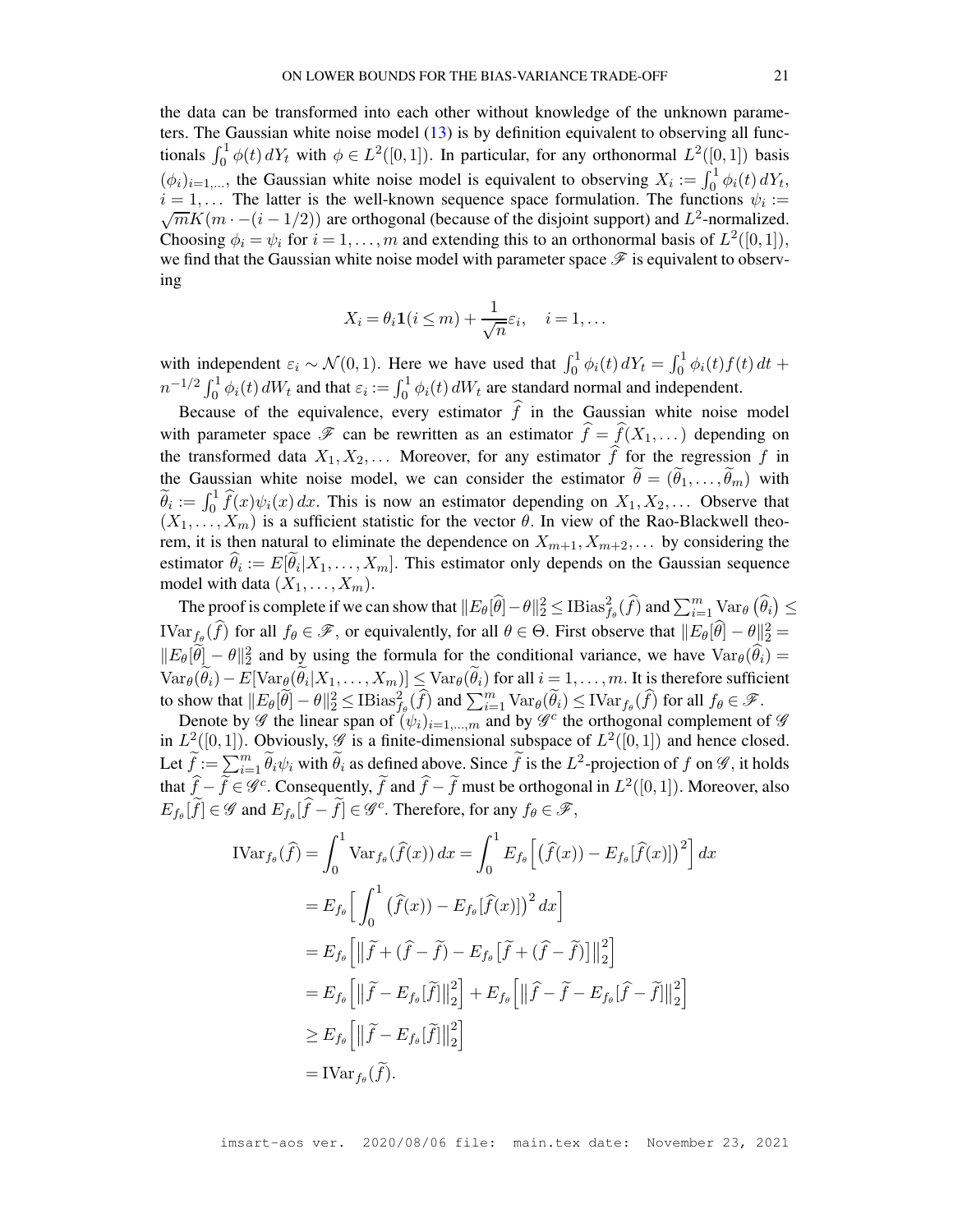Using that the  $\psi_i$  are orthonormal with respect to  $L^2([0,1])$ ,

$$
\text{IVar}_{f_{\theta}}(\widetilde{f}) = \int_0^1 E_{f_{\theta}} \left[ \left( \sum_{i=1}^m (\widetilde{\theta}_i - E_{f_{\theta}}[\widetilde{\theta}_i]) \psi_i(x) \right)^2 \right] dx
$$
  
= 
$$
\int_0^1 E_{f_{\theta}} \left[ \sum_{i=1}^m \left( \widetilde{\theta}_i - E_{f_{\theta}}[\widetilde{\theta}_i] \right)^2 \psi_i^2(x) \right] dx
$$
  
= 
$$
\sum_{i=1}^m \text{Var}_{\theta}(\widetilde{\theta}_i).
$$

Combined with the previous display, this proves that  $\sum_{i=1}^{m} \text{Var}_{\theta}(\widetilde{\theta}_i) \leq \text{IVar}_{f_{\theta}}(\widehat{f})$  for all  $f_{\theta} \in$ F.

With the same notation as above, we find using  $f_{\theta} \in \mathcal{G}$ ,

Bias<sup>2</sup><sub>f<sub>θ</sub></sub> (f) = 
$$
\int_0^1 (E_{fθ}[f(x)] - f_{\theta}(x))^2 dx
$$
  
\n=  $||E_{fθ}[f] - f_{\theta}||_2^2$   
\n=  $||E_{fθ}[f] - f_{\theta}||_2^2 + ||E_{fθ}[f - f]||_2^2$   
\n≥  $||E_{fθ}[f] - f_{\theta}||_2^2$   
\n= IBias<sup>2</sup><sub>f<sub>θ</sub></sub> (f)

and

$$
\begin{split} \text{IBias}_{f_{\theta}}^{2}(\widetilde{f}) &= \int_{0}^{1} \left( E_{f_{\theta}} \left[ \widetilde{f}(x) \right] - f_{\theta}(x) \right)^{2} dx \\ &= \int_{0}^{1} \left( \sum_{i=1}^{m} \left( E_{f_{\theta}} \left[ \widetilde{\theta}_{i} \right] - \theta_{i} \right) \psi_{i}(x) \right)^{2} dx \\ &= \int_{0}^{1} \sum_{i=1}^{m} \left( E_{f_{\theta}} \left[ \widetilde{\theta}_{i} \right] - \theta_{i} \right)^{2} \psi_{i}^{2}(x) dx \\ &= \sum_{i=1}^{m} \left( E_{f_{\theta}} \left[ \widetilde{\theta}_{i} \right] - \theta_{i} \right)^{2} \\ &= \left\| E_{\theta} \left[ \widetilde{\theta} \right] - \theta \right\|_{2}^{2} .\end{split}
$$

This finally proves  $||E_{\theta}[\tilde{\theta}] - \theta||_2^2 \leq \text{IBias}_{f_{\theta}}^2(\hat{f})$ . The proof is complete.

PROOF OF PROPOSITION [5.4.](#page-17-2) We follow Stein [\[48,](#page-28-11) p.201] and denote by  $\mu$  the Haar measure on the orthogonal group  $\mathcal{O}_m$ . In particular,  $\mu(\mathcal{O}_m) = 1$ . We write  $\widehat{\theta}(X)$  and  $\widetilde{\theta}(X)$ to highlight the dependence on the sample  $X \in \mathbb{R}^m$ . Given  $\widehat{\theta}(X)$ , define

$$
\widetilde{\theta}(X) := \int D^{-1} \widehat{\theta}(DX) d\mu(D),
$$

where the integral is over the orthogonal group. By construction,  $\theta(X)$  is a spherically symmetric estimator. Using Jensen's inequality, the fact that  $DX \sim \mathcal{N}(D\theta, I_m/n)$  with  $I_m$  the

 $\Box$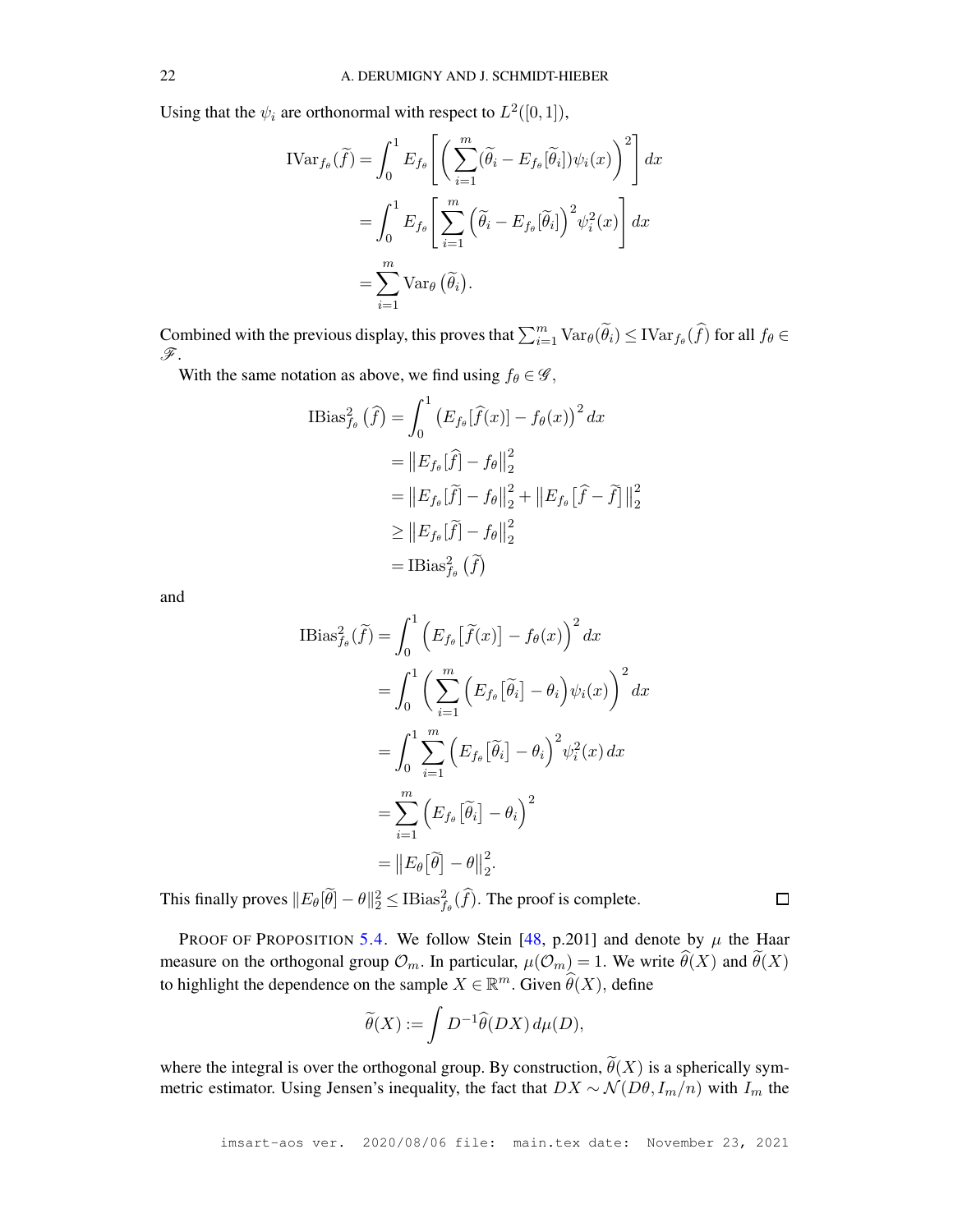$m \times m$  identity matrix, and  $\theta = D^{-1}D\theta$  yields for any  $\theta \in \Theta_m^{\beta}(R)$ ,

$$
||E_{\theta}[\tilde{\theta}(X)] - \theta||_2^2 = ||E_{\theta} \left[ \int_{D \in \mathcal{O}_m} D^{-1} \hat{\theta}(DX) d\mu(D) \right] - \theta||_2^2
$$
  
\n
$$
\leq \int_{D \in \mathcal{O}_m} ||E_{\theta} [D^{-1} \hat{\theta}(DX)] - \theta||_2^2 d\mu(D)
$$
  
\n
$$
\leq \int_{D \in \mathcal{O}_m} ||E_{D\theta} [D^{-1} \hat{\theta}(X)] - \theta||_2^2 d\mu(D)
$$
  
\n
$$
\leq \int_{D \in \mathcal{O}_m} ||E_{D\theta} [\hat{\theta}(X)] - D\theta||_2^2 d\mu(D)
$$
  
\n
$$
\leq \sup_{\theta \in \Theta_m^{\beta}(R)} ||E_{\theta} [\hat{\theta}(X)] - \theta||_2^2.
$$

With  $e_i$  the *i*-th standard basis vector of  $\mathbb{R}^m$ , we also find using that  $\text{Tr}(AB) = \text{Tr}(BA)$ ,  $D = (D^{-1})^{\top}$ , and again  $DX \sim \mathcal{N}(D\theta, I_m/n)$ ,

$$
\sum_{i=1}^{m} \text{Var}_{\theta}(\tilde{\theta}_{i}(X)) = \int_{D \in \mathcal{O}_{m}} \sum_{i=1}^{m} \text{Var}_{\theta}(e_{i}^{\top} D^{-1} \hat{\theta}(DX)) d\mu(D)
$$
  
\n
$$
= \int_{D \in \mathcal{O}_{m}} \text{Tr}\left[\text{Var}_{\theta}(D^{-1} \hat{\theta}(DX))\right] d\mu(D)
$$
  
\n
$$
= \int_{D \in \mathcal{O}_{m}} \text{Tr}\left[D^{-1} \text{Var}_{\theta}(\hat{\theta}(DX))(D^{-1})^{\top}\right] d\mu(D)
$$
  
\n
$$
= \int_{D \in \mathcal{O}_{m}} \text{Tr}\left[\text{Var}_{\theta}(\hat{\theta}(DX))\right] d\mu(D)
$$
  
\n
$$
= \int_{D \in \mathcal{O}_{m}} \text{Tr}\left[\text{Var}_{D\theta}(\hat{\theta}(X))\right] d\mu(D)
$$
  
\n
$$
\leq \sup_{\theta \in \Theta_{m}^{\beta}(R)} \sum_{i=1}^{m} \text{Var}_{\theta}(\hat{\theta}_{i}).
$$

<span id="page-51-0"></span>**Lemma E.1.** *Any function*  $h(x)$  *satisfying*  $h(x) = D^{-1}h(Dx)$  *for all*  $x \in \mathbb{R}^m$  *and all orthogonal transformations* D *must be of the form*

$$
h(x) = r(||x||_2)x
$$

*for some univariate function* r.

PROOF. Throughout the proof, we write  $\|\cdot\|$  for the Euclidean norm. In a first step of the proof, we show that

<span id="page-51-1"></span>
$$
(62) \t\t\t h(x) = \lambda(x)x
$$

for some univariate function  $\lambda$ .

Fix x and consider an orthogonal basis  $v_1 := x/||x||$ ,  $v_2, \ldots, v_m$  of  $\mathbb{R}^m$ . The orthogonal matrix  $D := \sum_{j=1}^m (-1)^{i(j\neq j)} v_j v_j^\top$  has eigenvector  $v_1 = x/||x||$  with corresponding eigenvalue one. For all other eigenvectors the eigenvalue is always  $-1$ . Using that  $h(x) =$ 

 $\Box$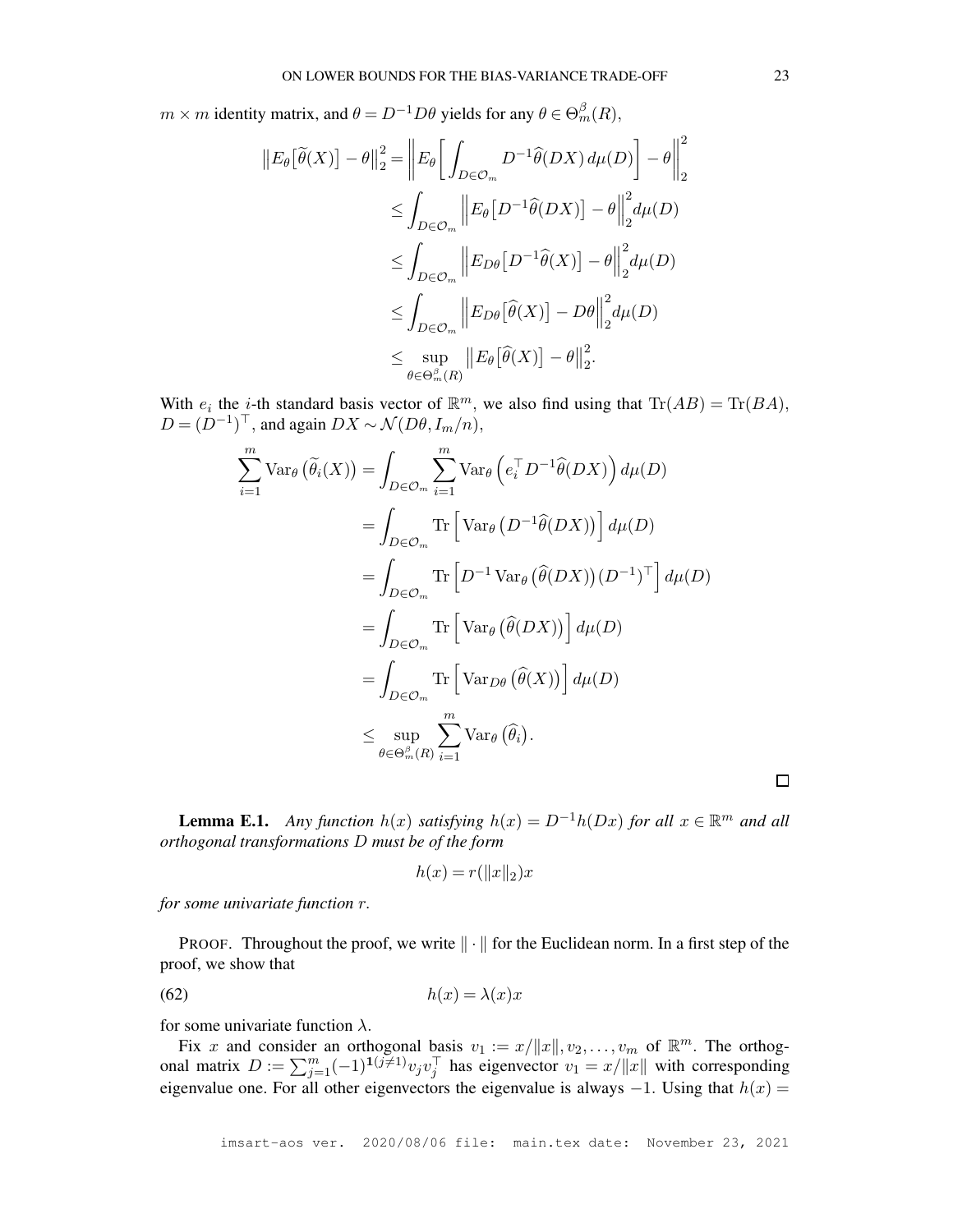$D^{-1}h(Dx)$ , we find that  $h(x) = D^{-1}h(x)$  which implies that  $h(x)$  is a multiple of x and therefore  $h(x) = \lambda(x)x$ , proving [\(62\)](#page-51-1).

Let x and y be such that  $||x|| = ||y||$ . Let  $v = x - y$ , and observe that  $D = I - 2vv^T/||v||^2$ is an orthogonal matrix. Since  $||v||^2 = 2||x||^2 - 2y^\top x = 2||y||^2 - 2y^\top x$ , we also have that  $Dx = y$  and  $Dy = x$ . For this D, we have

$$
\lambda(x)x = h(x) = h(Dy) = Dh(y) = \lambda(y)Dy = \lambda(y)x
$$

which shows that  $\lambda(x) = \lambda(y)$  whenever  $||x|| = ||y||$ . Differently speaking,  $\lambda$  only depends on *u* through  $||y||$ . This completes the proof. on y through  $||y||$ . This completes the proof.

PROOF OF THEOREM [5.1.](#page-15-1) Fix an estimator  $\hat{f}$  in the Gaussian white noise model [\(13\)](#page-9-1) and set  $B := \sup_{f \in S^{\beta}(R)} \text{IBias}_{f}^{2}(\widehat{f})$ . Consider first the case that  $B > 0$ . Choose  $m_{*} := \lfloor B^{-1/\beta} \rfloor$ and observe that since  $B < 2^{-\beta}$ , we must have  $m_* \ge 2$ . Also  $2m_* \ge m_* + 1 \ge B^{-1/\beta}$  and so  $m_* \ge B^{-1/\beta}/2$ . Applying Proposition [5.3](#page-16-0) and Proposition [5.4,](#page-17-2) there exists a spherically symmetric estimator  $\hat{\theta}$  in the Gaussian sequence model with  $m = m_*$  satisfying

$$
\sup_{\theta \in \Theta_{m_*}^{\beta}(R)} \|E_{\theta}[\tilde{\theta}] - \theta\|_2^2 \leq B \quad \text{and} \quad \sup_{\theta \in \Theta_{m_*}^{\beta}(R)} \sum_{i=1}^{m_*} \text{Var}_{\theta}(\tilde{\theta}_i) \leq \sup_{f \in S^{\beta}(R)} \text{IVar}_f(\hat{f}).
$$

Below we will construct a  $\theta_0$  for which

<span id="page-52-0"></span>(63) 
$$
\sum_{i=1}^{m_*} \text{Var}_{\theta_0}(\tilde{\theta}_i) B^{1/\beta} \geq \frac{1}{8n}.
$$

This proves then the result.

Since by assumption  $R \ge 2\Gamma_{\beta}$ , for any  $\theta$  with  $\|\theta\|_2 = R/(\Gamma_{\beta} m_*^{\beta})$ , we have that  $\|\theta\|_2 \ge 2B$ and combined with  $(26)$ , this gives

$$
||E_{\theta}[\tilde{\theta}] - \theta||_2^2 = ||\theta||_2^2 (t(||\theta||_2) - 1)^2 \ge 4B^2 (t(||\theta||_2) - 1)^2.
$$

As B is an upper bound for the bias,  $|t(||\theta||_2) - 1| \leq 1/2$  and thus  $t(||\theta||_2) \geq 1/2$ .

Let  $0 < \Delta \leq 1/2$  and set  $A := R/(\Gamma_\beta m_*^{\beta+1/2})$ . Consider  $\theta_0 := (A, \dots, A)^\top$  and  $\theta_i =$  $(\theta_{ij})_{j=1,\dots,m_*}^{\text{max}}$  with  $\theta_{ii} := \sqrt{1+\Delta} A$  and  $\theta_{ij} := \sqrt{1-\Delta/(m_*-1)} A$  for  $j \neq i$ . By construction  $\|\theta_i\|_2 = R/(\Gamma_\beta m_*^\beta)$  and in particular  $\theta_i \in \Theta_{m_*}^\beta(R)$  for all  $i = 0, 1, ..., m_*$ . Using that  $\lim_{t \to 0+} ||p_i||_2 = K/(\frac{1}{\beta}m_*)$  and in particular  $\theta_i \in \Theta_{m_*}$ <br>  $\sqrt{1 + \mu_1} = \frac{1 - \mu}{2} + O(\mu^2)$  for  $\mu \to 0$ , we have for  $\overline{1+u}-1=u/2+O(u^2)$  for  $u\to 0$ , we have for  $i=1,\ldots,m_*$  and  $\Delta\to 0$ ,

$$
\frac{\|\theta_i - \theta_0\|_2^2}{\Delta^2} = \frac{A^2}{\Delta^2} \bigg[ (m_* - 1) \Big( \sqrt{1 - \frac{\Delta}{m_* - 1}} - 1 \Big)^2 + \Big( \sqrt{1 + \Delta} - 1 \Big)^2 \bigg]
$$
  
=  $\frac{A^2}{4} \Big( 1 + \frac{1}{m_* - 1} \Big) + O(\Delta).$ 

Similarly, for  $i, j = 1, \ldots, m_*, i \neq j$  and  $\Delta \rightarrow 0$ ,

$$
\frac{\langle \theta_i - \theta_0, \theta_j - \theta_0 \rangle}{\Delta^2} = \frac{A^2}{\Delta^2} \left[ (m_* - 2) \left( \sqrt{1 - \frac{\Delta}{m_* - 1}} - 1 \right)^2 + 2 \left( \sqrt{1 + \Delta} - 1 \right) \left( \sqrt{1 - \frac{\Delta}{m_* - 1}} - 1 \right) \right]
$$

$$
= -\frac{A^2}{4(m_* - 1)} \left( 1 + \frac{1}{m_* - 1} \right) + O(\Delta).
$$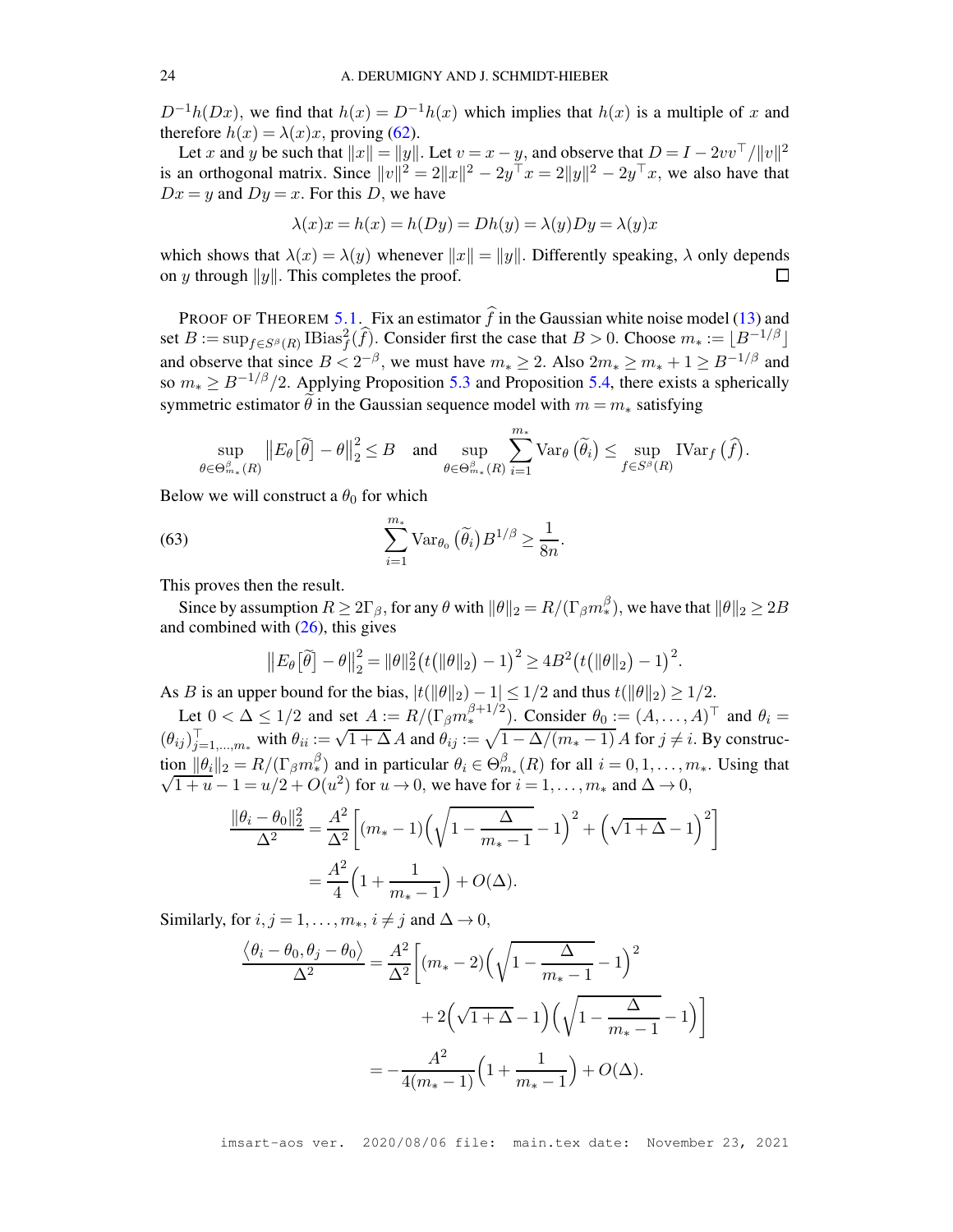Recall that  $\|\theta_i\|_2 = \|\theta_j\|_2$  by construction. Applying [\(12\)](#page-8-2) to the random variables  $\widetilde{\theta}_1, \ldots, \widetilde{\theta}_{m^*}$ and using [\(38\)](#page-29-1) yields

$$
\frac{1}{2} \sum_{i=1}^{m_*} \|\theta_i - \theta_0\|_2^2 \le \sum_{i=1}^{m_*} t(\|\theta_i\|_2) \|\theta_i - \theta_0\|_2^2 = \sum_{i=1}^{m_*} \|E_{\theta_i}[\tilde{\theta}] - E_{\theta_0}[\tilde{\theta}]\|_2^2
$$
  

$$
\le \max_{i=1,...,m_*} \sum_{j=1}^{m_*} |e^{n\langle \theta_i - \theta_0, \theta_j - \theta_0 \rangle} - 1| \sum_{j=1}^{m_*} \text{Var}_{\theta_0}(\tilde{\theta}_j).
$$

Multiplying both sides of the inequality with  $\Delta^{-2}$ , using the expressions for  $\Delta^{-2} \|\theta_i - \theta_0\|_2^2$ and  $\Delta^{-2} \langle \theta_i - \theta_0, \theta_j - \theta_0 \rangle$ , and letting  $\Delta$  tend to zero yields  $\sum_{i=1}^{m_*} \text{Var}_{\theta_0}(\widetilde{\theta}_i) \geq m_*/(4n)$ . As remarked above,  $m_* \ge B^{-1/\beta}/2$  and this shows finally [\(63\)](#page-52-0) proving the theorem for  $B > 0$ .

If  $B = 0$  we consider the estimator  $f_{\delta} := f + \delta$  for an arbitrary deterministic  $\delta > 0$  that is sufficiently small such that  $f_{\delta} \in T$ . Observe that  $\text{IVar}_f(f_{\delta}) = \text{IVar}_f(f)$ . We can now apply the result from the first part and let  $\delta$  tend to zero to verify that  $\text{IVar}_f(\hat{f})$  must be unbounded in this case. The result follows since  $0 \cdot (+\infty)$  is interpreted as  $+\infty$ . in this case. The result follows since  $0 \cdot (+\infty)$  is interpreted as  $+\infty$ .

The proof strategy carries over to the nonparametric regression model with fixed uniform design on  $[0, 1]$ . The discretization effects result in a slight heteroscedasticity of the noise in the Gaussian sequence model which make the computations considerably more technical.

### APPENDIX F: PROOFS FOR SECTION [6](#page-17-0)

<span id="page-53-0"></span>About Equation [\(29\)](#page-18-0): To show that

$$
\inf_{\|\theta\|_2^2} \sup_{\theta \in \Theta_n^2(s)} \left( E_\theta \left[ \|\widehat{\theta}\|_2^2 \right] - \|\theta\|_2^2 \right)^2 \asymp s^2 \log^2 \left( 1 + \frac{\sqrt{n}}{s} \right) \asymp s^2 \log^2 \left( \frac{n}{s^2} \right) \vee n
$$

is the minimax estimation rate for  $\|\theta\|_2^2$ , observe that the parameter space  $\Theta_n^2(s)$  can be rewritten as  $\Theta_n^2(s) = \Theta(s) \cap B_2(\kappa)$ , where  $B_2(\kappa) := \{ \theta \in \mathbb{R}^n : ||\theta||_2 \leq \kappa \}$  and  $\kappa^2 :=$  $2s \log(1 + \sqrt{n/s})$ . With this choice of  $\kappa$ , Theorem 4 and Theorem 5 of [\[13\]](#page-27-16) can be rewritten in our notation as

$$
\inf_{\|\theta\|_2^2} \sup_{\theta \in \Theta_n^2(s)} \left( E_\theta \left[ \|\widehat{\theta}\|_2^2 \right] - \|\theta\|_2^2 \right)^2 \asymp \psi_1^Q(s, n, \kappa),
$$

where, for any  $\sigma, \kappa \geq 0$ ,  $\psi_{\sigma}^{Q}(s, n, \kappa) := \min(\kappa^4, \max(\sigma^2 \kappa^2, \overline{\psi}_{\sigma}(s, n))$  and  $\overline{\psi}_{\sigma}(s, n) :=$  $\sigma^4 s^2 \log^2(1 + n/s^2)$  if  $s < \sqrt{n}$  and  $\overline{\psi}_{\sigma}(s, n) := \sigma^4 n$  if  $s \ge \sqrt{n}$ . As we consider the case  $\sigma = 1$  and  $\kappa^2 = 2s \log(1 + \sqrt{n/s})$ , it follows that

$$
\psi_1^Q(s, n, \kappa) = \min(\kappa^4, \max(\kappa^2, \overline{\psi}_1(s, n)))
$$
  
\n
$$
\times \min\left(s^2 \log^2(1 + \sqrt{n}/s), \max\left(s \log(1 + \sqrt{n}/s), s^2 \log^2(1 + n/s^2)\right) \mathbf{1}(s \le \sqrt{n})\right)
$$
  
\n
$$
+ \min\left(s^2 \log^2(1 + \sqrt{n}/s), \max\left(s \log(1 + \sqrt{n}/s), n\right) \mathbf{1}(s > \sqrt{n})\right)
$$
  
\n
$$
\times s^2 \log^2(1 + \sqrt{n}/s) \mathbf{1}(s \le \sqrt{n}) + n \mathbf{1}(s > \sqrt{n})
$$
  
\n
$$
\times s^2 \log^2(1 + \sqrt{n}/s),
$$

as claimed.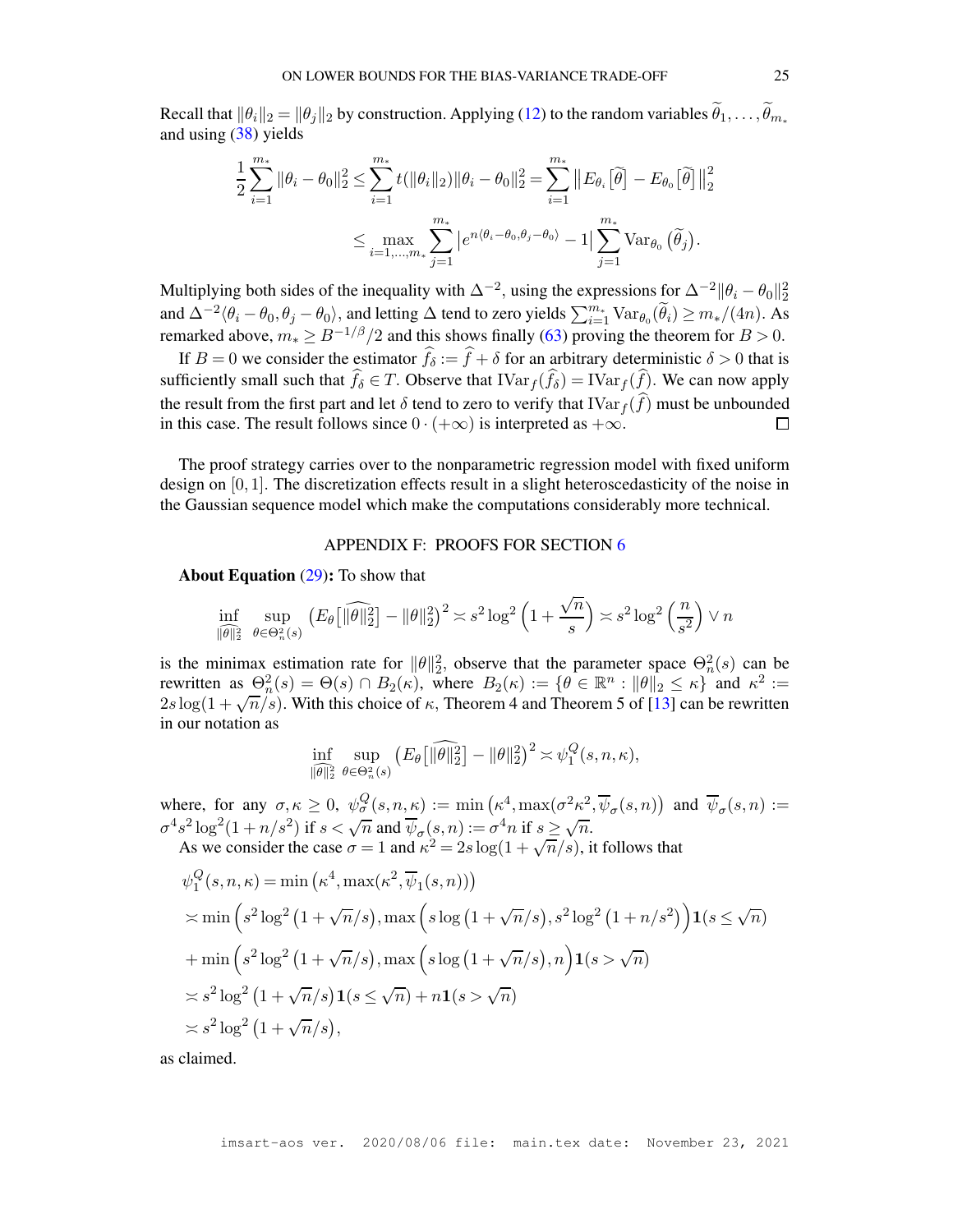PROOF OF THEOREM [6.3.](#page-19-0) For each  $i = 1, \ldots, n$ , we derive a lower bound for  $\text{Var}_0(\hat{\theta}_i)$ applying [\(12\)](#page-8-2). Denote by  $P_{\theta}$  the distribution of the data in the Gaussian sequence model for the parameter vector  $\theta = (\theta_1, \dots, \theta_n)$ . Fix an integer  $i \in \{1, \dots, n\}$ . There are  $M := \binom{n-1}{s-1}$ s−1  $\lambda$ distinct vectors  $\theta_1^{(i)}$  $\theta_1^{(i)}, \ldots, \theta_M^{(i)}$  with exactly s non-zero entries, having a non-zero entry at the *i*-th position and all non-zero entries equal to  $\sqrt{\alpha \log(n/s^2)}$ , where  $\alpha := 4\gamma + 1/\log(n/s^2)$ . To indicate also the dependence on i, for each  $j \in \{1, ..., M\}$  write  $P_{ji} := P_{\theta_j^{(i)}}$  and  $P_0 =$  $P_{(0,...,0)}$ .

As mentioned in Table [1](#page-7-0) (see also [\(38\)](#page-29-1)), we have that  $\chi^2(P_0,\ldots,P_M)_{j,k} = \exp(\langle \theta_j^{(i)} \rangle)$  $\binom{i}{j},\theta_k^{(i)})$   $-$ 1. For fixed j, there are  $b(n, s, r) := \binom{s-1}{r-1}$  $r-1$  $(n-s)$ s−r ) among the M vectors  $\theta_1^{(i)}$  $\mathbf{a}_1^{(i)}, \ldots, \mathbf{\theta}_M^{(i)}$  with exactly  $r$  non-zero components with  $\theta_i^{(i)}$  $j^{(i)}_j$  in common, that is,  $\langle \theta_j^{(i)} \rangle$  $\langle i \rangle_j, \theta_k^{(i)} \rangle = \alpha r \log(n/s^2)$ . Hence,

<span id="page-54-1"></span>(64) 
$$
\|\chi^2(P_0, P_{1i} \dots, P_{Mi})\|_{1,\infty} = \sum_{r=1}^s b(n, s, r) \left[\left(\frac{n}{s^2}\right)^{r\alpha} - 1\right].
$$

Since  $s \leq \sqrt{n}/2$ , we have for  $r = 1, \ldots, s - 1$ ,

M

$$
b(n, s, r+1) = {s-1 \choose r} {n-s \choose s-r-1}
$$
  
= 
$$
\frac{(s-1)!(n-s)!}{r!(s-r-1)!(n-2s+r+1)!(s-r-1)!}
$$
  
= 
$$
\frac{(s-r)^2}{r(n-2s+r+1)} \frac{(s-1)!(n-s)!}{(r-1)!(s-r)!(n-2s+r)!(s-r)!}
$$
  
= 
$$
\frac{(s-r)^2}{r(n-2s+r+1)} b(n, s, r)
$$
  

$$
\leq \frac{s^2}{n(1-n^{-1/2})} b(n, s, r).
$$

Recall that  $\alpha = 4\gamma + 1/\log(n/s^2) \le 0.99$ . Thus, for all sufficiently large  $n$ ,  $(1 - n^{-1/2})^{-1}(s^2/n)^{1-\alpha} \le$  $(1 - n^{-1/2})^{-1} (1/4)^{0.01} \le (1/2)^{0.01}$ . Combined with the recursion formula for  $b(n, s, r)$  and the formula for the geometric sum, we obtain

<span id="page-54-2"></span>(65)  

$$
\left\| \chi^2(P_0, P_{1i}, \dots, P_{Mi}) \right\|_{1,\infty} \le b(n, s, 1) \left(\frac{n}{s^2}\right)^{\alpha} \sum_{q=0}^{s-1} \frac{1}{(1 - n^{-1/2})^q} \left(\frac{s^2}{n}\right)^{q(1-\alpha)}
$$

$$
\le b(n, s, 1) \frac{1}{1 - (1/2)^{0.01}} \left(\frac{n}{s^2}\right)^{\alpha},
$$

where the last inequality holds for all sufficiently large n. We must have that  $M =$  $\sum_{r=1}^{s} b(n, s, r)$  and so  $b(n, s, 1) \leq M$ . Let  $\widehat{\theta} = (\widehat{\theta}_1, \dots, \widehat{\theta}_n)$  be an arbitrary estimator for  $\theta$ . Applying the inequality [\(12\)](#page-8-2) to the random variable  $\hat{\theta}_i$  yields

<span id="page-54-0"></span>(66) 
$$
\sum_{j=1}^M \left( E_{P_{ji}}[\widehat{\theta}_i] - E_{P_0}[\widehat{\theta}_i] \right)^2 \leq M \frac{1}{1 - (1/2)^{0.01}} \left( \frac{n}{s^2} \right)^{\alpha} \text{Var}_0 \left( \widehat{\theta}_i \right).
$$

Let M be the set of all  $\binom{n}{s}$ <sup>n</sup><sub>s</sub>) distributions  $P \sim \mathcal{N}(\theta, I_n)$ , where the mean vector  $\theta$  has exactly s non-zero entries and all non-zero entries equal to  $\sqrt{\alpha \log(n/s^2)}$ . For a  $P \in \mathcal{M}$  denote by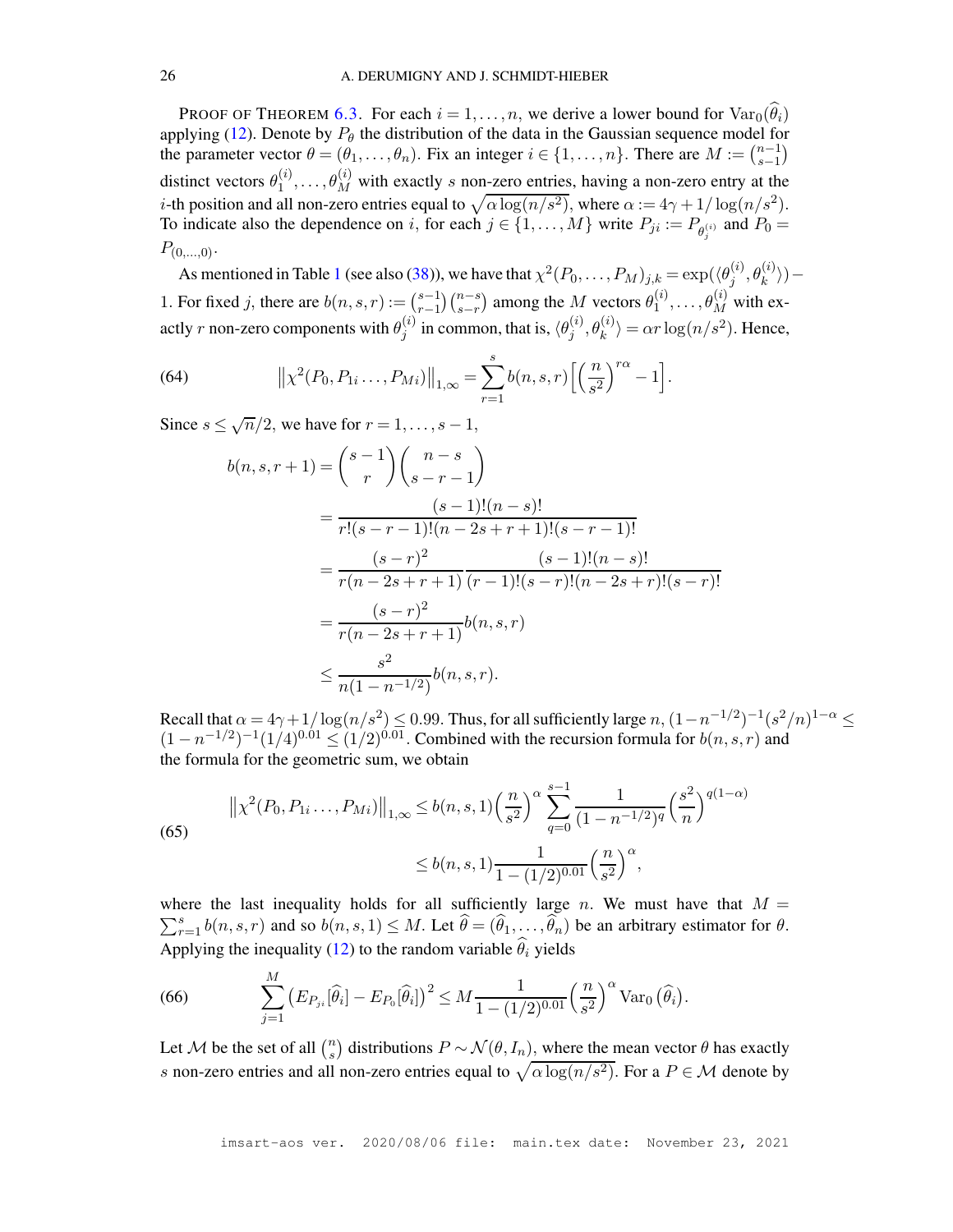$S(P)$  the support (the location of the non-zero entries) of the corresponding mean vector  $\theta$ . For  $S \subset \{1, \ldots, n\}$ , define moreover  $\widehat{\theta}_S := (\widehat{\theta}_j)_{j \in S}$ . Summing over i in [\(66\)](#page-54-0) yields then,

(67) 
$$
\sum_{j=1}^{M} \sum_{i=1}^{n} \left( E_{P_{ji}}[\hat{\theta}_i] - E_{P_0}[\hat{\theta}_i] \right)^2 \leq M \frac{1}{1 - (1/2)^{0.01}} \left( \frac{n}{s^2} \right)^{\alpha} \sum_{i=1}^{n} \text{Var}_0 \left( \hat{\theta}_i \right).
$$

For fixed  $P \in \mathcal{M}$  and for each  $i \in S(P)$ , we can find  $j \in \{1, ..., M\}$  such that  $P_{ji} = P$ , so that the previous equation can be rewritten as

(68)  

$$
\sum_{P \in \mathcal{M}} ||E_P[\widehat{\theta}_{S(P)}] - E_{P_0}[\widehat{\theta}_{S(P)}]||_2^2 = \sum_{P \in \mathcal{M}} \sum_{i \in S(P)} (E_P[\widehat{\theta}_i] - E_{P_0}[\widehat{\theta}_i])^2
$$

$$
\leq M \frac{1}{1 - (1/2)^{0.01}} \left(\frac{n}{s^2}\right)^{\alpha} \sum_{i=1}^n \text{Var}_0(\widehat{\theta}_i).
$$

<span id="page-55-0"></span>For any  $P \in \mathcal{M}$  with  $P = \mathcal{N}(\theta, I_d)$ , we obtain using the triangle inequality,  $\theta_0 = 0$ ,  $\|\theta\|_2 =$  $\|\theta_{S(P)}\|_2$ , the bound on the bias, and  $\alpha = 4\gamma + 1/\log(n/s^2) \le 1$  combined with  $\sqrt{\alpha} - 2\sqrt{\gamma} =$  $(\alpha - 4\gamma)/(\sqrt{\alpha} + 2\sqrt{\gamma}) \ge (\alpha - 4\gamma)/5 = 1/(5\log(n/s^2)),$ 

$$
||E_P[\widehat{\theta}_{S(P)}] - E_{P_0}[\widehat{\theta}_{S(P)}]||_2 \ge ||\theta||_2 - ||E_P[\widehat{\theta}] - \theta||_2 - ||E_{P_0}[\widehat{\theta}||_2)
$$
  

$$
\ge \sqrt{s\alpha \log(n/s^2)} - 2\sqrt{\gamma s \log(n/s^2)}
$$
  

$$
\ge \sqrt{\frac{s}{25 \log(n/s^2)}}.
$$

Observe that  $(n/s^2)^\alpha = (n/s^2)^{4\gamma} e$  and that the cardinality of M is  $\binom{n}{s}$  $\binom{n}{s} = \frac{n}{s}$  $\frac{n}{s} \binom{n-1}{s-1}$ s−1  $= \frac{n}{s}M$ . Combining this with [\(68\)](#page-55-0) yields

$$
\sum_{i=1}^{n} \text{Var}_0\left(\widehat{\theta}_i\right) \ge \frac{\left(1 - (1/2)^{0.01}\right)}{25e \log(n/s^2)} n\left(\frac{s^2}{n}\right)^{4\gamma},
$$

completing the proof.

PROOF OF THEOREM [6.4.](#page-20-0) We argue in a similar way as in the proof of Theorem [6.3.](#page-19-0) Again, let  $P_0 \sim \mathcal{N}(0, I_n)$  and denote by M the set of distributions  $P \sim \mathcal{N}(\theta, I_n)$  with s-sparse mean vector  $\theta$  and all non-zero entries equal to  $\sqrt{\alpha' \log(n/s^2)}$  for  $\alpha' = 2\gamma +$  $1/\log(n/s^2) \le 0.99$ . Thus,  $\sum_{i=1}^n \theta_i^2 \le s \log(n/s^2) \le 2s \log(1+\sqrt{n/s})$  and  $\theta \in \Theta_n^2(s)$ . Write  $P_1, \ldots, P_{|\mathcal{M}|}$  for an arbitrary enumeration of these  $|\mathcal{M}| = {n \choose s}$  $\binom{n}{s}$  probability measures. Using the same arguments as for  $(64)$ ,  $\binom{8}{x}$  $\binom{s}{r} = \frac{s}{r}$  $\frac{s}{r}$  $\binom{s-1}{r-1}$  $r-1$  $\big), b(n, s, r) = \binom{s-1}{r-1}$  $r-1$  $\binom{n-s}{ }$ s−r ) and arguing as for  $(65)$ , we find that

$$
\begin{split} \left\| \chi^2(P_0, P_1, \dots, P_{|\mathcal{M}|}) \right\|_{1,\infty} &= \sum_{r=1}^s \binom{s}{r} \binom{n-s}{s-r} \left[ \left( \frac{n}{s^2} \right)^{r\alpha'} - 1 \right] \\ &= \sum_{r=1}^s \frac{s}{r} \binom{s-1}{r-1} \binom{n-s}{s-r} \left[ \left( \frac{n}{s^2} \right)^{r\alpha'} - 1 \right] \\ &\leq s \sum_{r=1}^s b(n,s,r) \left[ \left( \frac{n}{s^2} \right)^{r\alpha'} - 1 \right] \\ &\leq \frac{s b(n,s,1)}{1 - (1/2)^{0.01}} \left( \frac{n}{s^2} \right)^{\alpha'} . \end{split}
$$

imsart-aos ver. 2020/08/06 file: main.tex date: November 23, 2021

 $\Box$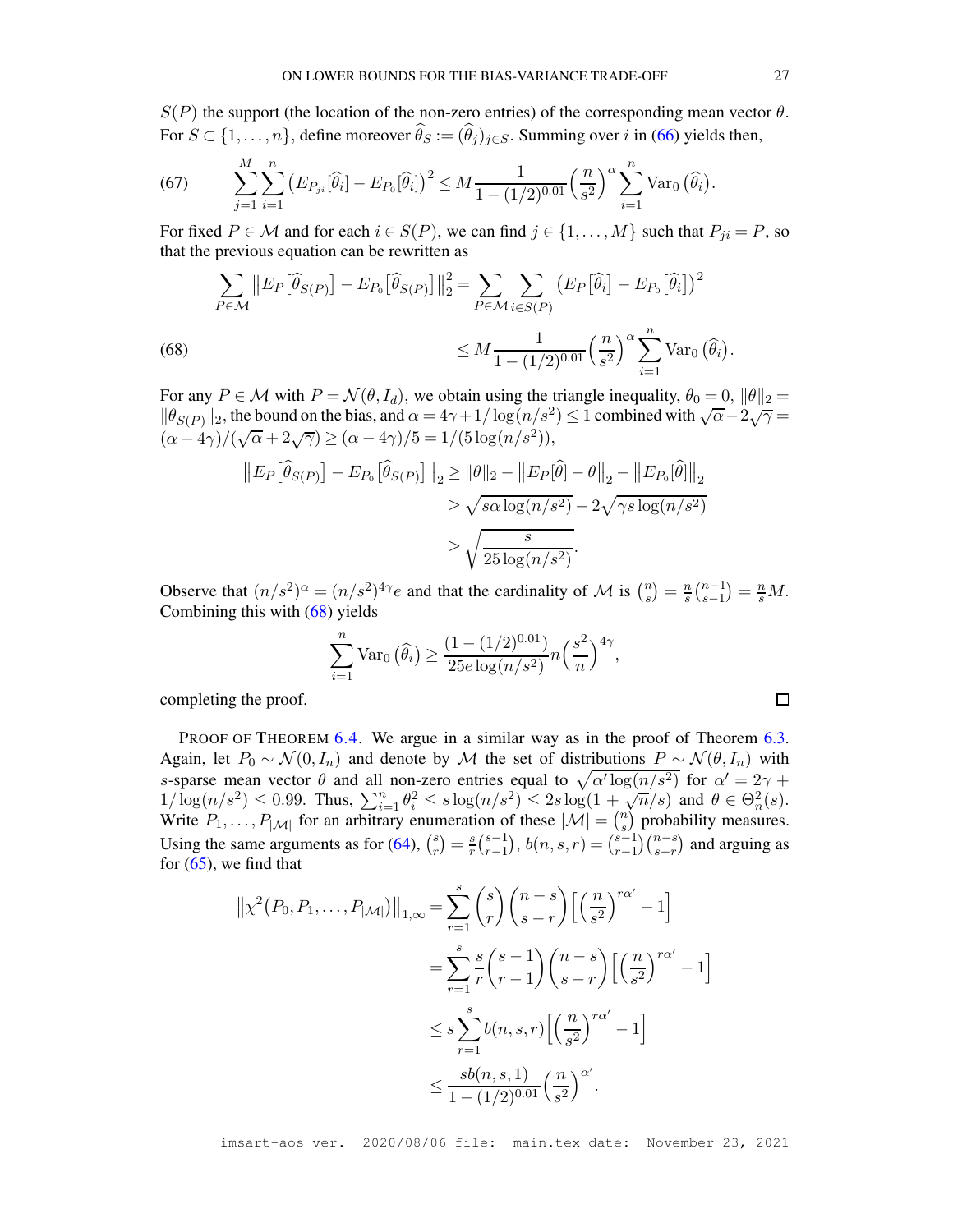Recall that also  $b(n, s, 1) = \binom{n-s}{s-1}$ s−1  $\left.\right)\leq \binom{n-1}{s-1}$ s−1  $= M$ . Equation [\(12\)](#page-8-2) applied to the random variable  $\|\theta\|_2^2$  gives then

<span id="page-56-0"></span>(69) 
$$
\sum_{P \in \mathcal{M}} \left( E_P \left[ \|\widehat{\theta}\|_2^2 \right] - E_{P_0} \left[ \|\widehat{\theta}\|_2^2 \right] \right)^2 \leq \frac{sM}{1 - (1/2)^{0.01}} \left( \frac{n}{s^2} \right)^{\alpha'} \text{Var}_0 \left( \|\widehat{\theta}\|_2^2 \right).
$$

For any  $P \in \mathcal{M}$ , we obtain using the triangle inequality,  $\theta_0 = 0$  and the bound on the bias

$$
\left| E_P \left[ \|\widehat{\theta}\|_2^2 \right] - E_{P_0} \left[ \|\widehat{\theta}\|_2^2 \right] \right| \geq \|\theta\|_2^2 - \left| E_P \left[ \|\widehat{\theta}\|_2^2 \right] - \|\theta\|_2^2 \right| - \left| E_{P_0} \left[ \|\widehat{\theta}\|_2^2 \right] \right|
$$
  

$$
\geq s\alpha' \log(n/s^2) - 2\gamma s \log(n/s^2)
$$
  

$$
\geq s.
$$

Observe that  $(n/s^2)$ <sup> $\alpha' = (n/s^2)^{2\gamma}e$ . Combining this with [\(69\)](#page-56-0) yields</sup>

$$
|\mathcal{M}|s^2 \le \frac{sM}{1 - (1/2)^{0.01}} \left(\frac{n}{s^2}\right)^{2\gamma} e \operatorname{Var}_0\left(\widehat{\|\theta\|_2^2}\right),
$$

and together with  $|\mathcal{M}| = \binom{n}{s}$  $\binom{n}{s} = \frac{n}{s}$  $\frac{n}{s} \binom{n-1}{s-1}$ s−1  $= \frac{n}{s}M$ , we finally obtain

$$
\operatorname{Var}_0\left(\|\widehat{\theta}\|_2^2\right) \ge \frac{1 - (1/2)^{0.01}}{e} n \left(\frac{s^2}{n}\right)^{2\gamma},
$$

completing the proof.

PROOF OF THEOREM [6.5.](#page-20-1) We show that the result already holds if  $\Theta(s)$  is replaced by  $\Theta_{[s]} := \{(\theta_1, \ldots, \theta_s, 0, \ldots, 0)^\top : \theta_i \in \mathbb{R}, i = 1, \ldots, s\}$ , that is, the space of s-sparse vectors with support on the first  $s$  components. To simplify the problem, we apply two reductions. In a first step, we prove that for any estimator  $\hat{\theta}$  in the s-sparse Gaussian sequence model, there exists a (non-randomized) estimator  $\theta$  in the Gaussian sequence model  $Z_i = \theta_i + \varepsilon_i$ ,  $i = 1, \dots, s$  with independent  $\varepsilon_i \sim \mathcal{N}(0, 1)$  and parameter space  $\Theta = \mathbb{R}^s$ , such that

<span id="page-56-2"></span>(70) 
$$
\sup_{\theta \in \mathbb{R}^s} \sum_{i=1}^s \text{Var}_{\theta}(\widetilde{\theta}_i) \leq \sup_{\theta \in \Theta_{[s]}} \sum_{i=1}^n \text{Var}_{\theta}(\widehat{\theta}_i)
$$

and

<span id="page-56-1"></span>(71) 
$$
\sup_{\theta \in \mathbb{R}^s} \|E_{\theta}[\widetilde{\theta}] - \theta\|_2^2 \leq \sup_{\theta \in \Theta_{[s]}} \|E_{\theta}[\widehat{\theta}] - \theta\|_2^2.
$$

In the last two inequalities, the expectation and variance of an estimator is always taken with respect to the distributions induced by the corresponding models.

To prove these inequalities, fix an estimator  $\hat{\theta}$  and observe that  $X_1, \ldots, X_s$  is a sufficient statistic for the parameter  $\theta \in \Theta_{[s]}$ . By the definition of sufficiency,  $E_{(\theta_1,...,\theta_s,0)}$   $\lceil \theta |X_1,\ldots,X_s\rceil$ does not depend on  $(\theta_1, \ldots, \theta_s, 0, \ldots, 0)^\top \in \Theta_{[s]}$ . We now interpret the Rao-Blackwell type estimator

$$
\widetilde{\theta} := E_{(\theta_1,\ldots,\theta_s,0,\ldots,0)^\top}[(\widehat{\theta}_1,\ldots,\widehat{\theta}_s)^\top | X_1,\ldots,X_s]
$$

as an estimator for  $(\theta_1, \dots, \theta_s)^\top \in \mathbb{R}^s$  in the Gaussian sequence model  $X_i = \theta_i + \varepsilon_i$ ,  $i =$  $1, \ldots, s$ . The inequality in [\(71\)](#page-56-1) follows from

$$
E_{(\theta_1,\ldots,\theta_s)^\top}[\widetilde{\theta}] = E_{(\theta_1,\ldots,\theta_s,0,\ldots,0)^\top}[(\widehat{\theta}_1,\ldots,\widehat{\theta}_s)^\top].
$$

 $\Box$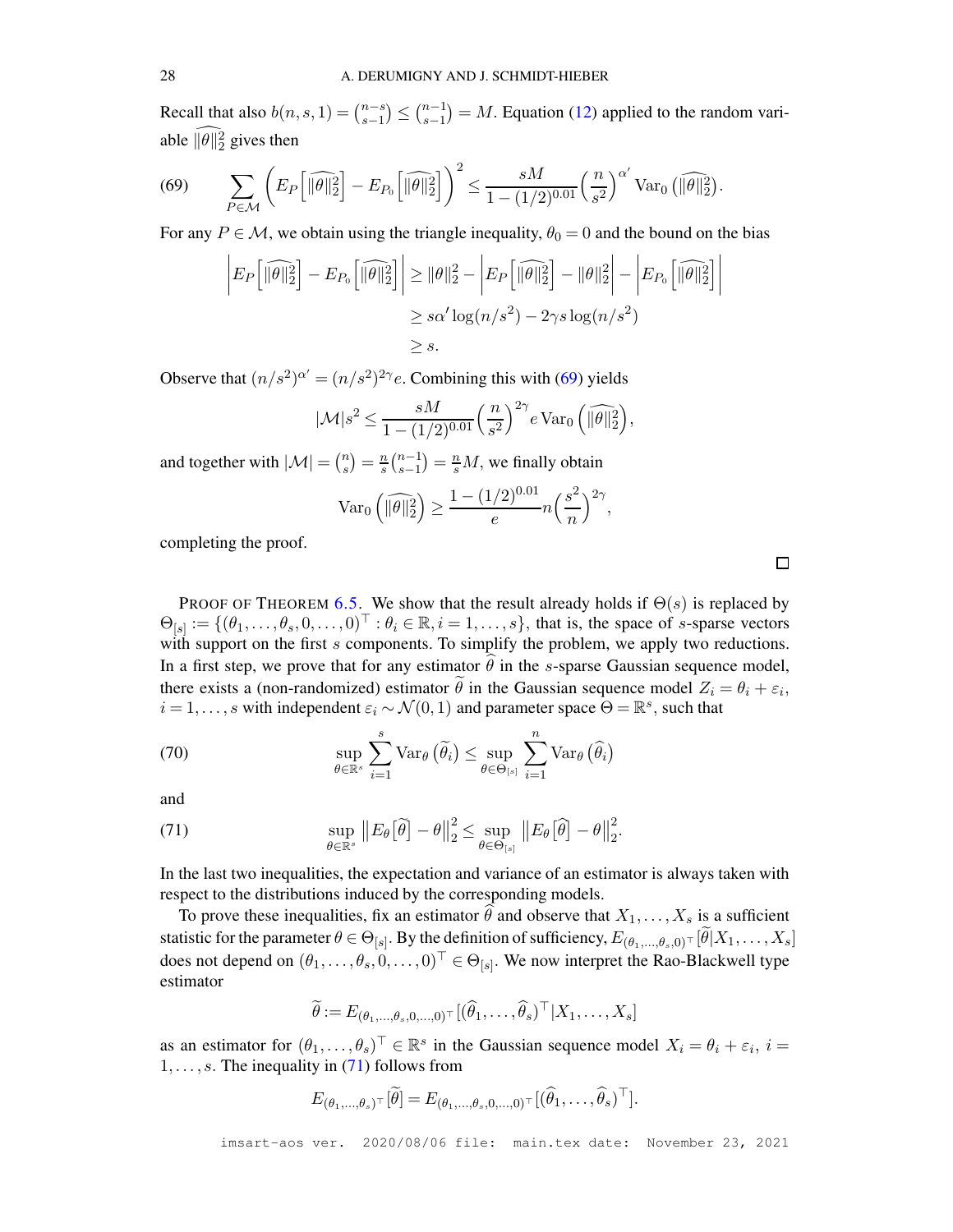For  $i = 1, \ldots, s$ , the law of total variance yields

$$
\operatorname{Var}_{(\theta_1,\ldots,\theta_s)^\top}(\widetilde{\theta}_i) = \operatorname{Var}_{(\theta_1,\ldots,\theta_s,0,\ldots,0)^\top} (E_{(\theta_1,\ldots,\theta_s,0,\ldots,0)^\top}[\widehat{\theta}_i|X_1,\ldots,X_s])
$$
  

$$
\leq \operatorname{Var}_{(\theta_1,\ldots,\theta_s,0,\ldots,0)^\top}(\widehat{\theta}_i)
$$

and [\(70\)](#page-56-2) follows.

Recall the definition of a spherically symmetric estimators in Section [5.](#page-14-0) Arguing as in the proof of Proposition [5.4,](#page-17-2) we can find for any estimator  $\hat{\theta}$ , a spherically symmetric estimator  $\widetilde{\theta}^{(1)}$  with

<span id="page-57-0"></span>(72) 
$$
\sup_{\theta \in \mathbb{R}^s} \| E_{\theta} [\tilde{\theta}^{(1)}] - \theta \|_2 \leq \sup_{\theta \in \mathbb{R}^s} \| E_{\theta} [\tilde{\theta}] - \theta \|_2
$$

and

(73) 
$$
\sup_{\theta \in \mathbb{R}^s} \sum_{i=1}^s \text{Var}_{\theta}(\widetilde{\theta}_i^{(1)}) \leq \sup_{\theta \in \mathbb{R}^s} \sum_{i=1}^s \text{Var}_{\theta}(\widetilde{\theta}_i).
$$

Moreover, the same reasoning as for  $(26)$  shows that there exists a function t, such that for any  $\theta \in \mathbb{R}^s$ ,

<span id="page-57-2"></span>(74) 
$$
E_{\theta}[\widetilde{\theta}^{(1)}] = t(||\theta||_2)\theta \text{ and } ||E_{\theta}[\widetilde{\theta}^{(1)}] - \theta||_2^2 = ||\theta||_2^2 \big(t(||\theta||_2) - 1\big)^2.
$$

The last two reduction steps combined show that if there exists an estimator  $\hat{\theta}$  satisfying  $\sup_{\theta \in \Theta(s)} \sum_{i=1}^n \text{Var}_{\theta}(\widehat{\theta}_i) < s/2$ , then, there exists a spherically symmetric estimator  $\widetilde{\theta}^{(1)}$ satisfying  $\sup_{\theta \in \mathbb{R}^s} \sum_{i=1}^s \text{Var}_{\theta}(\tilde{\theta}_i^{(1)}) < s/2$ . We now show that for such an estimator

<span id="page-57-1"></span>(75) 
$$
\sup_{\theta \in \mathbb{R}^s} \| E_{\theta} [\widetilde{\theta}^{(1)}] - \theta \|_2^2 = \infty.
$$

Because of [\(71\)](#page-56-1) and [\(72\)](#page-57-0), it then follows that  $\sup_{\theta \in \mathbb{R}^s} ||E_{\theta}[\hat{\theta}] - \theta||_2^2 = \infty$ , completing the proof.

Let  $\rho := (1/2 + s^{-1} \sup_{\theta \in \Theta(s)} \sum_{i=1}^n \text{Var}_{\theta}(\widehat{\theta}_i))/2$ . Because  $\rho$  is the average of  $1/2$  and of a quantity that is strictly smaller than  $1/2$ ,

$$
s^{-1}\sup_{\theta\in\Theta(s)}\sum_{i=1}^n\text{Var}_{\theta}\left(\widehat{\theta}_i\right)<\rho<1/2.
$$

In order to show [\(75\)](#page-57-1) we need to treat the cases  $s = 1$  and  $s > 1$  separately. If  $s = 1$ , then, Example [2.4](#page-5-2) shows that  $|E_{\theta}[\widetilde{\theta}^{(1)}] - E_0[\widetilde{\theta}^{(1)}]| \leq |\theta|\sqrt{\rho}$ . Using triangle inequality, this implies that  $|\theta - E_{\theta}[\widetilde{\theta}^{(1)}]| \geq |\theta|(1-\sqrt{\rho}) - |E_0[\widetilde{\theta}^{(1)}]|$ . Since  $\rho < 1$  and by assumption  $|E_0[\widetilde{\theta}^{(1)}]| < \infty$ , we must have  $\lim_{\theta \to \infty} |\theta - E_{\theta}[\tilde{\theta}^{(1)}]| = \infty$ , proving [\(75\)](#page-57-1) for  $s = 1$ .

We now prove [\(75\)](#page-57-1) for  $s > 1$ . Let  $a > 0$  and  $\theta_0 = (a, \dots, a)^\top \in \mathbb{R}^s$ . Suppose we can show that

<span id="page-57-3"></span>(76) 
$$
\frac{s}{2}t(a\sqrt{s}) \leq \sum_{i=1}^{s} \text{Var}_{\theta_0}(\widetilde{\theta}_i^{(1)}).
$$

Together with [\(74\)](#page-57-2),  $\sum_{i=1}^{s} \text{Var}_{\theta_0}(\tilde{\theta}_i^{(1)}) \leq s\rho$ , and  $\rho < 1/2$ , this implies that  $t(a\sqrt{s}) \leq 2\rho \leq 1$ and

$$
||E_{\theta_0}[\tilde{\theta}^{(1)}] - \theta||_2^2 = ||\theta_0||_2^2 (t(||\theta||_2) - 1)^2
$$
  
=  $a^2 s (t(a\sqrt{s}) - 1)^2 \ge a^2 s (1 - 2\rho)^2$ 

.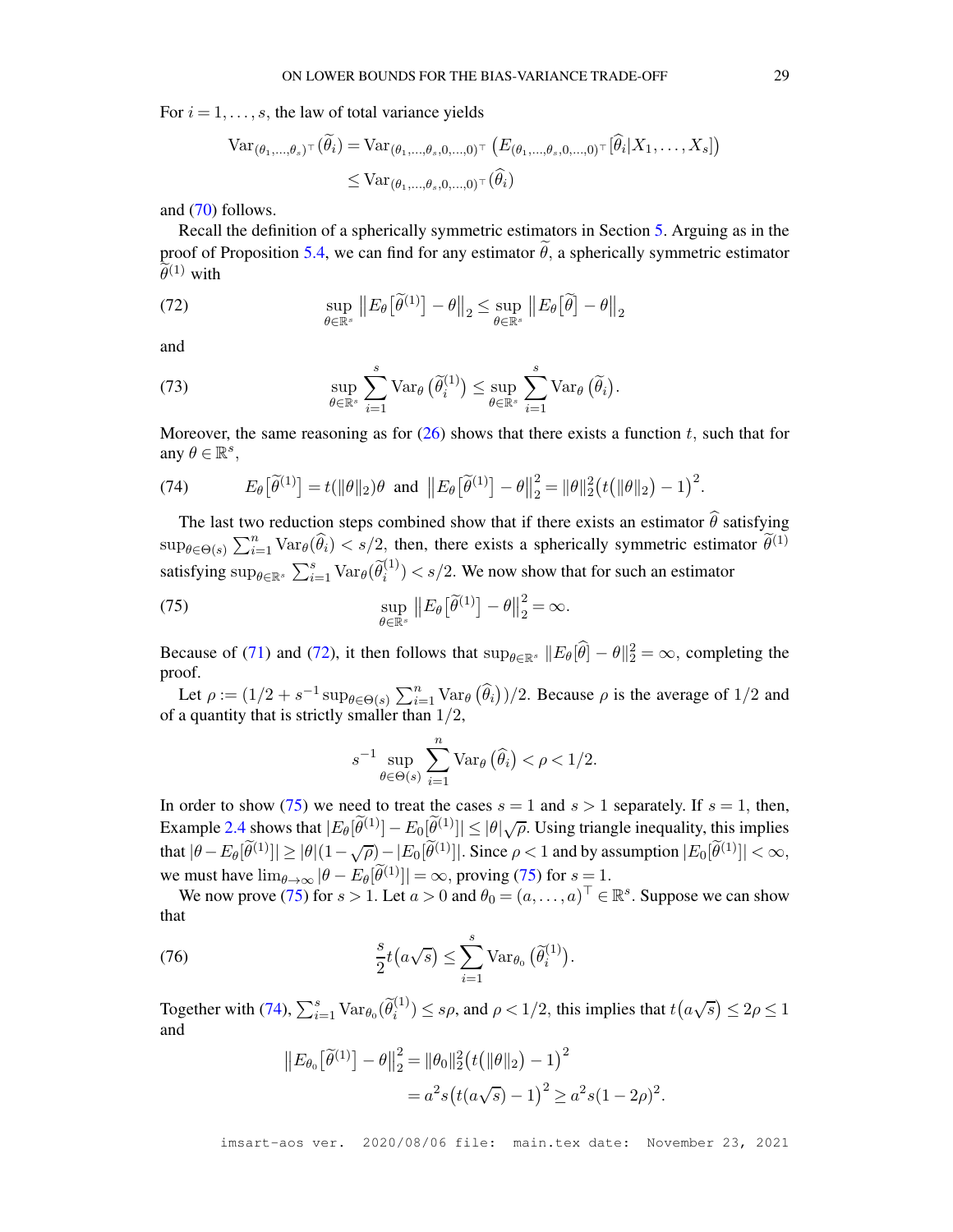Taking  $a \rightarrow \infty$  yields then [\(75\)](#page-57-1).

Thus, all what remains is to establish [\(76\)](#page-57-3). To show this inequality, we adapt the arguments in the proof of Theorem [5.1.](#page-15-1) Let  $0 < \Delta \leq 1/2$  and consider  $\theta_i = (\theta_{ij})_{j=1,...,s}^{\top} \in \mathbb{R}^s$ , where we choose  $\theta_{ii} := \sqrt{1 + \Delta} a$  and  $\theta_{ij} := \sqrt{1 - \Delta/(s-1)} a$  for  $1 \le j \ne i \le s$ . Because of  $s > 1$ , the latter is well-defined. By construction,  $\|\theta_i\|_2 = a\sqrt{s}$  for all  $i = 0, 1, ..., s$ . Using that  $\sqrt{1+u}-1=u/2+O(u^2)$  for  $u\to 0$ , we have for  $i=1,\ldots,s$  and  $\Delta\to 0$ ,

$$
\frac{\|\theta_i - \theta_0\|_2^2}{\Delta^2} = \frac{a^2}{\Delta^2} \left[ (s-1) \left( \sqrt{1 - \frac{\Delta}{s-1}} - 1 \right)^2 + \left( \sqrt{1 + \Delta} - 1 \right)^2 \right]
$$

$$
= \frac{a^2}{4} \left( 1 + \frac{1}{s-1} \right) + O(\Delta).
$$

Similarly, for  $j, \ell = 1, \ldots, s, j \neq \ell$  and  $\Delta \rightarrow 0$ ,

$$
\frac{\langle \theta_{\ell} - \theta_0, \theta_j - \theta_0 \rangle}{\Delta^2} = \frac{a^2}{\Delta^2} \left[ (s-2) \left( \sqrt{1 - \frac{\Delta}{s-1}} - 1 \right)^2 + 2 \left( \sqrt{1 + \Delta} - 1 \right) \left( \sqrt{1 - \frac{\Delta}{s-1}} - 1 \right) \right]
$$

$$
= -\frac{a^2}{4(s-1)} \left( 1 + \frac{1}{s-1} \right) + O(\Delta).
$$

Recall that  $\|\theta_i\|_2 = \sqrt{sa}$  by construction. Applying [\(12\)](#page-8-2) to the random variables  $\tilde{\theta}_i^{(1)}$  and using  $(74)$  and  $(38)$  yields

$$
t(\sqrt{s}a)\sum_{j=1}^s \|\theta_j - \theta_0\|_2^2 = \sum_{j=1}^s \left\|E_{\theta_j}\left[\tilde{\theta}^{(1)}\right] - E_{\theta_0}\left[\tilde{\theta}^{(1)}\right]\right\|_2^2
$$
  

$$
\leq \max_{\ell=1,\ldots,s} \sum_{j=1}^s \left|e^{\langle\theta_\ell - \theta_0, \theta_j - \theta_0\rangle} - 1\right| \sum_{i=1}^s \text{Var}_{\theta_0}\left(\tilde{\theta}_i^{(1)}\right).
$$

Multiplying both sides of the inequality with  $\Delta^{-2}$ , using the expressions for  $\Delta^{-2} ||\theta_i - \theta_0||_2^2$ and  $\Delta^{-2} \langle \theta_i - \theta_0, \theta_j - \theta_0 \rangle$ , and letting  $\Delta$  tend to zero yields [\(76\)](#page-57-3).  $\Box$ 

This completes the proof.

PROOF OF LEMMA [6.6.](#page-21-6) Let  $T := \sqrt{\gamma \log(n/s^2)}$  denote the truncation value. Using that  $\hat{\theta}$  is unbiased under  $\theta = (0, \dots, 0)^\top$  and applying substitution twice, we find for any  $i =$  $1, \ldots, n$ 

<span id="page-58-0"></span>(77)  
\n
$$
\operatorname{Var}_0(\widehat{\theta}_i) = \sqrt{\frac{2}{\pi}} \int_T^{\infty} (x - T)^2 e^{-\frac{x^2}{2}} dx = \sqrt{\frac{2}{\pi}} \int_0^{\infty} x^2 e^{-\frac{(x + T)^2}{2}} dx
$$
\n
$$
\leq \sqrt{\frac{2}{\pi}} e^{-\frac{T^2}{2}} \int_0^{\infty} x^2 e^{-x} dx = \frac{\sqrt{2}}{\sqrt{\pi}} e^{-\frac{T^2}{2}} \int_0^{\infty} y^2 e^{-y} dy
$$
\n
$$
= \frac{\sqrt{2}}{\sqrt{\pi}} e^{-\frac{T^2}{2}}.
$$

Summing over i and inserting the expression for  $T$  yields [\(32\)](#page-21-2).

We now prove [\(33\)](#page-21-4). Using Cauchy-Schwarz and the inequality  $2\sqrt{ab} \le a+b$ ,  $a, b \ge 0$ , we find that for any random variables  $Y, Z, \text{Var}(Y + Z) = \text{Var}(Y) + 2\text{Cov}(Y, Z) + \text{Var}(Z) \leq$  $Var(Y) + 2\sqrt{Var(Y) Var(Z)} + Var(Z) \le 2Var(Y) + 2Var(Z).$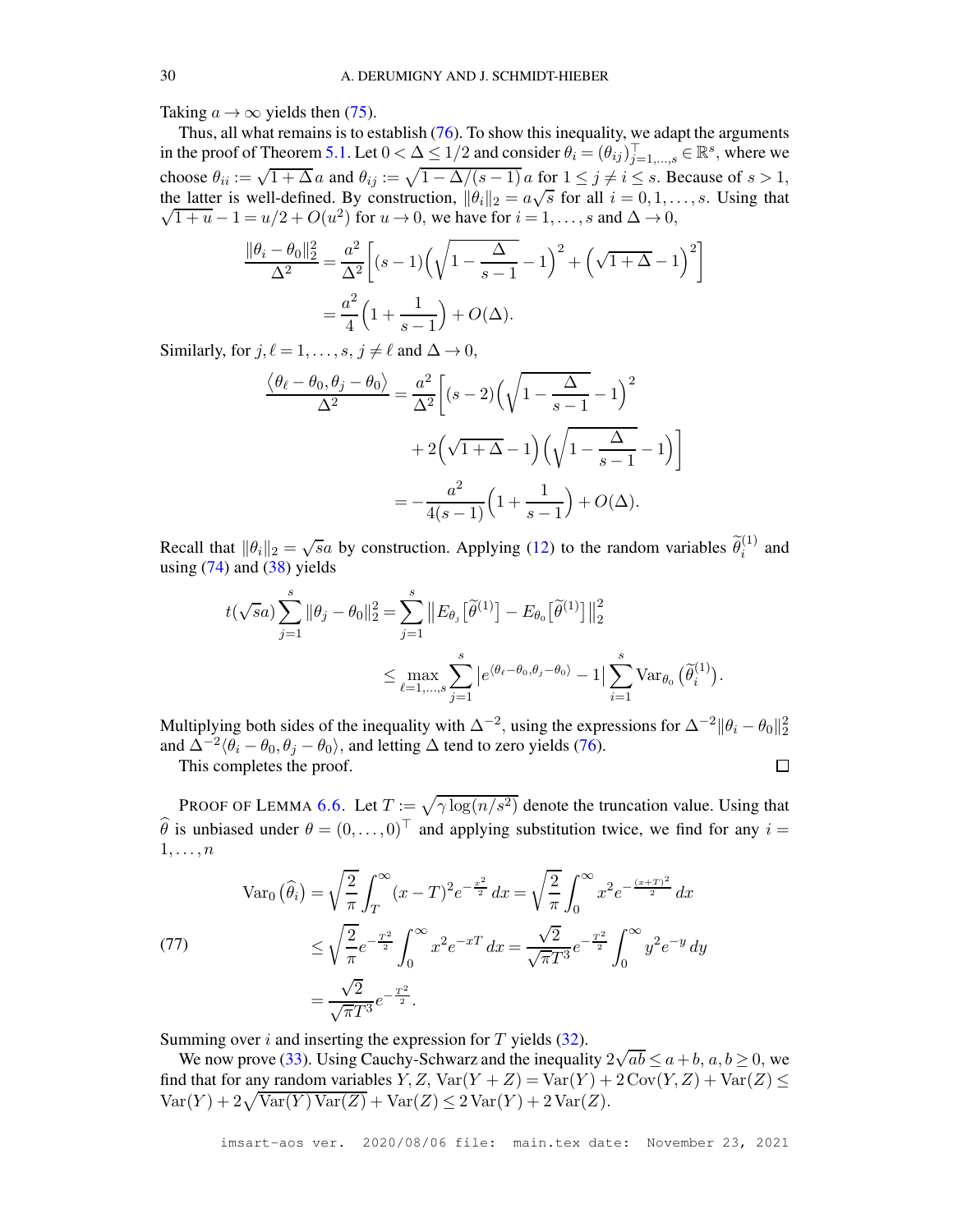Moreover, for any random variable U, we have  $Var(U) > Var(U \wedge 0) + Var(U \vee 0)$ . To see this observe that  $E[U \vee 0] \geq 0$  and  $E[U \wedge 0] \leq 0$ . Hence,  $E[U \vee 0]E[V \wedge 0] \leq 0$ . Since also  $E[(U \vee 0)(U \wedge 0)] = 0$ , we have  $Cov(U \vee 0, U \wedge 0) \ge 0$  and  $Var(U) = Var((U \vee 0) +$  $(U \wedge 0)$ )  $\geq$  Var $(U \wedge 0)$  + Var $(U \vee 0)$ .

As a last ingredient of the proof, observe that for a random variable  $X$ , we have  $sign(X)(|X| - T)_{+} = (X - T)\mathbf{1}(X \geq T) + (X + T)\mathbf{1}(X \leq -T) = (X - T) \vee 0 + (X +$  $T) \wedge 0$ . Thus, with  $T = \sqrt{\gamma \log(n/s^2)}$ ,

<span id="page-59-0"></span>(78)  
\n
$$
\operatorname{Var}_{\theta}(\widehat{\theta}_{i}) \le 2 \operatorname{Var}_{\theta} \left( (X_{i} - T) \vee 0 \right) + 2 \operatorname{Var}_{\theta} \left( (X_{i} + T) \wedge 0 \right)
$$
\n
$$
\le 2 \operatorname{Var}_{\theta} (X_{i} - T) + 2 \operatorname{Var}_{\theta} (X_{i} + T)
$$
\n
$$
= 4 \operatorname{Var}(X_{i})
$$
\n
$$
= 4.
$$

Applying this inequality for all i with  $\theta_i \neq 0$ , and [\(77\)](#page-58-0) for all i with  $\theta_i = 0$ , [\(33\)](#page-21-4) follows.

We now study the estimator  $\|\theta\|_2^2$  for the functional  $\|\theta\|_2^2$ . By assumption,  $\gamma \log(n/s^2) \ge 2$ , and therefore,  $|(X_i^2 - \gamma \log(n/s^2))_+ - (X_i^2 - 1)| \leq \gamma \log(n/s^2) - 1$ . Moreover,  $E[(\xi^2 \gamma \log(n/s^2)$ <sub>+</sub> $] \leq E[\xi^2] = 1$ . With  $S = \{i : \theta_i \neq 0\}$  the support of  $\theta$ , and since  $E_{\theta_i}[X_i^2 - 1] =$  $\theta_i^2$ , we find for suitable numbers  $\eta_i$  satisfying  $|\eta_i| \le \gamma \log(n/s^2)$ , that

$$
E_{\theta}[\|\widehat{\theta}\|_{2}^{2}] = \sum_{i \in S} \left( E_{\theta_{i}} \left[ (X_{i}^{2} - \gamma \log(n/s^{2}))_{+} \right] - E \left[ \left( \xi^{2} - \gamma \log(n/s^{2}) \right)_{+} \right] \right)
$$
  
= 
$$
\sum_{i \in S} E_{\theta_{i}} [X_{i}^{2} - 1] + \eta_{i}
$$
  
= 
$$
\|\theta\|_{2}^{2} + \sum_{i \in S} \eta_{i}.
$$

Thus,  $\sup_{\theta \in \Theta(s)} |\text{Bias}_{\theta}(\|\theta\|_2^2)| \leq \gamma s \log(n/s^2)$ , proving [\(34\)](#page-21-7).

Let  $\varepsilon \sim \mathcal{N}(0, 1)$ . Then,  $\text{Var}((\varepsilon^2 - \gamma \log(n/s^2))_+) \leq E[(\varepsilon^2 - \gamma \log(n/s^2))^2]$ . Let  $u \geq 0$ . Substituting  $y = (x^2 - u)/2$ , and using that  $dx = dy/\sqrt{2y + u} \le dy/\sqrt{u}$  for  $y \ge 0$ , we have  $\int^{\infty}$  $\sqrt{u}$  $\left(x^2-u\right)^2 e^{-x^2/2} dx \leq \frac{4}{\sqrt{2}}$  $\frac{4}{\sqrt{u}}e^{-u/2}\int_0^\infty$ 0  $y^2 e^{-y} dy = \frac{8}{4}$  $\frac{\infty}{\sqrt{u}}e^{-u/2},$ 

where the last step follows from the fact that the second moment of a standard exponential distribution is 2. Thus, with  $u = \gamma \log(n/s^2)$ ,

<span id="page-59-1"></span>(79) 
$$
\operatorname{Var}\left(\left(\varepsilon^2 - \gamma \log(n/s^2)\right)_+\right) \leq \frac{8}{\sqrt{\gamma \log(n/s^2)}} \left(\frac{s^2}{n}\right)^{\gamma/2}.
$$

Arguing as in [\(78\)](#page-59-0),

<span id="page-59-2"></span>(80)  
\n
$$
\operatorname{Var}\left(\left(X_i^2 - \gamma \log(n/s^2)\right)_+\right) \le 4 \operatorname{Var}(X_i^2) = 4 \operatorname{Var}\left(2\theta_i \varepsilon_i + \varepsilon_i^2\right)
$$
\n
$$
\le E\left[\left(2\theta_i \varepsilon_i + \varepsilon_i^2\right)^2\right]
$$
\n
$$
= 4\theta_i^2 + 3.
$$

Recall that S denotes the support of the vector  $\theta$ . Combining [\(79\)](#page-59-1) and [\(80\)](#page-59-2), we obtain

$$
\operatorname{Var}_{\theta} \left( \|\widehat{\theta}\|_{2}^{2} \right) = \sum_{i \in S} \operatorname{Var} \left( \left( X_{i}^{2} - \gamma \log(n/s^{2}) \right)_{+} \right) + \sum_{i \in S} \operatorname{Var}_{0} \left( \left( \varepsilon_{i}^{2} - \gamma \log(n/s^{2}) \right)_{+} \right)
$$

$$
\leq \|\theta\|_{2}^{2} + 3s + \frac{8n}{\sqrt{\gamma \log(n/s^{2})}} \left( \frac{s^{2}}{n} \right)^{\gamma/2}.
$$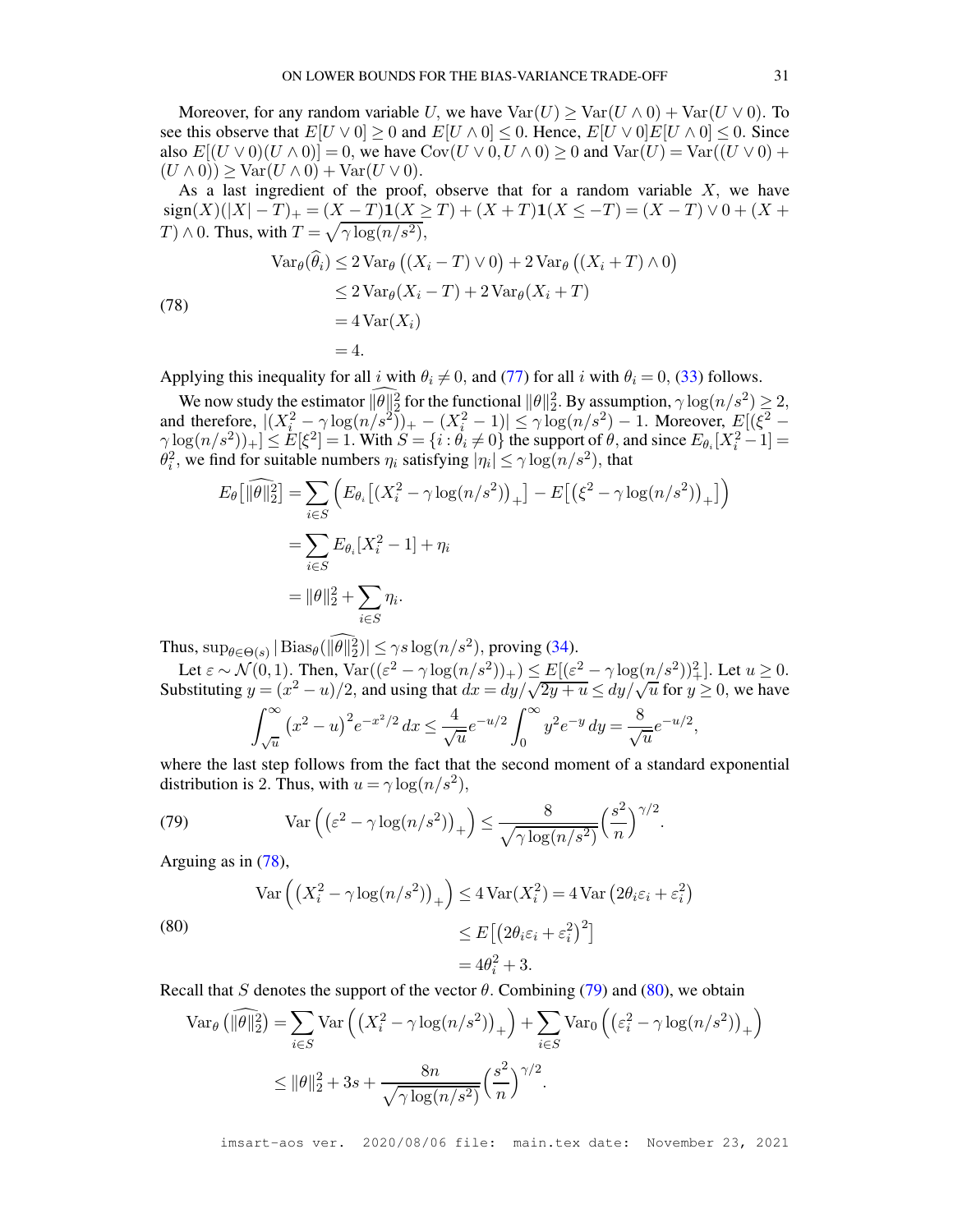This completes the proof for  $(36)$ . Finally  $(35)$  can be proved along the same lines using that the set  $S$  is empty.  $\Box$ 

PROOF OF THEOREM [6.1.](#page-18-3) Let  $\hat{\theta}$  be an estimator attaining the minimax rate of convergence  $s \log(n)$  with respect to the worst case risk  $\sup_{\theta \in \Theta(s)} E_{\theta}[\|\hat{\theta} - \theta\|_2^2]$ . Using decomposition  $(27)$ , we obtain

<span id="page-60-0"></span>(81) 
$$
\sup_{\theta \in \Theta(s)} \|E_{\theta}[\widehat{\theta}] - \theta\|_2^2 = O(s \log(n)).
$$

Arguing by contradiction, assume that  $\sup_{\theta \in \Theta(s)} ||E_{\theta}[\widehat{\theta}] - \theta||_2^2$  $\frac{2}{2} \leq s \log(n/s^2)/40$ . By The-orem [6.3,](#page-19-0) for *n* large enough,  $\sum_{i=1}^{n} \text{Var}_0(\widehat{\theta}_i) \gtrsim n^{9/10} s^{2/10} / \log(n/s^2)$ , contradicting the assumption that  $\hat{\theta}$  attains the rate  $s \log(n)$  in the regime  $s = o(\sqrt{n})$  (using decomposition [\(27\)](#page-18-1)). This combined with [\(81\)](#page-60-0) proves that  $\sup_{\theta \in \Theta(s)} ||E_{\theta}[\widehat{\theta}] - \theta||_2^2 \leq s \log(n)$ . 2

Arguing by contradiction, assume now that  $\sup_{\theta \in \Theta(s)} \sum_{i=1}^n \text{Var}_{\theta}(\widehat{\theta}_i) < \frac{s}{2}$  $\frac{s}{2}$  for some values of *n*. Then, for the same values of *n*, by Theorem  $\overline{6.5}$ , we have

$$
\sup_{\theta \in \Theta(s)} \| E_{\theta} [\widehat{\theta}] - \theta \|_2 = \infty,
$$

contradicting [\(81\)](#page-60-0). This shows the second part of Theorem [6.1.](#page-18-3)

To prove the last assertion of the theorem, recall that we additionally assume for this part  $s \leq n^{1/2-\delta}$  for some  $0 < \delta < 1/2$ . Let  $\gamma := (2\delta + 1)/(2\delta)$ . For this choice of  $\gamma$ , the softthresholding estimator defined in Equation  $(30)$  satisfies the required upper bound on the variance. Indeed, by Lemma [6.6,](#page-21-6) we have

$$
\sup_{\theta \in \Theta(s)} \sum_{i=1}^n \text{Var}_{\theta}(\widehat{\theta}_i) \lesssim s + \frac{1}{\sqrt{\log^3(n/s^2)}} n \left(\frac{s^2}{n}\right)^{\frac{\gamma}{2}} \le s + \frac{s}{\sqrt{\log^3(n/s^2)}} \lesssim s,
$$

where the second inequality results from the fact that  $n(s^2/n)^{\gamma/2} \leq s$  if and only if  $s \leq$  $n^{(\gamma-2)/(2\gamma-2)}$ , which is the case here since  $(\gamma-2)/(2\gamma-2) = 1/2 - \delta$  (by construction of  $\gamma$ ) and because we assume  $s \leq n^{1/2-\delta}$ .

PROOF OF THEOREM [6.2.](#page-18-4) *Proof of (i)*: It is proved in Appendix [F](#page-53-0) that the minimax estimation rate is  $s^2 \log(n/s^2)$  in this framework where  $s \ll \sqrt{n}$ .

Let  $\|\theta\|_2^2$  be an estimator attaining the minimax optimal estimation rate  $s^2 \log(n/s^2)$  in the regime  $s \ll \sqrt{n}$ . By Theorem [6.4,](#page-20-0) if

$$
\sup_{\theta \in \Theta_n^2(s)} \left| \text{Bias}_{\theta} \left( \widehat{\|\theta\|_2^2} \right) \right| \le \frac{1}{20} s \log \left( \frac{n}{s^2} \right),
$$

then for *n* large enough,  $Var_0(||\theta||_2^2) \gtrsim n^{9/10} s^{2/10}$ , contradicting the assumption that  $||\theta||_2^2$ attains the rate  $s^2 \log(n/s^2)$  in the regime  $s \ll \sqrt{n}$ . Therefore,  $\widehat{\|\theta\|_2^2}$  has to satisfy

$$
\sup_{\theta \in \Theta_n^2(s)} \left( E_\theta \left[ \|\widehat{\theta}\|_2^2 \right] - \|\theta\|_2^2 \right)^2 \asymp s^2 \log^2 \left( \frac{n}{s^2} \right).
$$

We now assume that  $s \leq n^{1/2-\delta}$  for some  $0 < \delta < 1/2$ . As an estimator for the functional  $\|\theta\|_2^2$ , we choose the estimator  $\|\theta\|_2^2$  defined in Equation [\(31\)](#page-21-1) with the choice  $\gamma := (2\delta +$  $1)/(2\delta)$ . By Lemma [6.6,](#page-21-6) we have

$$
\sup_{\theta \in \Theta_n(s)} |\operatorname{Bias}_{\theta}(\|\theta\|_2^2)| \leq \gamma s \log(n/s^2),
$$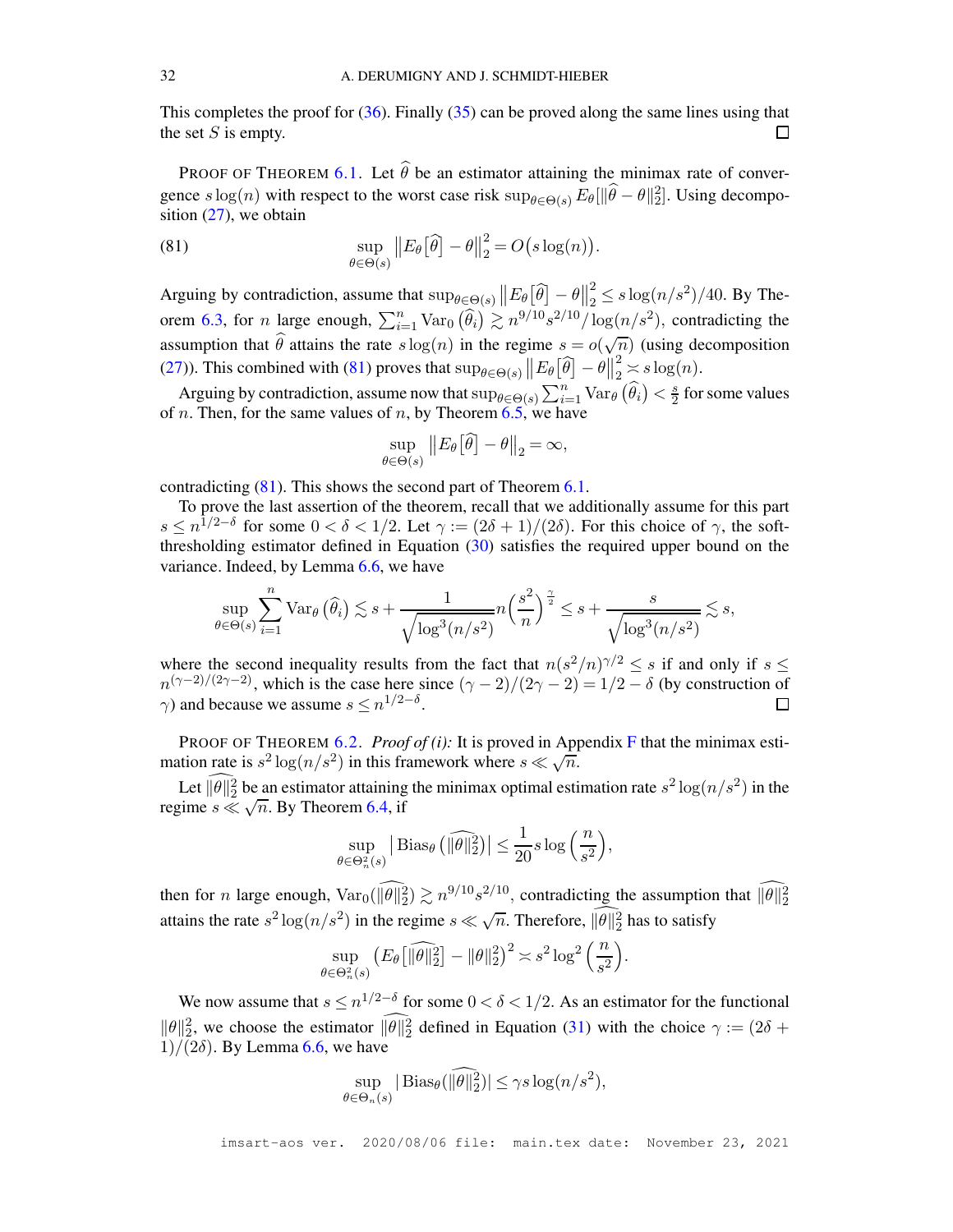and

$$
\sup_{\theta \in \Theta_n^2(s)} \text{Var}_{\theta} \left( \|\widehat{\theta}\|_2^2 \right) \lesssim \|\theta\|_2^2 + s + \frac{1}{\sqrt{\log(n/s^2)}} n \left(\frac{s^2}{n}\right)^{\gamma/2}
$$
  

$$
\leq 2s \log \left(1 + \frac{\sqrt{n}}{s}\right) + s + \frac{s}{\sqrt{\log(n/s^2)}}
$$
  

$$
\lesssim s \log(n/s^2),
$$

where the second inequality results from the fact that  $n(s^2/n)^{\gamma/2} \leq s$  if and only if  $s \leq$  $n^{(\gamma-2)/(2\gamma-2)}$ , which is the case here since  $(\gamma-2)/(2\gamma-2) = 1/2 - \delta$  (by construction of  $\gamma$ ) and because we assume that  $s \leq n^{1/2-\delta}$ . Combining both bounds on worst-case squared bias and variance, we conclude that our estimator attains the minimax rate  $s^2 \log^2(n/\overline{s}^2)$ , as claimed.

*Proof of (ii):* Consider the estimator  $||\theta||_2^2 := \sum_{i=1}^n X_i^2 - 1$ . Then  $E_\theta ||\theta||_2^2 = \sum_{i=1}^n E_\theta[X_i^2]$  $n = \sum_{i=1}^n \theta_i^2$ , and therefore  $\|\theta\|_2^2$  is unbiased. It remains to show that the variance of this estimator is of the order n. Note that  $\|\theta\|_2^2$  follows a non-central chi-square distribution with n degrees of freedom and non-centrality parameter  $\sum_{i=1}^{n} \theta_i^2$ . This gives for the variance

$$
\operatorname{Var}_{\theta}(\widehat{\|\theta\|_2^2}) = 2\left(n + 2\sum_{i=1}^n \theta_i^2\right) \lesssim n + s \log\left(1 + \frac{\sqrt{n}}{s}\right) \lesssim n,
$$

uniformly over  $\Theta_n$  in the regime  $s \gtrsim \sqrt{n}$ .

PROOF OF THEOREM [6.7.](#page-22-1) The proof is a variation of the proof of Theorem [6.3](#page-19-0) with n replaced by p. To comply with standard notation, the parameter vectors are denoted by  $\beta$  and therefore all the symbols  $\theta$  in the proof of Theorem [6.3](#page-19-0) have to be replaced by  $\beta$ . In particular the vectors  $\theta_i$  are now denoted by  $\beta_i$ . Because of the standardization of the diagonal entries in the Gram matrix, we need to choose the non-zero components of  $\beta_j$  as  $\sqrt{\alpha \log(p/s^2)/n}$ . Compared with the proof of Theorem [6.3,](#page-19-0) the main difference is that the entries of the  $\chi^2$ divergence matrix are bounded as follows

$$
\chi^2(P_0, \dots, P_M)_{j,k} = \exp(\beta_j^\top X^\top X \beta_k) - 1
$$
  
\n
$$
\leq \exp(n\beta_j^\top \beta_k + ns^2 \operatorname{mc}(X) \|\beta_j\|_\infty \|\beta_k\|_\infty)
$$
  
\n
$$
\leq \exp(n\beta_j^\top \beta_k + \alpha)
$$
  
\n
$$
\leq \exp(n\beta_j^\top \beta_k + 1),
$$

where the first inequality follows from separating the diagonal from the off-diagonal entries and exploiting that the vectors are s-sparse and the second inequality uses that the maximum entry norm  $\|\cdot\|_{\infty}$  is bounded by construction of the vectors  $\beta_j$ ,  $\beta_k$  by  $\sqrt{\alpha \log(p/s^2)/n}$ . Thus, following exactly the same steps as in the proof of Theorem [6.3,](#page-19-0) we can derive that in analogy with [\(66\)](#page-54-0),

$$
\sum_{j=1}^M \left( E_{P_{ji}}[\widehat{\beta}_i] - E_{P_0}[\widehat{\beta}_i] \right)^2 \leq M \frac{e}{1 - (1/2)^{0.01}} \left( \frac{p}{s^2} \right)^{\alpha} \text{Var}_0 \left( \widehat{\beta}_i \right).
$$

The remainder of the proof is also nearly the same as the one for Theorem [6.3.](#page-19-0) The only real difference is that  $\|\beta_j\|_2^2$  and the upper bound on the bias are smaller by a factor  $1/n$ , which consequently also occurs in the lower bound on the variance.  $\Box$ 

口